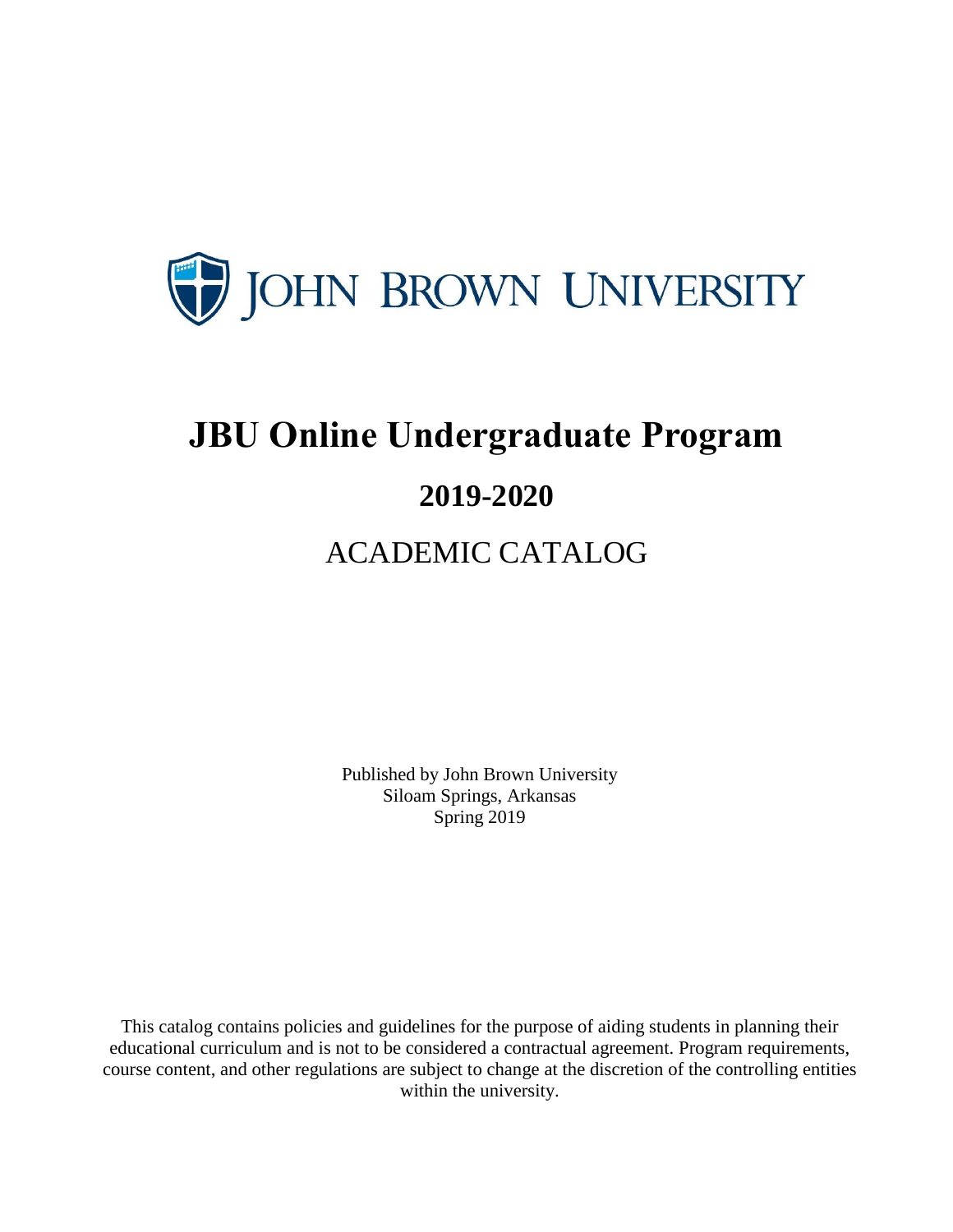## **Table of Contents**

|          | <b>University Profile</b>   |  |
|----------|-----------------------------|--|
|          | $\circ$                     |  |
| $\circ$  |                             |  |
| $\circ$  |                             |  |
|          |                             |  |
| $\circ$  |                             |  |
| $\circ$  |                             |  |
|          | <b>Admission</b>            |  |
|          | $\circ$                     |  |
|          | $\circ$                     |  |
|          | <b>Financial Planning</b>   |  |
|          | $\circ$                     |  |
| $\Omega$ |                             |  |
| $\circ$  |                             |  |
| $\circ$  |                             |  |
| $\Omega$ |                             |  |
|          | <b>Program Requirements</b> |  |
|          |                             |  |
|          |                             |  |
|          |                             |  |
|          |                             |  |
|          |                             |  |
|          |                             |  |
|          | <b>Course Descriptions</b>  |  |
|          |                             |  |
|          |                             |  |
|          |                             |  |
|          |                             |  |
|          |                             |  |
|          |                             |  |
|          |                             |  |
|          |                             |  |
|          |                             |  |
|          |                             |  |
|          |                             |  |
|          |                             |  |
|          |                             |  |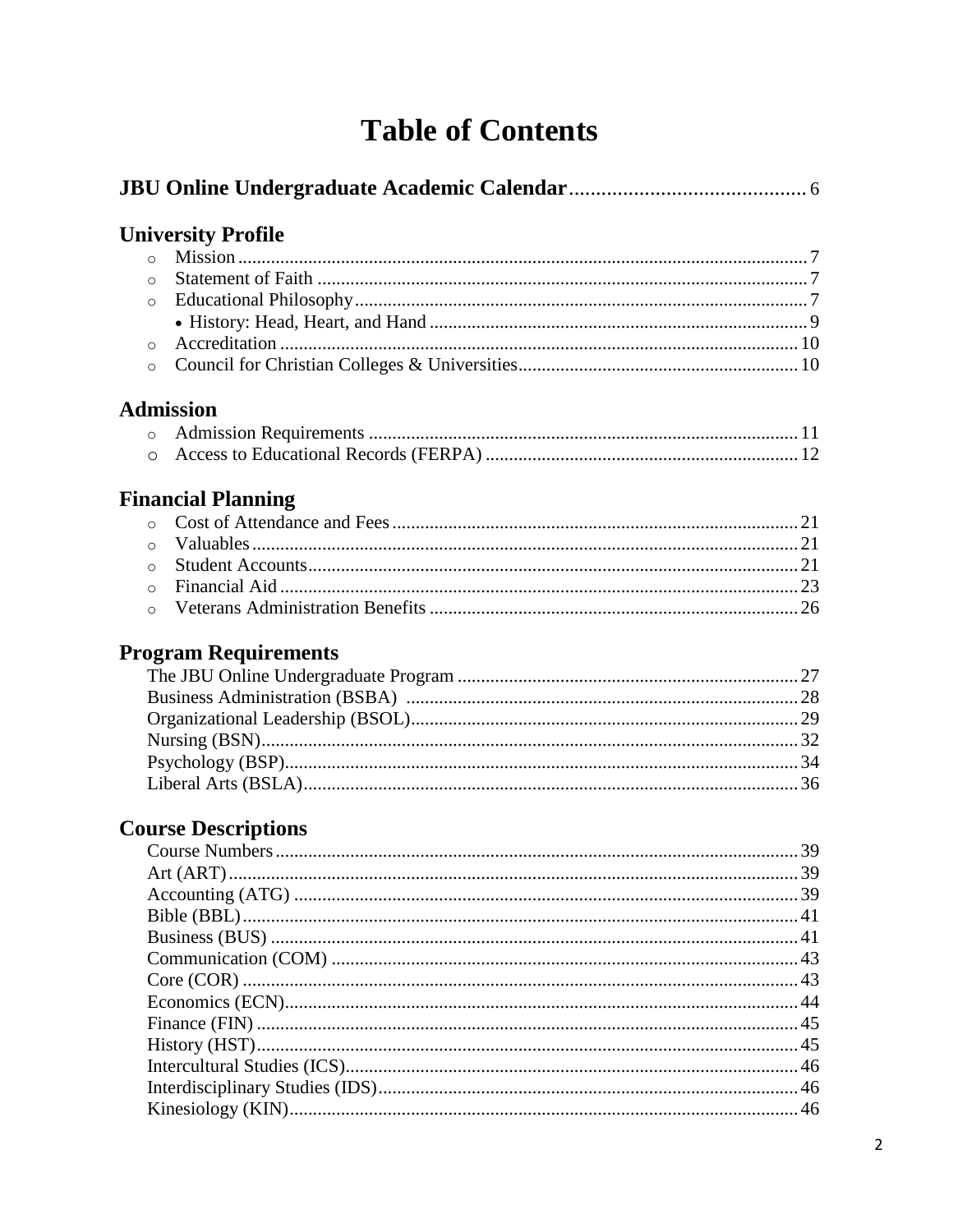### **Academic Policies**

| $\circ$  |  |
|----------|--|
| $\Omega$ |  |
| $\circ$  |  |
| $\circ$  |  |
| $\circ$  |  |
| $\circ$  |  |
| $\circ$  |  |
| $\circ$  |  |
| $\circ$  |  |
| $\circ$  |  |
| $\Omega$ |  |
| $\circ$  |  |
| $\circ$  |  |
| $\circ$  |  |
| $\circ$  |  |
| $\circ$  |  |
| $\circ$  |  |
| $\circ$  |  |
| $\circ$  |  |
| $\circ$  |  |
| $\circ$  |  |
| $\circ$  |  |
| $\circ$  |  |
| $\circ$  |  |
| $\circ$  |  |
| $\circ$  |  |
| $\circ$  |  |
| $\circ$  |  |
| $\circ$  |  |
| $\circ$  |  |
| $\circ$  |  |
| $\circ$  |  |
| $\circ$  |  |
| $\circ$  |  |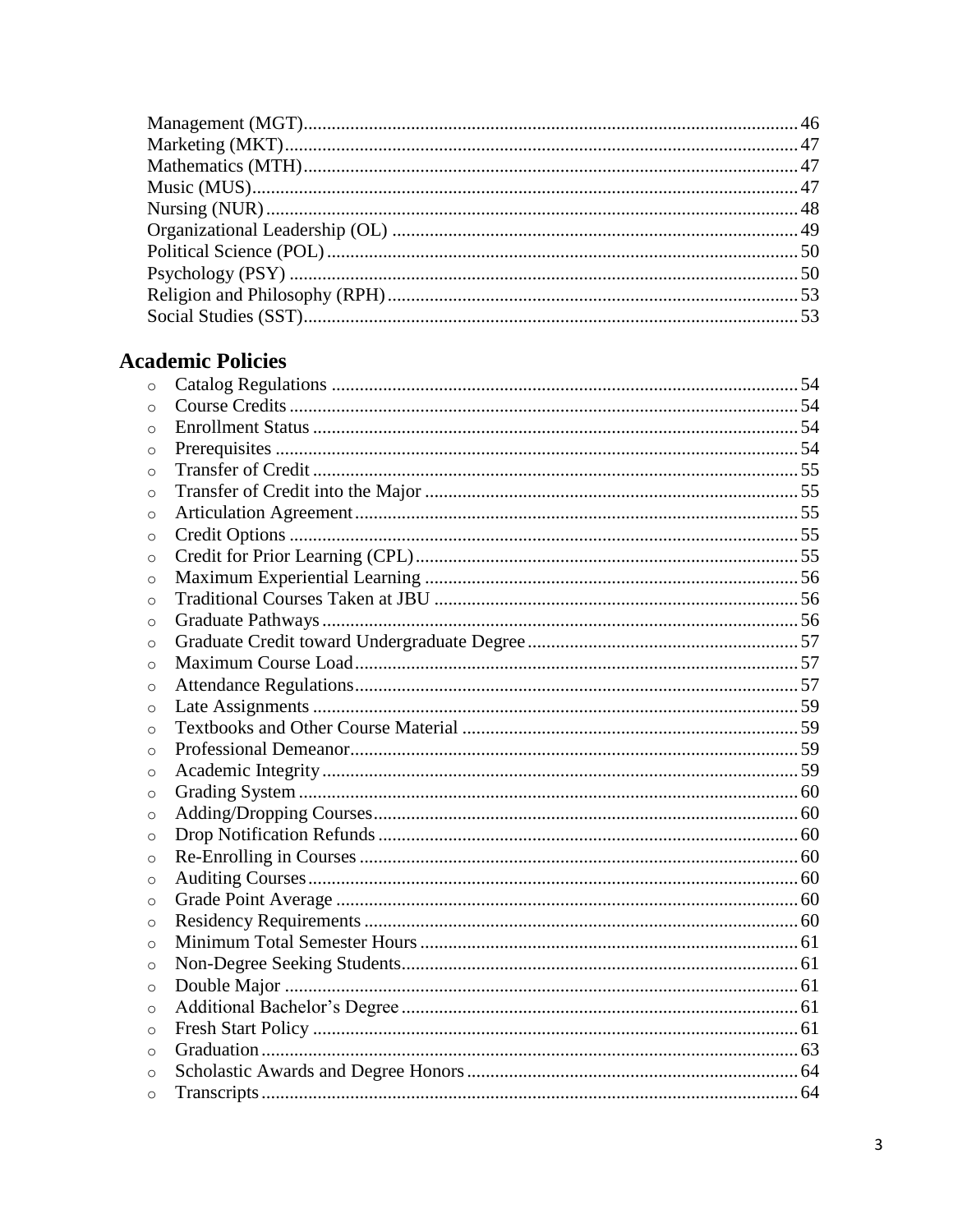#### **Student Resources**

| o Resources for Learning        |  |
|---------------------------------|--|
|                                 |  |
|                                 |  |
| o Office of Academic Assistance |  |
|                                 |  |
| o Student Development Office    |  |
|                                 |  |
|                                 |  |
|                                 |  |
|                                 |  |

#### **Personnel**

For information concerning the Traditional Undergraduate or the Graduate School Programs, please refer to the respective 2019-2020 Traditional Undergraduate or Graduate School catalogs.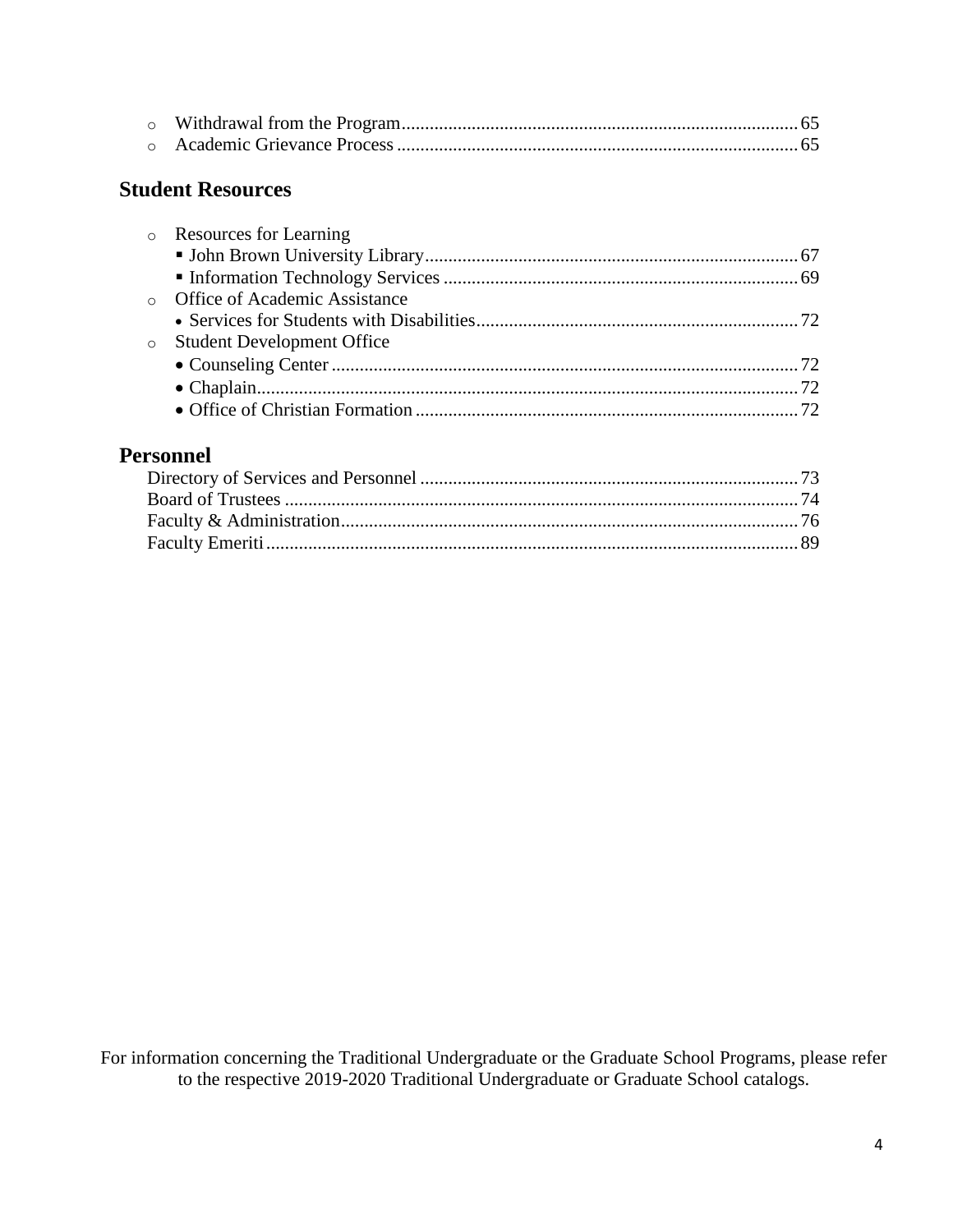## **Welcome from the President**

Dear Students:

Welcome to John Brown University. We are glad that you have chosen to join the JBU community.

John Brown University is committed to offering first-rate academic programs in a supportive Christian community. It is our desire that you will flourish during your time with us by coming to understand God, His world, and His design for your life.

John Brown University is first and foremost a teaching institution, and our faculty, staff and administrators are dedicated to helping students learn. They are excellent scholars and professionals as well as caring people committed to mentoring and advising students. You should take the initiative to get to know them because these relationships may well be life-changing.

This catalog should answer most, if not all, of your questions. It outlines the policies and standards that should guide your educational program here at JBU.

May God bless and keep you during your time here at John Brown University.

God-speed,

Dr. Chip Pollard

President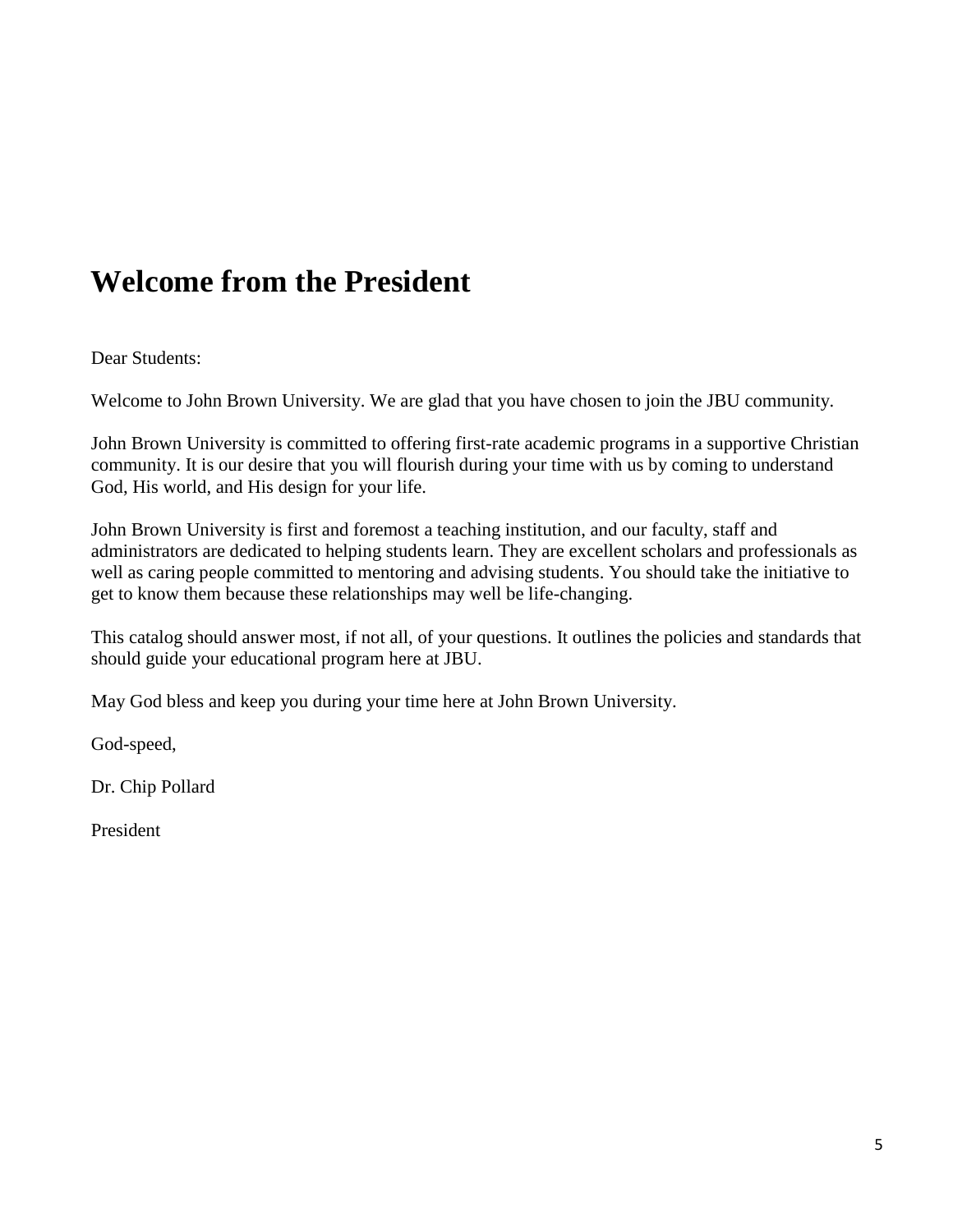## **Academic Calendar**

#### **Important Dates for Online Undergraduate Students**

| <b>FALL 2018</b>    |                                           | <b>FALL 2019</b>   |
|---------------------|-------------------------------------------|--------------------|
| M 8/20              | Fall A Classes Begin                      | M 8/26             |
| $M\frac{9}{3}$      | Labor Day Holiday                         | M 9/2              |
| $F\,9/7$            | *Last Day to Drop Fall A Classes          | $F\frac{9}{13}$    |
| F 10/12             | Last Day of Fall A Classes                | F 10/18            |
| M 10/15             | Fall B Classes Begin                      | M 10/21            |
| F11/2               | *Last Day to Drop Fall B Classes          | F 11/8             |
| $M$ 11/19 - F 11/23 | <b>Thanksgiving Break</b>                 | M 11/24 - F 11/29  |
| F 12/14             | Last Day of Fall B Classes                | F12/20             |
| Sa 12/15            | <b>Commencement Exercises</b>             | Sa 12/21           |
| <b>SPRING 2019</b>  |                                           | <b>SPRING 2020</b> |
| M <sub>1/7</sub>    | Spring A Classes Begin                    | M 1/13             |
| F1/25               | *Last Day to Drop Spring A Classes        | F 1/31             |
| F 3/1               | Last Day of Spring A Classes              | F3/6               |
| M 3/4               | Spring B Classes Begin                    | M 3/9              |
| M 3/18 - F 3/22     | <b>Spring Break</b>                       | M 3/23 - F 3/27    |
| F3/29               | <i>*Last Day to Drop Spring B Classes</i> | F <sub>4/3</sub>   |
| $F\,5/3$            | Last Day of Spring B Classes              | F 5/8              |
| Sa $5/4$            | <b>Commencement Exercises</b>             | Sa 5/9             |
| <b>SUMMER 2019</b>  |                                           | <b>SUMMER 2020</b> |
| M 5/6               | Summer A Classes Begin                    | $M$ 5/11           |
| F 5/24              | *Last Day to Drop Summer A Classes        | F 5/29             |
| M 5/27              | <b>Memorial Day Holiday</b>               | M 5/25             |
| F 6/21              | Last Day of Summer A Classes              | F 6/26             |
| M 6/24              | <b>Summer B Classes Begin</b>             | M 7/6              |
| M 7/1 - F 7/5       | <b>Summer Break</b>                       | M 6/29 - F 7/3     |
| F 7/19              | *Last Day to Drop Summer B Classes        | F 7/24             |
| F 8/16              | Last Day of Summer B Classes              | F 8/21             |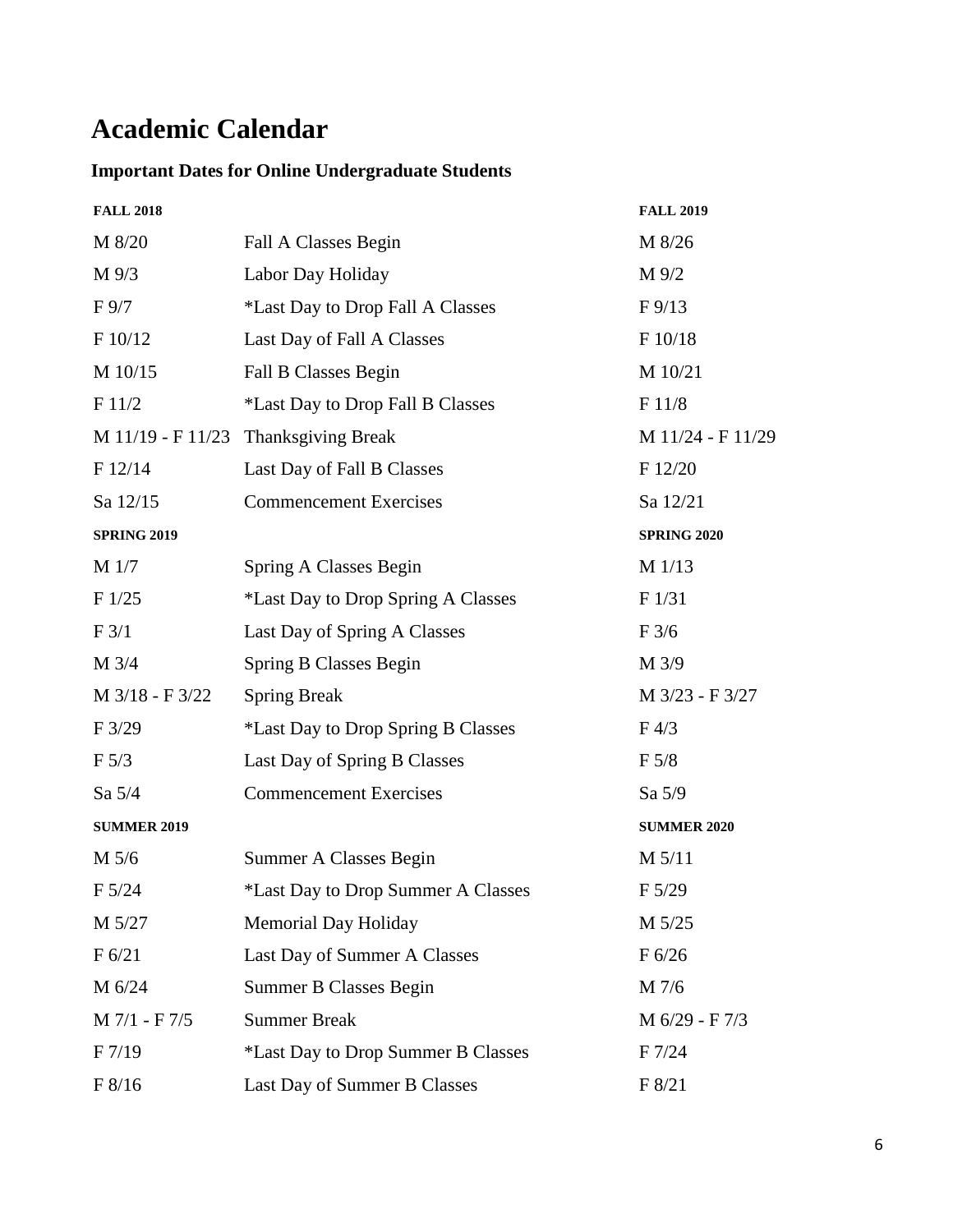\*Last day to withdraw from a course and receive a grade of "W"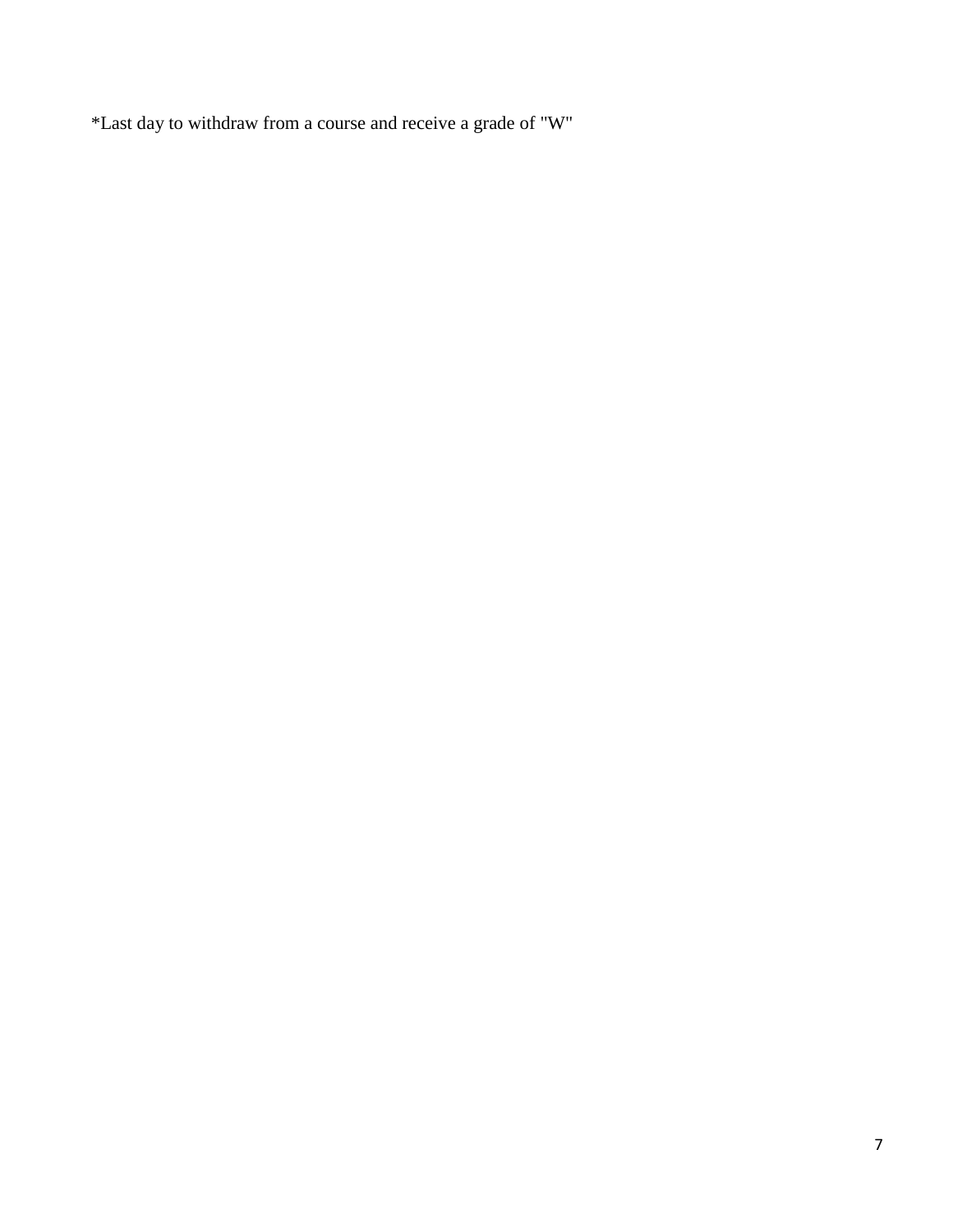## **Mission of the University**

The faculty and board of trustees have accepted the following statement as being an accurate expression of the university basic mission:

John Brown University provides Christ-centered education that prepares people to honor God and serve others by developing their intellectual, spiritual, and professional lives.

## **Statement of Faith**

The doctrinal position of the institution is contained in the following Articles of Faith which have been adopted by the National Association of Evangelical's:

- 1. We believe the Bible to be the inspired, the only infallible, authoritative word of God.
- 2. We believe that there is one God, eternally existent in three persons: Father, Son and Holy Spirit.
- 3. We believe in the deity of our Lord Jesus Christ, in His virgin birth, in His sinless life, in His miracles, in His vicarious and atoning death through His shed blood, in His bodily resurrection, in His ascension to the right hand of the Father, and in His personal return in power and glory.
- 4. We believe that for the salvation of lost and sinful people regeneration by the Holy Spirit is absolutely essential.
- 5. We believe in the present ministry of the Holy Spirit by whose indwelling the Christian is enabled to live a godly life.
- 6. We believe in the resurrection of both the saved and the lost; they that are saved unto the resurrection of life and they that are lost unto the resurrection of damnation.
- 7. We believe in the spiritual unity of believers in our Lord Jesus Christ.

## **Educational Philosophy**

The faculty has expressed its purpose as sending forth graduates

#### **Whose lives reflect the love of Christ**

Through reverence toward God. Through consecration to Christ and His Church. Through knowledge of the Bible and appreciation of its principles.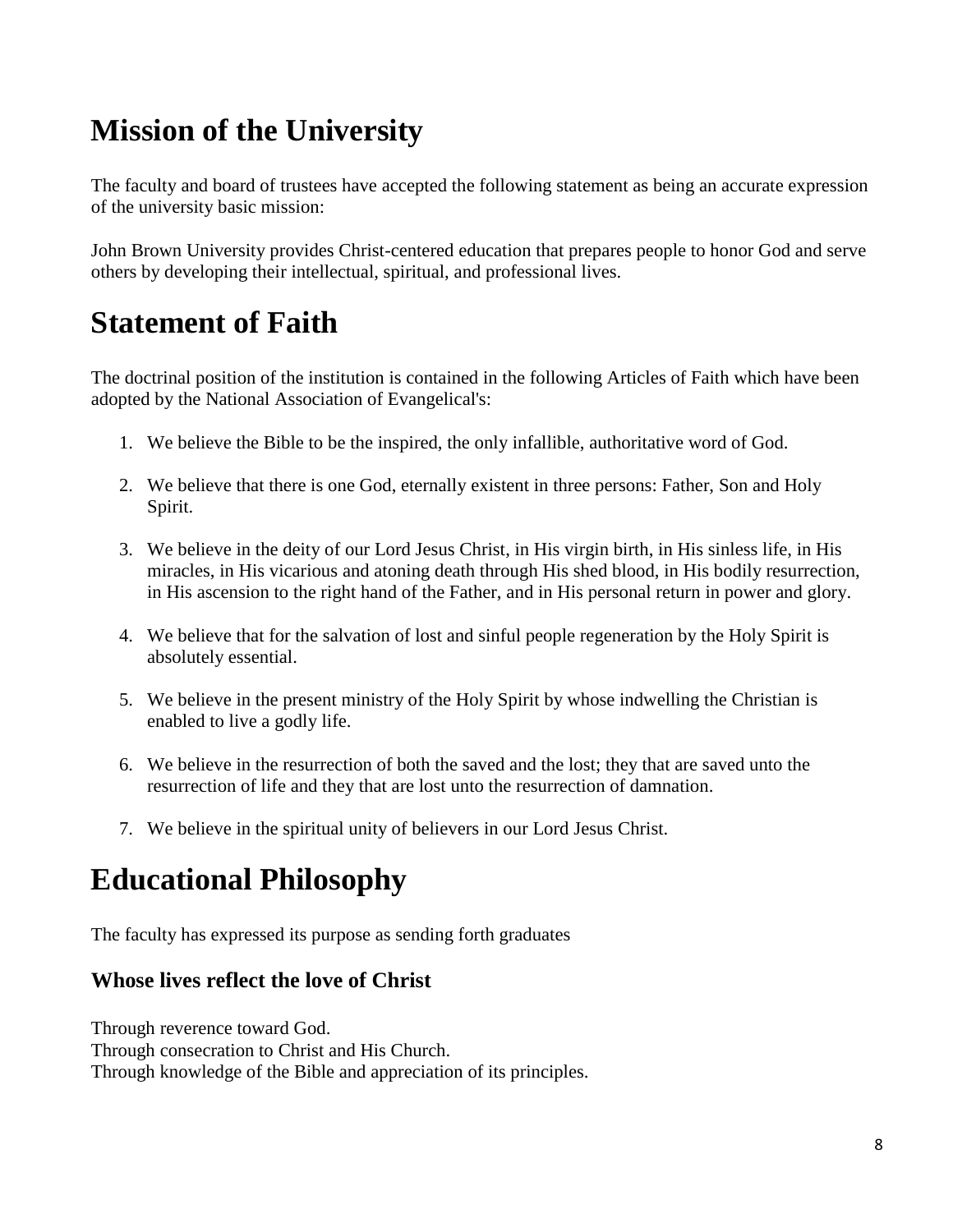Through participation in Christian activities with talents, means, and time. Through tolerance, humility, and helpfulness to others.

#### **Who possess intellectual integrity and an enthusiasm for continuing selfdevelopment**

Through use of mental processes which lead to intelligent decisions. Through familiarization with sources of information. Through utilization of knowledge. Through mastery of means of communication of ideas.

#### **Who are able to function effectively in a multicultural world**

Through a heightened awareness of diverse cultural contexts and values.

Through development of skills and attitudes necessary to interact, work, and minister with people of other cultures.

Through understanding the inclusiveness of God's Kingdom and the equality of all people before God. Through formation of a Christian perspective of the world.

#### **Who are eager and able to perform a share of the world's work**

Through their willing response to God's unique plan.

Through working in chosen vocations with skill, efficiency, and dedication.

Through a cooperative and understanding attitude toward fellow workers.

#### **Who make worthy contributions to their communities**

Through active cooperation with other people toward general community improvement. Through promoting wholesome entertainment, adequate educational programs, and other phases of community welfare.

Through exercising their political privileges in the spirit of Christ.

Through practicing the high ideals of love and justice toward all people.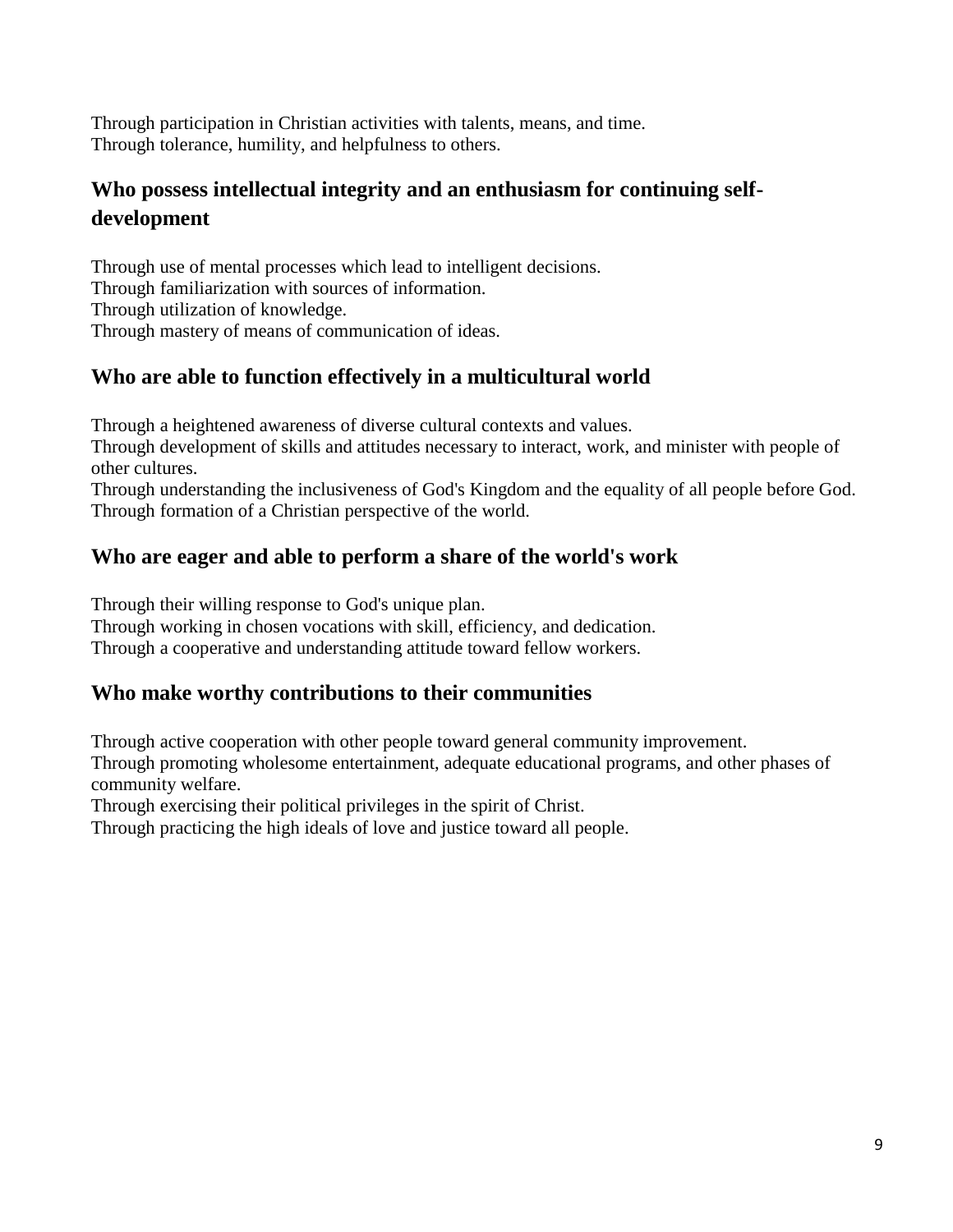## **The History of John Brown University**

John Brown University's rich history began with an enthusiastic evangelist, radio pioneer, educator, and author, John E. Brown, who recognized the need for an academic institution that would prepare young people to serve Christ. In 1919, with a goal of educating the "Head, Heart, and Hand," John Brown laid the foundation for the institution that would later be called John Brown University. The vision of JBU has been carried through its 100 year history by the leadership of the founder, his son, John Brown Jr., his grandson, John Brown III, and Presidents George Ford, Lee Balzer, and now Charles Pollard.

#### **Head**

The university offers an education based on a liberal arts Core Curriculum and 43 undergraduate majors. Also available at JBU are academic opportunities for professionals and graduates. The JBU Degree Completion Program (now known as JBU Online Undergraduate) was established in 1993 to meet the needs of working adults and allows them to complete their undergraduate degree. In 1995, JBU began offering graduate classes. The Graduate School offers master's degrees in Business, Counseling, Cybersecurity, Higher Education, and Teaching.

#### **Heart**

Since its founding, JBU has sought to nourish the spiritual life of its students. Professors and students work together to integrate a Christian worldview with their understanding and practice of academic disciplines. Professors and staff also make themselves available to guide and mentor students in the faith.

Within the JBU community, there are a variety of opportunities for students to deepen and live out their faith. Chapel services are held three times a week and feature dynamic worship and gifted guest speakers. A wide variety of ministry opportunities are offered to students through the Office of Christian Formation.

#### **Hand**

Students also gain valuable professional and personal life-skills that equip them to serve in business, education, industry, ministry, the arts, and a variety of other fields. Students and graduates are encouraged to integrate faith in the workplace and in every area of their lives.

While the scope of JBU's mission has grown over the last 100 years, the central direction of that mission has remained the same: "Christ Over All."

## **Locations**

Located in one of the fastest growing areas in the nation, John Brown University is an interdenominational Christian university. JBU faculty and staff work to provide a tremendous number of experiential learning opportunities for students, in and out of the classroom, that develop the "Head, Heart, and Hand." JBU's main campus is located in Siloam Springs, Arkansas.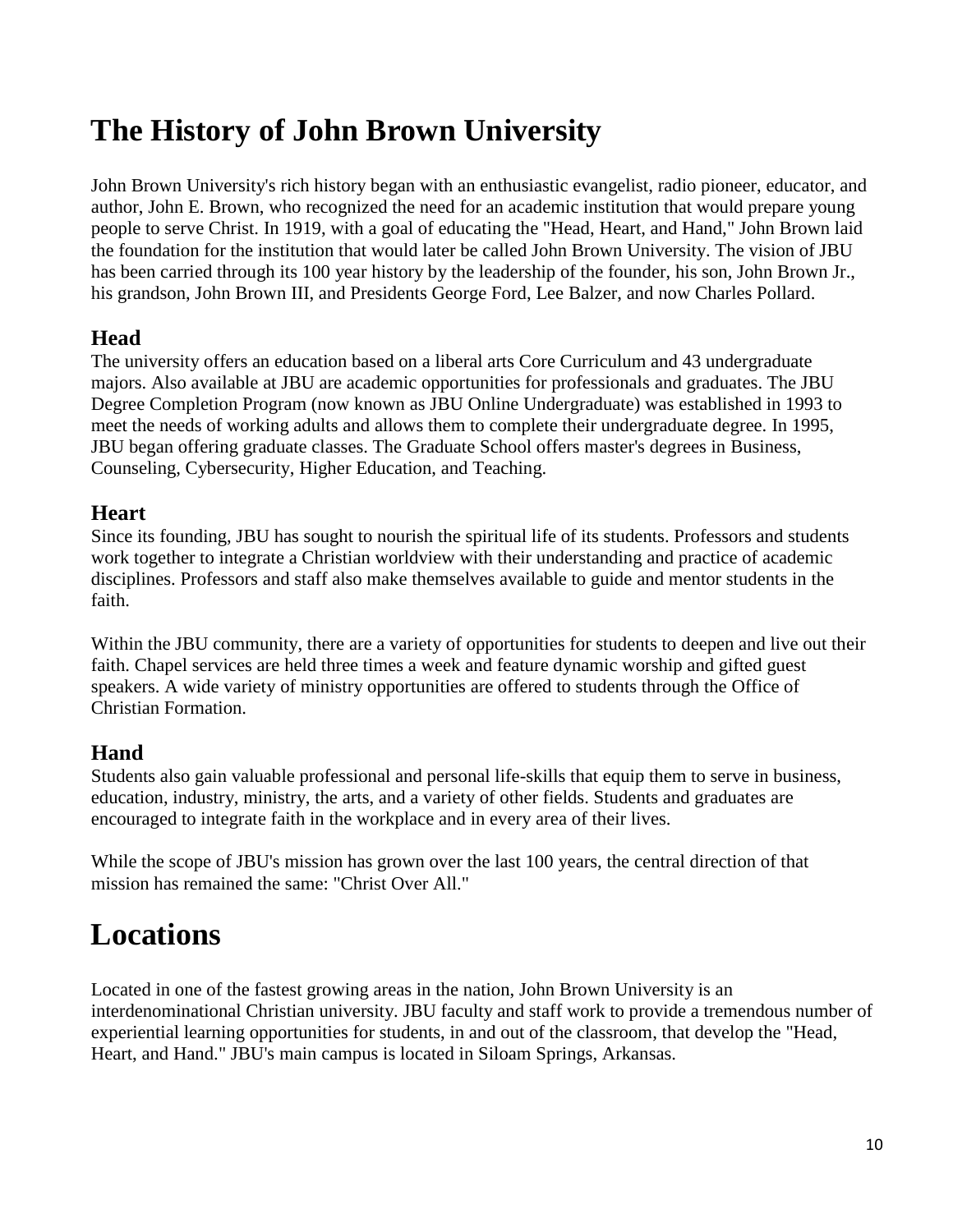## **Accreditation & Affiliations**

John Brown University is accredited by the Higher Learning Commission, http://www.hlcommission.org, (800) 621-7440 and is approved by the Arkansas State Department of Education.

All business degree programs of the Soderquist College of Business are accredited by the Accreditation Council for Business Schools and Programs (ACBSP), http://www.acbsp.org, (913) 339-9356.

The undergraduate Nursing Program is fully approved by the Arkansas State Board of Nursing (ASBN), http://www.arsbn.org, 1123 S. University, Suite 800, University Tower Building, Little Rock AR 72204, (501) 686-2700. The baccalaureate degree program in Nursing at John Brown University is accredited by the Commission on Collegiate Nursing Education (CCNE), http://www.aacnnursing.org/CCNE, 655 K Street NW, Suite 750, Washington DC 20001, (202) 887-6791.

The United States Department of Justice has approved John Brown University for the education of foreign students.

## **Council for Christian Colleges & Universities**

John Brown University is a charter member of the Council for Christian Colleges & Universities (CCCU), a resource- and information-sharing association of 118 Christ-centered colleges and universities. Member schools, which must be accredited institutions, are committed to maintaining the highest academic standards within an environment which fosters moral and spiritual development in individuals and communities.

Incorporated in 1982, the CCCU includes schools representing more than 30 denominations and offers numerous interchange programs in academics and assessment. Headquarters are located at 321 Eighth Street NE, Washington, DC 20002, www.cccu.org, (202) 546-8713.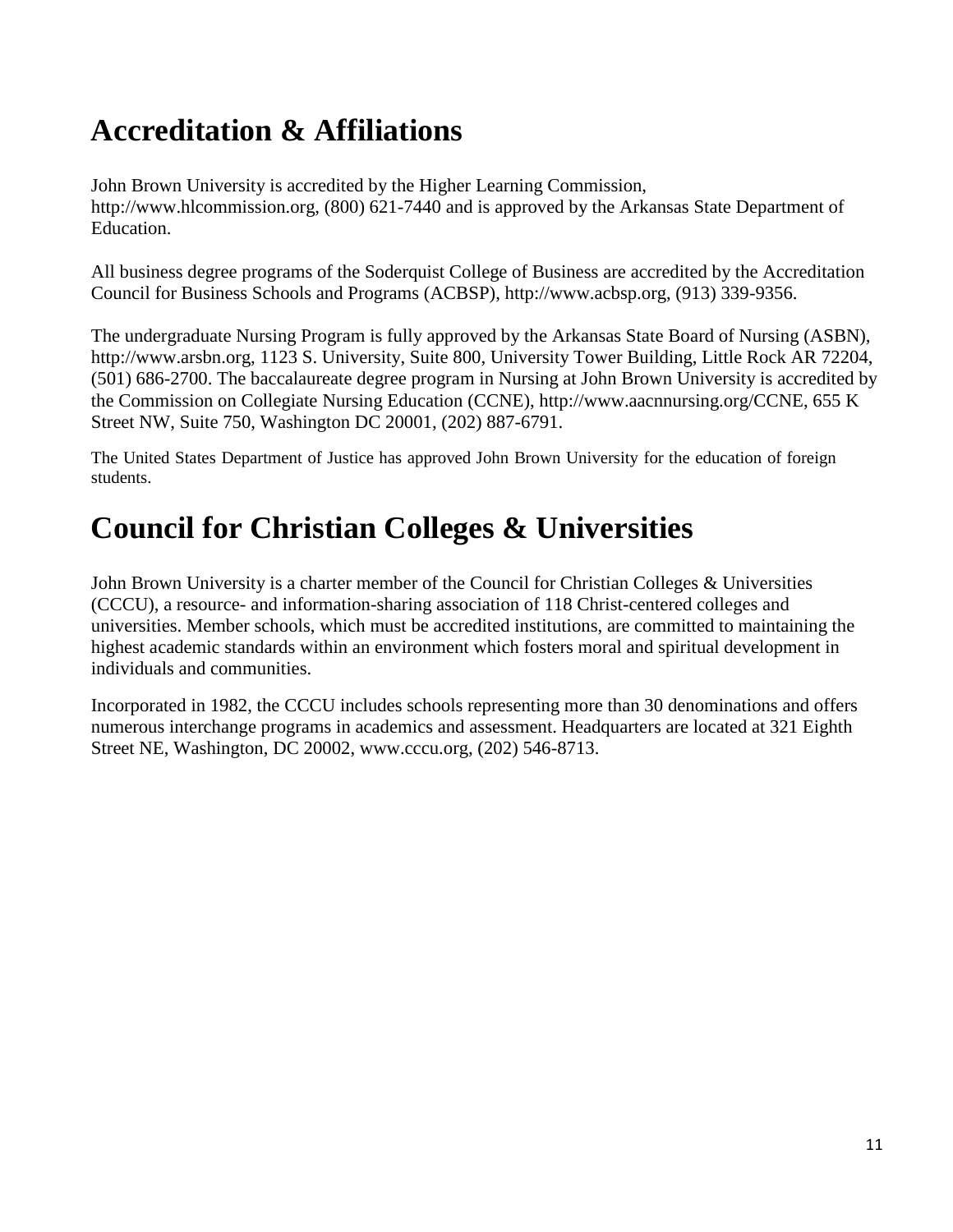## **Admission Requirements**

Applicants to JBU's Online Undergraduate Program must have 45 hours of transferable credit, as determined by John Brown University, with a cumulative grade point average of 2.0 or better on the 4.0 scale.

Applicants must submit:

- 1. Application for Admission accompanied by \$25 non-refundable application fee.
- 2. Official copies of transcripts from all colleges attended. Transcripts must be mailed by the college or university directly to the Registrar's Office at John Brown University.
- 3. New students, who were born on or after January 1, 1957 and who plan to take any face-to-face classes, are required by Arkansas law to furnish proof of immunity against measles, mumps, and rubella. MMR vaccination may be confirmed by an immunization record from a doctor's office, health department, or school records. This requirement *does not apply to students who are enrolled in online courses only*. For more information, please contact your admissions counselor.

### **Additional Requirements for Nursing Major**

- A current unencumbered license as a Registered Nurse
- Successful completion of at least 60 semester hours of transferable college credit
- GPA of 2.0 (4.0 scale) or better on all prior academic work
- Current CPR license

### **Requirements for Undeclared Major**

A student who wants to enter one of our JBU Online Undergraduate Program majors and meets the other admission requirements of the associated JBU Online Undergraduate major, but does not yet have at least 45 hours of prior college credit can be admitted as an Undeclared major until the required 45 hours is reached. These students can take any JBU class as an elective (prerequisites must be met) as long as the intent is to reach 45 hours and then enroll in one of our JBU Online Undergraduate majors.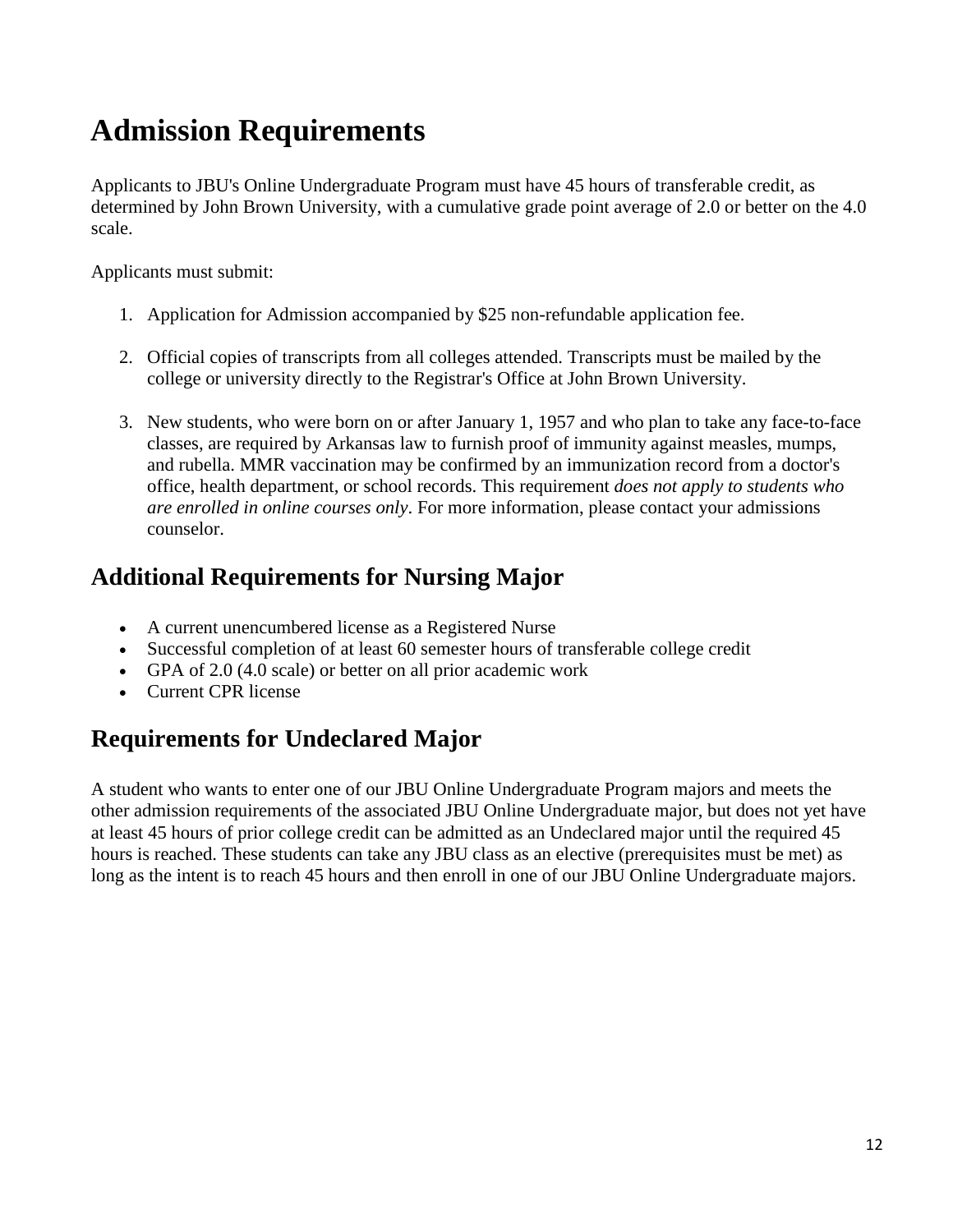## **FERPA, Nondiscriminatory Policy and Other Student Rights**

You have rights as students that are protected by law. This section of the Student Handbook summarizes some of those rights which are guaranteed to you and all students.

### **Notice of Nondiscriminatory Policy**

John Brown University admits persons to its programs and activities without regard to race, color, national or ethnic origin, or gender. The university does not discriminate on the basis of race, color, national or ethnic origin, physical or mental disability, or gender in the administration of education policies, admissions policies, scholarship and loan programs, athletics, and other school-sponsored programs.

### **Rights of Access to Your Educational Records (FERPA)**

The Buckley Amendment to the Family Educational Rights and Privacy Act of 1974 extends to all former and presently enrolled students at JBU the right of access to certain educational records maintained by this institution. Student rights include:

- 1. Inspection and review.
- 2. Explanation or interpretation of contents.
- 3. Duplication of the record at a standard fee of 10 cents per page.
- 4. A formal hearing, if necessary, to challenge the contents of any such record.

"Educational records" include those records, files, documents, and other materials which contain information directly related to a student and are maintained by this institution or by a person acting for this institution. Not included in this term are:

- 1. Records in the sole possession of the maker thereof, which are not accessible or revealed to any other person.
- 2. Records maintained by a professional or paraprofessional in medical or psychological treatment of the student and which are not available to anyone other than the persons providing such treatment.
- 3. Records of employees of this institution who are not presently in attendance and which pertain solely to their employment.
- 4. Confidential letters and statements of recommendation placed in the student's file prior to January 1, 1975.
- 5. If the student first signs a waiver the student will not have the access to confidential recommendations subsequently compiled respecting:
	- 1. admission to JBU
	- 2. application for employment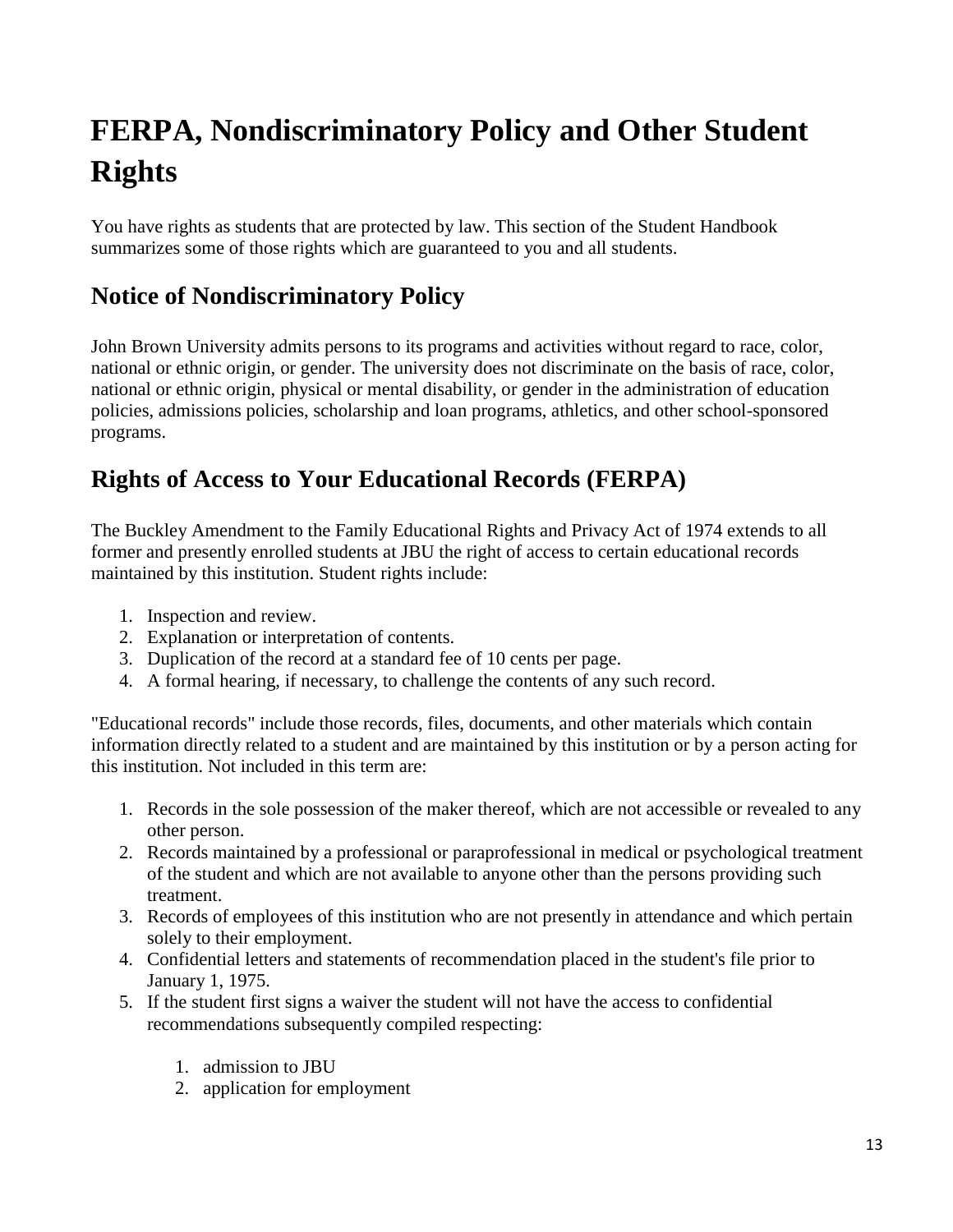- 3. receipt of honorary recognition
- 6. Financial records of parents of students.

Requests for access to educational records should be submitted in writing directly to the school official responsible for custody of the records. A standard form, "Student Request to Review Record," is available at the Registrar's Office. Consistent with time and record security limitations, access must be granted or permission denied and a reason stated within 45 days of the request to review the record. Access will be denied only for reasons specifically authorized by the act and applicable regulations.

An informal record review and resolution of conflict is urged. If this process does not prove satisfactory, the student may petition the Student Rights Committee for a formal hearing. Petitions for a hearing should be submitted through the Registrar.

The Student Rights Committee has been appointed specifically to deal with student petitions under applicable federal laws and regulations, such as the Buckley Amendment. The student has the right to challenge the content of the record **only** on the ground that it is **inaccurate, misleading, or otherwise in violation of the privacy or other rights of the student.** No challenges will be heard regarding the merit upon which individual **grades** have been based. The record may be amended, based upon the Committee's findings, or the student may insert in the record a statement commenting upon or rebutting the document.

All determinations of the Student Rights Committee are subject to a final review by the President, if requested by the student in writing, **within two weeks** of the Committee's decision.

## **JBU's Response to the Requirements of the Family Educational Rights and Privacy Act**

A copy of the institutional policy adopted in response to the requirements of the Family Education Rights and Privacy Act (FERPA) may be obtained from the Registrar's Office. Any student having pursued the administrative remedy may submit a further appeal in writing to: the Family Educational Rights and Privacy Act Office (FERPA), Department of Health, Education, and Welfare, 330 Independence Avenue, SW, Washington, DC 20201.

### **Release of Personal Data**

At its discretion, John Brown University may provide directory information in accordance with the provisions of the Family Education Rights and Privacy Act (FERPA). Directory information is defined as the information which would not generally be considered harmful or an invasion of privacy if disclosed. Directory information at John Brown University includes the following:

- 1. Name
- 2. Address
- 3. Telephone
- 4. Date and place of birth
- 5. Major field of study and year in school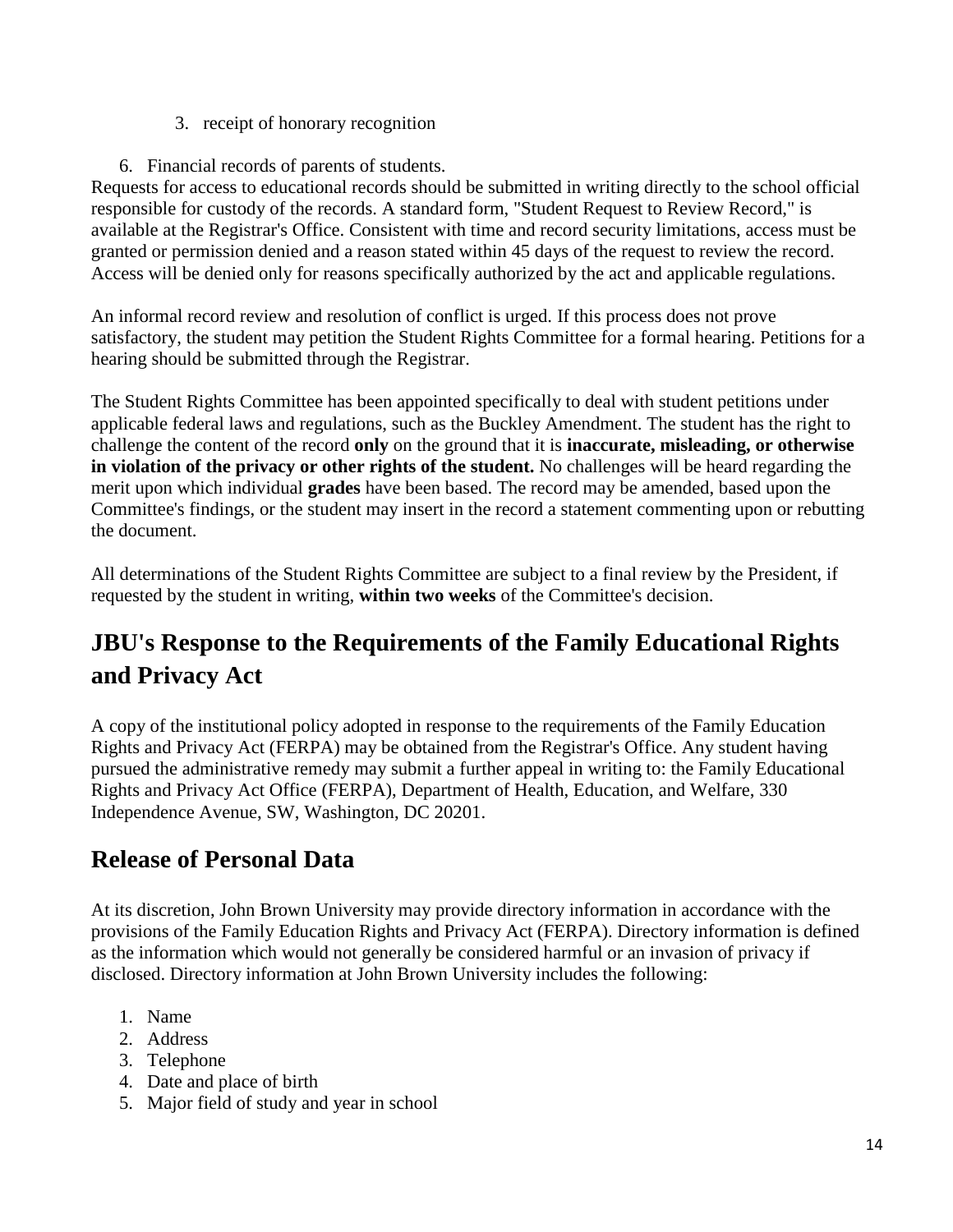- 6. Participation in officially recognized sports and activities
- 7. Weight and height of members of athletic teams
- 8. Dates of attendance
- 9. Degrees and awards received
- 10. The most recent previous educational agency or institution attended
- 11. Parents' name and addresses
- 12. Marital status (name of spouse)
- 13. Religious preference

Students may request that directory information be withheld (non-disclosure) by selecting Withhold Directory Information at each term's electronic pre-registration. Also, the student may amend their FERPA status at any time by contacting the appropriate Center.

### **Statement for the Prevention of Drug and Alcohol Abuse**

**Behavioral Expectations:** The behavioral expectations of JBU for every member of its community include prohibiting the possession, use, or distribution of illicit drugs and alcohol on its property or as part of its activities.

**Treatment Support:** Students may have as many sessions with the university counselor as the counselor deems necessary. Assessment and/or referral may be part of the process.

**Behavioral Review and Actions:** Students at JBU who are involved with alcohol and/or drug abuse are subject to review by the campus judicial system. The judicial process facilitates awareness, understanding, and restitution while encouraging desirable behavior and inhibiting undesirable behavior. The specific sanctions of the judicial process are as follows: admonition, formal warning, developmental contract, disciplinary probating, restitution, fines, denial of privilege, suspension, and dismissal.

Students who sell illicit drugs will have their relationship with the college terminated along with being referred to local authorities for prosecution.

**Review of Drug and Alcohol Abuse Statement:** This statement is subject to biennial review by John Brown University in order to implement necessary changes and ensure consistent application.

**Requirement to Report Violation:** It is a requirement of the Drug-Free Workplace Act of 1988 that workplace drug convictions of employees be reported by the employee to his/her employer within five days of conviction. A condition of employment at JBU is that this requirement be adhered to.

**Requirement to Support Drug-Free Policy:** It is also a condition of employment that employees understand and support the Statement for the Prevention of Drug and Alcohol Abuse at John Brown University.

#### **Weapons, Fireworks, and Explosives**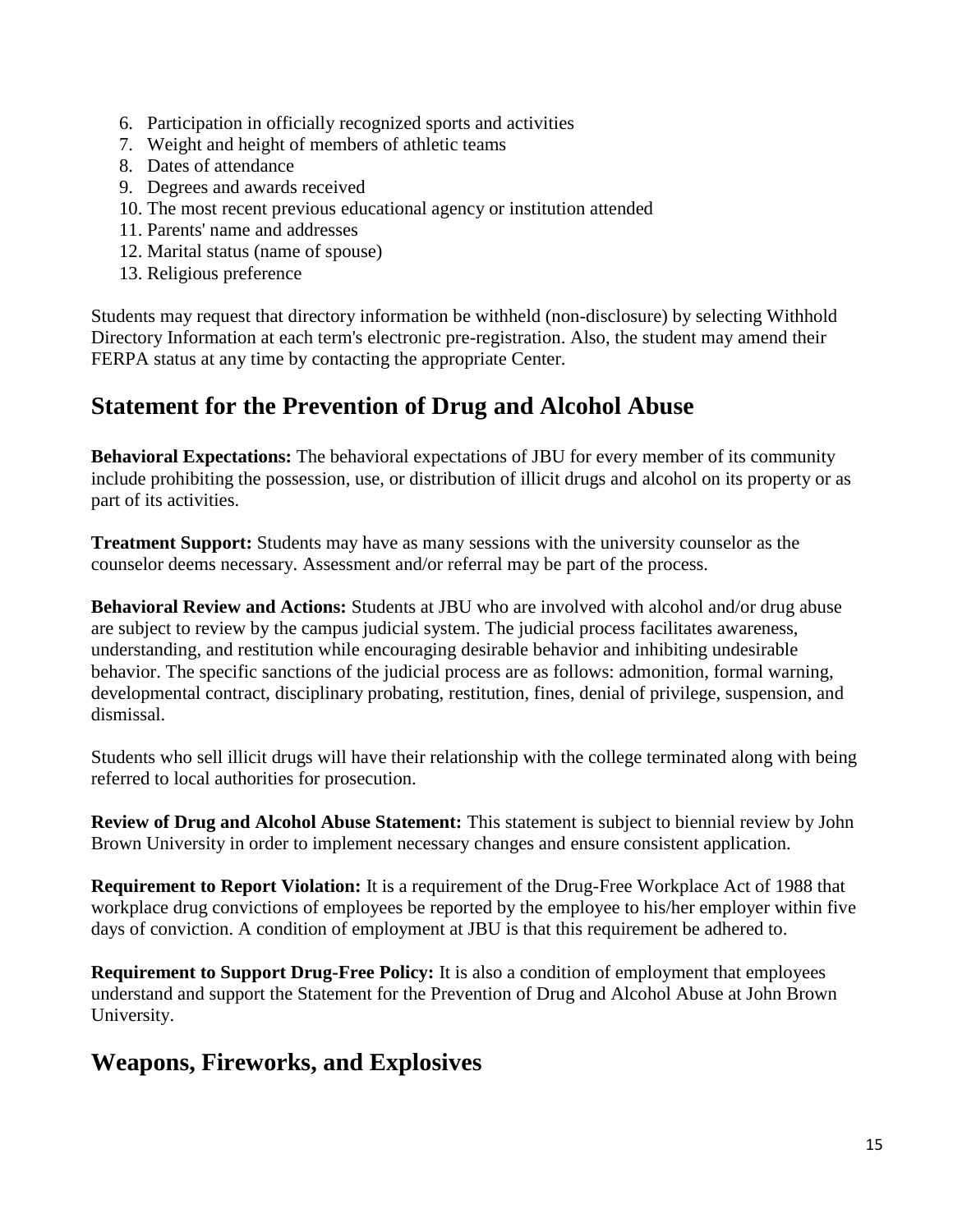Arkansas state law prohibits the possession of guns on any campus or site. This includes all firearms, BB guns, pellet guns, paint pellet guns, Airsoft guns, and all other devices which expel a projectile through a barrel by using energy generated by an explosion, burning substance, carbon dioxide cartridge, compressed air, etc. In addition, ammunition, martial arts gear, machetes, knives, bows and arrows, slingshots, and similar items that could harm others must be kept off campus and university property.

Students are not to carry weapons, fireworks, or explosives in their vehicle or onto the premises or buildings affiliated with John Brown University.

Questions about state laws that apply to firearms should be directed to the Campus Safety Coordinator at 479-524-7403. If you see suspicious activities please call campus security at 479-524-7162 or 911.

## **Harassment Policy**

#### **Harassment, Including Sexual Harassment**

John Brown University is committed to an environment in which all people are treated with respect and dignity. Each individual has the right to live and study in an atmosphere that promotes learning opportunities and prohibits practices such as harassment. Therefore, John Brown University expects that all relationships among students and employees will be collegial and free of harassment. John Brown University encourages reporting of all perceived incidents of harassment. It is the policy of JBU to investigate such reports. JBU prohibits retaliation against any person who reports harassment or participates in an investigation of such reports.

### **Definitions of Harassment**

Sexual harassment may include a range of subtle and not so subtle behaviors and may involve individuals of the same or different gender. Depending on the circumstances, these behaviors may include, but are not limited to: unwanted sexual advances or requests for sexual favors; sexual jokes and innuendo; verbal abuse of a sexual nature; commentary about an individual's body, sexual prowess or sexual deficiencies; leering, whistling or touching; insulting or obscene comments or gestures; display in the workplace of sexually suggestive objects or pictures; and other physical, verbal or visual conduct of a sexual nature.

Harassment on the basis of any other protected characteristic is also strictly prohibited. Under this policy, harassment is verbal or physical conduct that denigrates or shows hostility or aversion toward any person because of race, color, sex, national origin, age, disability, marital status, citizenship or any other characteristic protected by law or that of his/her relatives, friends or associates, and that: (i) has the purpose or effect of creating an intimidating, hostile or offensive environment; (ii) has the purpose or effect of unreasonably interfering with an individual's performance; or (iii) otherwise adversely affects an individual's opportunities. Harassing conduct includes, but is not limited to: epithets, slurs or negative stereotyping; threatening, intimidating or hostile acts; denigrating jokes; and written or graphic material that denigrates or shows hostility or aversion toward an individual or group and that is placed on walls or elsewhere on the campus or at outlying centers, or circulated in the workplace.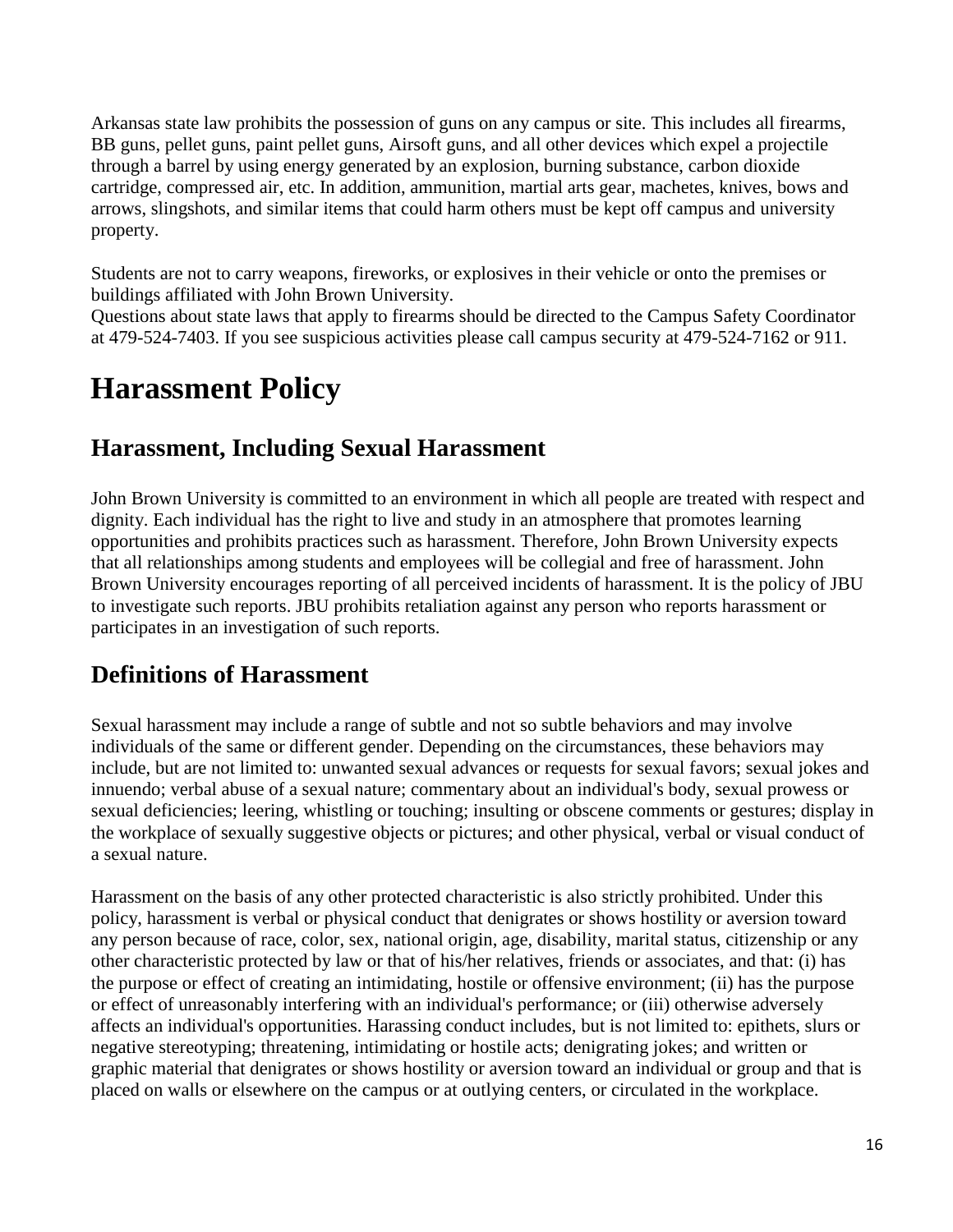### **Reporting an Incident of Harassment, Discrimination or Retaliation**

John Brown University encourages reporting of all perceived incidents of harassment or retaliation, regardless of the offender's identity or position. Students who believe that they have been the victim of such conduct should discuss their concerns with one of the University's Title IX Compliance Coordinators by email to TitleIXCoordinator@jbu.edu, or by phone to André Broquard 479.524.7229 or Amy Fisher 479.524.7128. (See complaint procedures below.)

In addition, JBU encourages students who believe they are being subjected to such conduct to advise the offender promptly that his or her behavior is unwelcome and request that it be discontinued. Often this action alone will resolve the problem. JBU recognizes, however, that an individual may prefer to pursue the matter through informal or formal complaint procedures.

### **Informal Complaint Procedure**

If for any reason an individual does not wish to address the offender directly, or if such action does not successfully end the offensive conduct, the student should notify a University Title IX Compliance Coordinator by email to TitleIXCoordinator@jbu.edu, or by phone André Broquard 479.524.7229 or Amy Fisher 479.524.7128, who may, if the student requests, talk to the alleged offender on the student's behalf. In addition, there may be instances in which a student seeks only to discuss matters with one of the JBU designated representatives, and such discussion is encouraged.

A student reporting harassment or retaliation should be aware however that JBU may decide it is necessary to take action to address such conduct beyond an informal discussion. This decision will be discussed with the student. The best course of action in any case will depend on many factors and, therefore, the informal procedure will remain flexible. Moreover, the informal procedure is not a required first step for the reporting individual.

### **Formal Complaint Procedure**

As noted above, students who believe they have been the victims of conduct prohibited by this policy statement or believe they have witnessed such conduct should discuss their concerns with one of the University's Title IX Compliance Coordinators by email to TitleIXCoordinator@jbu.edu, or by phone: André Broquard 479.524.7229 or Amy Fisher 479.524.7128.

John Brown University encourages the prompt reporting of complaints or concerns so that rapid and constructive action can be taken before relationships become irreparably strained. Therefore, while no fixed reporting period has been established, early reporting and intervention have proven to be the most effective method of resolving actual or perceived incidents of harassment.

Any reported allegations of harassment, discrimination or retaliation will be investigated promptly. The investigation may include individual interviews with the parties involved and, where necessary, with individuals who may have observed the alleged conduct or may have other relevant knowledge. Confidentiality will be maintained throughout the investigatory process to the extent consistent with adequate investigation and appropriate corrective action.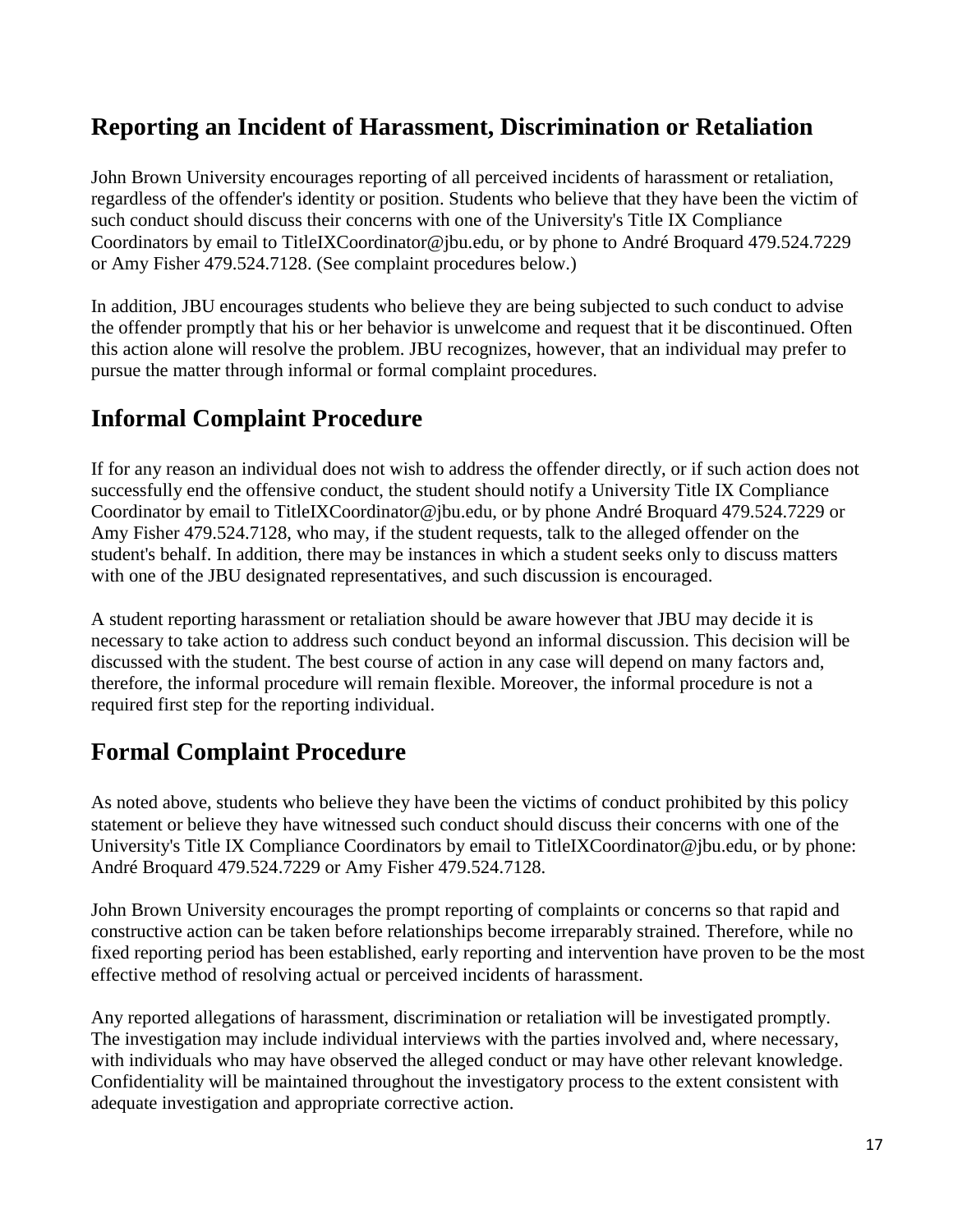Retaliation against a student for reporting harassment or discrimination or for participating in an investigation of a claim of harassment or discrimination is a serious violation of this policy and, like harassment itself, will be subject to disciplinary action. Acts of retaliation should be reported immediately and will be promptly investigated and addressed.

Misconduct constituting harassment, discrimination or retaliation will be dealt with appropriately. Responsive action may include, for example, training, referral to counseling and/or disciplinary action such as warning, reprimand, housing reassignment, temporary suspension or dismissal, as JBU believes appropriate under the circumstances.

If a party to a complaint does not agree with its resolution, that party may appeal to the President of JBU. False and malicious complaints of harassment or retaliation as opposed to complaints, which, even if erroneous, are made in good faith, may be the subject of appropriate disciplinary action.

### **Conclusion**

John Brown University has developed this policy to ensure that all its students can live and work in an environment free from harassment and retaliation. JBU will make every reasonable effort to ensure that all concerned are familiar with these policies and aware that any complaint in violation of such policies will be investigated and resolved appropriately.

Any student who has any questions or concerns about these policies should talk with one of the University's Title IX Compliance Coordinators who can be reached by email at TitleIXCoordinator@jbu.edu, or by phone: André Broquard 479.524.7229 or Amy Fisher 479.524.7128.

Finally, these policies should not, and may not, be used as a basis for excluding or separating students of a particular gender, or any other protected characteristic, from participating in academic and social activities or discussions. In other words, no one should make the mistake of engaging in exclusion in order to avoid allegations of harassment. The law and the policies of John Brown University prohibit disparate treatment on the basis of sex or any other protected characteristic, with regard to terms, conditions, privileges and perquisites of attendance. The prohibitions against harassment and retaliation are intended to complement and further those policies, not to form the basis of an exception to them.

## **AIDS Policy**

No plan or policy can deal adequately with the AIDS phenomenon; yet the presence of this lethal disease without remedy forces colleges, hospitals, businesses, and many other organizations to articulate procedures. At best, the JBU plan reflects updated medical opinion, legal considerations, review of other policies, and documented experience with the impact of the disease. For John Brown University, the special concern is how AIDS fits into the Christian world view. As Christians, it is our desire to ". . . *bring every thought captive to the obedience of Christ."* (II Cor. 10:5b).

A descriptive document of the university's perspective on AIDS is available in the Student Life Office on the main campus.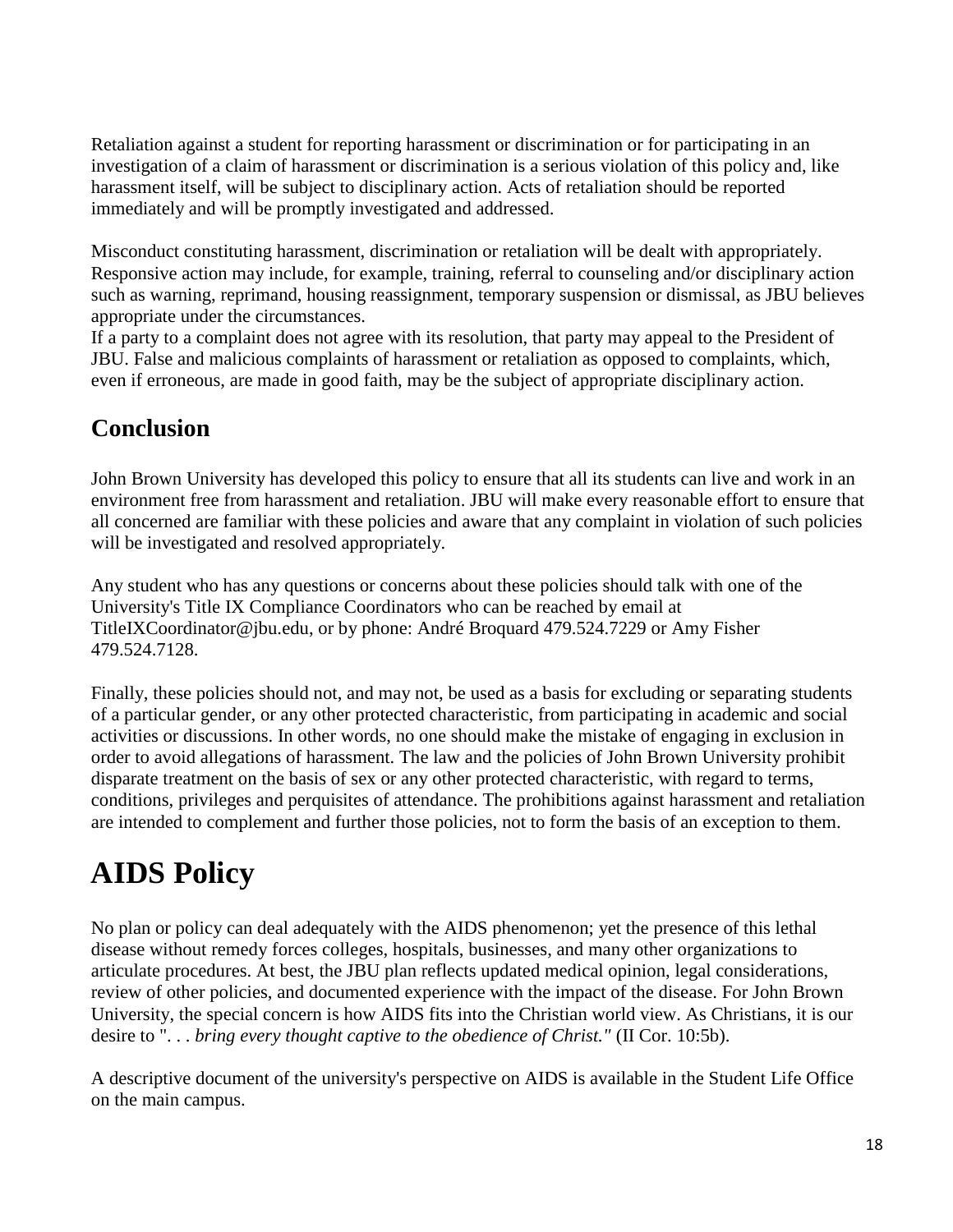The JBU policy shall be that a person with AIDS should be treated as any other with the exception of (1) consideration of the risk of infection to the person with AIDS or others, (2) the support necessary for the person with AIDS, and (3) the full cooperation of the person with AIDS in meeting guidelines for continued enrollment or employment.

The community standards of JBU may require discipline or employment of action for some due to the method of acquisition of AIDS, but people with AIDS will be viewed no differently than others who participate in similar actions.

**Nondiscrimination:** John Brown University will not exclude an individual from admission, employment, facilities usage, or activities solely on the basis of having AIDS. A person with AIDS may, however, be excluded from university functions based on medical determination of risk of infection to or from others. A short-term exclusion may be used when it is determined there is a need for additional medical diagnostic appraisal or a situation of such a serious and urgent nature that temporary exclusion of the infected person is in the best interest of all concerned.

**Education as Key:** Education is the primary method by which our university can deal with preventing and understanding AIDS. Concurrent with a campus AIDS policy is the need for an educational program that presents the community with current knowledge through diverse formats. A community that is aware of the truth about AIDS is better able to handle its reality in its members' lives. While the university's response in some cases may need to deal with the lifestyle expectation and standards set out in scripture, we also wish to respond to each individual person in Christian love and compassion. We must ". . .*bear each other's burdens"* and "*do good to all people"* (Gal 6:2,10). We must ". . . *weep with those who weep"* with the compassion Christ had for those who were suffering (Luke 7:13; 10:33; 15:20).

**Confidentiality:** The rights of privacy and confidentiality will be maintained within the purview of those persons with direct administrative and health care responsibilities.

**Testing:** The university encourages students and employees who desire confidential AIDS testing to contact the Counseling Office. Pre- and post-AIDS counseling are also recommended. Students under disciplinary review for sexual intercourse and/or drug abuse may be asked to submit to a confidential blood test as a condition for continued enrollment.

**Responsibilities of Persons Infected with AIDS:** Persons with AIDS, ARC, or positive HTLV-III antibody test are required to (1) secure qualified medical care, (2) abstain from high-risk behavior, and (3) inform the university counselor of their situation.

**Federal and State Regulations:** JBU will comply with federal and state regulations and policies that protect the confidentiality of medical and educational records and with the requirements for timely reporting of test results or medical conditions to health authorities.

**Evaluation:** These policies will be reviewed regularly to seek to assure that they are based on the latest and most reliable medical information reasonably and generally available regarding management of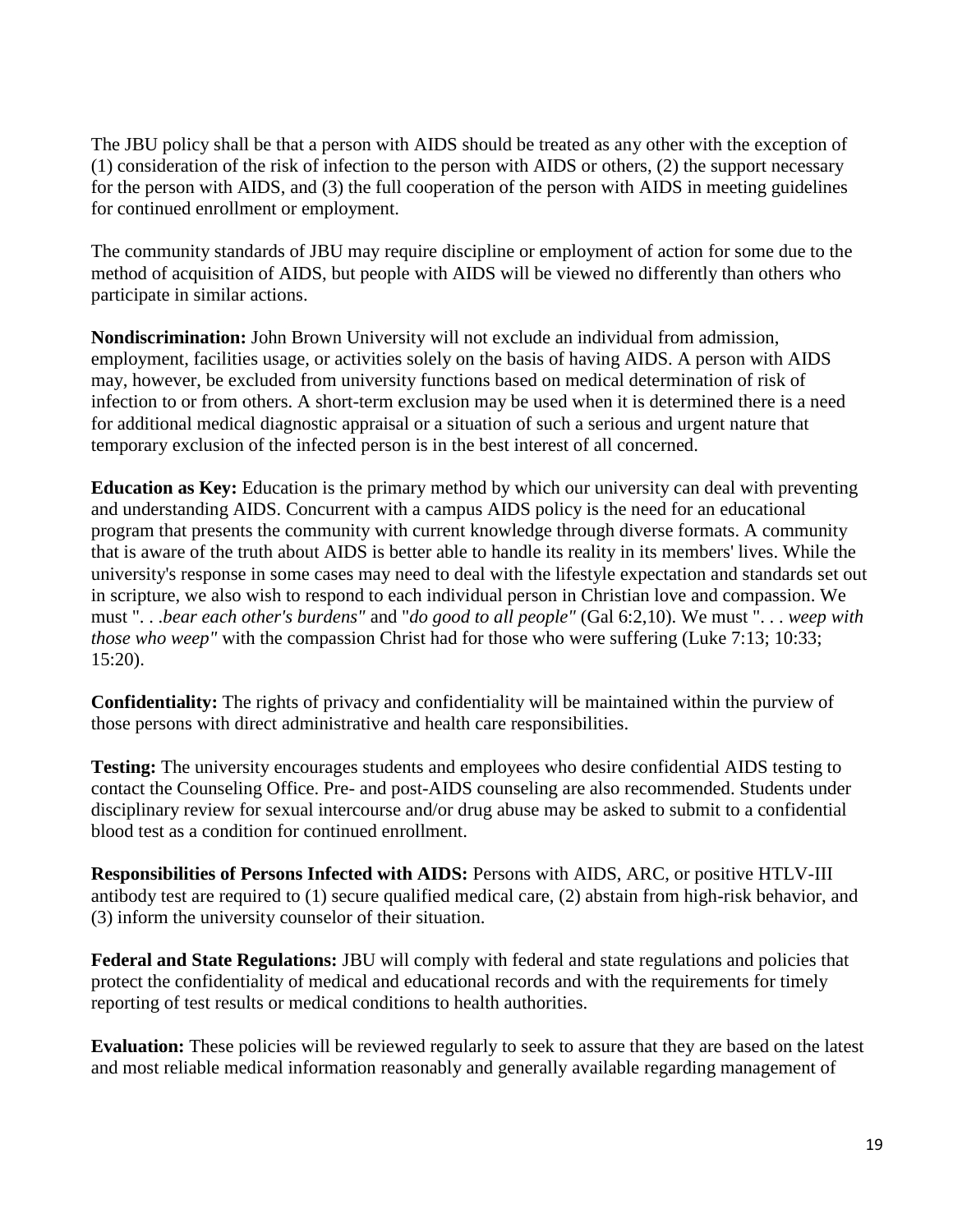AIDS cases. They may be modified at any time based on new findings and recommendations from medical and health agencies.

## **Guidelines for Use of Human Subjects in Testing**

To ensure the ethical treatment of human participants in research, John Brown University has instituted the Human Subjects Committee of the Institutional Review Board to evaluate and monitor research with human participants carried out by JBU faculty, staff, administration, and students. Research that collects responses from subjects regarding sensitive aspects of personal behavior (e.g., illegal conduct, drug use, sexual attitudes or behavior, use of alcohol, rape, incest, racial attitudes) must undergo either full or expedited review. Also, research that involves psychologically invasive procedures such as detailed personality inventories *must* undergo either full or expedited review. Research procedures that do not require review by the Human Subjects Committee are listed below.

### **Human Subjects Committee Exemptions**

**Primary research** survey procedures, interview procedures, or observation of public behavior are *exempt* from the review process in the following instances:

- Data are recorded so that subjects cannot be individually identified.
- There will be no disclosure of the human subjects' survey responses outside the research that could reasonably place the subjects at risk of criminal or civil liability or be damaging to the subjects' financial standing, employability, or reputation.
- The study is for taste and food quality evaluation or consumer acceptance.
- The procedures involve the public behavior of elected or appointed public officials or candidates for public office.

**Secondary sources** are *exempt* if publicly available or the secondary source information is recorded by the investigator in such a manner that subjects cannot be identified in any way.

## **Graduate and Online Undergraduate Degree Programs: Student Policy Statement**

The mission of John Brown University is to provide a Christ-centered education that prepares people to honor God and serve others by developing their intellectual, spiritual and professional lives. JBU encourages all of its students to live by Christian commitments as articulated in scripture, including, for example, practicing kindness, stewardship, fidelity in marriage, chastity in singleness, forgiveness, reconciliation, justice, and self-control and refraining from dishonesty, obscene language, pornography, and abuse of alcohol and other substances. However, JBU also recognizes that students in its graduate or online degree programs are adults, and are, therefore, responsible for their own choices about moral behavior.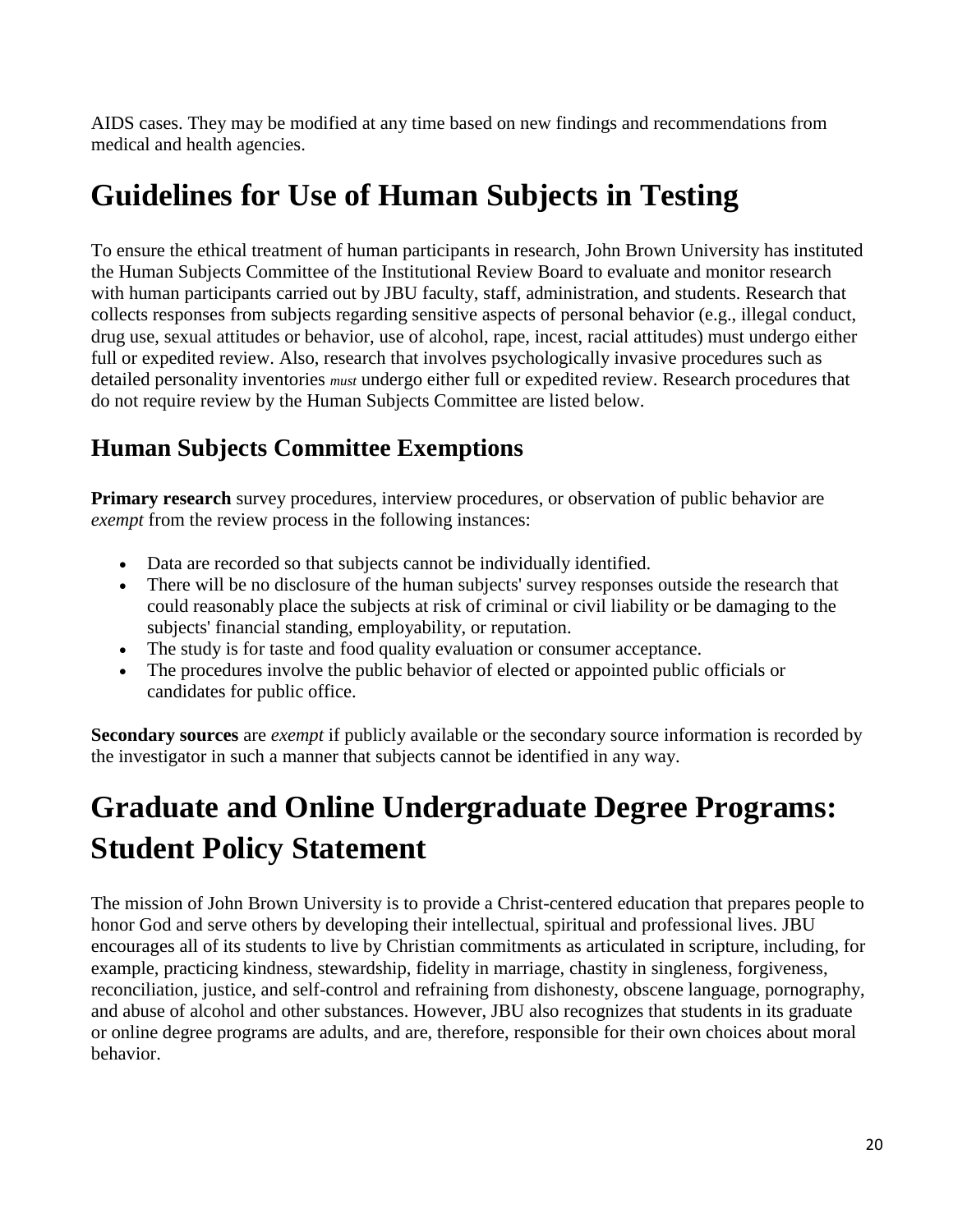Accordingly, JBU requests from each student exclusively enrolled in graduate school or online undergraduate degree program a sympathetic appreciation of, if not adherence to, JBU's Christian commitments. JBU reserves the right to address persistent behavior or advocacy in conflict with these Christian commitments that unduly disrupts the learning of other members of the JBU community.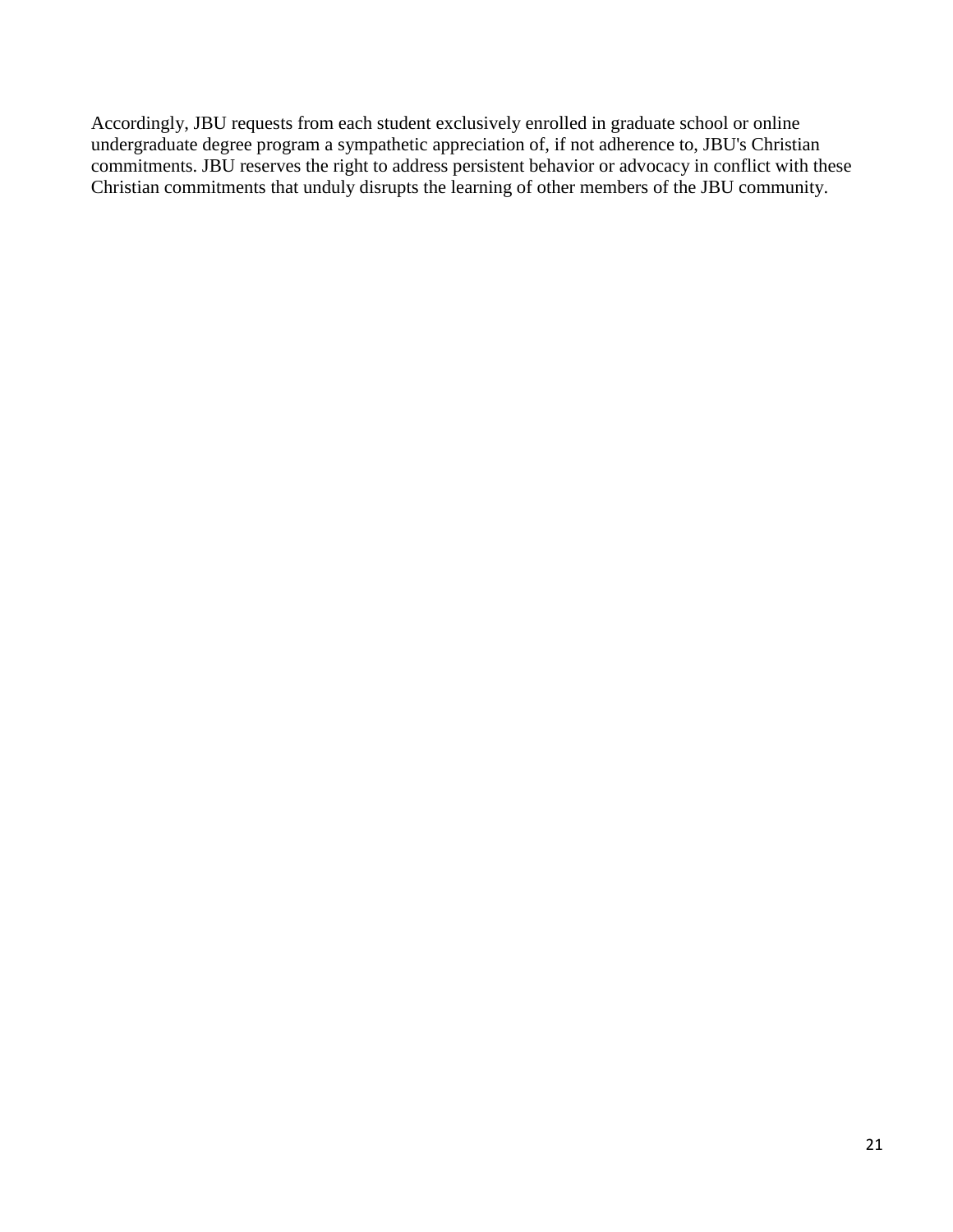## **Cost of Attendance**

### **JBU Online Undergraduate Tuition**

Tuition for 2019-2020 \$425/credit hour

Independent Study Fee (in addition to regular tuition) \$132/credit hour

#### **General Fees**

Application Fee \$25 Applications for admission should be accompanied by this non-refundable application fee. Payment Plan Enrollment Fee \$5 Credit for Prior Learning Fee \$100/credit submitted for evaluation Audit Fee \$213

Late Registration Fee \$50

Students who register for classes after the designated registration period are subject to a late fee.

Graduation Application Fee \$35

Each graduating student is required to pay this fee, without regard to commencement participation. The fee will appear on the student's account at the time the application for graduation has been submitted. In addition, students who participate in commencement will be required to purchase regalia through the bookstore.

Official Transcripts \$5

The first official transcript is issued without charge. A fee is charged for all subsequently issued official transcripts.

### **Valuables**

The university does not assume any responsibility for lost or stolen property, nor does it carry fire, theft, or damage insurance on the personal property of students.

### **Student Accounts**

Tuition and fees are due prior to the start of each term. Payment will be the term's charges less financial aid (i.e. scholarships, grants, and loans) that is listed as pending or posted on the student's financial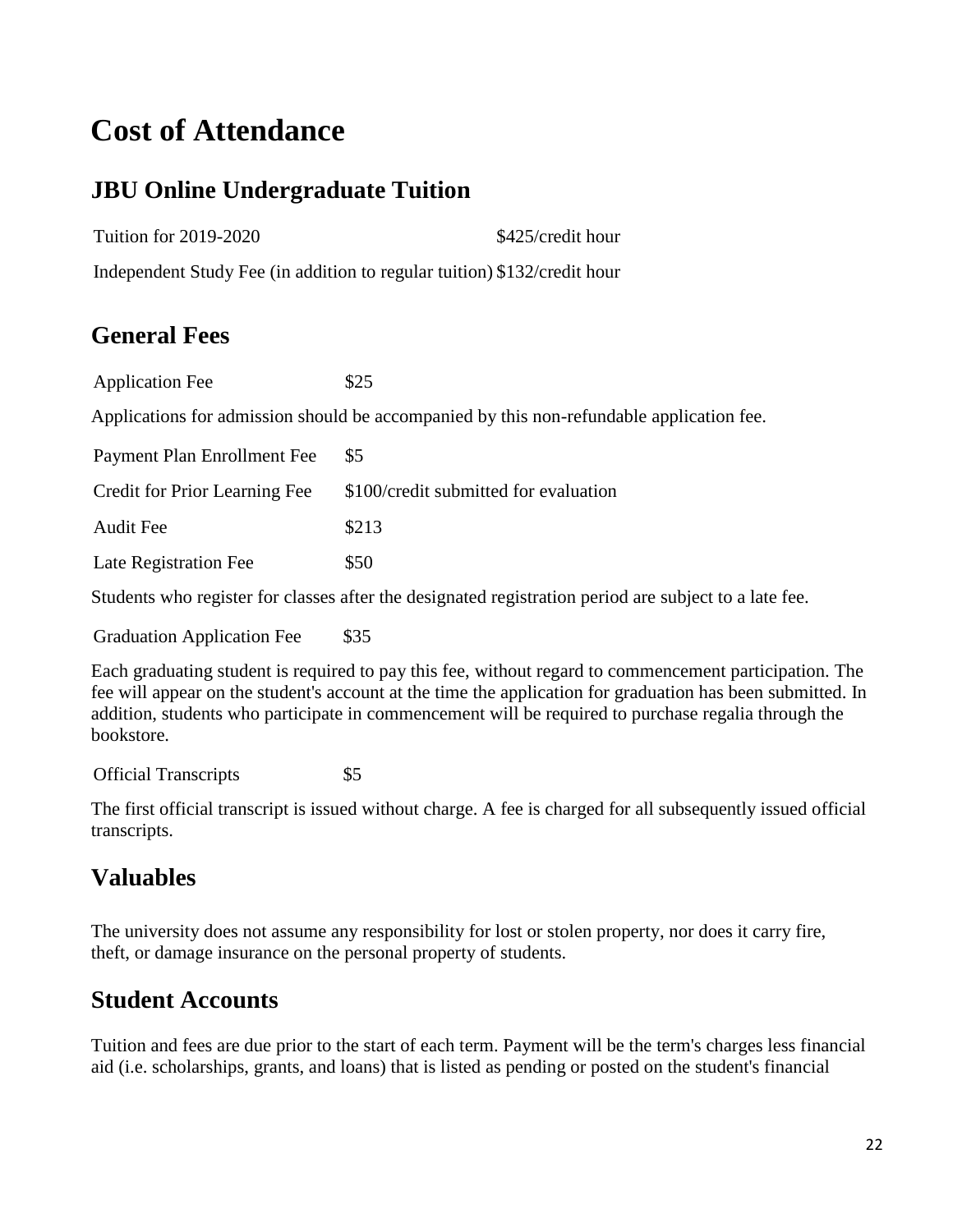account. Online payments may be transacted through EagleNet by E-check, VISA, Mastercard, Discover, and American Express. Payment may be mailed to:

John Brown University Attn: Cashier 2000 West University Street Siloam Springs AR 72761

The university reserves the right to change the fee structure as needed to fund the payment plan program. Students who are in arrears on their student financial account will not be allowed to enroll in a new term. Additionally, official transcripts of academic credits are not released while any balance is owed JBU. The university engages professional collection agencies when collecting delinquent accounts.

For additional information and resources regarding student financial accounts, see the Student Account Services web page on EagleNet. The Student Accounts Representative may be contacted at StudentAccounts@jbu.edu.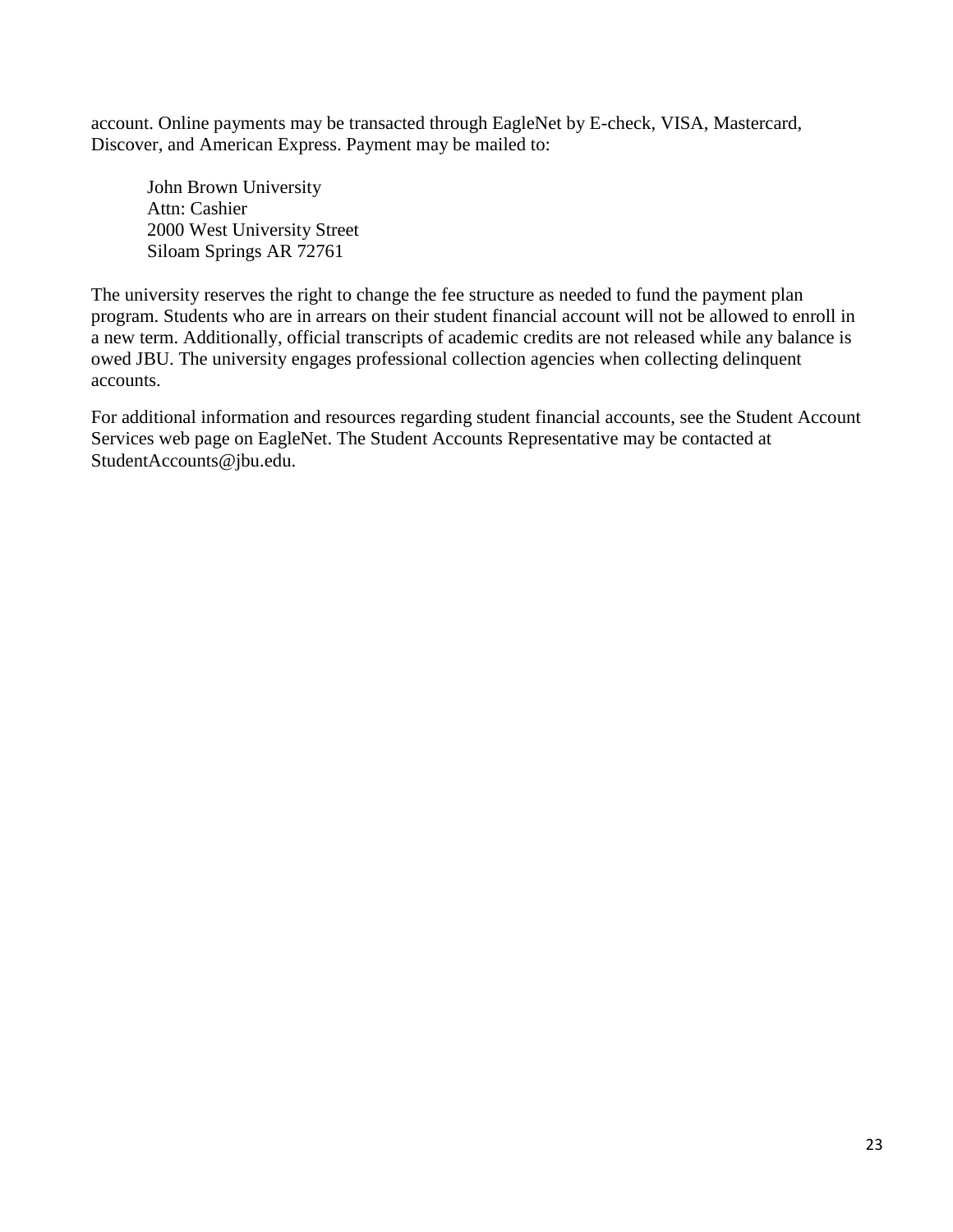## **Financial Aid Policies**

Each year a majority of students attending John Brown University benefit from federal or state grants, or federal loans. Students enrolled at least half-time and seeking financial aid are required to complete the Free Application for Federal Student Aid (FAFSA). To ensure that financial aid eligibility is determined in a timely manner, submit the FAFSA at least eight weeks prior to registration.

Based on information supplied by a student's FAFSA results, the Financial Aid Office will determine each student's financial aid award offer. Consideration for financial assistance will occur only after the student has received a tentative or final acceptance through the Admissions Office. Returning students will be awarded assistance if they are making satisfactory academic progress. To continue to receive federal financial aid, a student must file a new FAFSA each year.

The federal government sponsors student assistance programs to those who have demonstrated financial need. Through the Federal Pell Grant Program, students may receive as much as \$6,195 per year, based on authorization from Congress. Students may also be eligible for assistance from other sources, such as a low interest Direct Loans (subsidized or unsubsidized) to help cover both the direct and indirect costs of education. Award amounts depend on financial need.

John Brown University participates in the following state aid programs:

Arkansas Challenge Scholarship Higher Education Opportunities (GO! Opportunities Grant)

A student can apply for the Challenge and GO scholarships via the YOUniversal Scholarship application located on the Arkansas Department of Higher Education (ADHE) web site. The ADHE Financial Aid Division web page states guidelines for student eligibility, as well as minimum and maximum award amounts, including aggregate maximum amounts. The state communicates directly with a student about eligibility, award amounts, and disbursement schedules. The state notifies JBU of award recipients via electronic rosters.

### **Financial Aid Policy**

All students enrolled at John Brown University who receive financial aid through JBU or the federal Title IV Assistance Programs must meet the satisfactory academic progress requirements as defined below in order to be eligible for further aid.

#### **Satisfactory Academic Progress**

In order to be eligible to apply for financial assistance, a student must meet the qualitative and quantitative SAP standards.

1. **The GPA Standard (Qualitative)**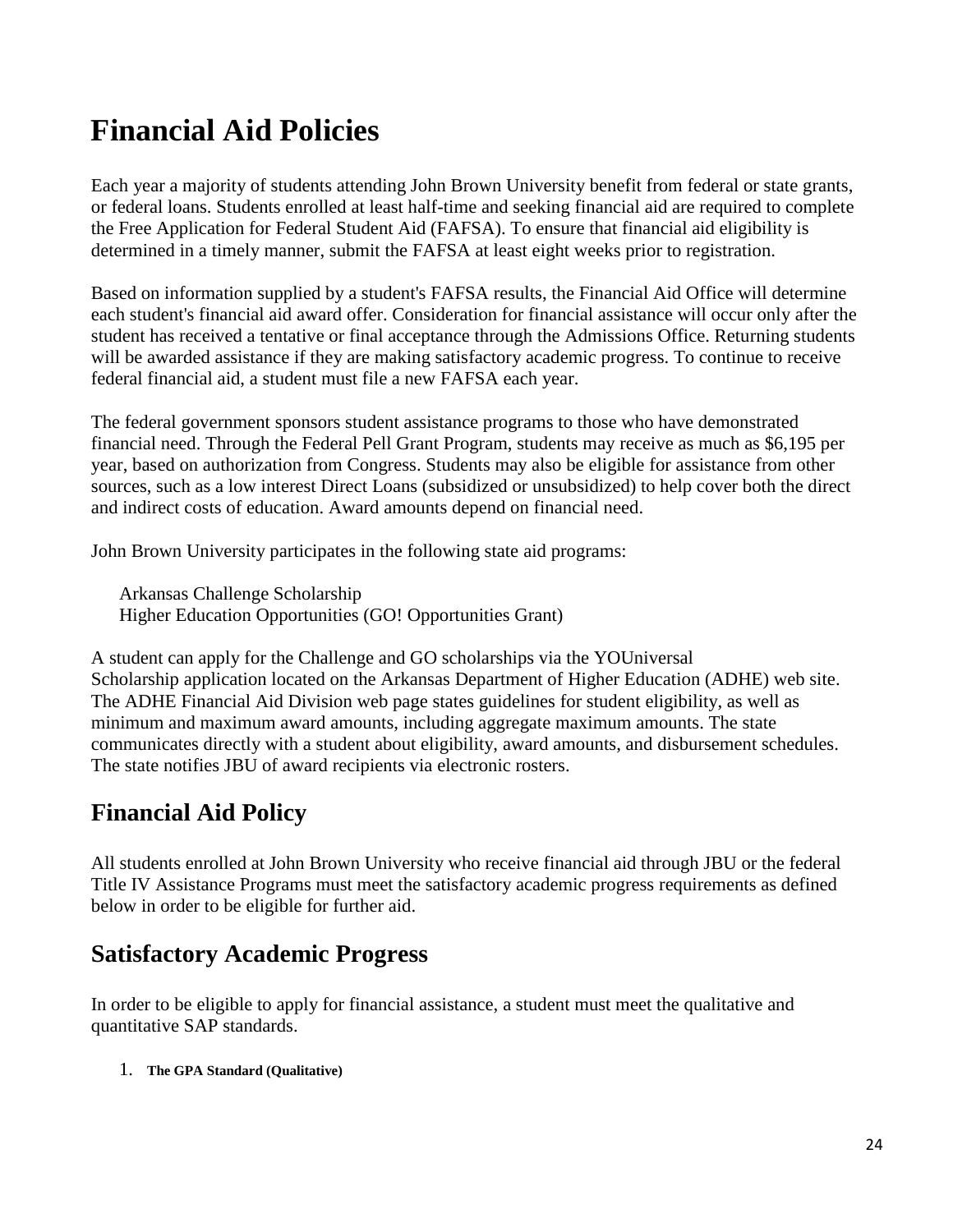- o Undergraduate students must achieve and maintain a cumulative grade point average of at least a 2.0 ('C' average) or must have an academic standing consistent with JBU's requirements for graduation.
- o Graduate students must achieve and maintain a cumulative grade point average of at least a 3.0 to continue in the JBU Graduate Program and be eligible to receive aid.
- 2. **The Pace of Progress Standard (Quantitative)**
	- o Students must pass a minimum of 67% of the credits attempted during their academic career.
		- In accordance with Federal Student Aid requirements, the Financial Aid Office allows the student the opportunity to receive federal aid for only one retake of a class. A repeated course is counted as attempted and successfully completed if a passing grade is earned.
	- o Undergraduate students cannot attempt more than 150% of the credits required for completion of the student's degree.
		- In the case of a transfer student who may have earned credits at another institution, only the credits that apply to the student's degree will be considered as part of the 150% degree maximum.

### **Appeal Process**

If a student does not successfully meet the satisfactory academic progress standards, the Financial Aid Office will notify the student in writing of his or her suspension of financial aid. The Financial Aid Office will email students with this notification and the email will additionally contain the institutional policy regarding appeals procedures. The student may submit a written appeal to the Director of Financial Aid within 30 calendar days of the notification of their financial aid status suspension. Submission of an appeal does not guarantee that probationary status will be granted to a student who does not meet SAP requirements. The Director reviews appeals on a case-by-case basis and upon completion of the appeal review, the student will be notified by the Financial Aid Office of the decision.

While the Director may allow for other mitigating circumstances depending on the merit of the appeal, some examples where the university makes allowances for mitigating circumstances include:

- Serious illness of a family member
- Medical complications or prolonged illness of the student
- Inability to attend classes due to unexpected lack of transportation
- Serious financial problems requiring excessive hours of employment
- Death in the family or death of a close friend

Upon successful appeal, a student is allowed a probation period of one year to meet the SAP requirements in which the student will continue to receive assistance. If a student does not meet SAP requirements upon completion of their probation period, they are ineligible to receive financial aid under the Title IV, HEA program requirements.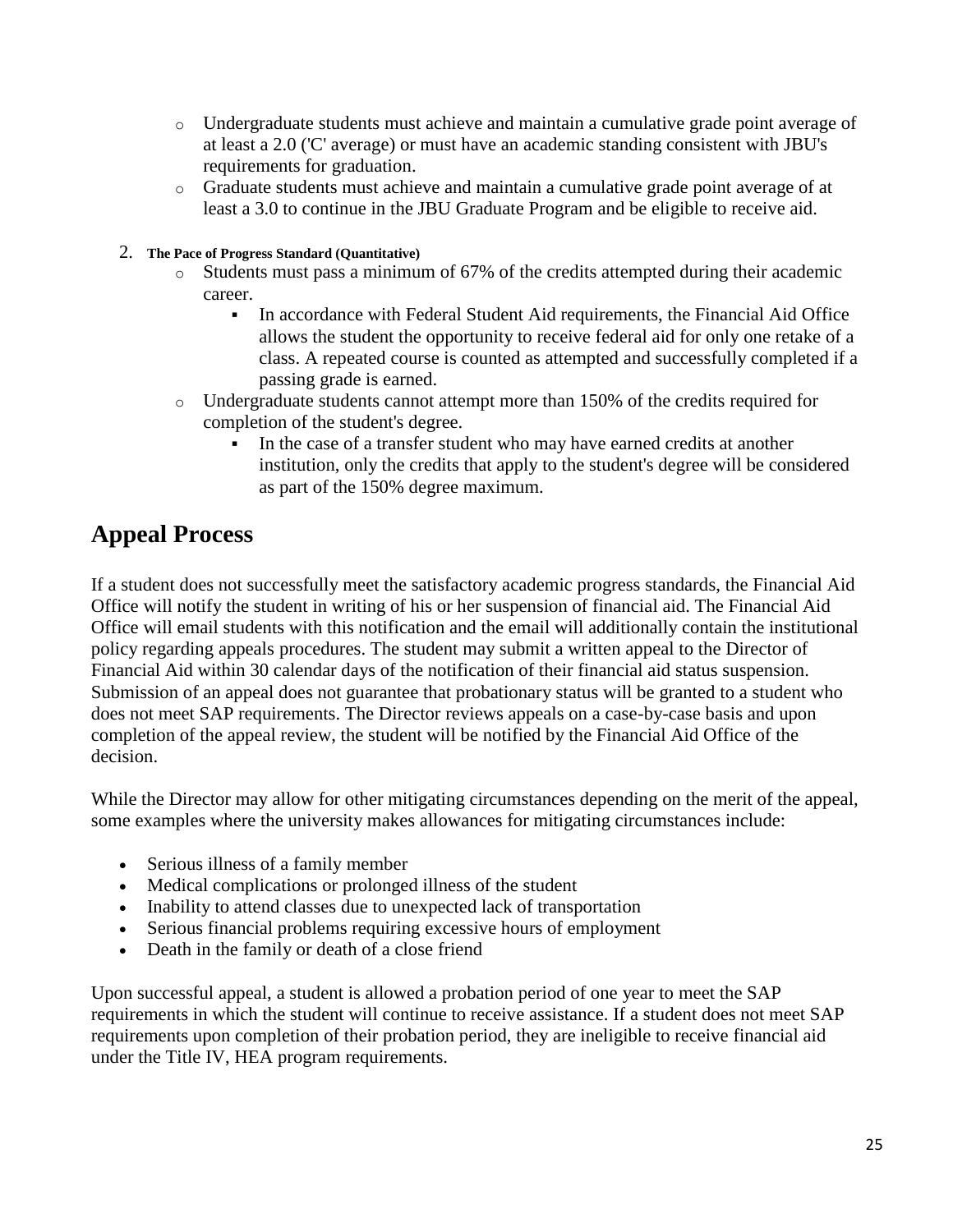Additionally, if a student has extenuating circumstances that require an extension of time to complete a degree, the student may submit a written appeal to the Financial Aid Committee for review of the Pace of Progress Standard.

An appeal for financial aid eligibility is a separate process from the appeal process for academic suspension conducted through the Office of the Registrar. A successful appeal with the Office of the Registrar after academic suspension does not necessarily reinstate a student's financial aid.

### **Additional SAP Considerations**

- *Incompletes*: An incomplete (I) is counted as an attempted class that was not successfully completed.
- Per traditional undergraduate academic policy, an incomplete grade must be made up within 30 days after the official grade reporting date. After the 30 days, the incomplete grade will be changed to the grade of an 'F' and can only be changed upon approval of the instructor and the Dean of the JBU Online Undergraduate Program. In extenuating circumstances, the instructor may request an extension date from the Associate Dean of Academic Services.
- *Withdrawals*: a withdrawal (w) is counted as an attempted class that was not successfully completed.
- For semester-based JBU Online Undergraduate students, a withdrawal is counted as an attempted class that was not successfully completed. However, for term-based JBU Online Undergraduate students, a withdrawal received during the add/drop period does not factor into the SAP calculation; withdrawals after the add/drop period immediately incur an 'F' and count as an attempted class that was not successfully completed.
- *Not-for-credit remedial course work* and *audited courses* are not counted in SAP calculations.
- *Transfer hours*: Transfer hours that apply to a student's degree count as hours attempted and completed, but they are not considered in the calculation of cumulative GPA.
- *Students pursuing a second degree*: Students pursuing a second degree are not eligible for the Pell Grant. Students are only eligible for loans up to 150% of the hours required to obtain their degree. Students who have completed a degree, but who have not enrolled in a new degree program are not eligible for financial aid.
- *Determining official or unofficial withdrawal*: JBU has several procedures in place for determining whether or not a student officially withdrew for students who received all 'F' or 'I' grades in a term.
	- o Undergraduate: Professors and academic advisors initially monitor students for absences, though they are not required to take attendance. If a lengthy absence is observed by either the professor, academic advisor, or other faculty or staff members, the student is reported to the Office of the Registrar. The Registrar then notifies the student with a letter indicating that the student will be officially withdrawn unless they begin to consistently attend classes. If a student does not respond to the Registrar's contact, the student is removed from classes and is officially withdrawn. At this time, the Financial Aid Office is notified by the Registrar of the student's official withdrawal.

When a JBU Online Undergraduate student fails to attend classes and fails to notify proper administrators that they wish to withdraw, the university utilizes one of two methods to address these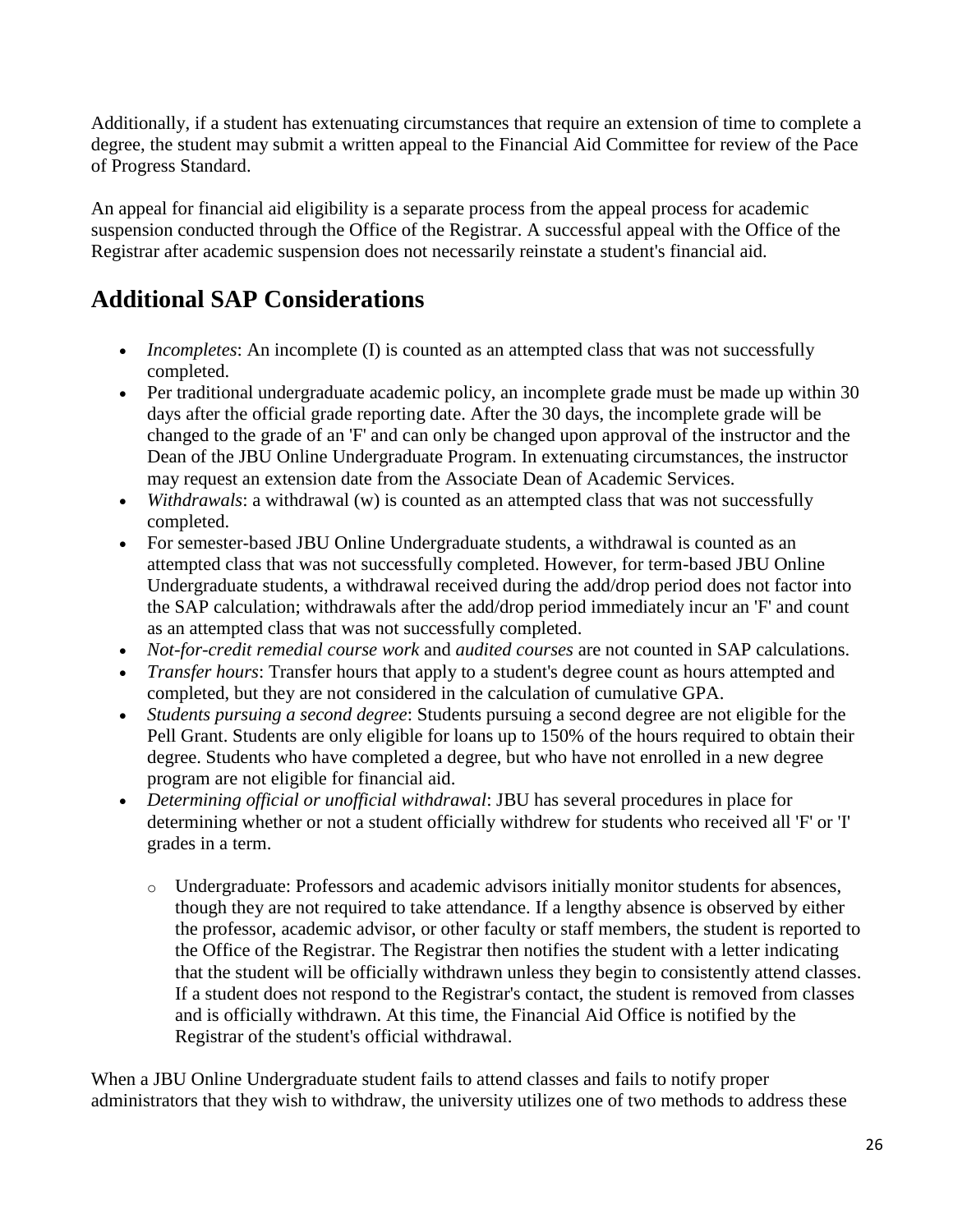situations. First, the professor submits an Ally Alert that a student failed to attend or, in the case of an online class, failed to submit assignments. After the administration appropriately reviews the situation to confirm that the student will not continue in the class, the administration sends a withdrawal form to each of the campus offices affected, including the Financial Aid Office.

### **Veterans Administration Benefits**

John Brown University is an approved institution for veterans and veterans' beneficiaries training. Veterans, widows, and children of veterans who lost their lives in service, or veterans who are now disabled as a result of service should contact the nearest Veterans Administration Regional Office as far in advance of enrollment date as possible for assistance in securing Veterans Administration benefits. Information regarding this program may be obtained from JBU's VA Certifying Official at registrar@jbu.edu.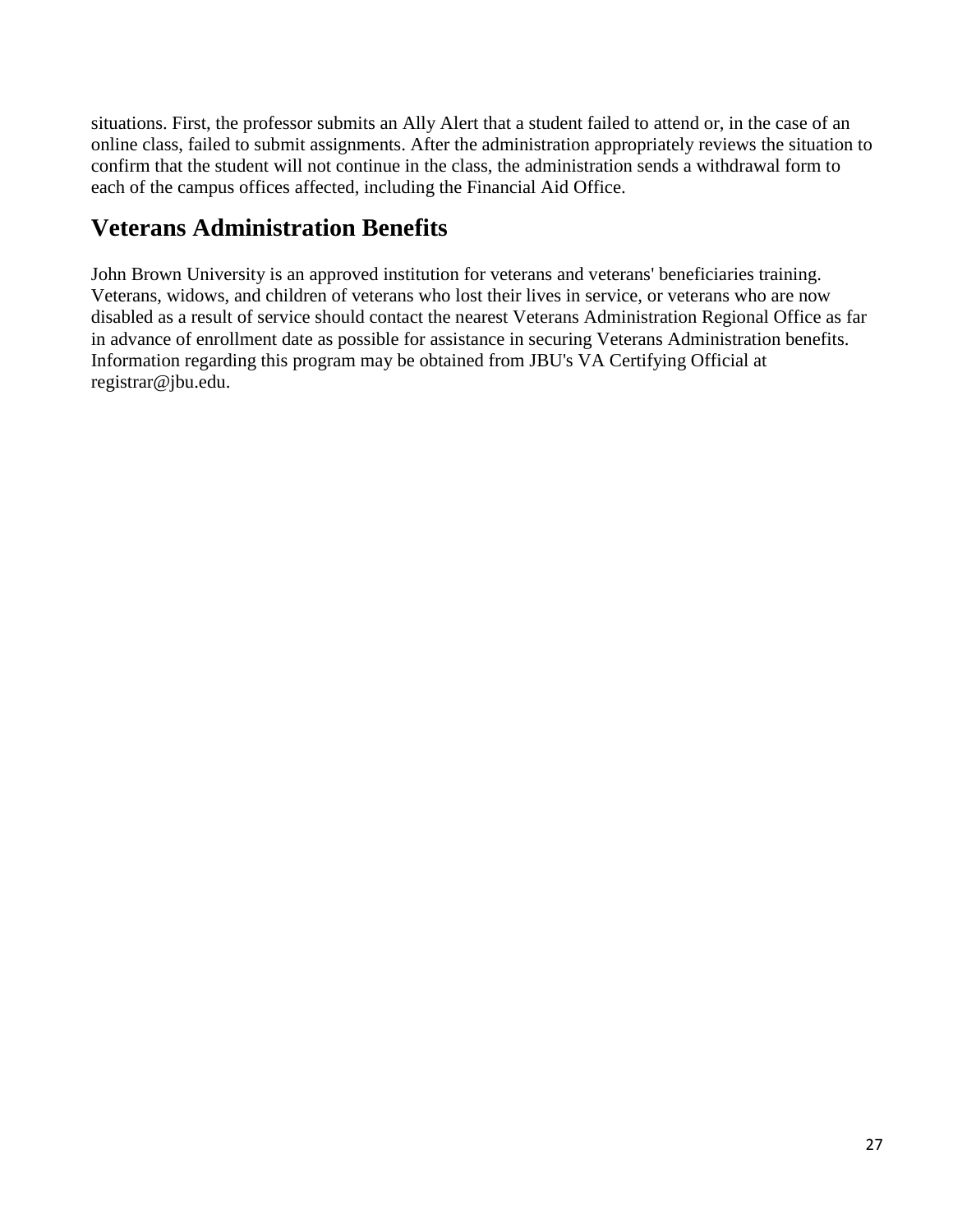## **Online Undergraduate Program**

#### Duke (dean)

The JBU Online Undergraduate Program provides non-traditional educational opportunities for students through compressed degree programs online. Our online classes offer working adults the opportunity to engage with faculty and earn a quality bachelor's degree in an interactive online format.

Working together with faculty from other areas of the university, the JBU Online Undergraduate Program offers majors in Business Administration, Liberal Arts, Nursing, Organizational Leadership, and Psychology. Program requirements are met through traditional college course work, credit by exam, credit for prior learning, successful completion of the specified sequence of courses in the major field, and completion of a capstone project. These programs do not follow the traditional university calendar, begin at various times, and meet throughout the year without regard to usual university breaks.

Certain policies of the JBU Online Undergraduate Program do not coincide with those of the university at large. Where conflicts arise, students taking classes in the JBU Online Undergraduate Program follow the specific regulations established by the Program. General university policy applies in other areas.

Additional information may be obtained from the JBU Online Undergraduate Program office on the Siloam Springs campus.

#### **Minors**

A JBU Online Undergraduate minor is a formally recognized aggregate of courses in a designated secondary subject area or discipline usually outside of (but often complementing) the student's degree major and in which knowledge is gained in a coherent pattern of courses.

Completion of a minor requires 12 semester hours, in accordance with the department's specifications, including at least three hours of upper-division courses. The minimum grade point average for course work in the minor is **2.0**.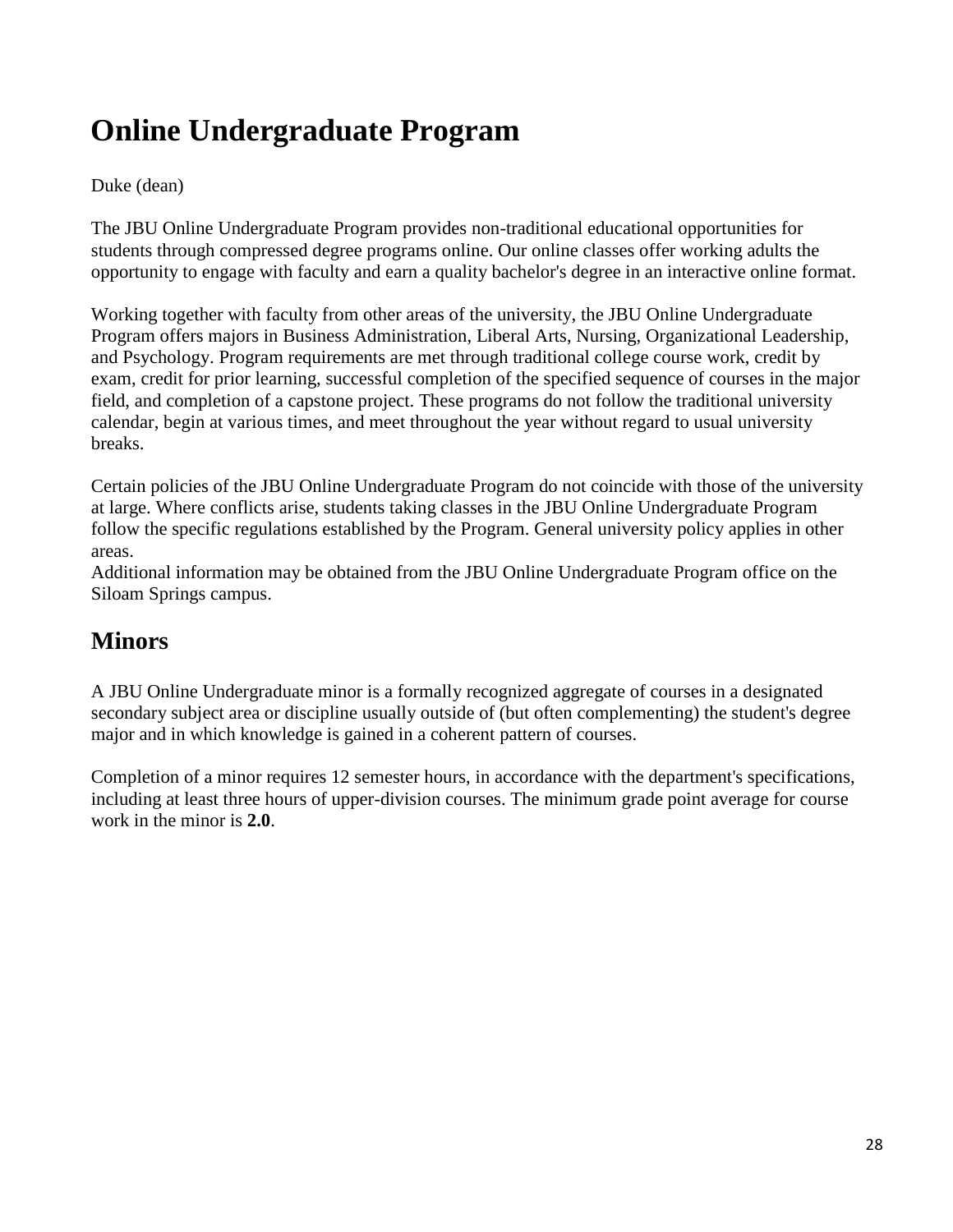## **Academic Colleges and Divisions**

## **Soderquist College of Business**

Ladner (dean)

The mission of the Soderquist College of Business is to equip students to succeed in the wide world of business by empowering students to analyze diverse business situations, examine complex problems, and provide ethical, strategic leadership to organizations.

#### **Department of Online Undergraduate Business**

Ladner (department head)

#### **Business Administration, B.S.**

#### **Student Learning Outcomes for the BS in Business Administration**

**Effective Communication:** Communicate effectively and professionally in various contexts using diverse techniques and contemporary media.

**Critical Reasoning and Research:** Conceptualize, apply, analyze, synthesize, and evaluate information to address questions, perform analyses, understand and apply results, reach conclusions, and assess impact.

**Business Skills and Knowledge:** Demonstrate skills and knowledge relevant to a business focus necessary for professional growth and success in global and culturally-diverse contexts.

**Christian Worldview:** anticipate, identify, and resolve moral, ethical, and legal dilemmas through their understanding and application of the Christian worldview.

### **Requirements for the Bachelor of Science in Business Administration (BSBA) degree**

General education - 35 hours

- English Composition 6 hours
- Humanities/Fine Arts 9 hours\*
- Natural Science 3 hours
- Mathematics 3 hours (College Algebra or higher)
- Social/Behavioral Science 6 hours
- $\bullet$  Health/Physical Education 2 hours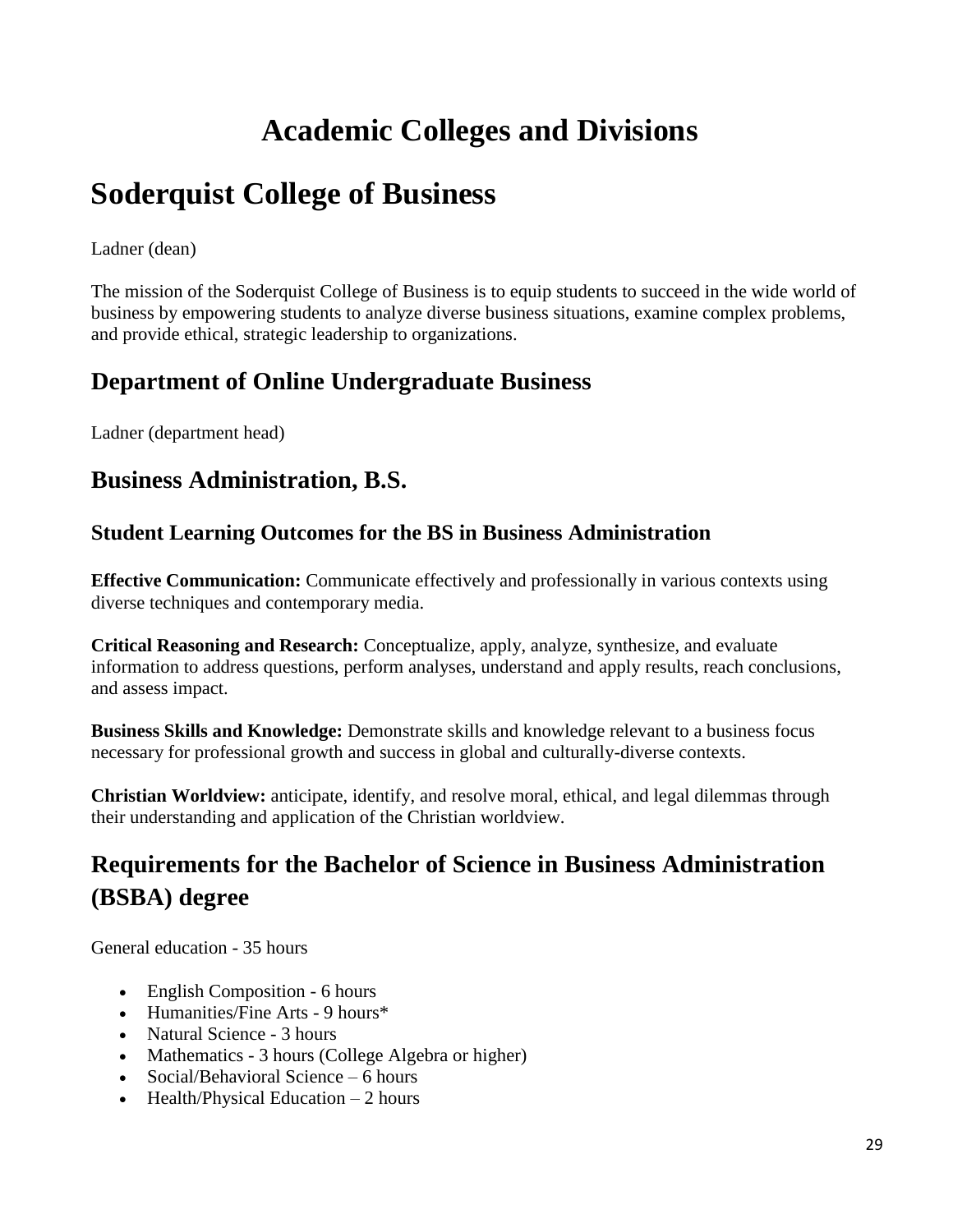$\bullet$  Biblical Studies - 6 hours<sup>\*\*</sup>

\*Maximum 8 hours in one discipline

\*\*If you have not had Biblical Studies courses, options are available at JBU -- talk with your advisor if you need to fulfill this requirement

Courses specified by this program - 51 hours

- ATG 2173 Principles of Financial Accounting
- ATG 2183 Principles of Managerial Accounting
- BUS 1123 Business Communication
- BUS 2193 Business Statistics
- BUS 3113 Spreadsheet Analytics
- BUS 4223 Production and Operations
- BUS 4253 Business Law and Ethics
- BUS 4973 BA Integration and Applied Learning Capstone
- BUS 4993 Strategic Management
- COR 1103 Orientation to Learning
- ECN 2113 Principles of Microeconomics
- ECN 2123 Principles of Macroeconomics
- ECN 4103 International Economics
- FIN 3003 Principles of Finance
- MGT 2173 Principles of Management
- MGT 3513 Human Resource Management
- MKT 2143 Principles of Marketing

Additional approved college credit - 34 hours

Minimum semester hours – 120

*In order to graduate, each BSBA major must have a cumulative grade point average of 2.0 (4.0 scale) or above for all degree work and 2.25 in the major.*

### **Organizational Leadership, B.S.**

#### **Student Learning Outcomes for BS in Organizational Leadership**

The Organizational Leadership degree is a diverse, compressed program that is designed to address the needs of varied learners including: mid-career organizational members who are seeking to equip themselves to advance their opportunities for advancement and less work-experienced learners who have an interest in developing the foundational organizational tools, knowledge and personal skills necessary for organizational success. This curriculum, created with a uniquely Christian worldview, develops and equips learners in ways that are relevant to leadership in a broad range of organizational contexts.

The OL major should achieve the following outcomes: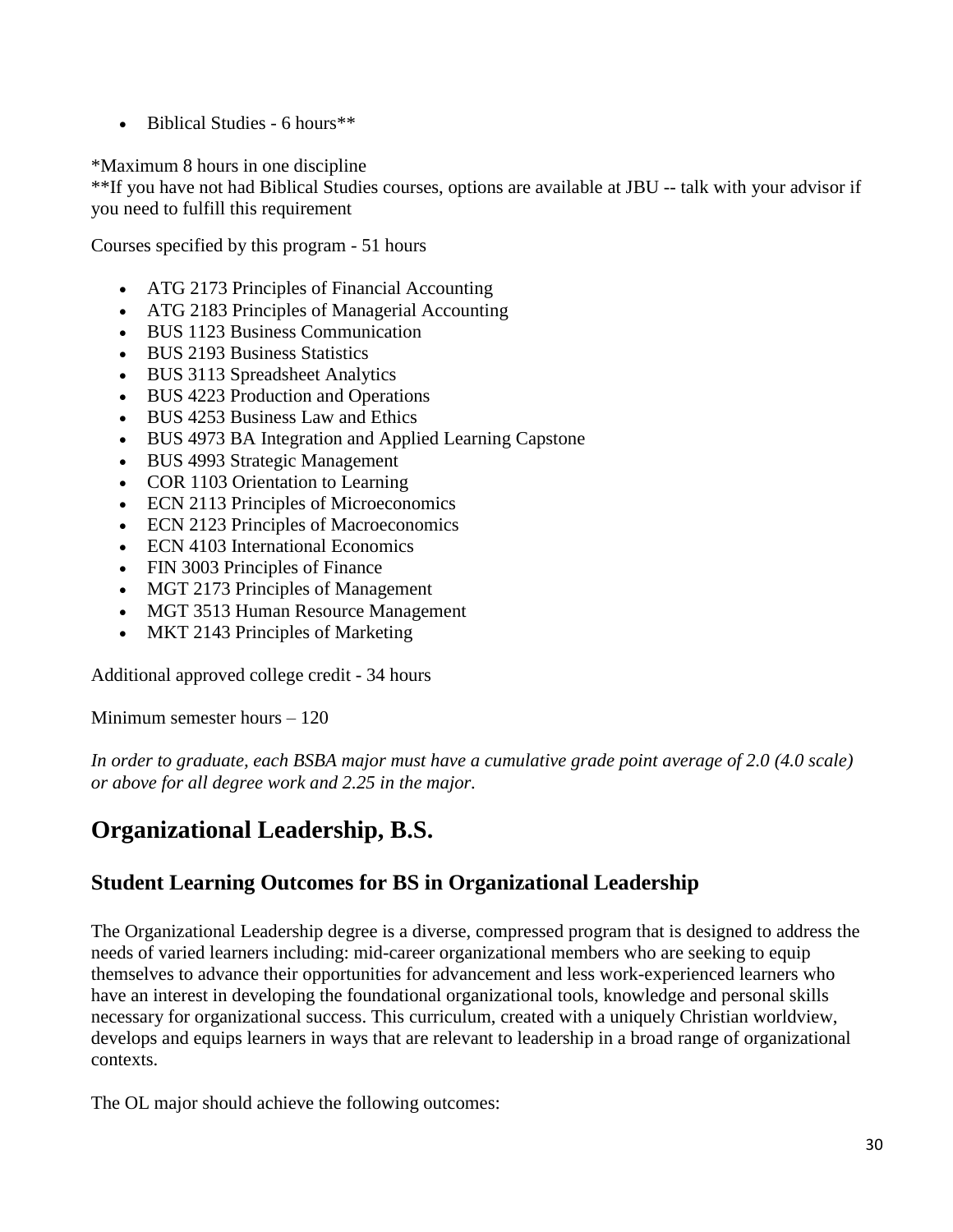**Effective Communication:** Communicate effectively and professionally in various contexts using diverse techniques and contemporary media.

**Critical Reasoning and Research:** Conceptualize, apply, analyze, synthesize, and evaluate information to address questions, perform analyses, understand and apply results, reach conclusions, and assess impact.

**Global Leadership and Teams:** Understand the servant leadership model and be able to lead individuals and teams to perform effectively in global and culturally diverse contexts.

**Business Skills and Knowledge:** Demonstrate skills and knowledge relevant to a leadership and management focus necessary for professional growth and success in global and culturally-diverse contexts.

**Christian Worldview:** anticipate, identify, and resolve moral, ethical, and legal dilemmas through their understanding and application of the Christian worldview.

## **Requirements for the Bachelor of Science in Organizational Leadership (BSOL) degree**

General education - 35 hours

- English Composition 6 hours
- Humanities/Fine Arts 9 hours\*
- Natural Science 3 hours
- Mathematics 3 hours
- Social/Behavioral Science 6 hours
- Health/Physical Education 2 hours
- $\bullet$  Biblical Studies 6 hours\*\*

\*Maximum 8 hours in one discipline

\*\* If you have not had Biblical Studies courses, options are available at JBU -- talk with your advisor if you need to fulfill this requirement.

Courses specified by this program - 51 hours

- ATG 3513 Accounting for Managers
- BUS 1123 Business Communication
- BUS 3013 Research and Statistical Concepts
- BUS 3113 Spreadsheet Analytics
- BUS 4253 Business Law and Ethics
- BUS 4433 Critical Analysis and Reasoning
- BUS 4993 Strategic Management
- COR 1103 Orientation to Learning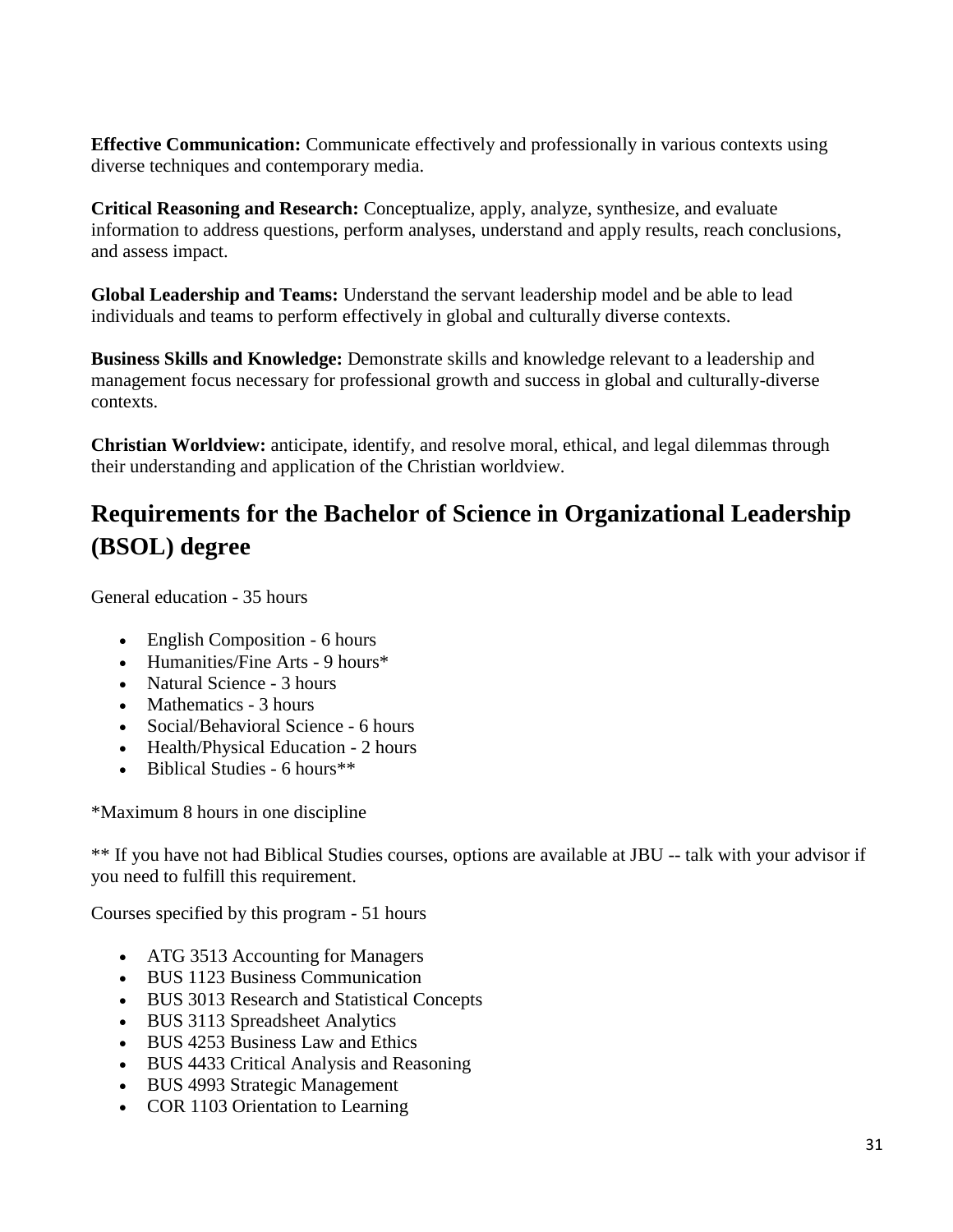- ECN 2113 Principles of Microeconomics
- ECN 2123 Principles of Macroeconomics
- FIN 4023 Finance for Managers
- MGT 2173 Principles of Management
- MKT 2143 Principles of Marketing
- OL 4113 Foundations of Leadership
- OL 4123 Leading and Managing Organizational Change
- OL 4323 Leading Teams and Coalition Building
- OL 4993 OL Integration and Applied Learning Capstone

Additional approved college credit - 34 hours

These hours should be chosen in consultation with your advisor.

Minimum total semester hours - 120

*In order to graduate, each BSOL major must have a cumulative grade point average of 2.0 (4.0 scale) or above for all degree work and 2.25 in the major.*

#### **Requirements for minor in Business (non-MBA focus)**

Student must successfully complete 12 hours.

- BUS 1123 Business Communication
- BUS 4253 Business Law and Ethics
- MGT 2173 Principles of Management
- MKT 2143 Principles of Marketing

Note: *Maximum 3 hours of transfer credit allowed*

#### **Requirements for minor in Business (pre-MBA focus)**

Student (pre-MBA focus) must successfully complete 12 hours.

- ATG 2173 Principles of Financial Accounting
- BUS 2193 Business Statistics
- ECN 2113 Principles of Microeconomics
- FIN 3003 Principles of Finance

Note: *Maximum 3 hours of transfer credit allowed*

#### **Requirements for minor in Leadership**

Student must successfully complete 12 hours.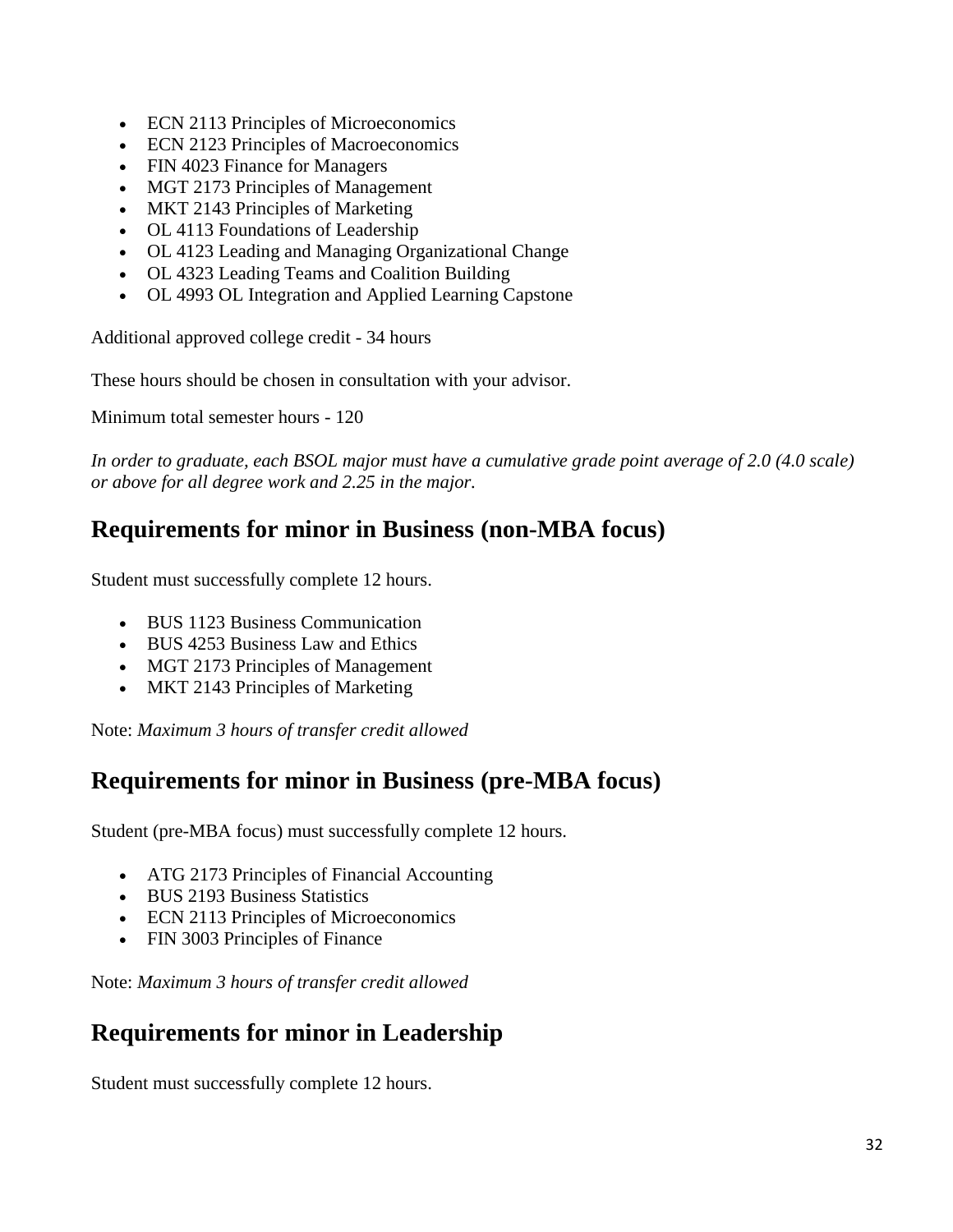- BUS 1123 Business Communication
- OL 4113 Foundations of Leadership
- OL 4123 Leading and Managing Organizational Change
- OL 4323 Leading Teams and Coalition Building

Note: *Maximum 3 hours of transfer credit allowed*

#### **Requirements for minor in Managerial Accounting**

Student must successfully complete 12 hours.

- ATG 3123 Intermediate Management Accounting
- ATG 3193 Managerial Cost Accounting I
- ATG 4143 Internal Auditing
- ATG 4193 Managerial Cost Accounting II

Note: *Maximum 3 hours of transfer credit allowed*

## **College of Education and Human Services**

Ellis (dean)

The mission of the College of Education and Human Services is to equip servant leaders to pursue scientific understanding and service in the helping fields in response to the great commandments of loving God and loving people.

#### **Department of Online Undergraduate Nursing**

McCloud (department head)

#### **Nursing, BSN**

#### **Student Learning Outcomes for the BSN in Nursing**

- Integrate personal spiritual beliefs and values that honor God into the practical ministry of nursing, treating others with mercy and dignity, and demonstrating holistic principles that impact professional practice decisions.
- Integrate the foundational knowledge derived from a liberal education into nursing practice.
- Practice with knowledge, skills, and attitudes to provide safe, evidence-based, patient-centered care to assist individuals, families, communities, and populations to continually progress toward fulfillment of their human capacities.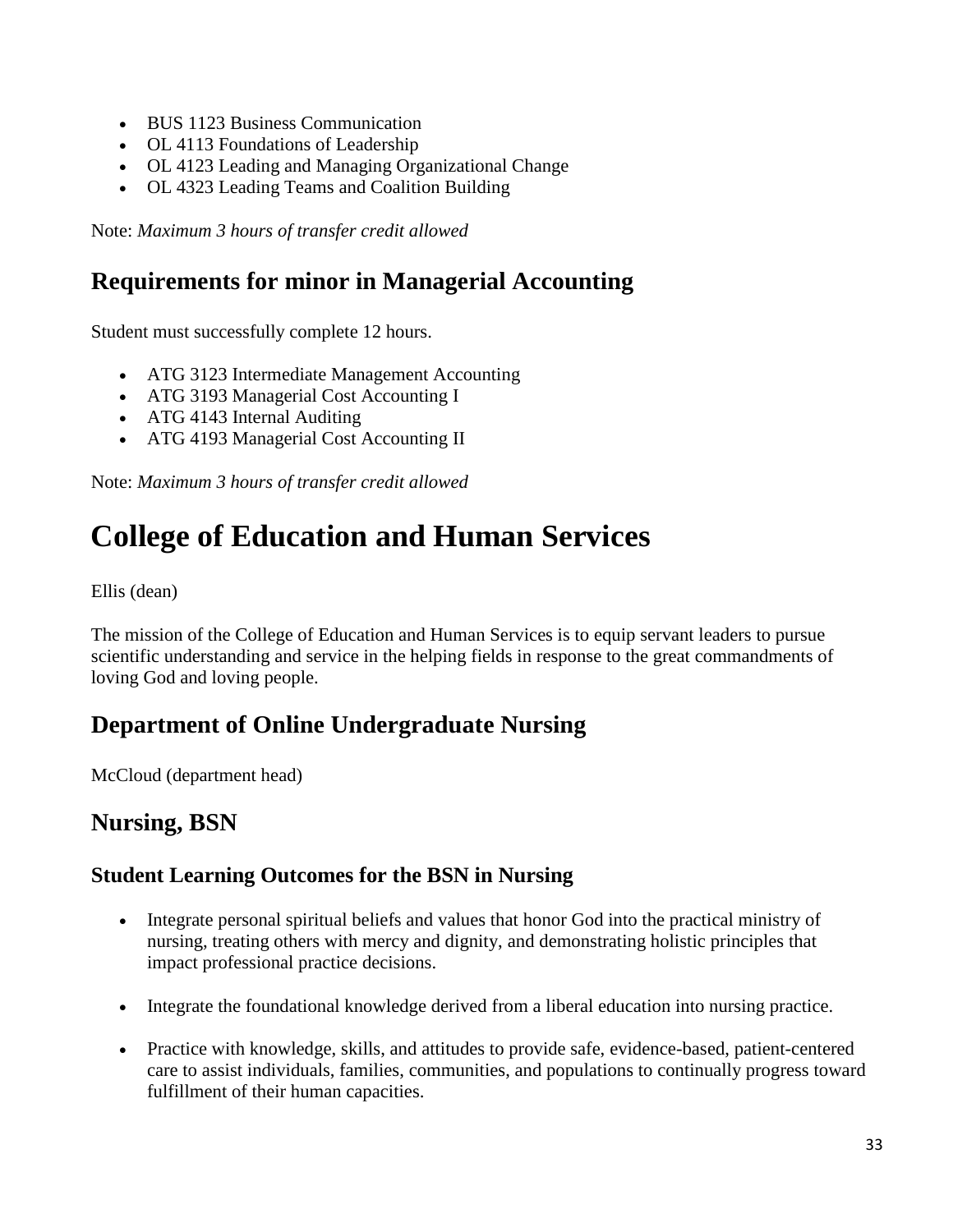- Demonstrate communication, teamwork, and collaboration among inter-professional healthcare disciplines to promote optimal patient outcomes.
- Demonstrate appropriate uses of patient care technologies and information management.
- Apply clinical reasoning and judgments in decision-making considering the complex environments for safe nursing practice.
- Engage in quality improvement activities to improve patient outcomes.
- As a nurse generalist, incorporate leadership, management, legal, and ethical guidelines while applying professional standards of nursing practice.

#### **Requirements for the Bachelor of Science in Nursing (BSN) degree**

General Education - 30 hours

- $\bullet$  Biblical Studies 6 hours\*
- English 6 hours
- Humanities/Fine Arts 6 hours
- Mathematics 3 hours<sup>\*\*</sup> (Statistics)
- Sciences 3 hours (Chemistry)
- Social/Behavioral Science 6 hours

\*Minimum three hours in Biblical Studies must be taken at JBU.

\*\* If Statistics course is not transferred in, student must take a JBU Statistics course to fulfill the requirement.

Courses specified by this program - 44 hours

- COR 1103 Orientation to Learning
- 3 hours Microbiology\*
- 8 hours Anatomy  $& Physiology*$
- ICS 2113 Intercultural Communication
- NUR 3013 Role Transition to Professional Nursing
- NUR 3123 Pathophysiology for the Practicing Nurse
- NUR 3133 Health Assessment for the Practicing Nurse
- NUR 3143 Pharmacology for the Practicing Nurse
- NUR 3523 Quality, Safety & Evidence-Based Practice
- NUR 4213 Community and Public Health Nursing
- NUR 4313 Nursing Leadership & Management
- NUR 4416 Nursing Capstone\*

*\**Note*: Before taking the Nursing Capstone course, the following requirements may need to be met:*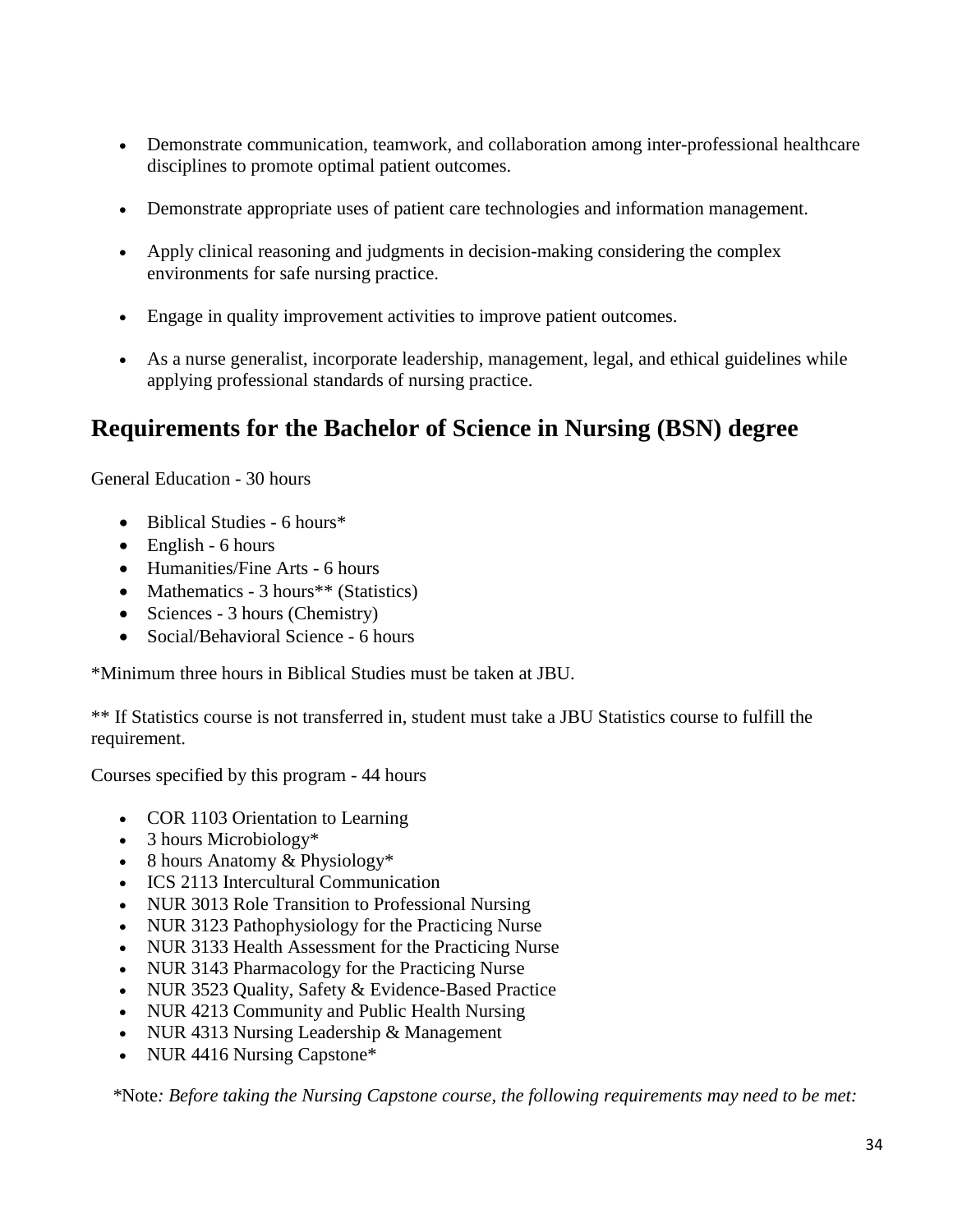- Pre-check for clear drug screen, immunization check
- Unencumbered license
- Other possible details

Nursing credit in escrow - 40 hours

Nursing credits in escrow are a means for nurses to be granted academic credits for previous nursing knowledge without having to take tests. These credits are held in "escrow" until the RN successfully completes the BSN program. At that time, the student's transcript is updated by the Registrar's office.

Additional approved college credit - 9 hours Minimum total semester hours – 120

*In order to graduate, each BSN major must have a cumulative grade point average of 2.0 (4.0 scale) or above for all degree work and 2.25 in the major.*

### **Department of Online Undergraduate Psychology**

Froman (department head)

#### **Psychology, B.S.**

#### **Student Learning Outcomes for the BS in Psychology**

#### **Knowledge Base of Psychology**

Students will demonstrate familiarity with the major concepts, theoretical perspectives, empirical findings, and historical trends in psychology.

#### **Research Methods in Psychology**

Students will understand and apply basic research methods in psychology, including research design, data analysis, and interpretation.

#### **Critical Thinking Skills in Psychology**

Students will respect and use critical and creative thinking, skeptical inquiry, and, when possible, the scientific approach to solve problems related to behavior and mental processes.

#### **Application of Psychology**

Students will understand and apply psychological principles to personal, social, and organizational issues.

#### **Integration of Faith and Values in Psychology**

Students will be able to weigh evidence, tolerate ambiguity, act ethically, and integrate a Christian worldview with psychology as a discipline.

#### **Information and Technological Literacy**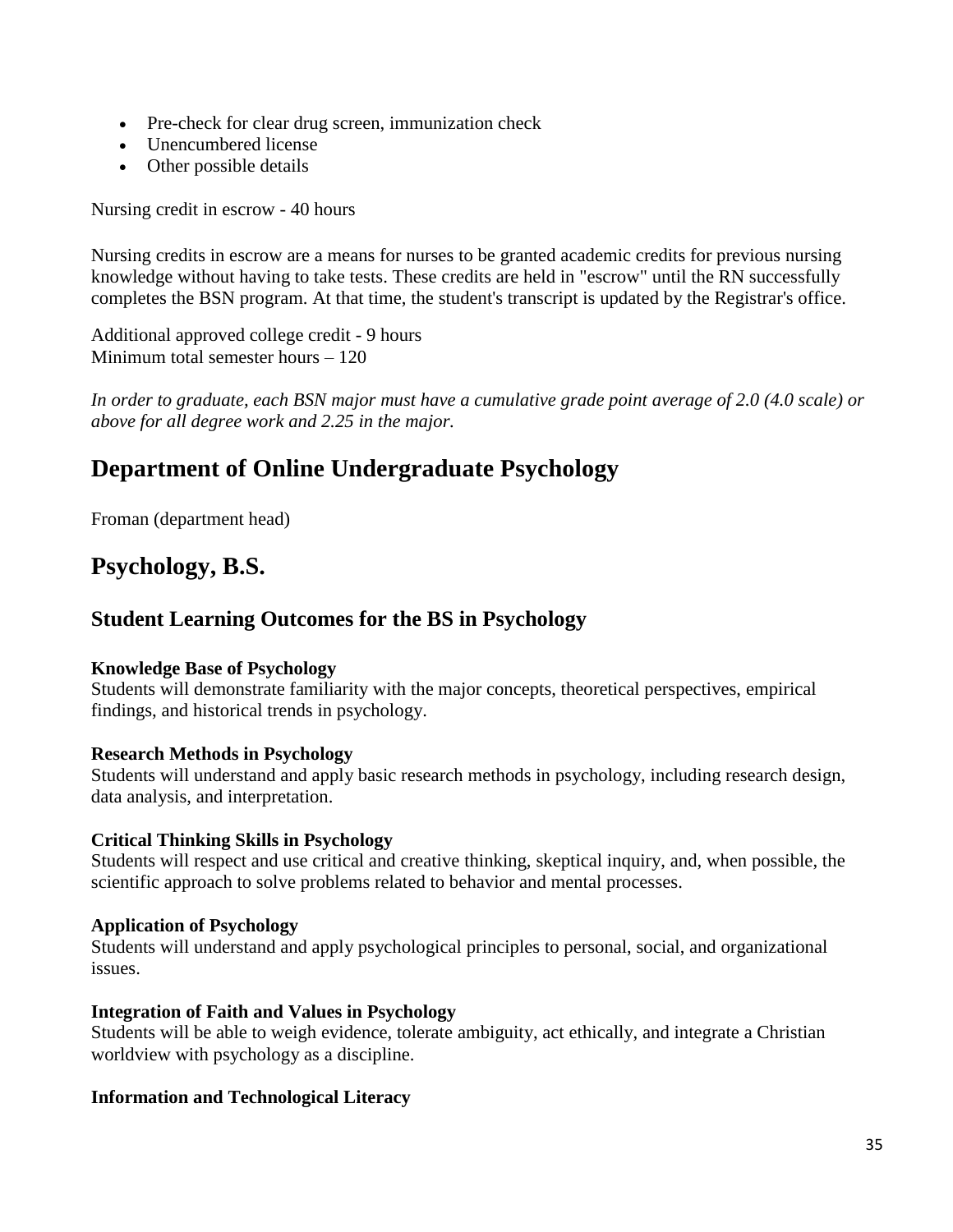Students will demonstrate information competence and the ability to use computers and other technology for many purposes.

#### **Communication Skills**

Students will be able to communicate effectively in a variety of formats.

#### **Sociocultural and International Awareness**

Students will recognize, understand, and respect the complexity of sociocultural and international diversity.

#### **Personal Development**

Students will develop insight into their own and others' behavior and mental processes and apply effective strategies for self-management and self-improvement.

#### **Career Planning and Development**

Students will emerge from the major with realistic ideas about how to implement their psychological knowledge, skills, and values in occupational pursuits in a variety of settings.

#### **Requirements for the Bachelor of Science in Psychology (BS) degree**

General Education - 35 hours

- English Composition 6 hours
- Humanities/Fine Arts 9 hours<sup>\*</sup>
- Natural Science 3 hours
- Mathematics 3 hours
- Social/Behavioral Science 6 hours
- Health/Physical Education 2 hours
- $\bullet$  Biblical Studies 6 hours\*\*

\*Maximum 8 hours in one discipline

\*\* If you have not had Biblical Studies courses, options are available at JBU -- talk with your advisor if you need to fulfill this requirement.

Courses specified by this program - 39 hours

- COR 1103 Orientation to Learning
- PSY 1013 Introductory Psychology
- PSY 2233 Theories of Counseling
- PSY 2383 Statistics for the Behavioral Sciences
- PSY 2393 Research Methods
- PSY 2413 Developmental Psychology
- PSY 3203 Psychological Testing
- PSY 3423 Social Psychology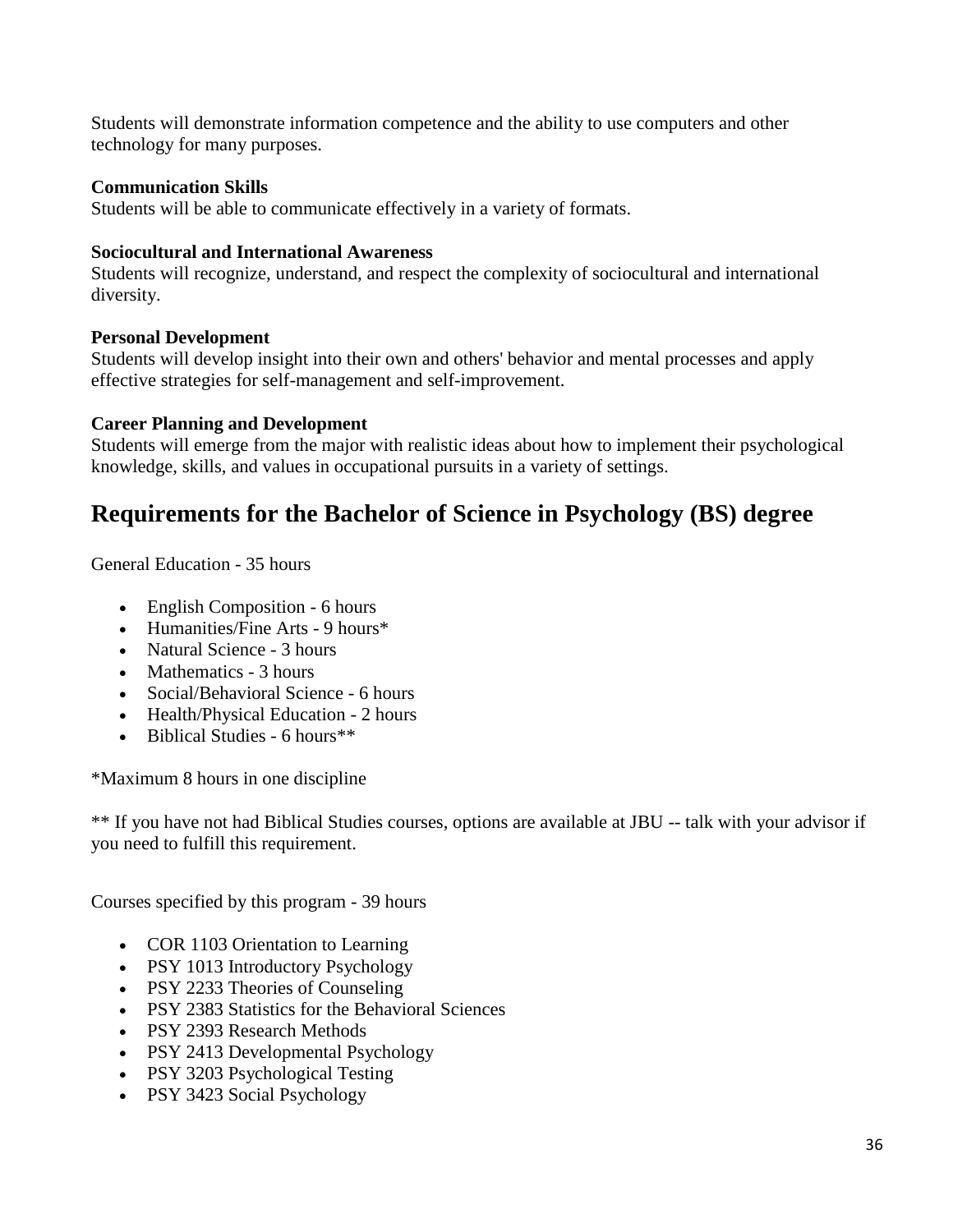- PSY 3493 Research Seminar
- PSY 4213 Abnormal Psychology
- PSY 4333 Cognitive Psychology
- PSY 4343 Theories of Learning
- PSY 4493 Seminar in Psychology

Additional approved college credit - 46 hours

These hours should be chosen in consultation with your academic advisor.

Minimum total semester hours – 120

*In order to graduate, each BSP major must have a cumulative grade point average of 2.0 (4.0 scale) or above for all degree work and 2.25 in the major.*

# **Requirements for minor in Psychology**

Student must successfully complete 12 hours.

- PSY 1013 Introductory Psychology
- PSY 2233 Theories of Counseling
- PSY 2413 Developmental Psychology
- PSY 3423 Social Psychology

Note: *Maximum 3 hours of transfer credit allowed*

# **Division of Interdisciplinary Studies**

Duke (chair)

The Liberal Arts program, within the Division of the Humanities and Social Sciences (HSS), offers students with diverse interests and a desire to complete a college degree the opportunity to do so in a program that includes a Christian worldview as a foundation of the liberal arts. The program is designed to develop critical thinking and communications skills while providing opportunities for spiritual formation.

# **Department of Online Undergraduate Liberal Arts**

Moore (department head)

# **Liberal Arts, B.S.**

# **Student Learning Outcomes for the BS in Liberal Arts**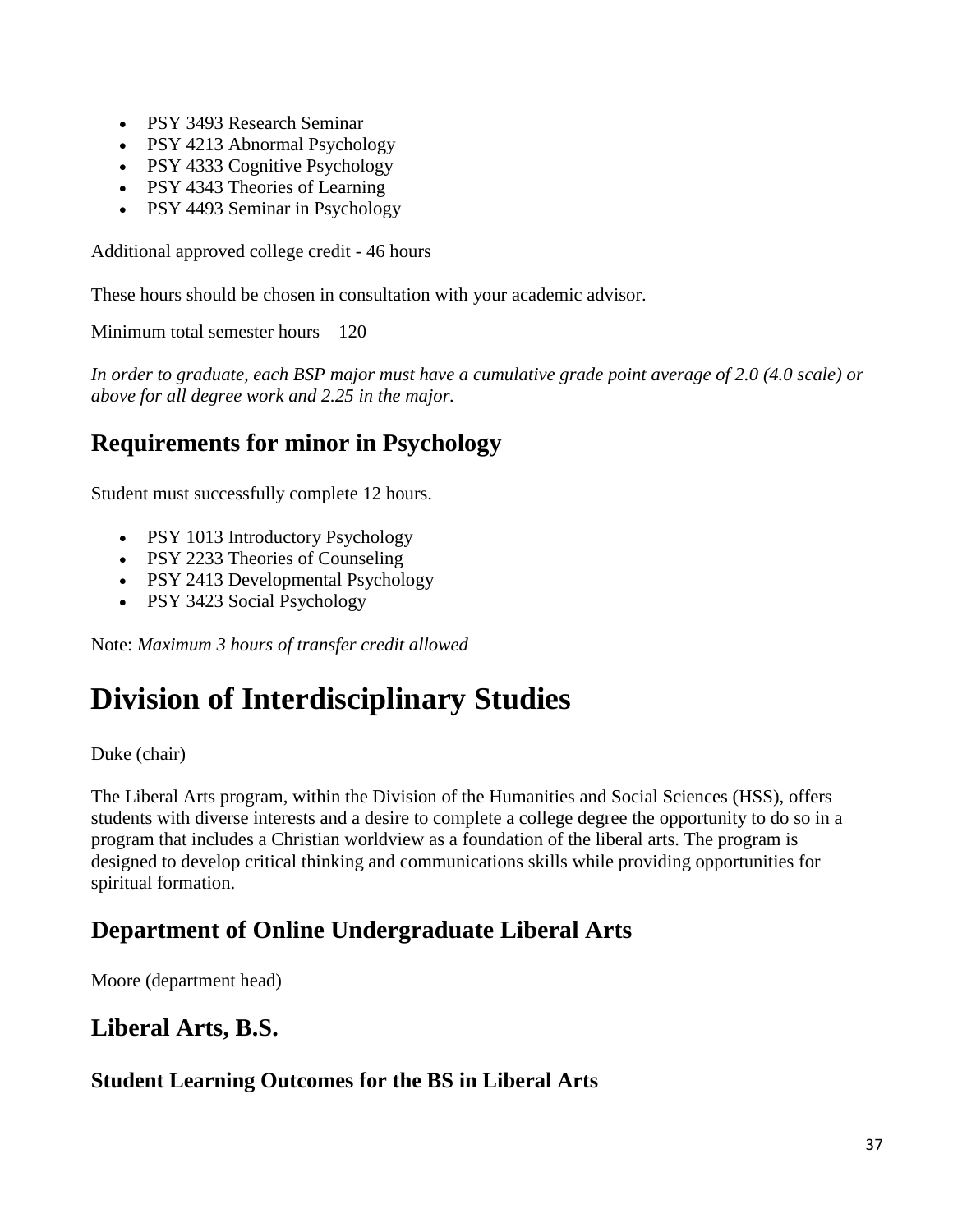- **Moral and Ethical Judgment** Make moral and ethical judgments based upon a Christian worldview.
- **Communication Media** Utilize various communications media to develop civic engagement.
- **Analyzing Issues** Demonstrate the ability to draw upon historical knowledge in order to analyze relevant historical and contemporary issues
- **Engaged Citizenship** Demonstrate engaged citizenship by developing a broad understanding of social and political issues.
- **Understanding Human Behavior** Demonstrate an understanding of human behavior and how it impacts a person's worldview.
- **Utilizing Personal Strengths** Demonstrate an understanding of one's own strengths and how to utilize them.

# **Requirements for the Bachelor of Science in Liberal Arts (BSLA) degree**

General Education - 35 hours

- English Composition 6 hours
- Humanities/Fine Arts 9 hours\*
- Natural Science 3 hours
- Mathematics 3 hours
- Social/Behavioral Science 6 hours
- Health/Physical Education 2 hours
- Biblical Studies 6 hours\*\*

\*Maximum 8 hours in one discipline

\*\*If you have not had Biblical Studies courses, options are available at JBU -- talk with your advisor if you need to fulfill this requirement

Courses specified by the division - 27 hours

- ART 2233 Art History I
- COR 1103 Orientation to Learning
- HST 2153 Twentieth Century World History
- MUS 2083 Masterpieces of Music
- SST 1113 Introduction to Sociology

**Emphases Options** - must choose at least one emphasis

#### **Communication Emphasis - 12 hours selected from the following:**

- BUS 1123 Business Communication
- COM 2523 Public Speaking
- COM 3453 Social Movements
- COM 4363 Political Communication
- COM 4373 Online Advocacy
- ICS 2113 Intercultural Communication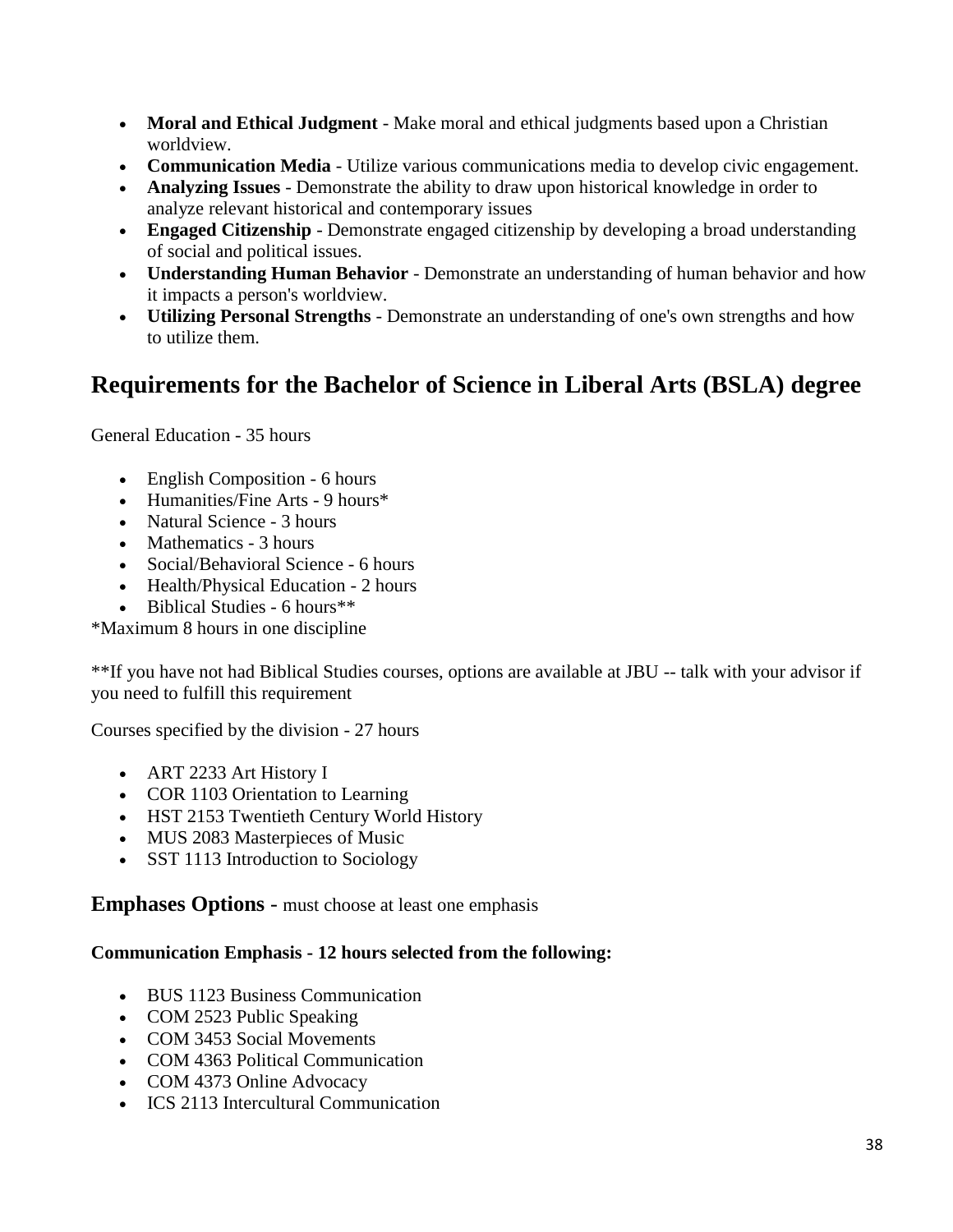• MKT 2143 Principles of Marketing

### **Politics and Ethics - 12 hours**

- HST 3423 Leaders in History
- POL 1013 American Government and Politics
- POL 3003 Political Philosophy
- POL 3213 Religion and Politics
- $\bullet$

Additional approved college credit - 46 hours

These hours should be chosen in consultation with your academic advisor.

Minimum total semester hours – 120

*In order to graduate, each BSLA major must have a cumulative grade point average of 2.0 (4.0 scale) or above for all degree work and 2.25 in the major.*

# **Requirements for minor in Communication**

Student must successfully complete 12 hours selected from the following:

- BUS 1123 Business Communication
- COM 2523 Public Speaking
- COM 3453 Social Movements
- COM 4363 Political Communication
- ICS 2113 Intercultural Communication

Note: *Maximum 3 hours of transfer credit allowed*

# **Requirements for minor in Politics and Ethics**

Student must successfully complete 12 hours.

- HST 3423 Leaders in History
- POL 1013 American Government and Politics
- POL 3003 Political Philosophy
- POL 3213 Religion and Politics

#### Note: *Maximum 3 hours of transfer credit allowed*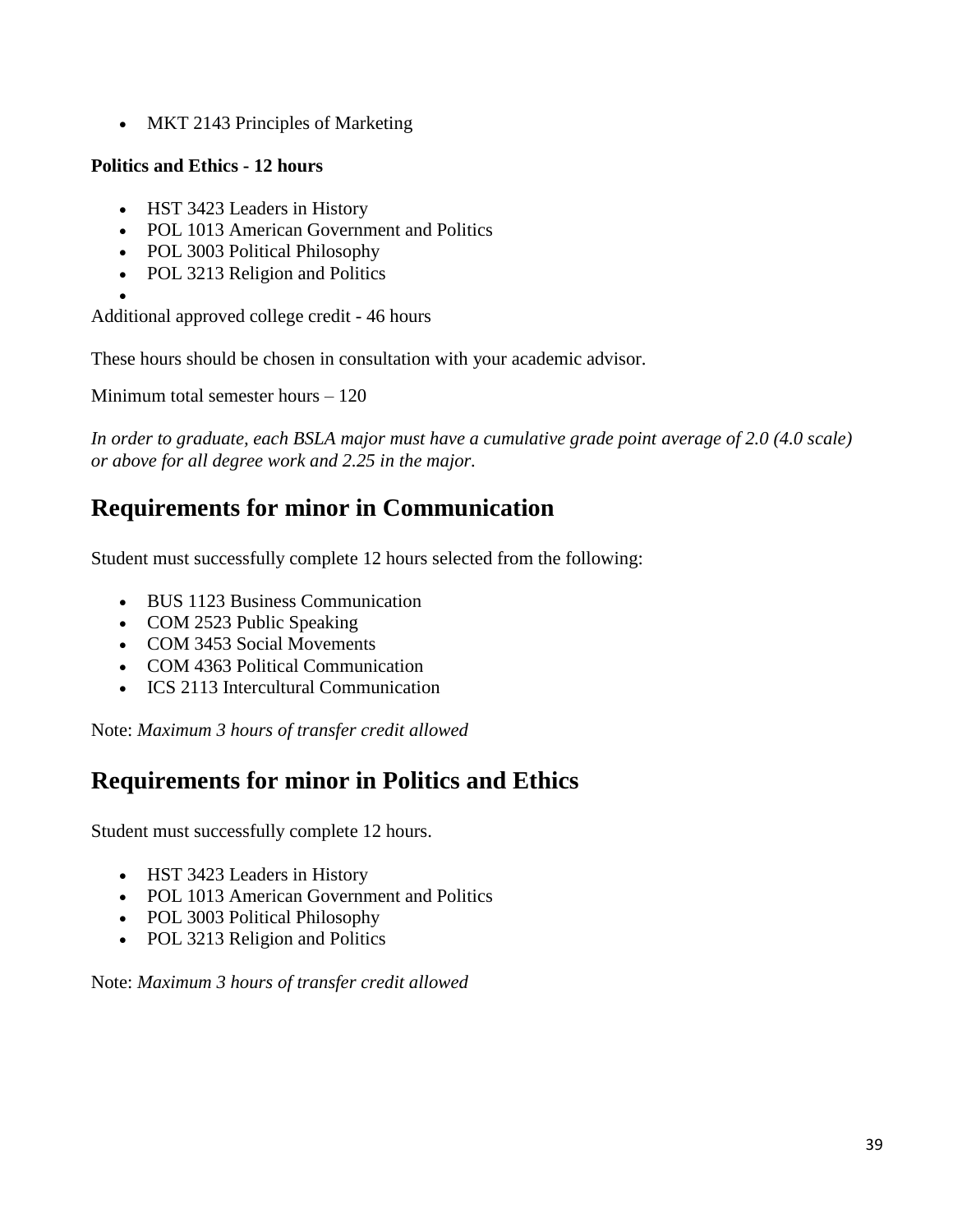# **Course Descriptions**

Course offerings are numbered utilizing four digits, the first indicating college year and the last the number of semester hours credit.

Courses numbered 0001 to 0999 are considered remedial; hours do not count toward minimum requirements for graduation.

Courses numbered 3001 to 4999 fulfill requirements for upper-division credits. Most of these courses have specified prerequisites.

Courses numbered 0001 to 4999 are listed in the Undergraduate Catalog.

A prerequisite course must have been completed with an acceptable passing grade before enrollment in the given course is permitted.

# **Visual Arts**

#### **ART 2233 Art History I**

**Three hours** An introduction to the major people and works responsible for our visual heritage. Students will work toward the goal of developing visual literacy, in the areas of fine art, design, and architecture.

# **Accounting**

#### **ATG 2173 Principles of Financial Accounting**

**Three hours** A study of accounting vocabulary and skill building in the applications of Generally Accepted Accounting Principles to areas such as the accounting cycle, financial statement preparation, cash and inventory control, receivables, fixed asset analysis, liabilities and payroll all viewed through the lens of a sole proprietor, partnership, and corporation.

#### **ATG 2183 Principles of Managerial Accounting**

**Three hours** Study of basic concepts of management accounting, planning and control, management decision making, just-in-time operating, activity-based-costing, and financial statement analysis.

Prerequisite: ATG 2173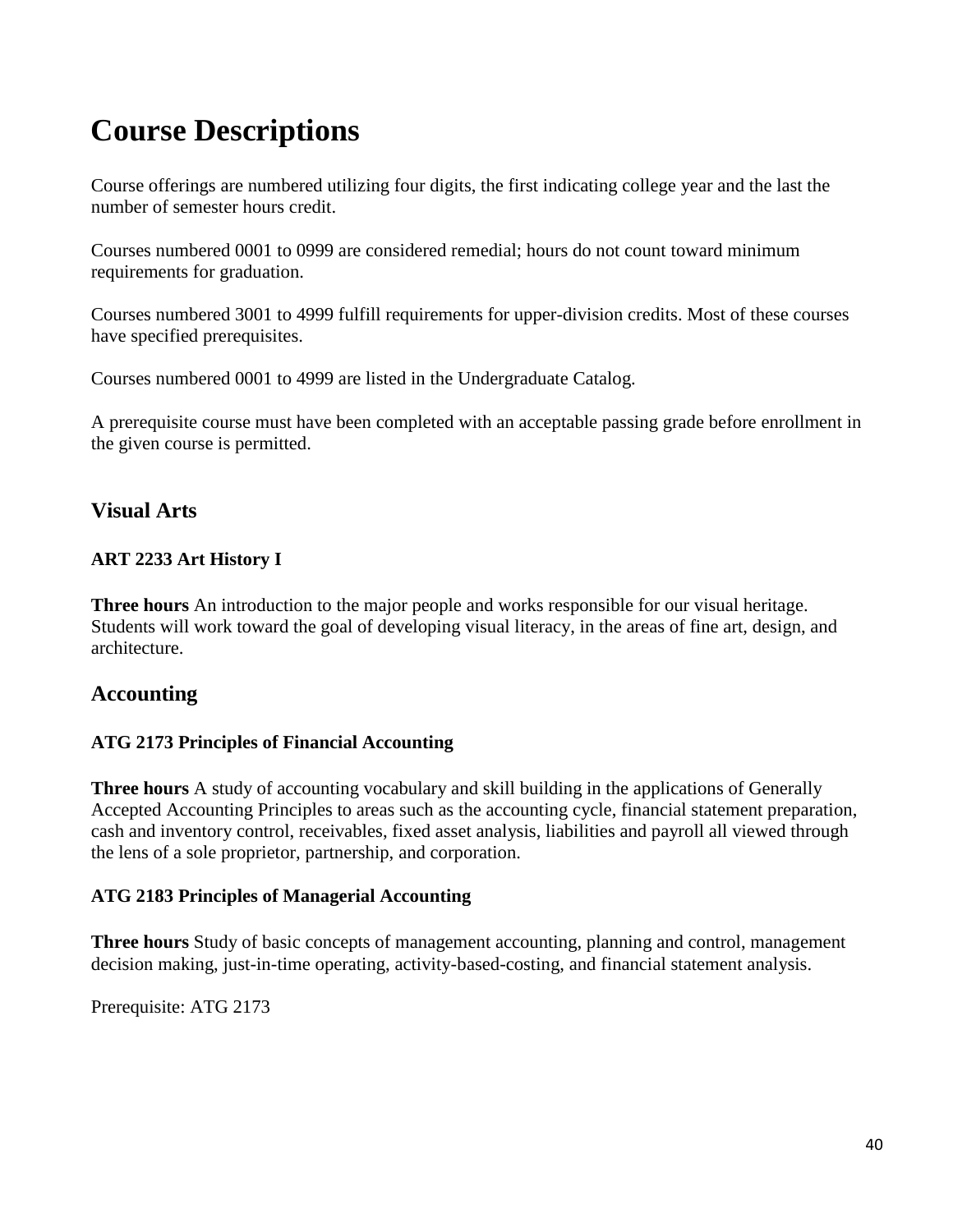#### **ATG 3123 Intermediate Management Accounting**

**Three hours** An intermediate accounting course with in-depth focus on asset, liability and owners' equity measurement; revenue determination, timing, and recognition; financial statement preparation, presentation, and analysis.

Prerequisite: ATG 2183

#### **ATG 3193 Managerial Cost Accounting I**

**Three hours** An intermediate course covering the managerial use of accounting data to assist managers in their plans and decisions regarding resource allocation, organizational control and performance evaluation. This course will study items such as the costs cycle, job order costing, process costing, budgeting, standard costs, direct costing, and non-manufacturing costs.

Prerequisite: ATG 2183

#### **ATG 3513 Accounting for Managers**

**Three hours** This course covers the concepts and principles of corporate accounting and the preparation of financial reports used by managers. Topics covered include stockholder's equity, longterm liabilities, the statement of cash flows, and financial ratio analysis. It will also include an introduction to cost accounting, which is the use of internal reporting of accounting data for planning and controlling operations and policy making.

#### **ATG 4143 Internal Auditing**

**Three hours** Examines standards and procedures of auditing accounting information and statements, internal control, verification of balance sheets and operating accounts, and responsibilities of the auditor.

Prerequisite: ATG 3123 or both ATG 3103 and ATG 3113 (refer to TUG catalog for course information)

#### **ATG 4193 Managerial Cost Accounting II**

**Three hours** An intermediate course covering the managerial use of accounting data to assist managers in their plans and decisions regarding resource allocation, organizational control and performance evaluation. This course will study items such as the costs cycle, job order costing, process costing, budgeting, standard costs, direct costing, and non-manufacturing costs.

Prerequisite: ATG 3173 (refer to TUG catalog for course information) or ATG 3193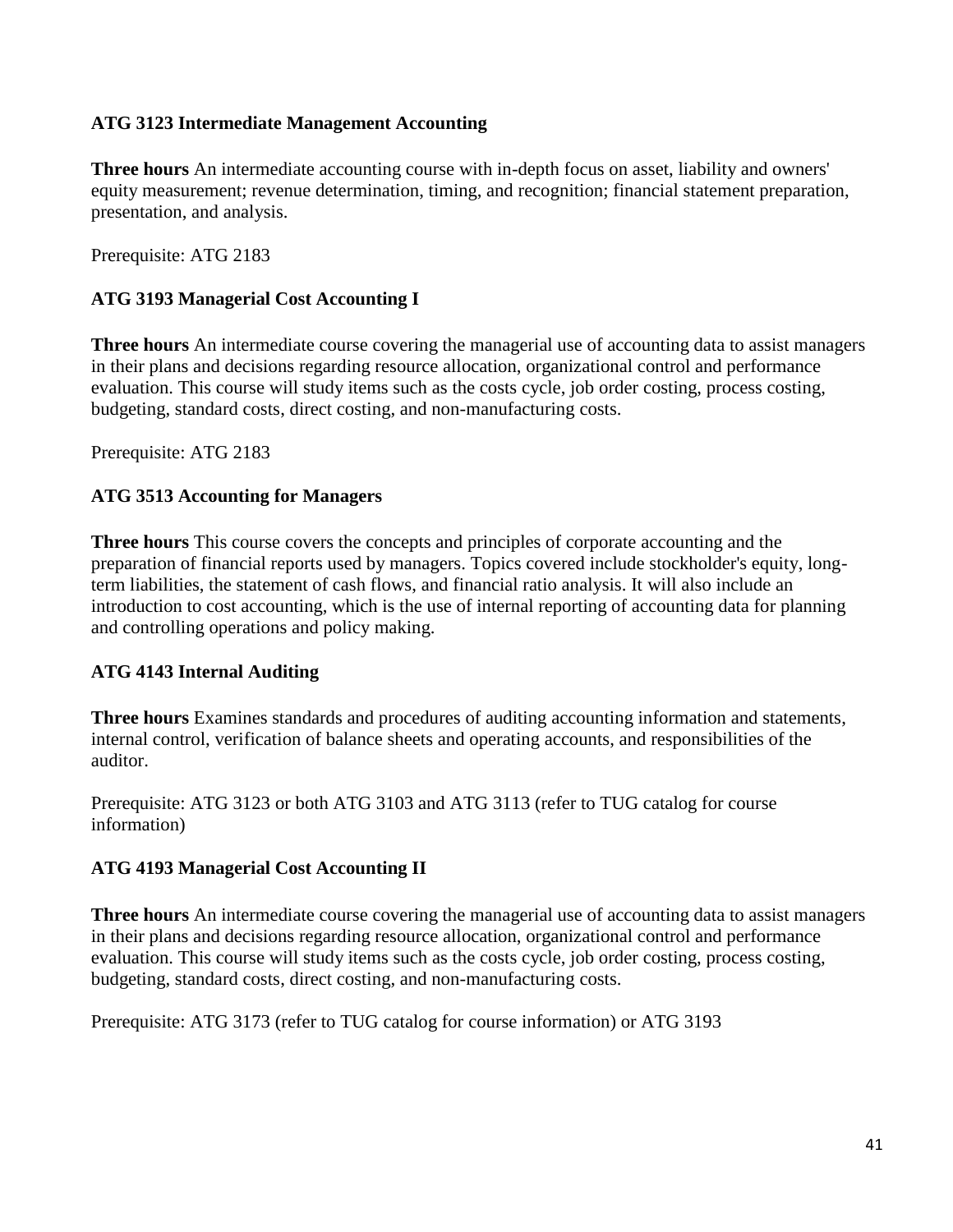### **Bible**

#### **BBL 1013 Old Testament Survey**

**Three hours** A brief introduction to the history and message of the Old Testament. A general survey of the overall content of each book and certain significant themes stressing relevance to Christian living.

#### **BBL 1023 New Testament Survey**

**Three hours** An introduction to the history and message of the New Testament. The class provides an academic overview of each book, its context and significant themes, with challenges and applications to Christian faith and discipleship.

#### **BBL 2013 Essentials of Evangelical Theology**

**Three hours** Essentials of Evangelical Theology challenges students to examine and explore together Christianity's essential doctrines by introducing them to theology's historical context and helping them practice theology as a life-long response to God's call to live for Christ.

Prerequisites: BBL 1013 and BBL 1023, or equivalents

#### **Business**

#### **BUS 1123 Business Communication**

**Three hours** Development of professional communication skills, both written and oral, in business. Includes mechanics, techniques, and psychological principles of effective business communications with emphasis on contemporary communication technologies.

Prerequisite: EGL 1013 (refer to TUG catalog for course information)

#### **BUS 2193 Business Statistics**

**Three hours** A study of statistical theory as it applies in business settings. Topics include probability, distributions, descriptive statistics, estimation, hypothesis testing, regression and correlation, nonparametric methods, ANOVA, and statistical quality control.

Prerequisite: MTH 1113

#### **BUS 3013 Research and Statistical Concepts**

**Three hours** Focus is primarily on qualitative methods. Includes the development of a research project utilizing the appropriate research methods and conceptual statistical analyses.

#### **BUS 3113 Spreadsheet Analytics**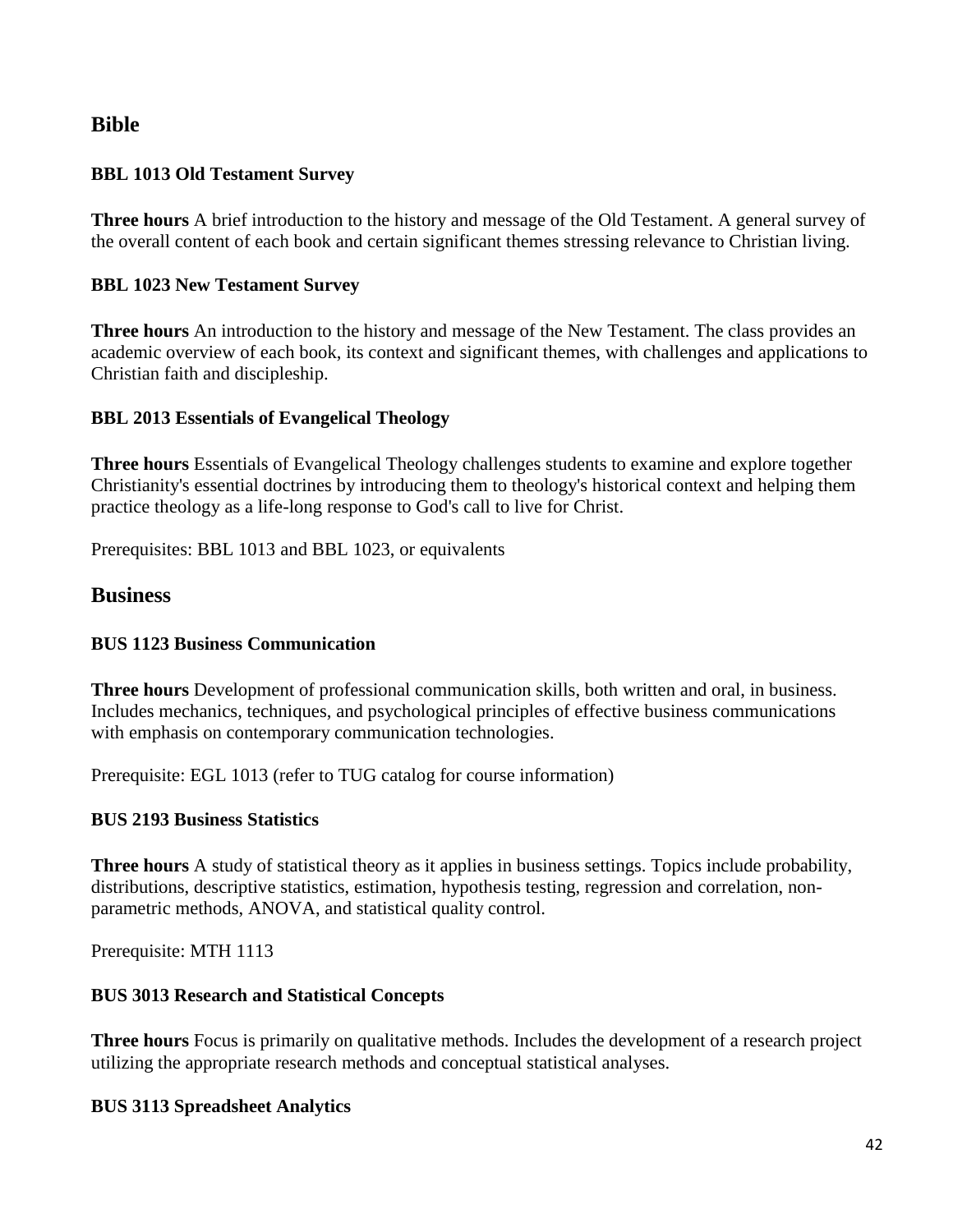**Three hours** Practice in using Microsoft Excel for various business applications. Emphasis will be placed on creating schedules, producing reports using pivot tables and graphs, and generating and updating macros through basic Visual coding.

Prerequisite: BUS 2193 or BUS 3013

#### **BUS 4223 Production and Operations**

**Three hours** Focuses on types of production systems, forecasting, allocating resources, designing products and services, and assuring quality. An understanding of the operational practices and functions used to obtain optimal utilization of production factors and business resources with emphasis on quantitative analysis in planning, controlling, and decision-making. The scope of this course includes applications for manufacturing and non-manufacturing organizations.

Prerequisite: BUS 2193

#### **BUS 4253 Business Law and Ethics**

**Three hours** Basic legal principles that govern modern business transactions. Topics include contracts, real and personal property, agencies, employment, business formation, and Uniform Commercial Code. Emphasis on organizational ethics and compliance.

#### **BUS 4433 Critical Analysis and Reasoning**

**Three hours** Development of purposeful, unbiased analysis of evidence to arrive at logical and reasonable conclusions using various methods introduced and practiced in the course.

#### **BUS 4973 BA Integration and Applied Learning Capstone**

**Three hours** Synthesizes the knowledge and skills learned throughout this program. This experience may be, but is not limited to, a guided project (i.e., designing a new organization, analyzing an existing major economic or operations problem/opportunity and recommending solutions through a presentation and report.

Prerequisites: BUS 4993 and senior standing

#### **BUS 4993 Strategic Management**

**Three hours** An integrative study of business context and policy focused on the designing, evaluating, and defending of various business strategies based on current and historical cases from a variety of organizations.

Prerequisite: 80 hours of coursework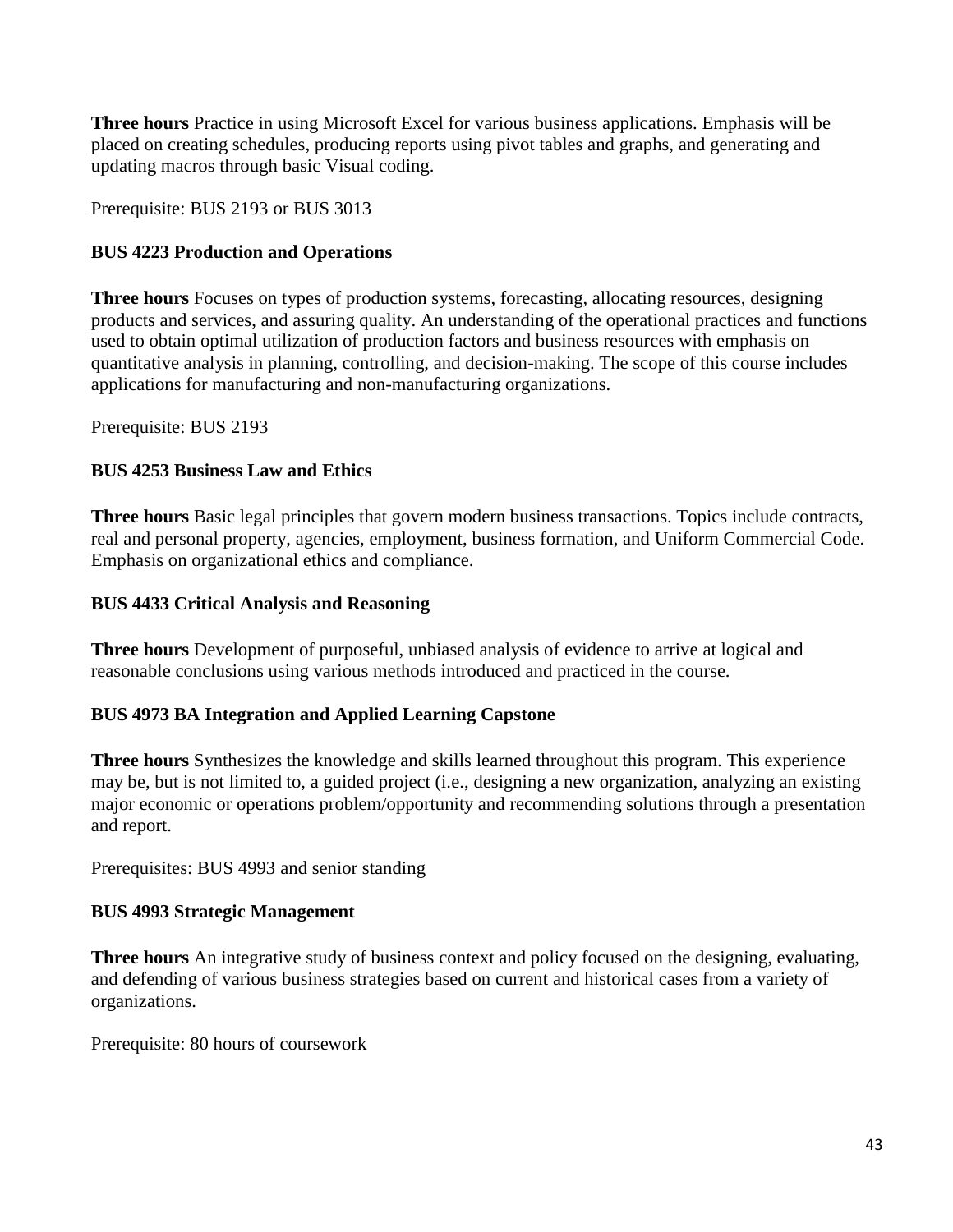# **Communication**

#### **COM 2523 Public Speaking**

**Three hours** Students gain theoretical and applied knowledge of public speaking techniques. Speeches may include extemporaneous, impromptu, informative, persuasive, or rhetorical analysis.

#### **COM 3453 Social Movements**

**Three hours** A survey of social movements and the theoretical strategies used to further those causes, including analysis of abolition, suffrage, civil rights, and other significant events.

#### **COM 4363 Political Communication**

**Three hours** A study of the role of communication in the American political process. Campaign strategies, political orator, grass roots activism, and other forms of political rhetoric will be explored.

#### **COM 4373 Online Advocacy**

**Three hours** A survey of the Internet use and the tools it provides to promote an issue, candidate, or organizational brand. This advocacy is demonstrated through a number of different formats and strategies and commonly includes the use of dedicated social networking sites.

#### **Core**

#### **COR 1103 Orientation to Learning**

**Three hours** Prepares students to locate and use resources available to online learners and introduces the Christian worldview unique to JBU. The distinctive characteristics of adult learners are explored and students identify their individual strengths through the StrengthsQuest Assessment instrument.

#### **COR 2101 Credit for Prior Learning**

**One hour** This course explores techniques for the development of a credit for prior learning portfolio and preparation for completing a degree. Topics covered include graduation requirements, educational goals, testing for credit, Learning Theory, and methods of documenting experiential learning. Graded 'S' or 'U'.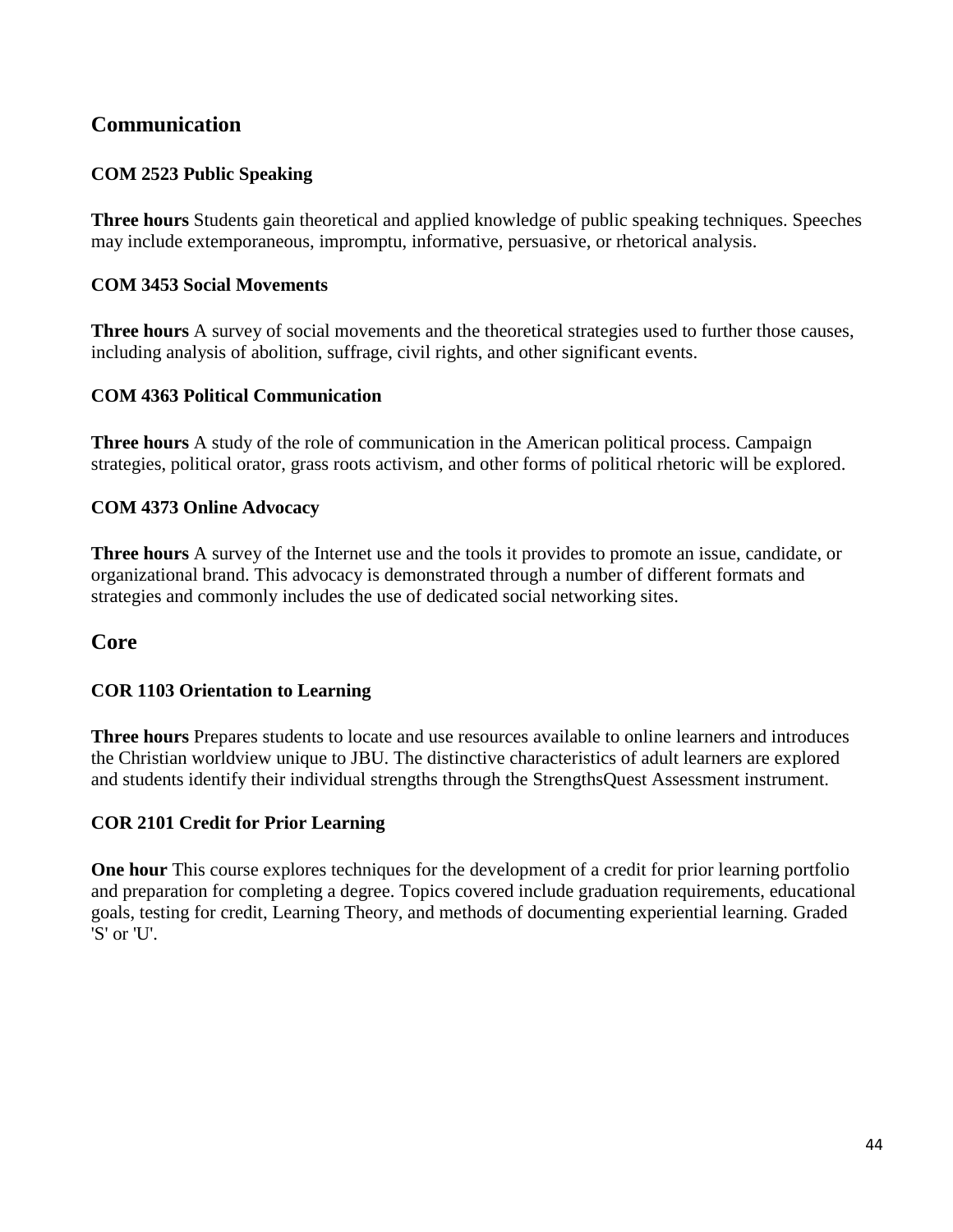### **Economics**

#### **ECN 2113 Principles of Microeconomics**

**Three hours** A study of markets and how supply and demand interact to direct the allocation of resources. Topics include market structures, the role of competition, price theory, output determination, and income distribution. Market failure and policy responses to problems such as pollution and poverty are also considered.

#### **ECN 2123 Principles of Macroeconomics**

**Three hours** A study of the determinants of national output and employment levels, the monetary system, and public policy for economic growth and stabilization. Inflation, unemployment, productivity, economic growth, balance of payments, and the public debt are considered from the perspectives of various schools of thought.

Prerequisite: ECN 2113

#### **ECN 4103 International Economics**

**Three hours** A study of the global economy with emphasis on the role of the United States. Topics include trade theory, trade restrictions, monetary systems, exchange rates, and the effect of domestic economic policies on global trade. Trade issues such as trade deficits, job displacement, economic sanctions, emerging nations, environmental issues, immigration, and currency crises are covered.

Prerequisite: ECN 2123

### **English**

#### **EGL 1023 English II: Literary Analysis and Research**

**Three hours** An exploration of texts from ancient to modern world literature in drama, prose, and poetry. Authors may include Homer, Sophocles, Dante, Shakespeare, Voltaire, Dostoevsky, and Kafka. Reflective and analytical essays are required.

Prerequisite: EGL 1013 (refer to TUG catalog for course information)

#### **EGL 3003 Masterpieces of Literature**

**Three hours** An exploration of texts from ancient to modern world literature in drama, prose, and poetry. Authors may include Homer, Sophocles, Dante, Shakespeare, Voltaire, Wordsworth, Ibsen, and Kafka. Several reflective and analytical essays are required.

Prerequisite: EGL 1023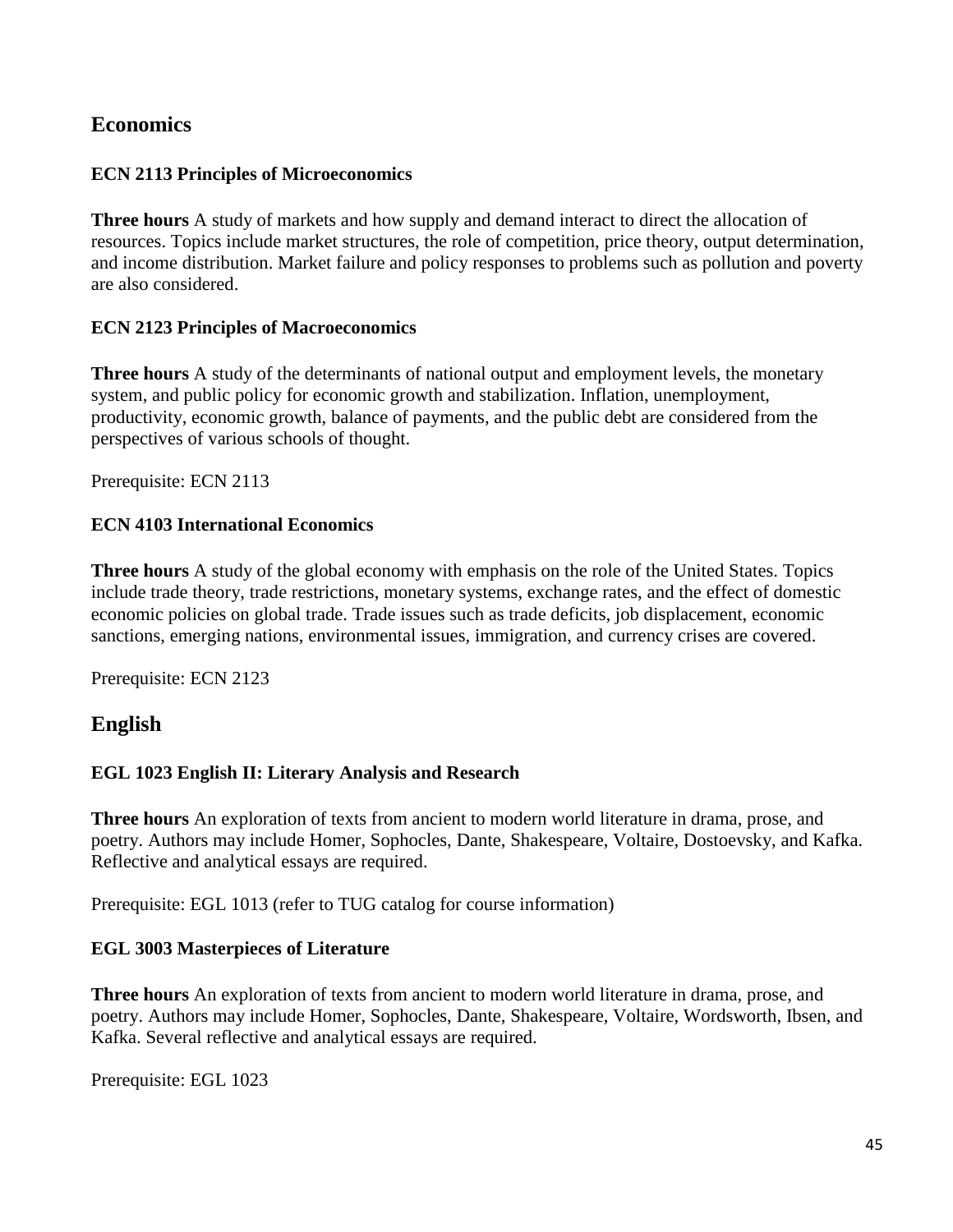### **Finance**

#### **FIN 3003 Principles of Finance**

**Three hours** This course presents the basic concepts and tools of contemporary finance, as it relates to business; including the role of managerial finance, the financial market environment, financial statements and ratio analysis, cash flow and financial planning, the time value of money, interest rates, bond and stock valuation, and risk and return. Emphasis is placed on practical financial problem solving using financial formulas, a calculator, and Excel.

#### **FIN 3063 Investments**

**Three hours** A survey course that analyzes, measures, and values: debt, equity, other investments and their derivatives; while exploring the theories, strategies, accounting recognition, tax implications, and risk factors associated with investment activity.

Prerequisites: Either ATG 1163 (refer to TUG catalog for course information), ATG 2173, or ATG 3513, and either FIN 3003 or FIN 4023

#### **FIN 4023 Finance for Managers**

**Three hours** Introductory managerial finance course focusing on basic financial concepts used by managers. The course introduces the scope of managerial finance, financial institutions and markets, financial statements (income statement, balance sheet, statement of retained earnings, and statement of cash flows), the analysis of financial statements, the time value of money, risk and return, and valuation.

#### **FIN 4283 Intermediate Corporate Finance**

**Three hours** Builds on finance theory, methods, and applications of corporate finance with emphasis on the development of problem solving skills for the business manager including risk management and analyzing the international financial environment.

Prerequisites: ATG 1163 (refer to TUG catalog for course information), ATG 2173, or ATG 3513, and either FIN 3003 or FIN 4023

### **History**

#### **HST 1013 Western Civilization I**

**Three hours** A survey of the origins and development of Western Civilization in its global context to the early Renaissance.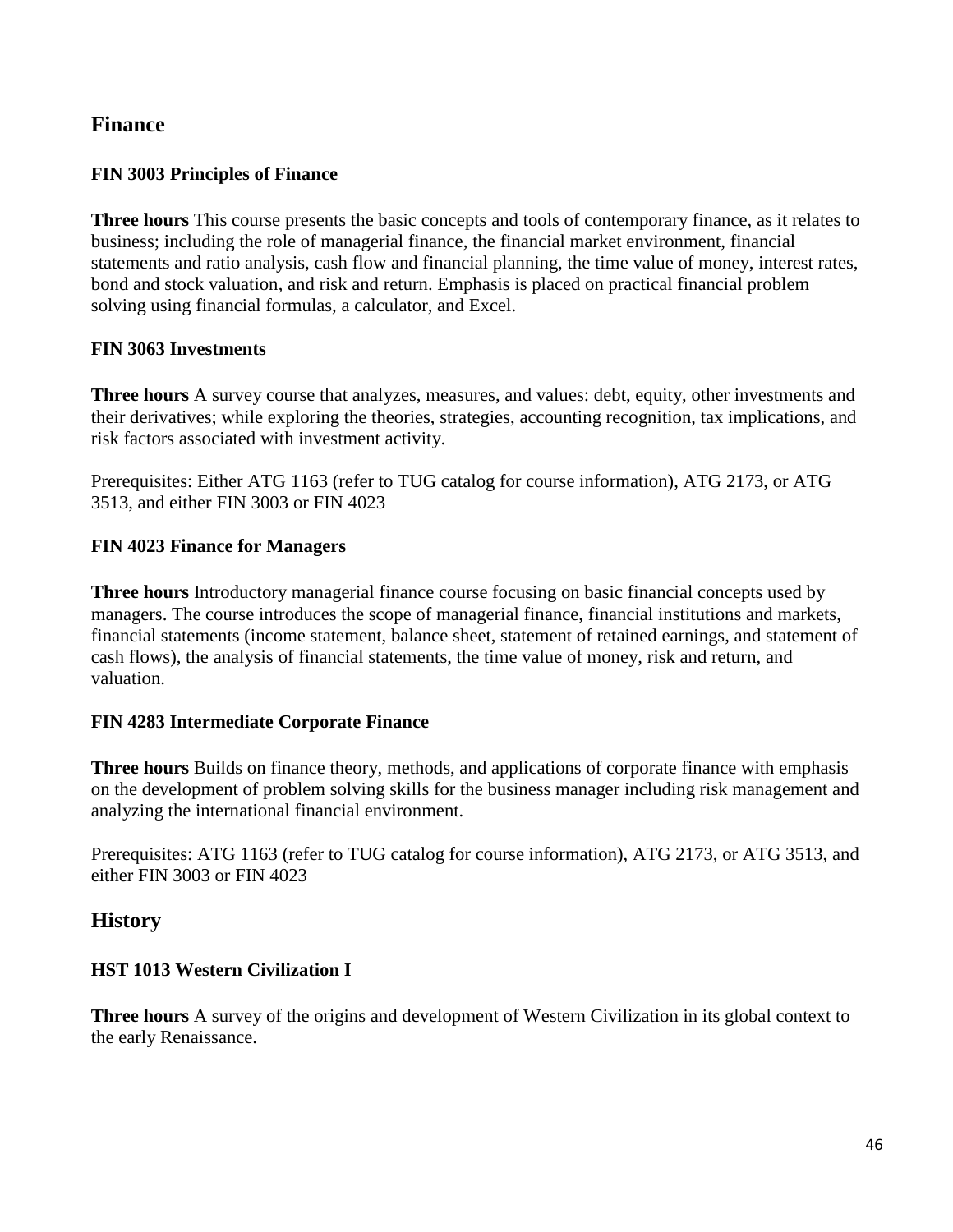#### **HST 2153 Twentieth Century World History**

**Three hours** A study of major political, economic, and military trends of the twentieth century.

#### **HST 3423 Leaders in History**

**Three hours** A study of leaders, well-known and lesser known, in their historical contexts. The efforts of leaders in business, politics, social and cultural movements, and warfare are examined. Consideration is given to success and failure, personality strengths and flaws, and leadership characteristics and styles.

### **Intercultural Studies**

#### **ICS 2113 Intercultural Communication**

**Three hours** A study of the process of interpersonal communication in one's own culture and the principles of effective communication within another cultural context. Attention is given to values, ethnocentricity, nonverbal communication, and change.

#### **Interdisciplinary Studies**

#### **IDS 1151 Strategies for Online Success**

**One hour** This course explores the techniques for appropriate study skills, effective notetaking, and strategies to efficiently complete homework while improving long-term memory and content application. Prepares students to understand the importance of time management, hard work and persistence, and the roles they play in reaching educational and personal goals.

### **Kinesiology**

#### **KIN 1002 Wellness for Life**

**Two hours** A practical study of health and wellness principles based upon the wellness model. Personal applications to the lifestyle of the individual that address Christian stewardship of their physical, emotional and relational health and well-being are emphasized. Students engage in personal assessment and prescription/practice prescription/practice of physical activities, spiritual formation and vocational development.

# **Management**

#### **MGT 2173 Principles of Management**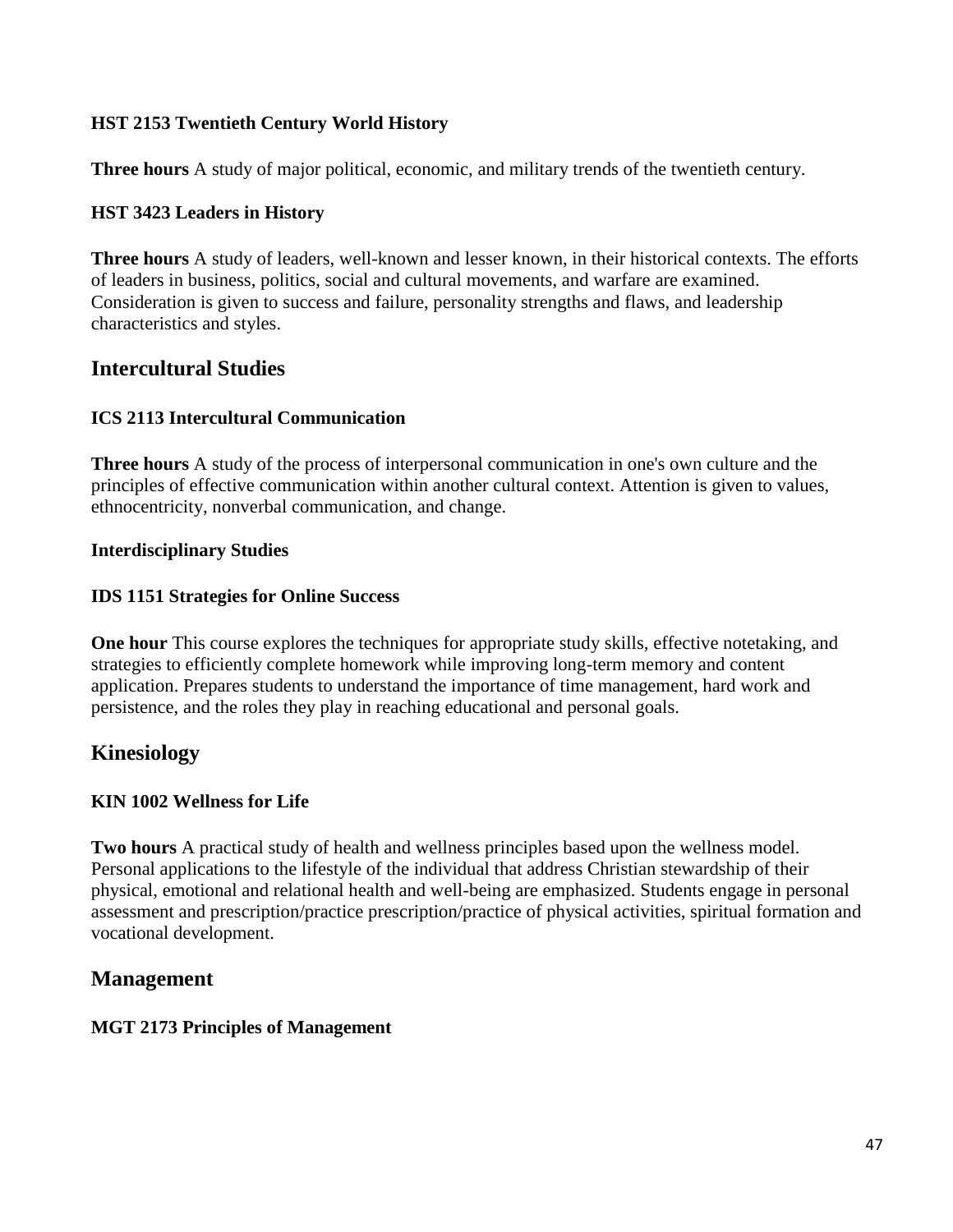**Three hours** A study of basic principles of leadership and management from historical and contemporary perspectives. Topics include a discussion of the theories, concepts, interrelationships, moral dimensions, character, functions, and skills required to lead and manage in today's organizations.

#### **MGT 3513 Human Resource Management**

**Three hours** Introduction to human resource management principles, processes, and systems, including analysis of such elements as organizational assessment and human resource planning, recruitment and selection, compensation and benefits administration, training and development, employee relations, human resource management information systems, and employment laws.

# **Marketing**

### **MKT 2143 Principles of Marketing**

**Three hours** A study of the marketing process for identifying a need and selecting target markets; developing a product to satisfy the need; and the distribution, promotion, and pricing of the product.

# **Mathematics**

#### **MTH 1003 Introduction to Statistics**

**Three hours** A course to give students an understanding of the concepts of statistics and tools to become critical readers of current issues involving quantitative data. Applications of the use of data from a wide variety of professions, public policy, and everyday life are made. The course focuses on methods of producing data, organizing data, and drawing conclusions from data. Topics include descriptive statistics, frequency distributions, correlation, regression, inference, and significance. Selected topics in research design and the consumer price index are also taught. Meets the Mathematics requirement of the General Education requirements.

### **MTH 1113 College Algebra**

**Three hours** Topics include solving equations and systems of equations, functions and graphing, inequalities, logarithms, exponentials, sequences, and series. An emphasis is placed on applied problems in physical, life, and social sciences.

### **Music**

#### **MUS 2083 Masterpieces of Music**

**Three hours** An introduction to music, through the study of selected masterworks of concert and stage genres representative of a variety of historical periods. Emphases on style and form, understanding and appreciation, and application to other examples of the perception skills developed through the study of the selected works.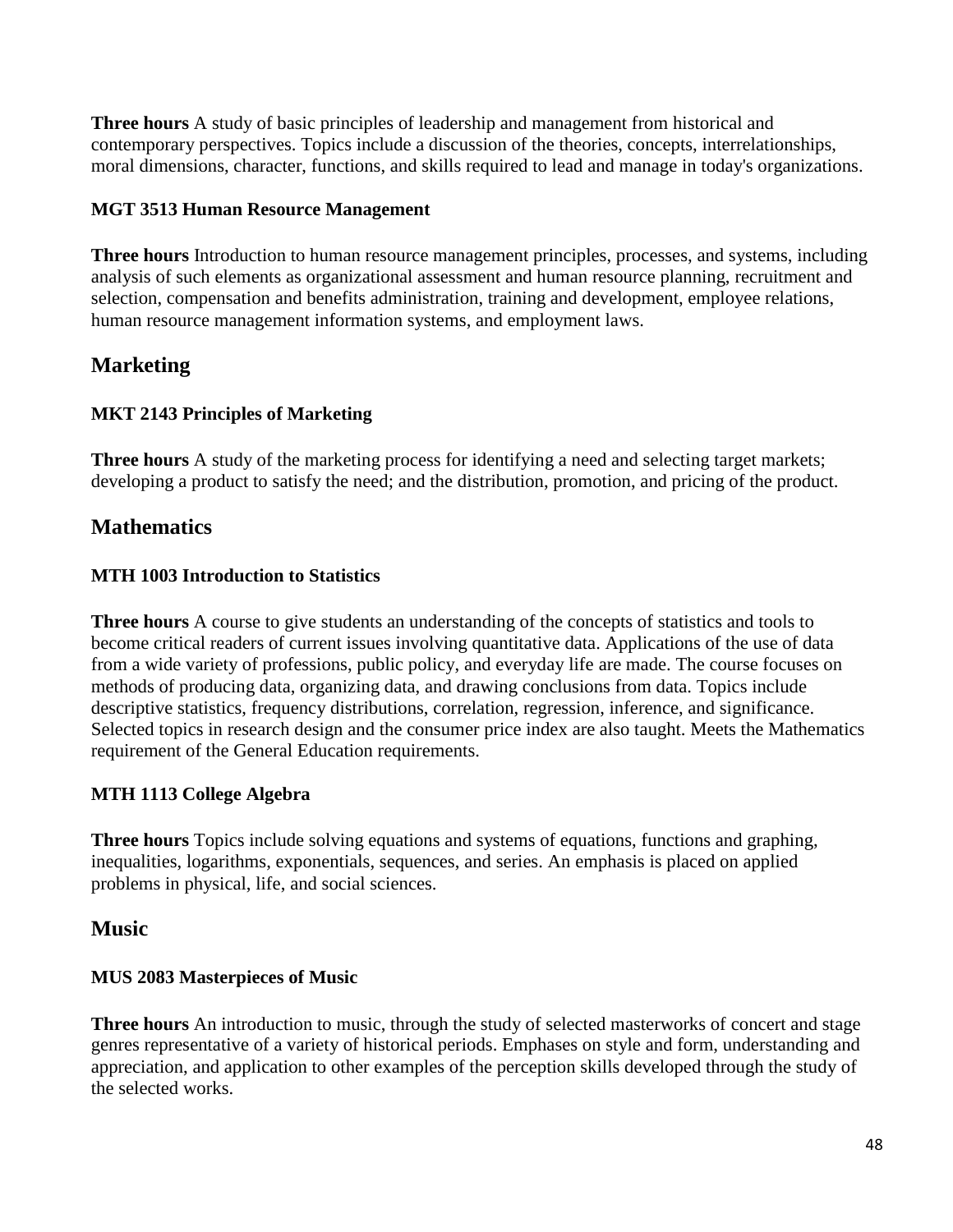# **Nursing**

#### **NUR 3013 Role Transition to Professional Nursing**

**Three hours** Course is designed to provide the practicing registered nurse (RN) with an introduction to the roles and expectation of a baccalaureate prepared nurse (BSN) generalist. Concepts, theories and competencies fundamental to the professional nursing role will be examined.

Prerequisite or Corequisite: ICS 2113

#### **NUR 3123 Pathophysiology for the Practicing Nurse**

**Three hours** Builds on previous knowledge of anatomy, physiology, and microbiology. Physiologic alterations of disease processes, illnesses, and injury will be examined in terms of their effects on homeostasis and their impact on human functioning across the lifespan.

Prerequisite or Corequisite: NUR 3013

#### **NUR 3133 Health Assessment for the Practicing Nurse**

**Three hours** Concepts and principles underlying assessment of the health status of individuals are presented with emphasis placed on interviewing skills, health histories, and the physical and psychosocial findings. Course addresses common health variations across the lifespan.

Prerequisite or Corequisite: NUR 3013

#### **NUR 3143 Pharmacology for the Practicing Nurse**

**Three hours** Emphasizing safety, this course provides for a deeper understanding of select common pharmacotherapeutics, either man made or natural, currently used in the nursing care of patients.

#### **NUR 3523 Quality, Safety & Evidence-Based Practice**

**Three hours** Promotes integration of healthcare informatics and the use of evidence-based practice to improve safety and quality in the delivery of patient care and outcomes. Focuses on the improvement of nursing practice and healthcare delivery. Provides a foundation and understanding of the importance of scholarly activity in the nursing field to promote evidence-based practice as well as advancement of the nursing profession to a level of excellence.

Prerequisite: a statistics course; Prerequisite or Corequisite: NUR 3013

#### **NUR 4213 Community and Public Health Nursing**

**Three hours** Illness prevention, risk reduction, and health promotion strategies are explored with an emphasis on teaching and health promotion. Includes concepts inherent in the delivery of nursing care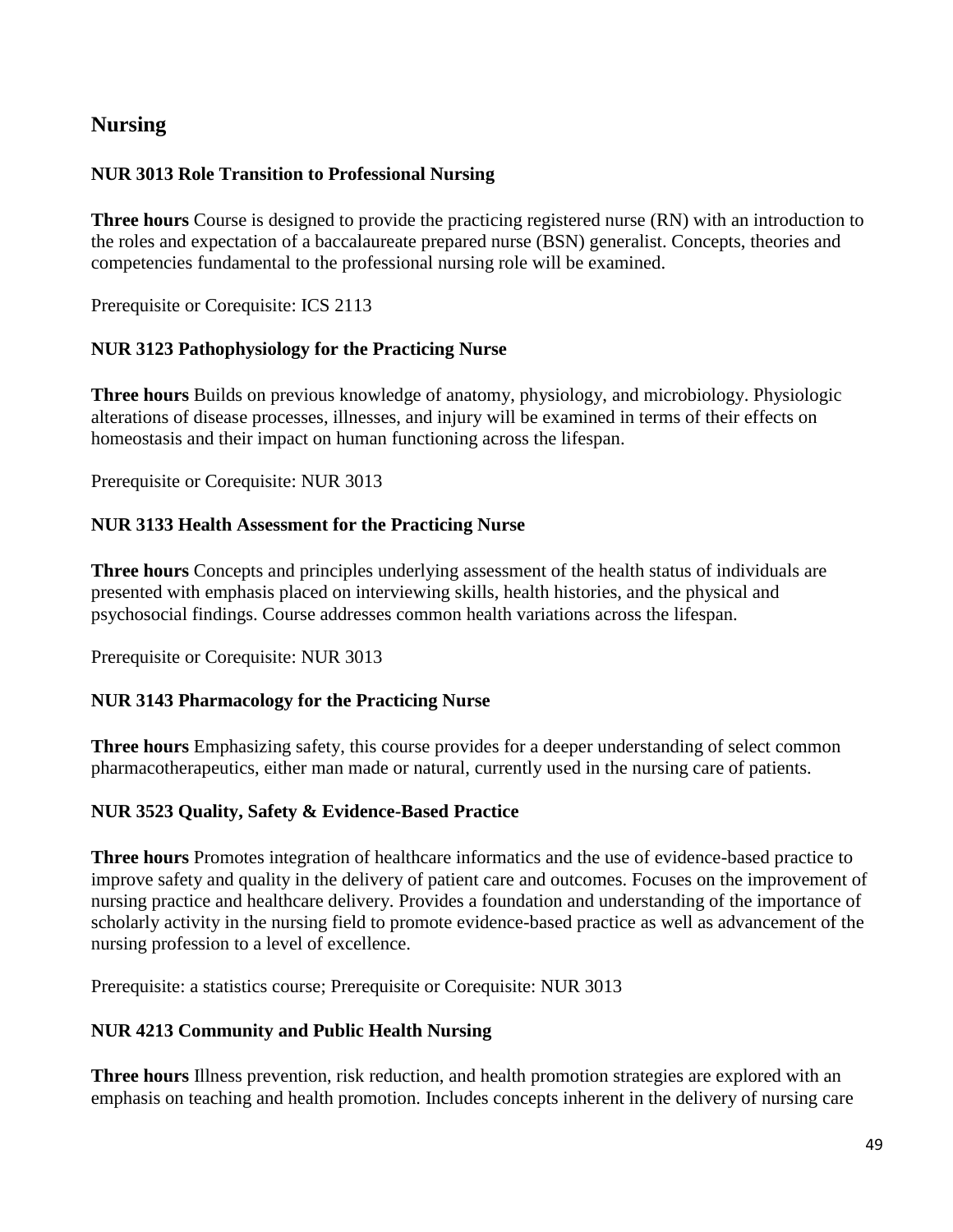for individuals, families, and populations in the global community. Principles of epidemiology, disease prevention, and population health are emphasized.

Prerequisite or Corequisite: NUR 3013

#### **NUR 4313 Nursing Leadership & Management**

**Three hours** Introduction to the theories of leadership, management, group processes, planned change, and organization communication within a complex healthcare delivery system. Addresses evidencebased leadership/management competencies for the professional nurse as a member of interprofessional teams. Social issues, economic policy, and regulatory requirements are used to explore healthcare delivery systems and access, quality improvement, and patient safety initiatives. Includes strategies for monitoring delivery of care, outcomes, and evaluating effectiveness of nursing care.

Prerequisite or corequisite: NUR 3013

#### **NUR 4416 Nursing Capstone**

**Six hours** Synthesis of theories and concepts for professional nursing practice. Focuses on evolution and transition of professional nursing practice in diverse settings within a context of emerging societal issues and trends. The student will pick two of three areas (management, clinical, or education) of interest to create and customize a research-based project plan and develop strategies for achieving desired project outcomes.

Prerequisites: NUR 3123, NUR 3133, NUR 3143, NUR 3523, and senior standing.

# **Organizational Leadership**

### **OL 4113 Foundations of Leadership**

**Three hours** The course will prepare students for leadership roles in business, the community, and in their professions. Students will gain knowledge about the components that make leadership successful. Theoretical and practical skills necessary for success in both personal and professional lives will be explored. It is intended for students who are interested in gaining a foundation in leadership studies and extended course work in applied aspects of leadership.

### **OL 4123 Leading and Managing Organizational Change**

**Three hours** This course explores leadership traits, styles, roles and responsibilities of successful leaders over time. This course seeks to determine the students' individual leadership style and to promote the development of the servant leadership approach modeled by Christ. The course also deals with the practical issues of leading organizations through change and managing the day-to-day aspects of organizational change.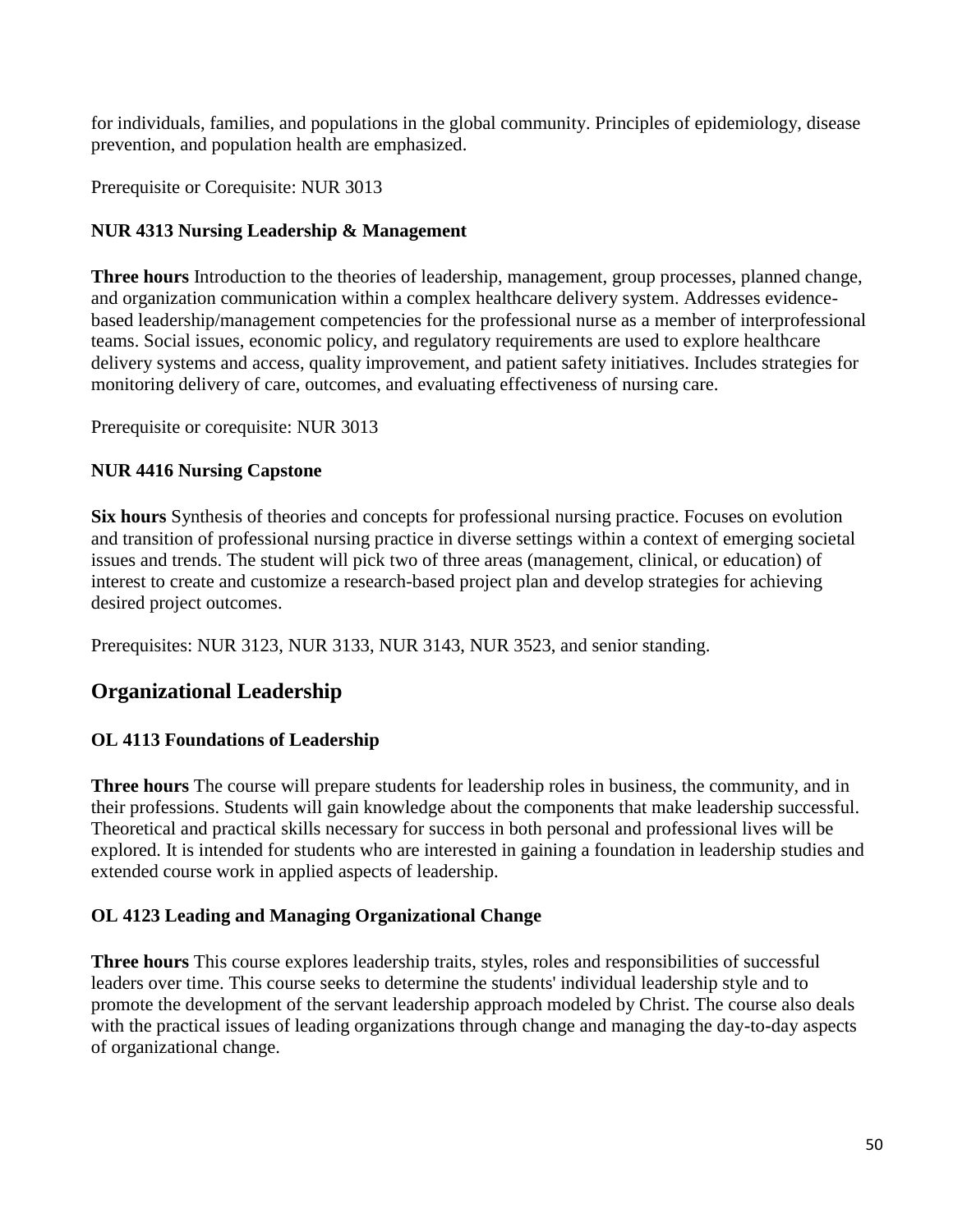#### **OL 4323 Leading Teams and Coalition Building**

**Three hours** This course will provide students the opportunity to further develop their leadership skills as they apply to a variety of business settings. Emphasis will be placed on synthesis, analysis, and application of leadership theories in a variety of simulations and cases as encountered by leaders in today's organizations.

#### **OL 4993 OL Integration and Applied Learning Capstone**

**Three hours** Synthesizes the knowledge and skills learned throughout this program. This experience may be, but is not limited to, a guided project, (i.e., designing a new organization, analyzing an existing major organizational problem, process improvement or opportunity and recommending solutions through a presentation and report.

Prerequisites: BUS 4993 and senior standing

### **Political Science**

#### **POL 1013 American Government and Politics**

**Three hours** A study of the origins, purposes, and evolution of the American system of government and politics. Topics include the U.S. Constitution, federalism, voting behavior, political parties and elections, and the separation of powers. Students are asked to wrestle with what it means for Christians to engage government and politics.

#### **POL 3003 Political Philosophy**

**Three hours** A study of ancient and modern political philosophies, utilizing primary texts. The course addresses the place of political philosophy in the broader field of philosophy, emphasizing a worldview approach as a means of understanding human existence. Topics include nature, reason, freedom, justice, political rights, property, law, religion, will, passions, power, customs, and community.

Prerequisite: EGL 1023

#### **POL 3213 Religion and Politics**

**Three hours** An exploration of the intersection of religion and politics in the United States. Topics include distinctions between religious traditions as they pertain to political behavior, the role of religious interest groups in American politics, church-state disputes and controversies, and increasing secularization in the United States.

# **Psychology**

#### **PSY 1013 Introductory Psychology**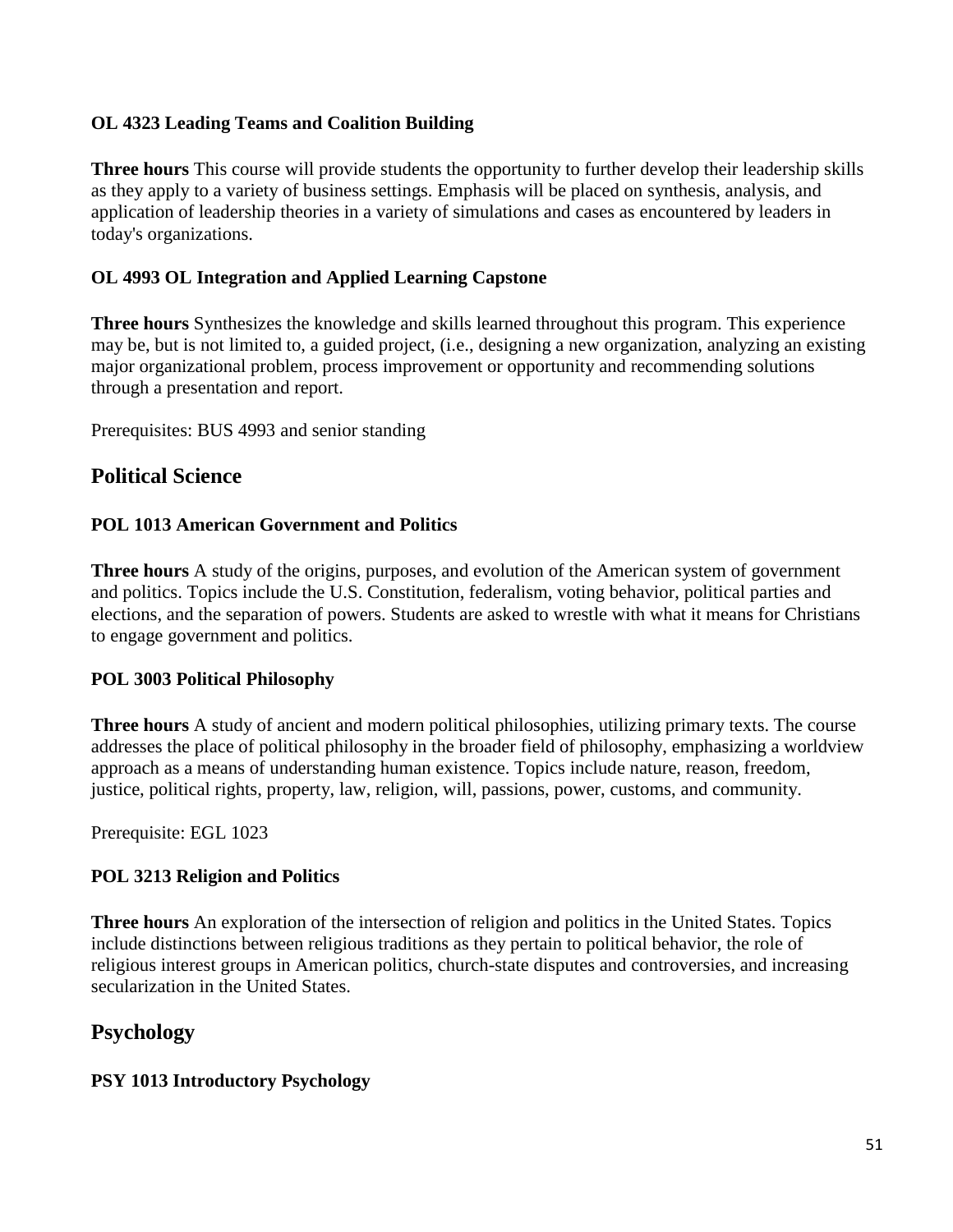**Three hours** The scientific study of human behavior and mental processes including the brain and behavior, consciousness, learning and memory, development, sociocultural processes, emotions, stress and health responses, psychopathology, and treatment methods in psychological science. Students are introduced to the theory, research, and practice as the foundations of modern psychology.

#### **PSY 2233 Theories of Counseling**

**Three hours** A study of major counseling theories. Includes dynamic, existential, humanistic, gestalt, cognitive-behavioral, reality, and family systems theories of counseling and the most useful strategies from each.

Prerequisite: PSY 1013

#### **PSY 2383 Statistics for the Behavioral Sciences**

**Three hours** A study of the essential statistics techniques needed to analyze experimental data and understand current research publications with applications in social and behavioral sciences. Topics include graphing, descriptive statistics, inferential statistics, and hypothesis testing (using correlation, regression, t-tests, ANOVA, and chi square). Extensive use of statistical software for both calculation and enhancing conceptual understanding and critical thinking.

Prerequisite: PSY 1013 or MTH 1003

### **PSY 2393 Research Methods**

**Three hours** An introduction to research methods in psychology that stresses critical thinking about methodological issues. Research skills are developed in hypothesis construction, research design, interpretation of statistical results, scientific writing, library and internet research, and presentation of results to a professional audience.

Prerequisite: PSY 1013 or MTH 1003; Prerequisite or corequisite: PSY 2383

### **PSY 2413 Developmental Psychology**

**Three hours** A study of the physical, cognitive, emotional, and social development of the human from conception through adulthood.

### **PSY 3203 Psychological Testing**

**Three hours** An examination of the theory, interpretation, and appropriate use of individual and group tests of personality, mental ability, aptitude, achievement, and interest.

Prerequisite: PSY 2383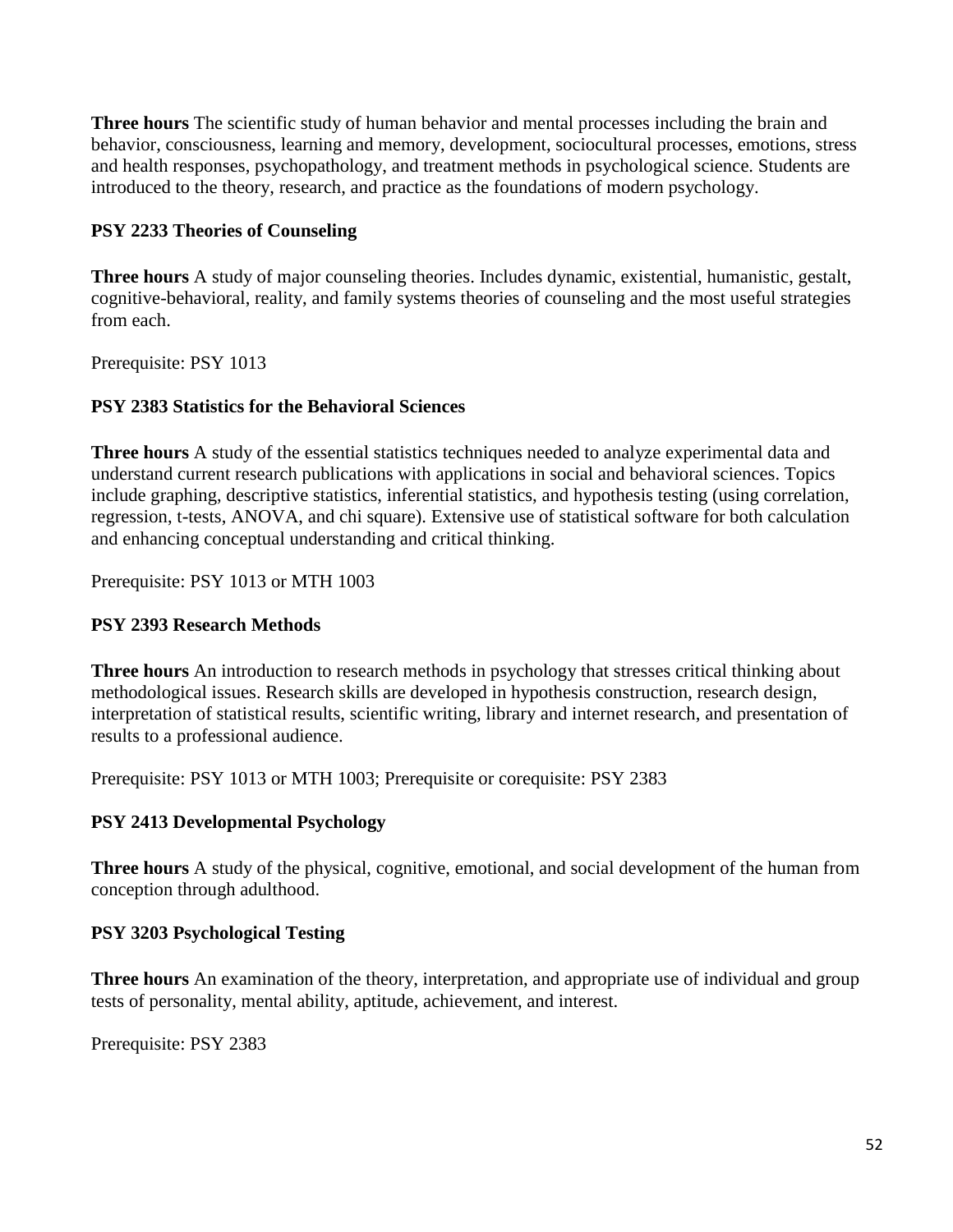#### **PSY 3423 Social Psychology**

**Three hours** An investigation of how the behavior, feelings and thoughts of an individual are influenced or determined by the behavior and characteristics of others. Topics for discussion include attraction, attitudes, aggression, persuasion, and group behavior.

Prerequisite: PSY 1013

#### **PSY 3493 Research Seminar**

**Three hours** An opportunity for students to develop research skills in a content area with the goal of completing and presenting an empirical research project. Members of the class also produce the departmental online undergraduate research journal.

Prerequisite: PSY 2393

#### **PSY 4213 Abnormal Psychology**

**Three hours** The nature, causes, and treatment of maladaptive behavior including personality disorders, psychoses, reactions to stress, anxiety disorders, and other dysfunctions. Includes a review of diagnostic techniques, biological and psychological therapies, preventive programs and other strategies of intervention.

Prerequisite: PSY 1013

#### **PSY 4333 Cognitive Psychology**

**Three hours** A study of the major principles, research methods, and empirical findings of cognitive psychology, including attention, memory, imagery, categorization, language, and problem solving.

Prerequisite: PSY 2393

#### **PSY 4343 Theories of Learning**

**Three hours** A study of the major theories, research methods, and empirical findings of animal and human learning. Classical and operant conditioning paradigms are emphasized.

Prerequisite: PSY 2393

#### **PSY 4493 Seminar in Psychology**

**Three hours** An integrated capstone course emphasizing the application of Christian thought to the study and practice of contemporary psychology. Special emphasis is given to the selection of topics in psychological science which present unique challenges in the task of integration for students.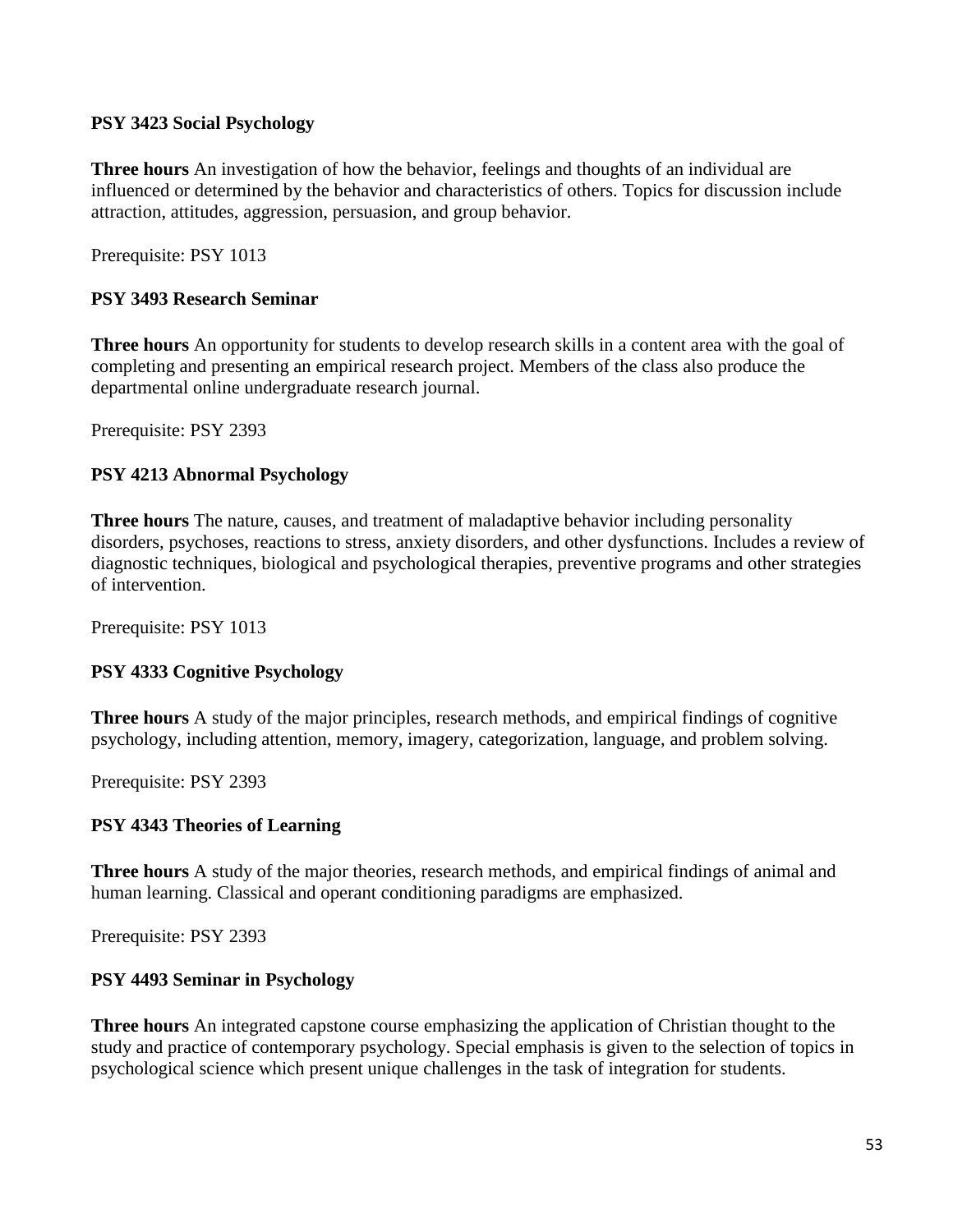Prerequisites: PSY 2393, six hours of BBL, and junior standing

# **Religion and Philosophy**

#### **RPH 2103 Introduction to Philosophy**

**Three hours** A survey of the main areas of philosophy, including metaphysics, epistemology, ethics, and philosophy of religion. Students should develop their critical reading skills, their ability to analyze difficult but rewarding philosophical texts, and their ability to advance a single, clear argument on philosophical issues. Additionally, students should become more comfortable speaking about philosophical problems and concerns and they should know more about the relationship between the Christian faith and contemporary philosophy.

Prerequisites: EGL 1023, and HST 1013 or HST 1023 (refer to TUG catalog for course information)

### **RPH 2423 Ethics**

**Three hours** A comprehensive and critical study of morality. Topics include metaethics, normative ethics, and applied ethics.

# **Social Studies**

#### **SST 1113 Introduction to Sociology**

**Three hours** Understanding sociological research and how to apply it to aid in developing a global perspective of today's world. Topics of emphasis include the individual and society, structures of power, and social institutions common to all cultures and societies. The sociology of the body-health and illness, sexuality, and aging-is also discussed.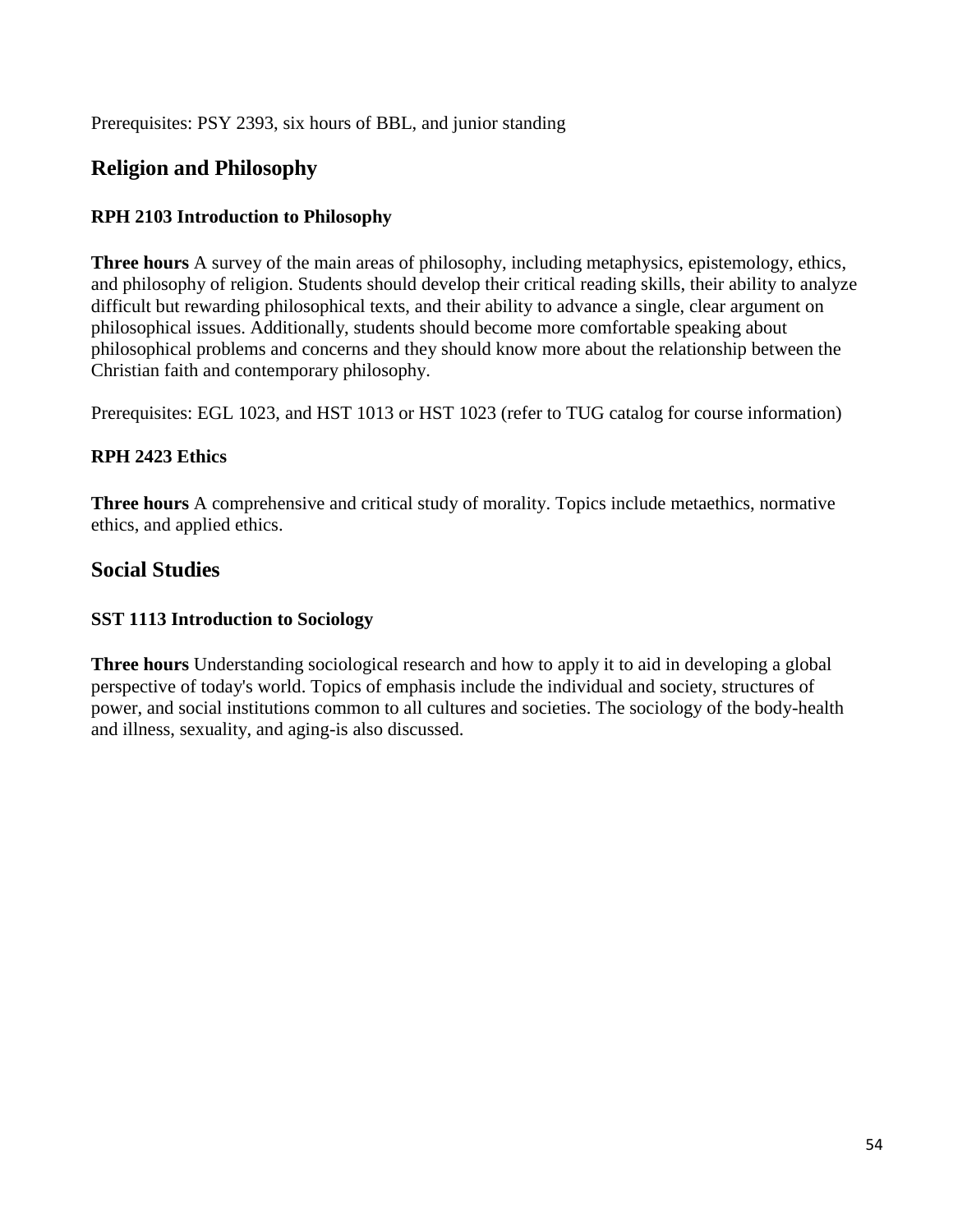# **Academic Policies**

Policies which apply to the JBU Online Undergraduate Program (OU) are set forth in this section. Additional requirements applicable to specific OU programs are stated in the curricular outlines that appear in the academic programs requirements section of the catalog. OU observes the general academic policies of the university, except as indicated below.

The ultimate responsibility for understanding university policies and meeting all degree requirements rests with the student.

# **Students Subject to the Catalog Provisions**

All students are subject to the provisions of the catalog which was in effect at the time of their first enrollment at John Brown University, with the exception of charges for tuition, etc., which apply only for a specified period of time. If a student leaves JBU and later returns, that student is subject to the catalog in effect at the time of re-enrollment.

# **Changes in Requirements and Regulations**

The university reserves the right to make modifications in policies, procedures, and regulations: e.g., grading system, transfer of credit, guidelines for degree requirements, housing regulations and charges, tuition and fees, and admission standards, and to make such modifications applicable to any or all currently-enrolled students. When modifications occur, sensitivity to reasonable dates of implementation and appropriate categories of currently-enrolled students affected will be exercised. Students will be notified of such changes through their advisor, written notices, and campus publications.

# **Course Credits**

The basic unit of course credit is the semester hour.

# **Enrollment Status**

JBU Online Undergraduate students are considered full-time if enrolled in a total of twelve hours per 16-week semester (online semesters are comprised of two eight-week terms, except summer).

# **Prerequisites**

Students are not permitted to enroll in courses for which they have not completed all prerequisites. A prerequisite course must have been completed with an acceptable passing grade before enrollment in the given course is permitted.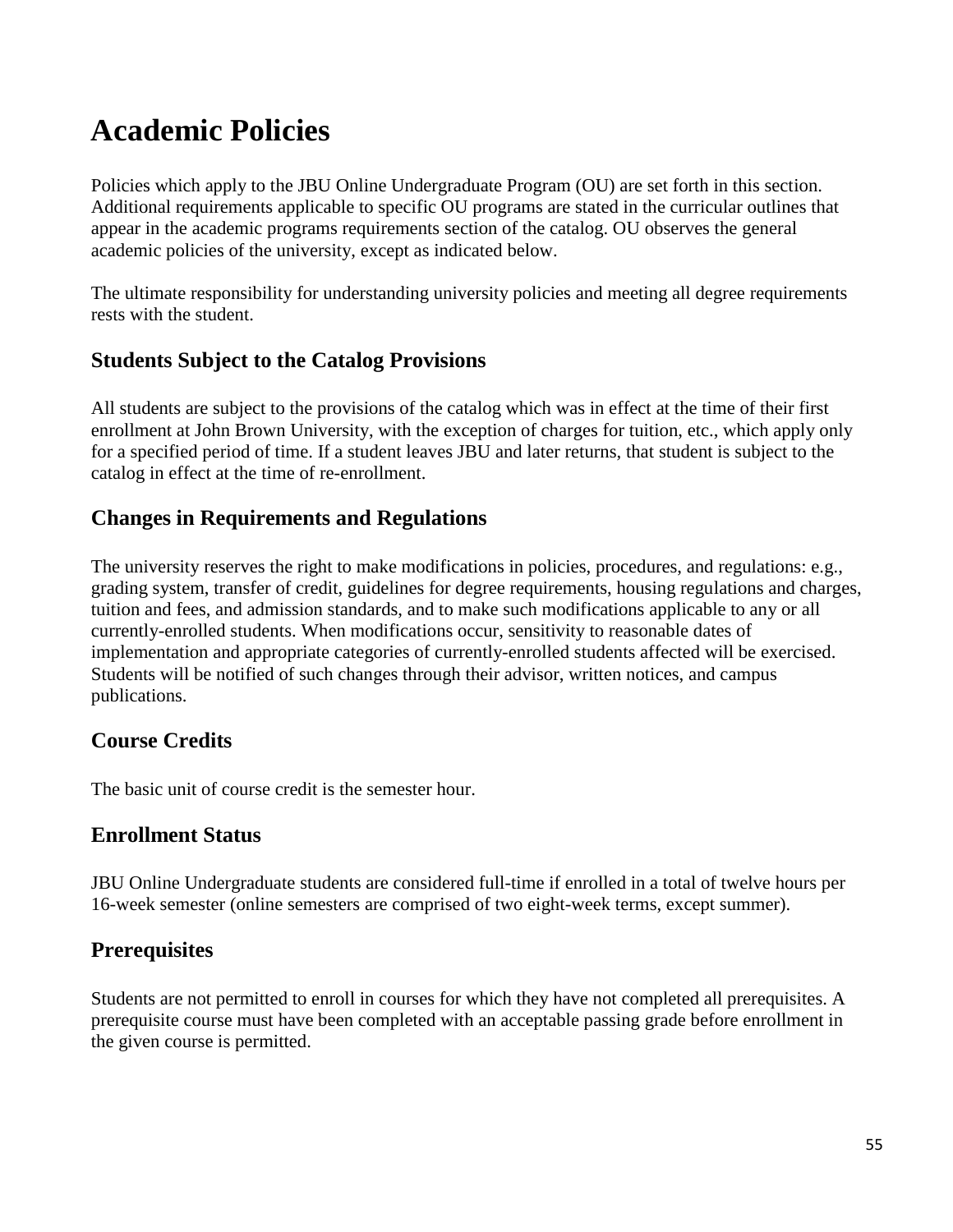# **Transfer of Credit**

Credit which has been earned at another institution will be reviewed by both the Registrar and the Department Head, and the applicability to courses in the chosen degree program will be determined. Each course accepted for transfer must have a minimum grade of 'C'. All work completed at previous institutions will be posted as 'CR' on the student's JBU transcript. Thus, only JBU course work will apply toward the student's grade point average. Credits from institutions which are not regionally accredited may be accepted on a case-by-case basis.

Currently enrolled students planning to take course work at other institutions must receive prior written approval of their advisor and the Registrar. Official course descriptions of proposed work may be required.

# **Transfer of Credit into the Major**

Some students may previously have completed courses which are deemed equivalent to certain JBU courses. Applicability of credit is determined by the Registrar's Office, who may establish a maximum number of outside credits to be transferred, depending upon the type of curriculum and the awarding institution.

# **Articulation Agreements**

JBU has established articulation agreements with several area community colleges. Please refer to this web site, www.jbu.edu/admissions/transfers/articulation-agreements/, for further information.

# **Credit Options**

The credit applying toward a degree may include as many as 60 semester hours earned by means of alternative activities, such as credit by exam (30 hours maximum) and credit for prior learning (30 hours maximum) or credit for military training. In addition to taking elective courses, there are several non-traditional credit options available for students to earn credit toward a JBU Online Undergraduate degree, including:

### **Credit by Examination**

Students may earn credit through selected nationally recognized standardized tests. Such tests include the College Level Examination Program (CLEP), the Dantes Subject Standardized Tests, and certain other tests approved by the American Council on Education (ACE). A maximum of 30 credit hours may be earned by examination.

### **Credit for Prior Learning (CPL)**

The university recognizes that collegiate-level learning may occur outside the college/university classroom and has established specific procedures and policies for evaluating and granting credits for such learning. CPL may be earned only for documented and currently held learning, and is not granted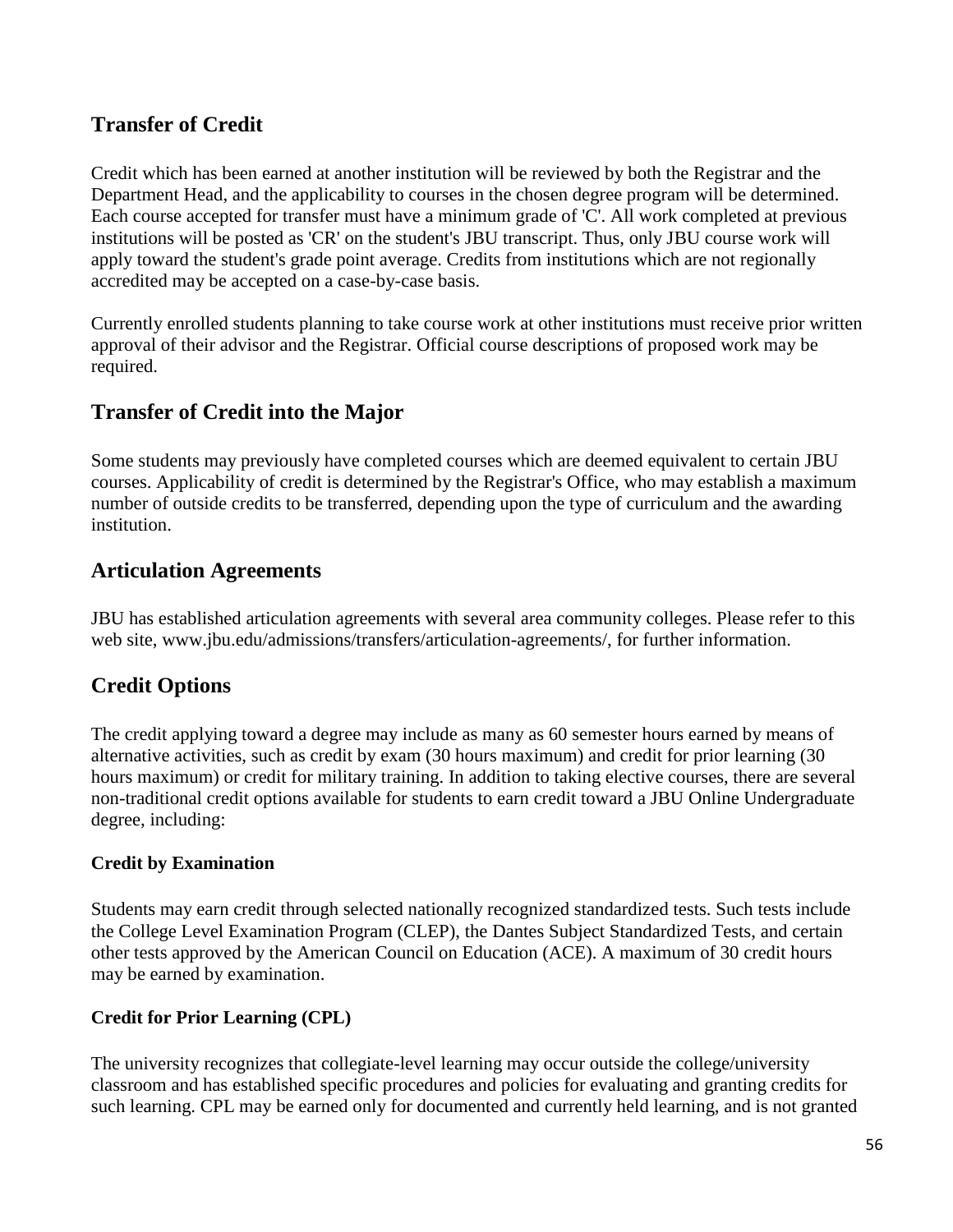simply for experience. This learning may have resulted from personal study, travel, work experience, workshops and seminars, military training, or other professional or vocational experiences. The guidelines recommended by the Council for Adult and Experiential Learning will generally be followed, except where they might conflict with existing policies of the university.

Some classroom-based corporate or military learning experiences have been evaluated for college credit equivalency by the American Council on Education (ACE), the National College Credit Recommendation Service (NCCRS), or other nationally recognized organizations. In these cases, official transcripts or other direct documentation must be provided.

Students in the JBU Online Undergraduate Program are encouraged to develop a portfolio of prior learning. JBU assesses that learning according to standards set by the Council for Adult and Experiential Learning. Some of these standards are:

- Credit should be awarded only for learning and not for experience.
- College credit should be awarded only for college-level learning.
- Credit should be awarded only for learning that has a balance, appropriate to the subject, between theory and practical application.
- The determination of competence levels and of credit awards must be made by appropriate subject matter and academic experts.
- Credit should be appropriate to the academic context in which it is accepted.
- Credit for Prior Learning provides JBU with a means of assessing learning associated with previous life-learning situations.

Visit with your admissions counselor for more information about non-traditional credit options.

# **Maximum Experiential Credits**

The maximum total credit allowed for vocal and instrumental ensembles toward the requirements of a bachelor's degree is four hours.

# **Traditional Courses Taken at JBU**

Students who enroll in any JBU classes that are not part of the JBU Online Undergraduate Program will be subject to the policies of the traditional university program (parking privileges, drop/add schedules, registration deadlines, fees, etc.) as appropriate. These policies are found in the JBU Traditional Undergraduate catalog.

# **Graduate Pathways**

John Brown University undergraduate students may begin work on a graduate degree after reaching junior status (60 completed hours) by declaring a Graduate Pathway. Once students declare a Graduate Pathway, their Academic Plan will reflect the courses required, and they will be assigned a graduate advisor in addition to their undergraduate advisor.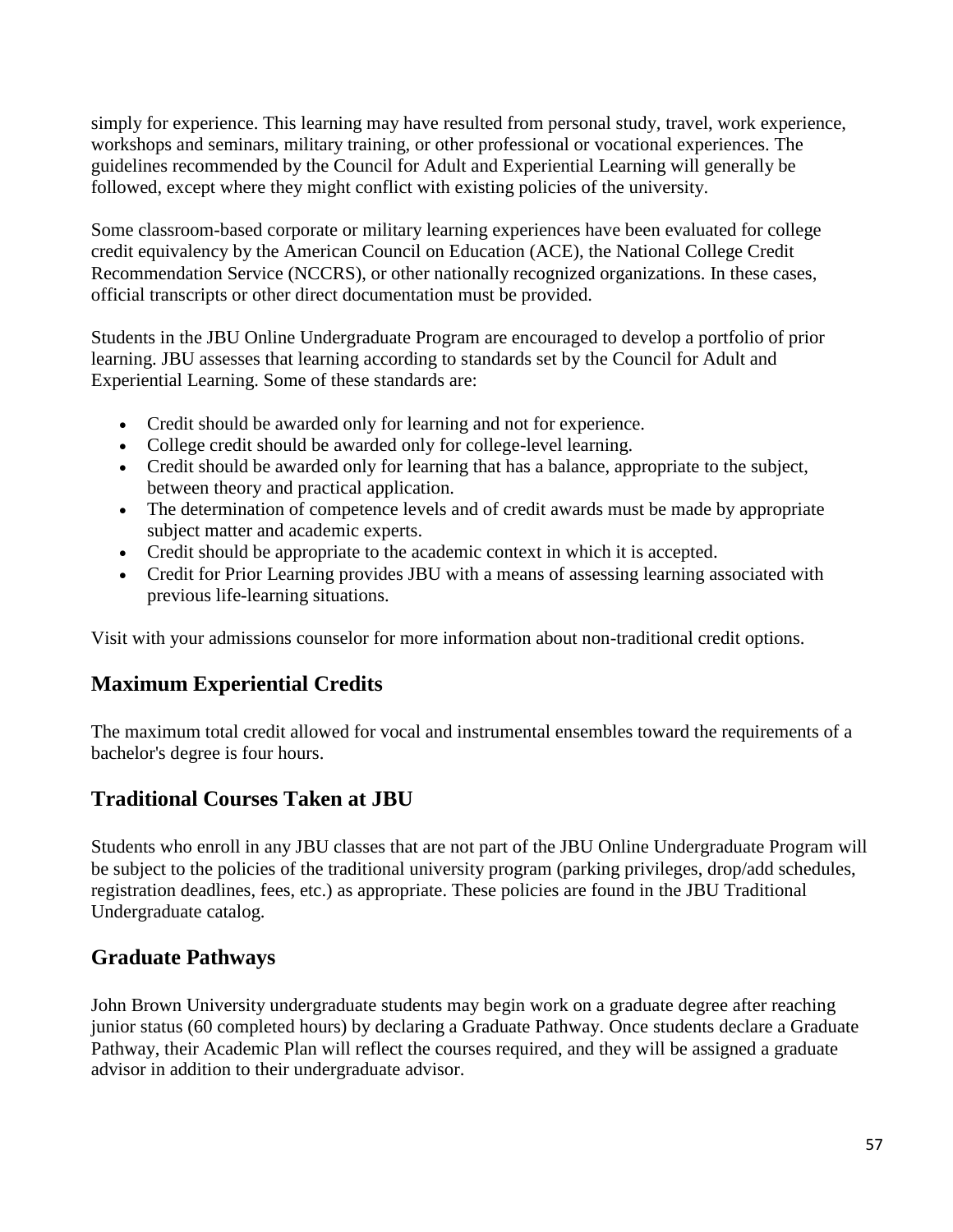John Brown University undergraduate students may receive permission to substitute JBU graduate courses for required or elective courses in an undergraduate degree program and then subsequently count those same courses as fulfilling graduate requirements in a related graduate program that the institution offers. A maximum of 12 graduate hours may apply toward both an undergraduate degree and a graduate degree. Some graduate course are offered only online or at our off-campus locations in Rogers and Little Rock. Online graduate courses are 8 weeks in length.

Undergraduate students requesting to take graduate courses must have junior or senior standing, possess a cumulative undergraduate grade point average (CGPA) of 3.0 or higher. Applicability of specific graduate courses toward undergraduate degree requirements is determined by the respective undergraduate department head. Grade points earned in graduate courses are included in the student's undergraduate GPA, but courses with grades below the graduate minimum (C for most programs, Bfor graduate counseling programs) will not apply toward a graduate degree.

Online undergraduate students pay the graduate tuition rate for their graduate courses.

Declaring a Graduate Pathway does NOT guarantee acceptance into a JBU graduate program. Students still must apply and be accepted for the Graduate program. Graduate courses taken by undergraduates may or may not be accepted as graduate courses at other institutions. This will be determined by that institution's policies.

# **Graduate Credit Toward Undergraduate Degree**

John Brown University undergraduate students may receive permission to substitute JBU graduate courses for required or elective courses in an undergraduate degree program and then subsequently count those same courses as fulfilling graduate requirements in a related graduate program that the institution offers. Undergraduate students requesting to take graduate courses must have junior or senior standing, possess a cumulative undergraduate grade point average (CGPA) of 3.0 or higher, and receive permission from the respective graduate department head. Applicability of specific graduate courses toward undergraduate degree requirements is determined by the respective undergraduate department head. A maximum of 12 graduate hours may apply toward both an undergraduate degree and a graduate degree.

# **Maximum Course Load**

To be considered a full time student, JBU Online Undergraduate students must complete 12 hours during a semester. However, students are allowed to complete up to 18 hours during one semester (nine hours in the first eight-week term and nine hours in the second eight-week term). Students who have been placed on academic probation will be limited to 12 hours during one semester.

# **Attendance Requirements**

Because of the intensive nature of the curriculum and the participatory structure of course work in these programs, it is imperative that students engage and participate in each week's activities.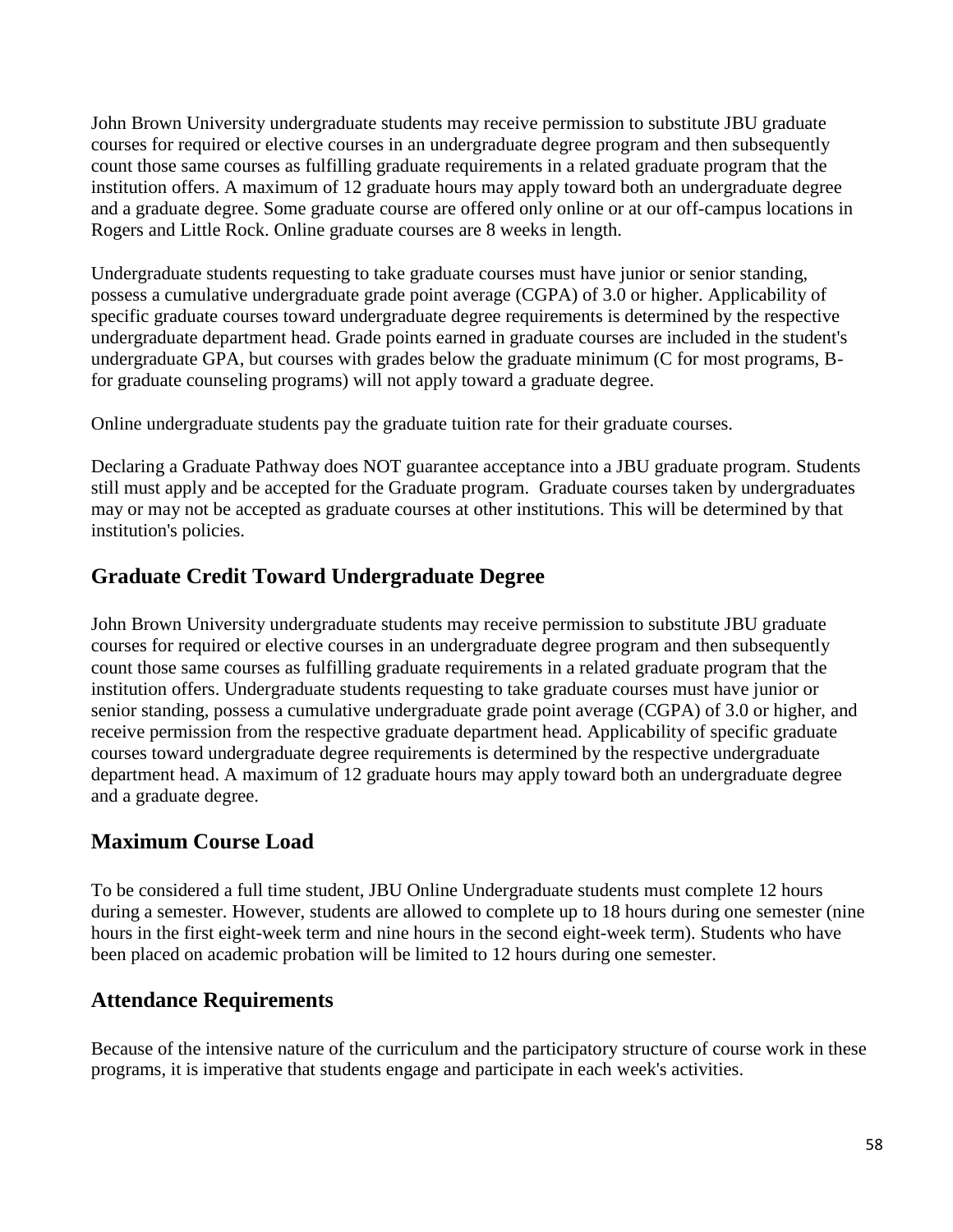Missing three weeks (3 absences), excused or unexcused, will result in a grade of 'F' and restriction of access to the course in Blackboard.

For all classes, students are expected to login to the Blackboard module regularly (at least 3 days a week) to check the announcements and work schedule, and complete **all** assignments for the week. (*The due date for assignments may not be extended for purposes of achieving attendance.*)

An absence for online class is defined in two ways (either of which will incur an absence):

- 1. not submitting **any** assigned work for the week;
- 2. not demonstrating evidence of reading assigned chapters or viewing assigned videos, tutorials, or other media posted by the professor.

Evidence includes:

- posting to discussion forums,
- responding to other students' posts, and
- logging in to participate and engage in course materials.

**An Excused Absence** is defined as an absence that is unforeseen, due to emergency or life threatening situation (required documentation). In cases of excused absences, class work **can** be submitted for credit, but it still counts as an absence.

1. Death or serious illness in the immediate family.

2. Local emergencies requiring immediate attention (examples: tornado damage, flooding, etc.). Students are responsible for providing written evidence by email to their advisor and instructor with any supporting documentation attached to substantiate "excused absences."

**An Unexcused Absence** is defined as an absence that are cannot be documented or for personal reasons. In cases of unexcused absences, class work **cannot** be submitted for full credit.

1. Non-emergency medical/work/personal reasons, which cannot be documented.

Instructors are neither obligated, nor expected to permit a student to make up work missed because of unexcused absences. If a student is allowed to make up such work, full credit may **not** be allowed.

It is the responsibility of the student to notify the professor in advance of any activity that will interfere with class attendance. Such notification must be made u*sing JBU email.*

#### **Non-Attendance Resulting in Withdrawal**

Except in cases of extenuating circumstances, students who do not attend any class for ten consecutive days may be withdrawn from John Brown University for non-attendance. It is the responsibility of the student to contact instructors, advisor, Registrar, Student Accounts Services, and Financial Aid if extenuating circumstances exist.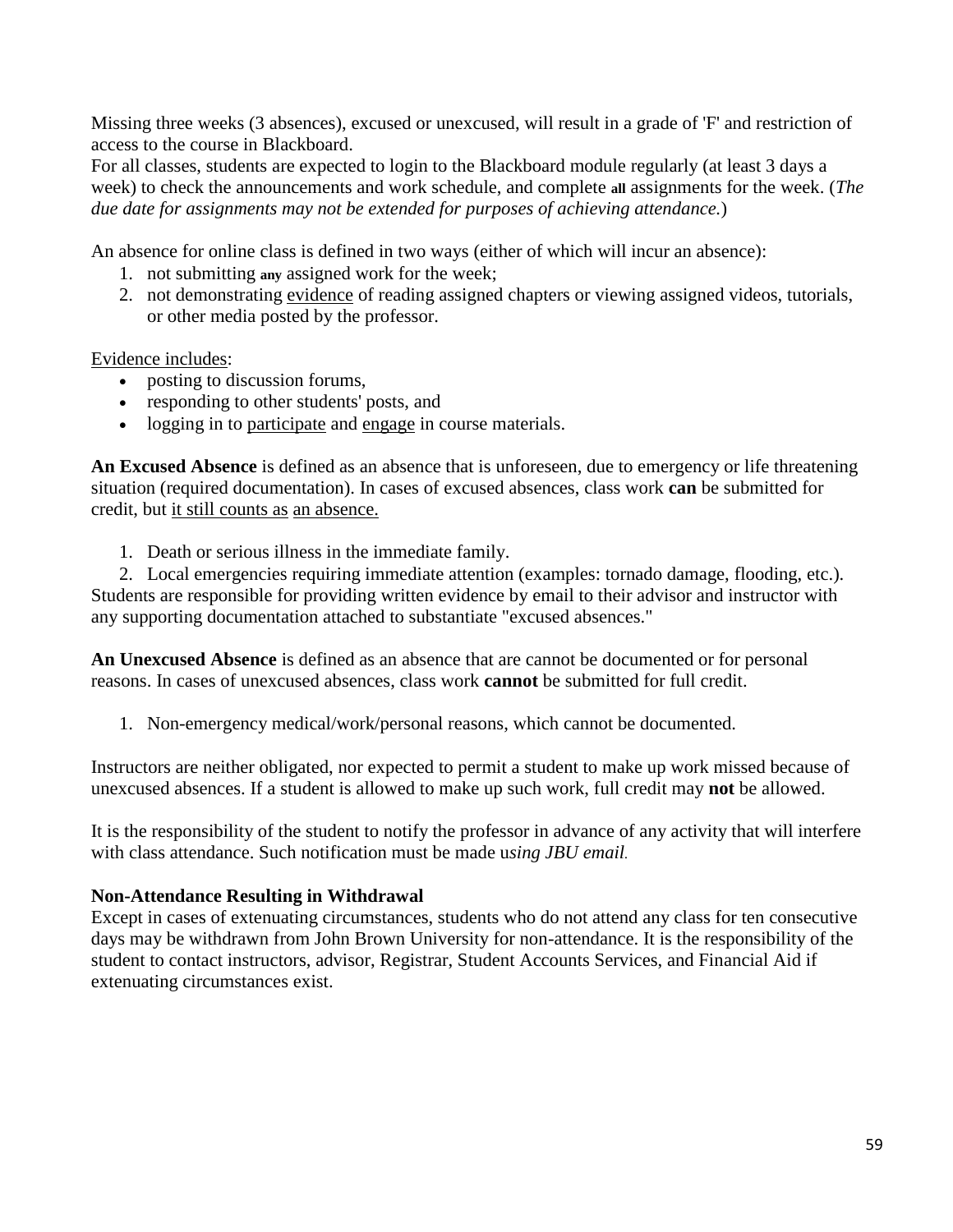# **Late Assignments**

Students are required to submit all assignments when due (due dates are posted in the course documents). Homework is designed to prepare students for class collaboration and learning. On a caseby-case basis, instructors may accept late work for partial credit at their own discretion. If late work is accepted it is subject to a 10% reduction per day late. Unless there is an extreme emergency or medical event (documentation is required), assignments will **not** be accepted for credit, if it is **not** submitted within seven days of the original due date.

# **Textbooks and Other Course Materials**

Students have options for obtaining most books and materials for their courses. As part of the preregistration process, students are given the option to receive materials from the bookstore at JBU, which is operated by Follett Corporation, by purchasing new, used, or renting. Students may also choose to purchase materials from other sources, but are responsible to make sure they have the correct edition of texts. Students with adequate financial aid may be able to obtain their materials from the bookstore using that aid.

# **Professional Demeanor**

Students are expected to display online behavior that is appropriate to a professional program at a Christian university. Online postings and emails require polite behavior; evidenced in font, word use, and grammar that is indicative of college level, professional communication. A professor may remove any postings that are uncivil, defiant, or otherwise disruptive to the learning environment.

# **Academic Integrity**

As a Christian institution of higher education, John Brown University seeks to maintain the highest standards of academic integrity. Violations of these standards will result in substantial penalties. Violations and their definitions are as follows:

- 1. Plagiarism: Submitting as part or all of one's own work material that is copied or paraphrased from another source, including online sources, without the proper acknowledgment of that source. Examples include: self-plagiarism (submitting already graded work from the same or another class), failing to cite a reference, failing to use quotation marks where appropriate, misrepresenting another's work as your own, etc.
- 2. Cheating: Using unauthorized material or study aids for assistance on examinations or other academic work. Examples include: taking exams/quizzes with assistance to/or from others, viewing a peer's quiz/exam, altering a graded exam, using notes without permission, etc.
- 3. Fabrication: Submitting altered or contrived information in any academic assignment. Examples include: falsifying data, text material, or sources.
- 4. Facilitating academic dishonesty: Helping another student violate this policy. Examples include: allowing one's work to be copied, working together on an assignment where collaboration is not allowed (such as a quiz or exam, etc.), doing work for another student.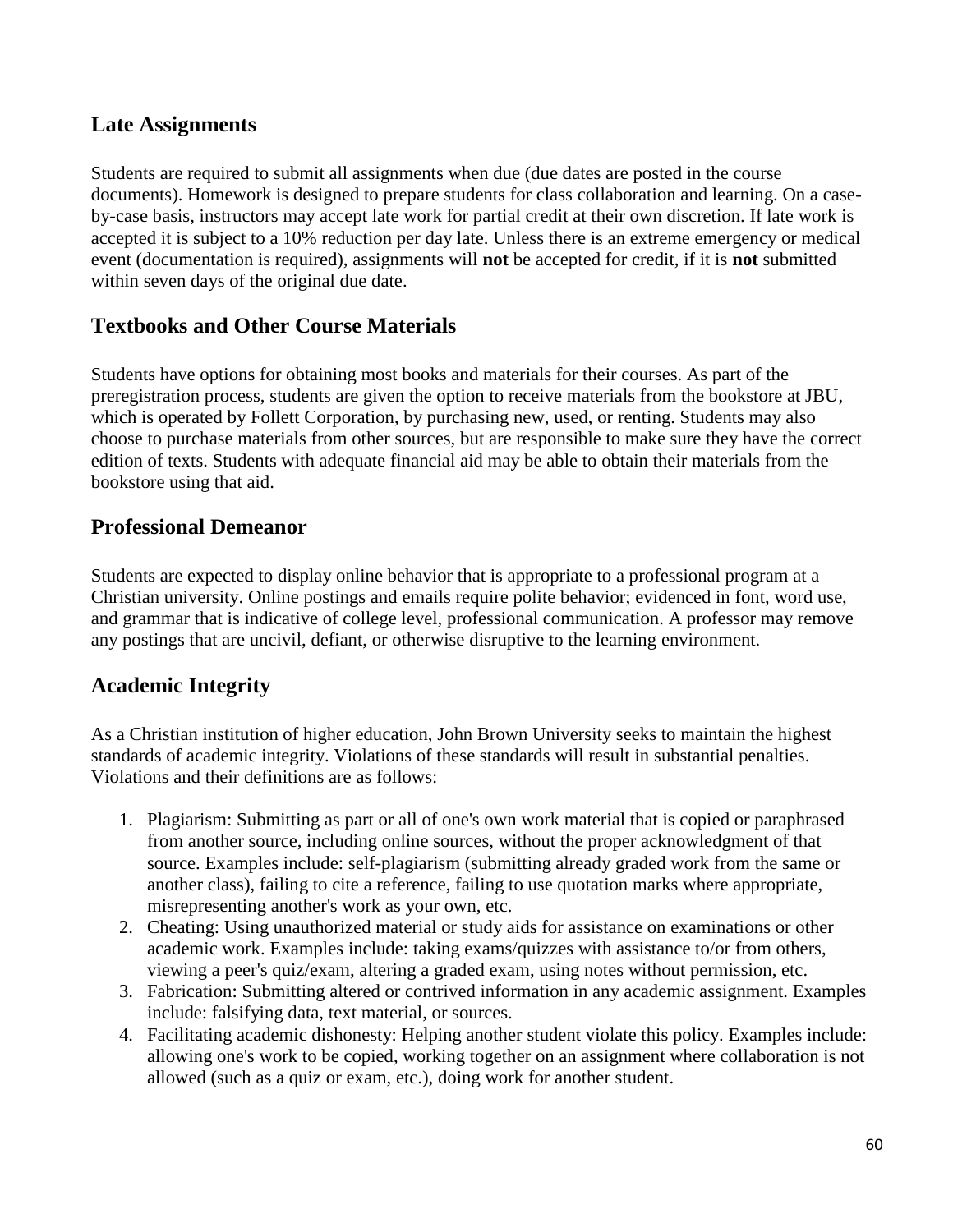# **Faculty Action Regarding Violations of Academic Integrity**

All violations of the academic integrity policy will be reported to the Dean, who will maintain a file on student offenses.

First offense: In the first case of dishonesty, the faculty member will normally give the student an "F" for the assignment or test on which the student has been dishonest.

Second offense: A second violation of the integrity policy in the same course or in any other course will result in an 'F' in the course.

Third offense: Any further violations of the integrity policy may result in suspension or dismissal from the university.

# **Grading System**

Indication of each student's progress is reported regularly by instructors. Grades are issued following each term. The grading scale used as a basis for letter grades is established for all courses.

#### **Grade points per semester hour (in effect as of Fall 1999) are determined as follows:**

|       | A Superior Accomplishment      | 4.0 |
|-------|--------------------------------|-----|
| $A -$ |                                | 3.7 |
| $B+$  |                                | 3.3 |
| B     | Commendable Accomplishment 3.0 |     |
| $B-$  |                                | 2.7 |
| $C+$  |                                | 2.3 |
|       | C Satisfactory Accomplishment  | 2.0 |
| $C-$  |                                | 1.7 |
| $D+$  |                                | 1.3 |
| D     | Minimal Accomplishment         | 1.0 |
| F     | Failure                        | 0.0 |
| - 1   | $\sim$ 11<br>.                 |     |

The following are not included in grade point average:

I - Incomplete Work S - Satisfactory NC - No Credit Earned U - Unsatisfactory WP - Withdrew Passing WF - Withdrew, Failing W - Withdrew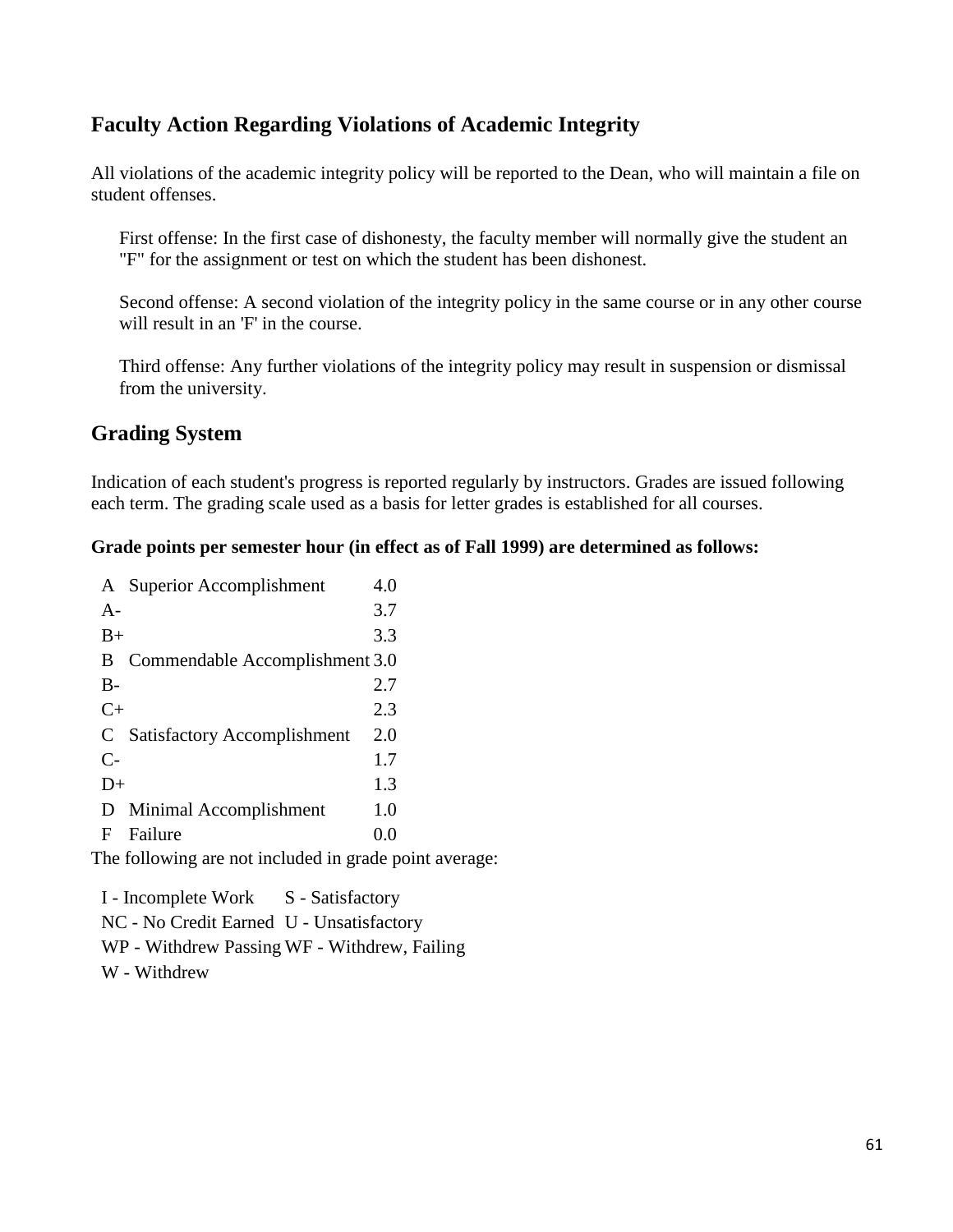# **Incomplete Grades**

In extenuating circumstances, students may be allowed to receive an incomplete ('I') grade for a particular course **before** the last day of class. Students should submit written request by email to their academic advisor, including any and all supporting documentation.

If an Incomplete is granted, the dean of the online undergraduate program will notify the student, their academic advisor, and the instructor.

All remaining course work must be submitted and graded according to arrangements made with the instructor, but no later than 30 days after the last class date. If the student does not complete the work by this deadline, the instructor will assign a grade based on work received, or the grade will convert to 'F' automatically.

# **Adding and Dropping Courses**

Students register for courses during the official published registration time periods. Students may not register for courses after the close of the late registration time period. Course registrations and additions completed during the late registration period must have approval from the dean and are subject to a late fee.

If a student wishes to drop a course during a term, the student must notify their advisor **before** the class start date. The Student Accounts Representative will credit the student's account for that course's tuition. The course will not appear on the transcript.

If the student withdraws **after** the beginning of the first week of classes but **prior** to the end of the third week of classes, the student will receive a 'W' for the course. After this time, the student will not be eligible for a grade of 'W'; the student will receive the grade earned.

Withdrawal from the university or dropping a course may have implications for student financial aid or veterans' benefits.

Tuition will be refunded to the student and a grade of 'W' or 'F' will be posted based on the following schedule:

# **Drop Notification/Refunds**

**Drop Notification/Refunds for JBU Online Undergraduate Courses**

|                                              | Amount of Refund Grade Earned |                     |
|----------------------------------------------|-------------------------------|---------------------|
| During the first week of classes             | 100% refund                   | No Grade            |
| During the second week of classes 80% refund |                               | W                   |
| During the third week of classes             | 40% refund                    | W                   |
| After the third week of classes              | No refund                     | <b>Earned Grade</b> |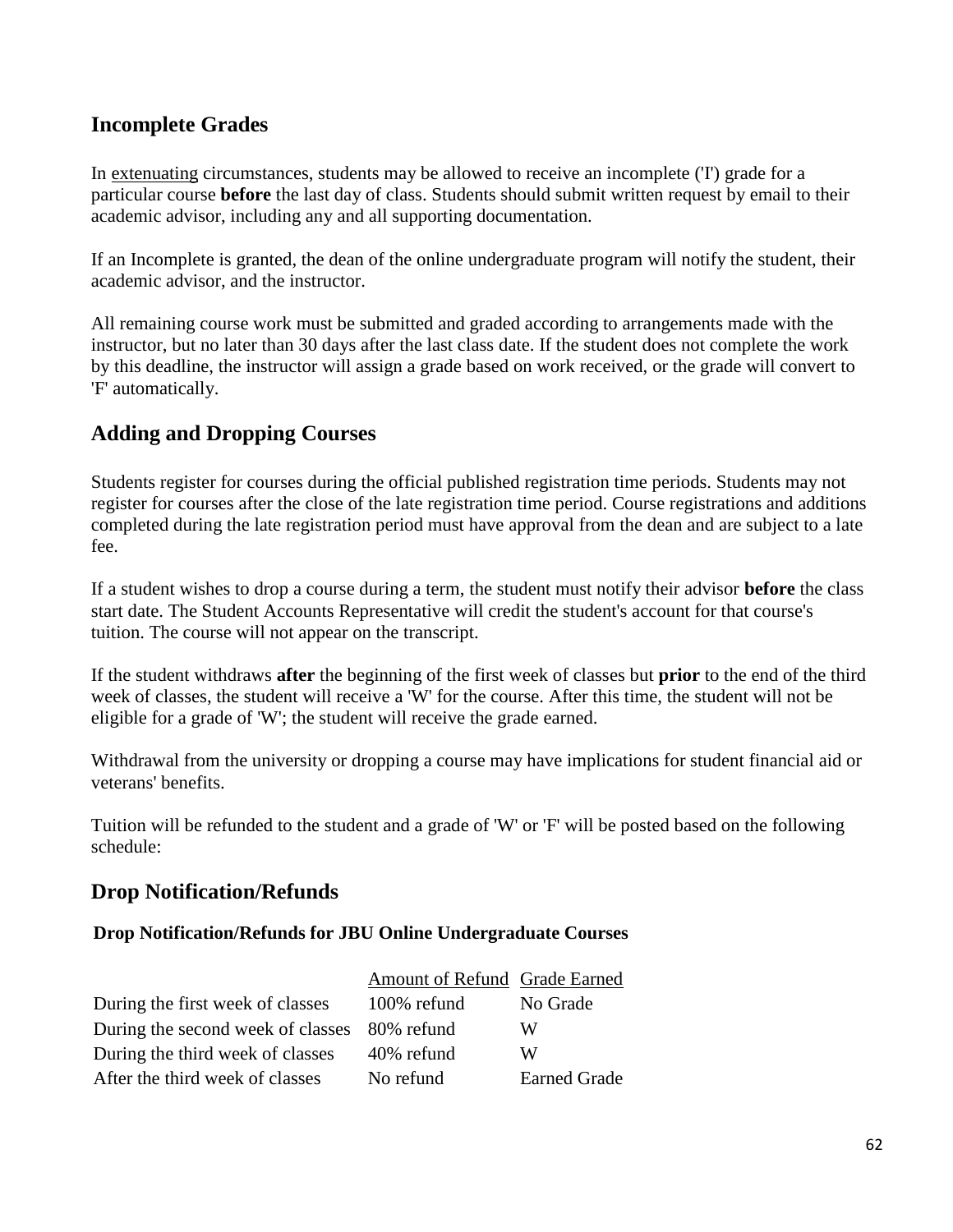Other non-tuition fees are not refundable. See refund policies for Traditional Undergraduate Studies and Graduate Studies if enrolling in courses from those programs.

# **Re-Enrolling in Courses**

If a student drops, withdraws, or fails a course, the student will need to contact their advisor to determine when the course is offered again and how to re-enroll in the course. The cost for a repeated course(s) (those for which the student received a 'W' or 'F') is full tuition.

# **Auditing Courses**

JBU Online Undergraduate students may register for courses on a non-credit or audit basis provided the proper procedure is followed, either at initial registration for the term or by official change of registration prior to the stated deadlines. The names of such students will be entered on the class roll, and the class appears in the student's academic record, but without credit and with final grade of 'AU' for satisfactory completion or 'U' for unsatisfactory completion. It is the responsibility of the student to obtain a statement of grading criteria for satisfactory participation from the instructor. Tuition is charged at one half of the rate of for-credit registration and subject to the same regulations.

# **Grade Point Average**

To receive a degree the grade point average of **all degree work must be at least 2.0,** and **in the major at least 2.25**.

# **Residence Requirements**

Fulfillment of the residence requirements for a JBU Online Undergraduate bachelor's degree from John Brown University consists of completion by means of courses taken in residence of **at least 36 hours** of credit presented in fulfillment of degree requirements. Of those, **at least 32 hours** must be in the major field of study.

# **Scholastic Probation & Required Achievement for Continued Enrollment**

- 1. A student (enrolled in 6 or more hours during a term) with a cumulative grade point average (CGPA) less than 2.0 will be placed on probation the following term and will be required to take IDS 1151.
- 2. The maximum enrollment per term for any student on scholastic probation is 12 term hours (maximum of 6 hours Term A and B). Students should understand that such limited enrollment may lengthen the time required to meet graduation requirements.
- 3. A student (enrolled in 6 or more hours during a term) whose CGPA is still below 2.0 after being on probation for two successive terms, or a student with less than a 1.0 term GPA, will be suspended unless a petition for re-enrollment is approved by the Associate Registrar.
- 4. A student may enroll after one term of academic suspension if a petition is approved by the Associate Registrar.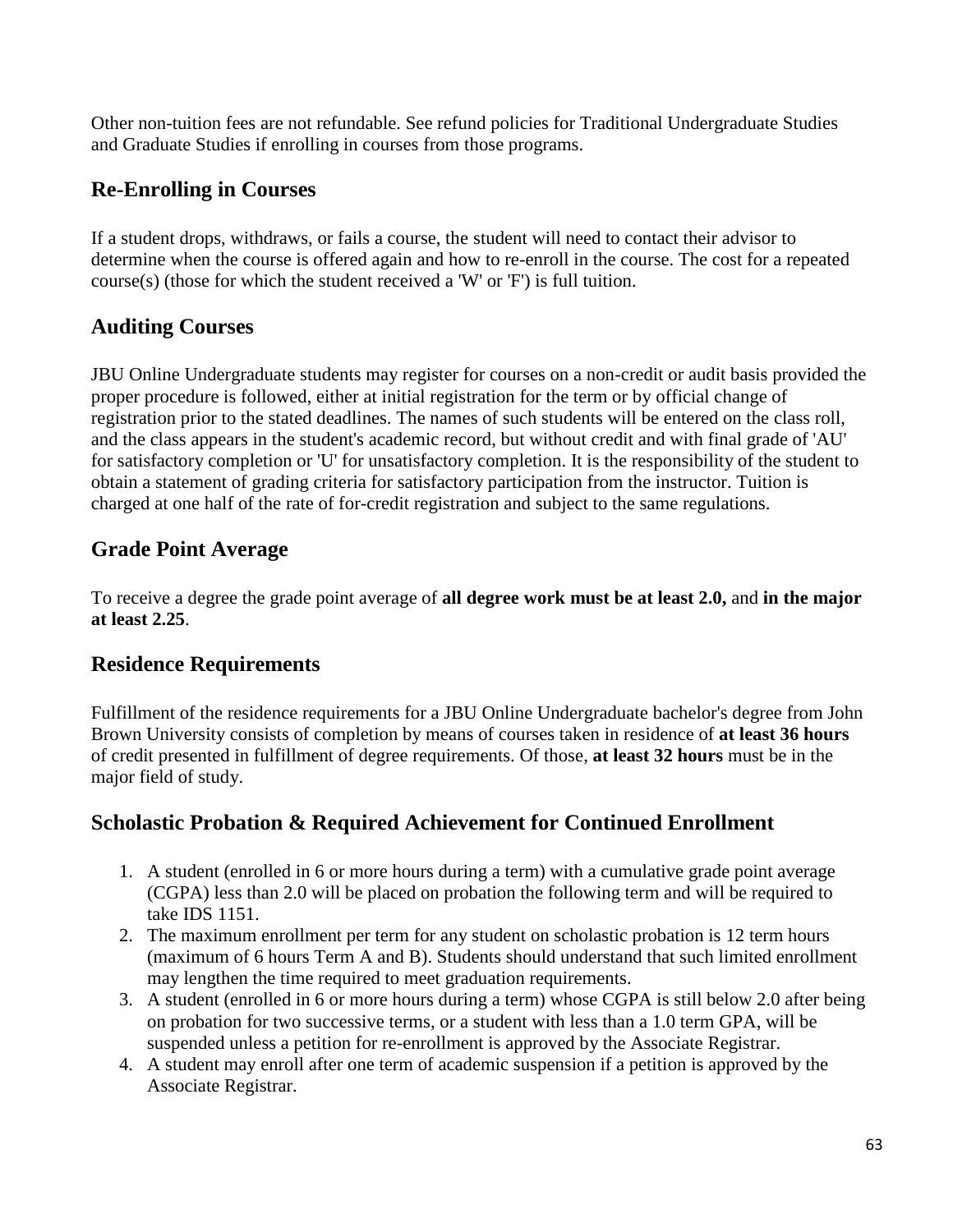- 5. A student who is permitted to re-enroll after academic suspension may continue to re-enroll if satisfactory progress is being made toward a 2.0 CGPA as determined by the Registrar's Office.
- 6. A student on scholastic probation may remain eligible for some types of financial aid, if standards for Satisfactory Academic Progress are met.

### **Minimum Total Semester Hours**

Completion of any bachelor's degree at John Brown University requires at least 120 hours of academic credit. Certain programs exceed the minimum.

Sufficient courses must be completed to offset any deficiency in total number of semester hours in addition to all other specific requirements, preferably in an area which will enrich and broaden the student's acquaintance with the major areas of knowledge.

# **Non-Degree Seeking Students**

In most cases, a maximum of 15 hours may be completed under non-degree status. Permission to take more than 15 hours is subject to approval by the respective Program Director and the Dean. Students enrolled in degree programs have priority over non-degree students in class registrations and on waitlists. Non-Degree seeking students must meet the admissions requirements required for the JBU Online Undergraduate Program in order to register.

# **Double Major**

Students who wish to pursue a second major within the JBU Online Undergraduate Program must complete all unique hours within the second major. Students are allowed to transfer in up to 25% of the second major from another university. Students who wish to complete a second major must do so prior to graduating. Once a student has graduated they cannot add a second major.

# **Additional Bachelor's Degrees**

For two bachelor's degrees, a minimum of 154 semester hours must be completed incorporating all requirements for both degrees. A maximum of 36 credits by exam may be included. All other stipulations of the residence requirements apply to the second as well as to the first degree.

# **Fresh Start Policy**

A student who re-enrolls in the university after an absence of seven or more years and completes one full-time semester or term with a 2.0 GPA or higher may request a "Fresh Start" by petitioning the Dean. If the petition is approved, none of the credits earned prior to the absence will be included in the GPA calculation and only those with a 'C' or higher may be used to fulfill graduation requirements. In effect, the Fresh Start treats early JBU work as transfer work. After the "Fresh Start" is applied to a student's transcript, those courses with a 'C' or higher will be designated by 'CR' and those with a 'C-' or lower will be designated by 'NC'.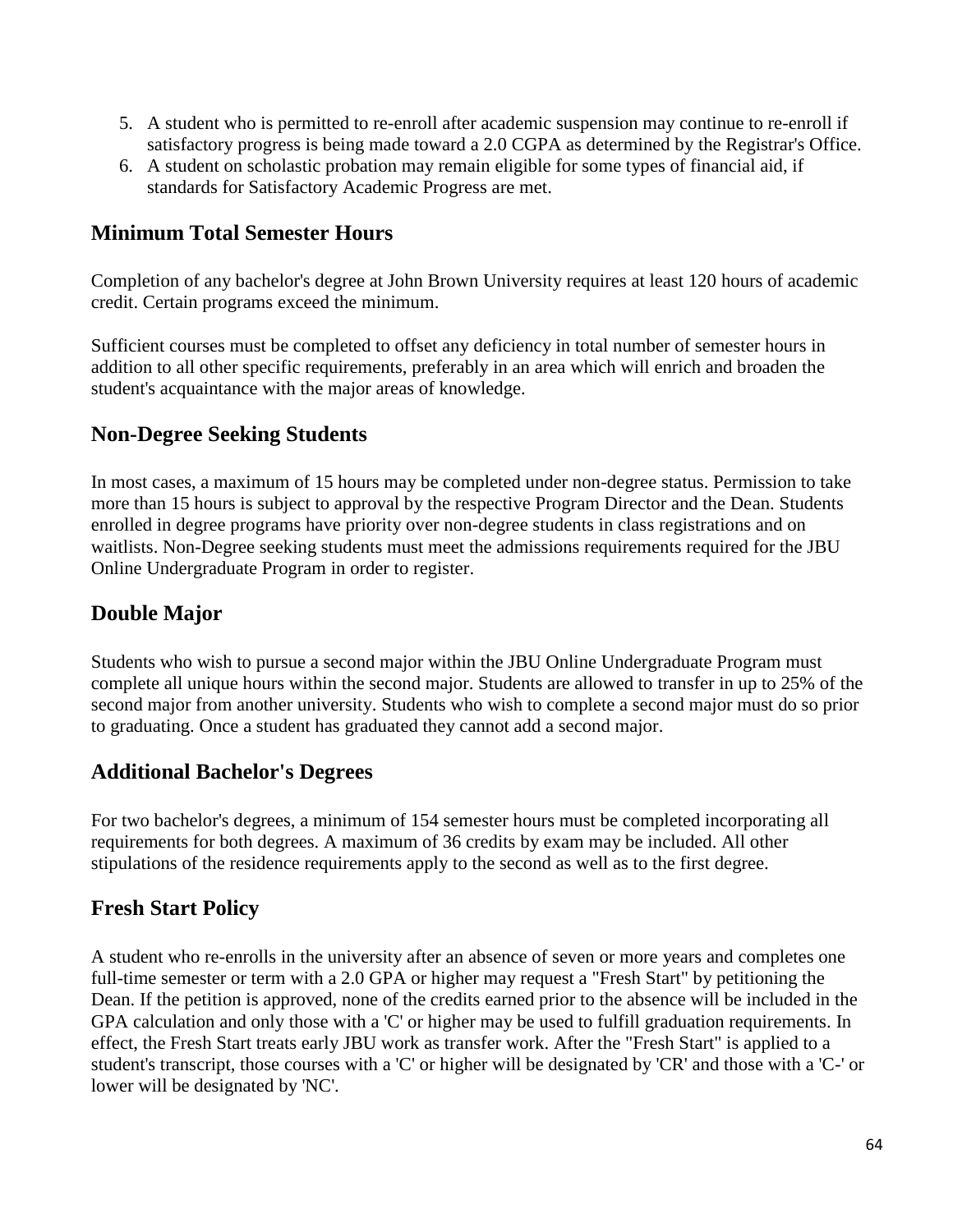# **Graduation**

#### **Application for Graduation**

An Application for Graduation form, available on-line during the preregistration process, should be completed when registering for the final semester or term in residence before completion of degree requirements. This application provides information regarding the graduation fee, exit assessment requirements, and a final check of the student's name as it is to appear on the diploma and in the commencement program. A graduation application fee will be charged to the student's account at the time the application for graduation has been submitted.

#### **Participation in Commencement Exercises**

Degree candidates may participate in commencement exercises only upon completion of all degree requirements no later than the last day of the semester. Any course work in progress at other institutions must be completed during terms ending no later than one week following JBU commencement.

Students not enrolled at JBU during the semester in which they plan to graduate must contact the Registrar's Office in writing during the first two weeks of the term, declaring their intention to participate in commencement. Failure to do so may result in the student not being listed in the printed commencement program.

Eligibility to participate in commencement is limited to the commencement at the end of the student's final semester in attendance or the commencement at the end of the following semester. Furthermore, participation eligibility is dependent upon compliance with all of the deadlines posted on the commencement web site.

#### **Graduation Requirements after Extended Absence**

In general, a student is required to graduate under the requirements of a catalog which is current at the time of graduation. Current catalogs are those dated for the year in which a student's degree is conferred and for the preceding years.

A student who, after an extended absence, desires to complete graduation requirements under a catalog which was in effect while the student was in residence at JBU is subject to the following:

1. The student must meet the requirements in the major field as listed in a current catalog completing in the five years prior to graduation a minimum of six semester hours in the major field (as approved by the major department).

2. If general education requirements were completed under the older catalog, the general education requirements of a current catalog are considered met. In areas (biblical studies, social studies, natural science, etc.) where not all general education requirements were completed, current catalog requirements must be met.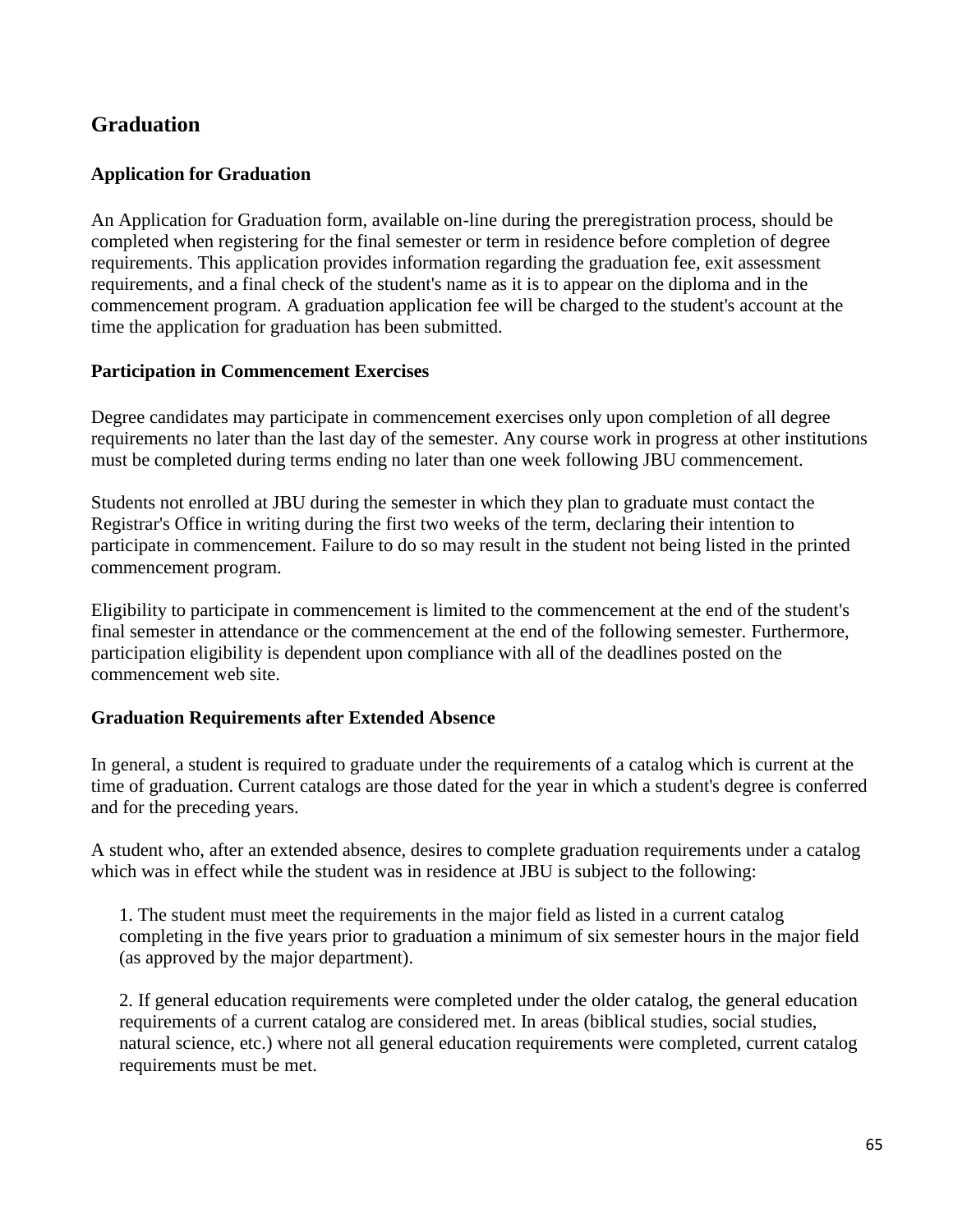3. A student completing one of the teacher education curricula must meet Arkansas certification requirements in effect at the time of graduation.

4. All provisions of the residence requirement must be met.

### **Scholastic Awards**

Full-time students attaining certain standards of scholastic achievement are placed on the President's or Dean's List of Distinguished Students at the end of each term. To qualify for the Dean's list, the student must have at least 3.4 term GPA on a minimum of 12 semester hours, and at least 3.8 term GPA for the President's list.

### **Degree Honors**

Upon completion of the bachelor's degree, each graduate who has attained a cumulative grade point average of 3.6 or above is recognized with an appropriate degree honor. Eligibility is contingent upon completion of at least 60 semester hours of graded course work at John Brown University. Graduation honors are indicated on the diploma and by the wearing of an appropriate medal on the gown during the commencement exercises.

Cum Laude-Grade point average at least 3.6 Magna Cum Laude-Grade point average at least 3.8 Summa Cum Laude-Grade point average at least 3.9

Students who have less than 59 semester hours of graded course work at John Brown University and have a grade point average of 3.8 or higher will graduate "with distinction." With Distinction honors are indicated on the diploma and by wearing of an appropriate tassel on the cap during the commencement exercises.

# **Transcripts**

An official transcript of a student's academic record may be obtained by submitting a transcript request form to the Registrar's Office, provided the student has made satisfactory arrangements with Student Account Services with respect to financial obligations. Transcripts are not released unless the student grants permission through a signed statement.

The first official transcript is issued without charge; a \$5 fee is incurred for each official transcript thereafter.

Official transcripts of academic credits are not released while the student's account is in arrears. The university engages professional collection agencies to deal with delinquent accounts, as necessary.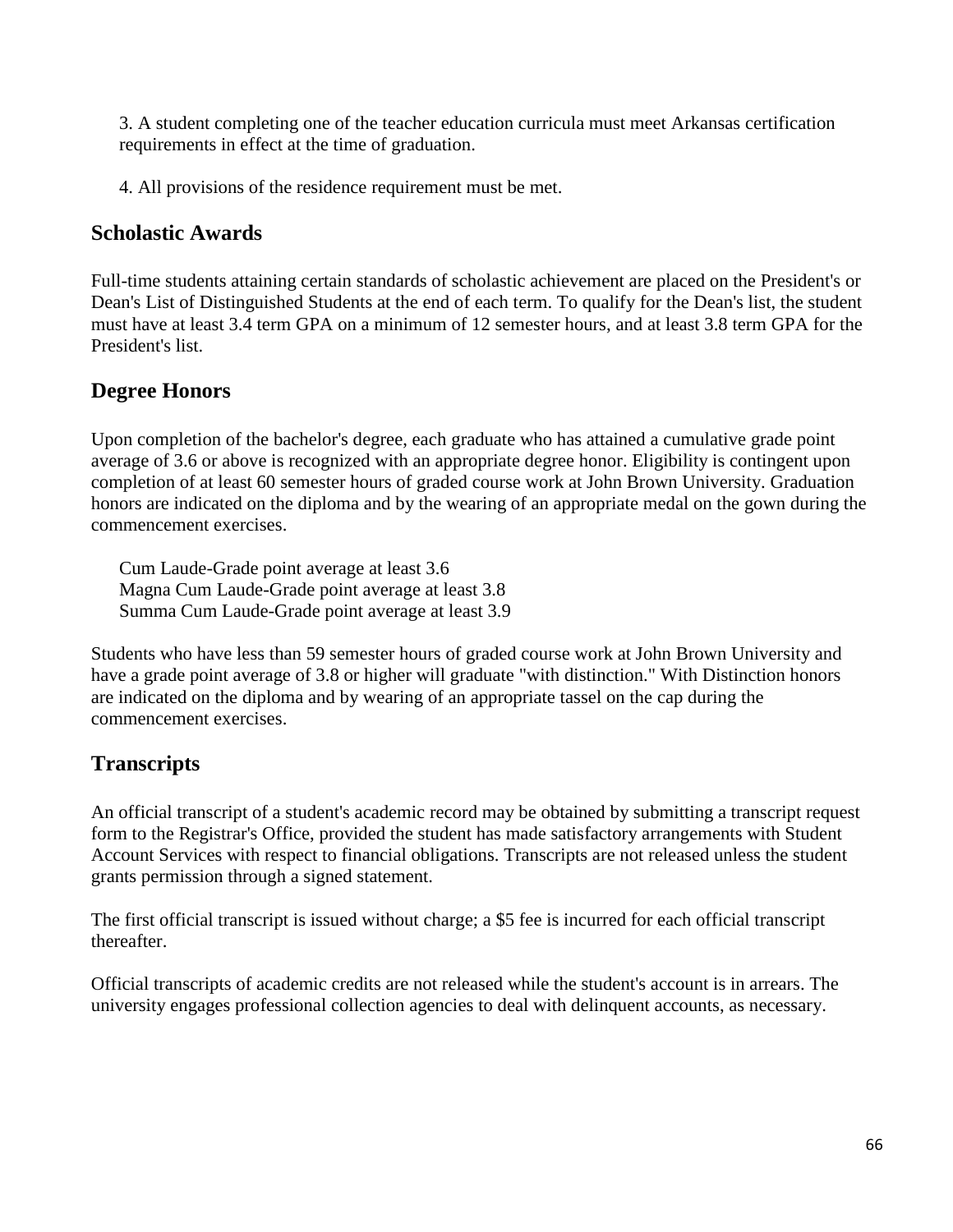# **Withdrawal from the Program**

Students wishing to withdraw from the JBU Online Undergraduate Program must contact their academic advisor to complete the withdrawal process.

### **Academic Grievance Process**

To file a complaint about a faculty person (the way he/she conducts class, lack of objectivity in grading, etc.) students should follow the process outlined below:

- 1. Discuss the specific complaint and the desired resolution with the faculty person.
- 2. If talking to the faculty person fails to bring resolution, you may meet/discuss with the Department Head and present a concise, well-thought-out, written statement of the problem and the desired resolution.
- 3. The Department Head will offer to meet with you and the accused faculty person by phone or online. If you are unwilling to attend such a meeting, your complaint will be considered dropped. If you consent to the meeting, then the Department Head will be responsible for documenting the proceedings and the outcome in writing.
- 4. The accused faculty person or you may request a second meeting within seven days to which both the faculty person and you, within the limits set by the Department Head, may invite colleagues and students. The Department Head, at their discretion, may request the presence of the Dean of the JBU Online Undergraduate Program.
- 5. If the problem is not resolved to the satisfaction of either party, a written appeal may be made to the Vice President of Academic Affairs who is empowered to make the final decision. The Vice President of Academic Affairs will respond with a final decision in writing to those involved.

# **Appeal Procedure**

A student who can provide specific reasons that he/she has been unjustly accused may appeal to the Dean by sending an email including a well-written appeal letter with specific facts and any documentation available. All appeal decisions from the dean are final.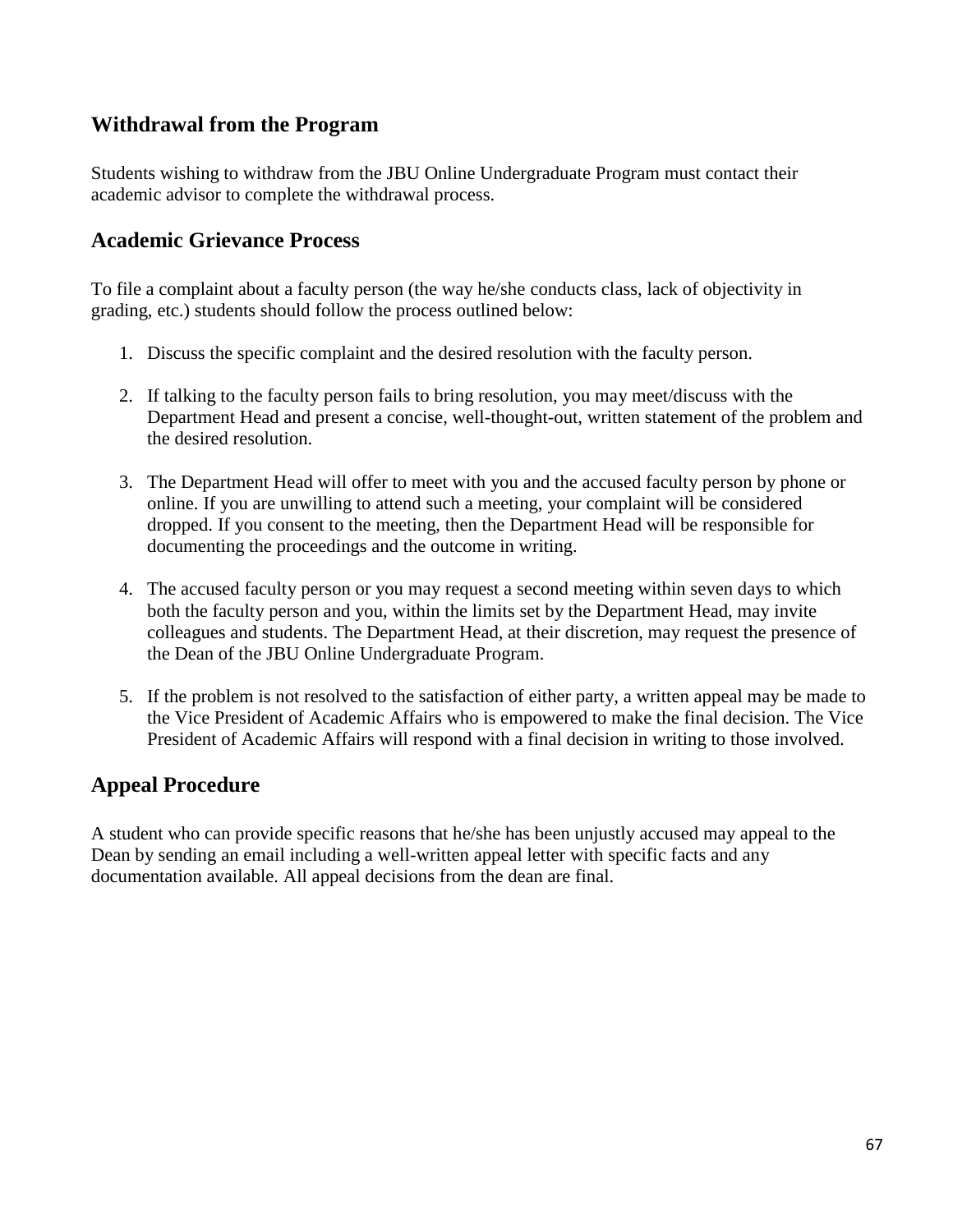# **Learning Resources**

# **John Brown University Library**

The two-story John Brown University Library-also known as the Arutunoff Learning Resource Centeris the central location for resources supporting the research needs of the JBU community. The library is an important part of the academic program at JBU and functions as a partner in the teaching/learning process. The main collection consists of over 115,000 items, including books, microforms, and DVDs. In addition, the library subscribes to more than 67,000 periodical titles, nearly all of which are available electronically. The library also subscribes to 144 electronic databases (full-text periodicals, online reference resources, and indexes) and provides access to 330,000 e-book titles.

The professional library staff provides research and reference services to both individuals and groups, and efficient interlibrary loan services to the JBU community. The library facility includes large and small study rooms, a classroom, presentation practice equipment and spaces, quiet and comfortable spaces for reading, and 46 computers for student use. The Writing Center and ITS Help Desk are also located in the JBU Library.

In addition to resources in the main library, a number of materials are housed in two library branches. The Music Library, on the lower level of the Cathedral, contains music sound recordings, scores, and appropriate listening equipment. The Career Development Center Library, on the first floor of the Walker Student Center, houses materials related to vocational counseling and graduate school opportunities. The Film Library is housed in the main library and contains films that have been selected based on their recommendation by the Academy of Motion Picture Arts and Sciences, the American Film Institute, or Arts & Faith.

The gateway to the JBU Library is its web site, www.jbu.edu/library/, where information about all library collections and services may be obtained. The library web site features an online catalog that can be accessed from any computer with an Internet connection. Students can connect to electronic databases through the campus network and via remote access. Reference questions and interlibrary loan requests can be made online or via e-mail at [library@jbu.edu.](mailto:library@jbu.edu)

The JBU Library belongs to several networks and consortia. To provide efficient interlibrary loan services, the library is a member of the Online Computer Library Center (OCLC), which gives our users borrowing privileges to over 250 million items held in over 72,000 member libraries worldwide. The library belongs to ARKLink (a consortium of 47 academic libraries in Arkansas) and AMIGOS (a regional resource-sharing network). The library is a charter member of the Christian Librarian Association Network.

Special collections in the JBU library include the published materials of the school's founder, John E. Brown, Sr., materials of radio evangelist J. Vernon McGee, the Romig Juvenile Literature Collection, and the Gary and Carrie Oliver Marriage and Family Resource Room. In addition, the JBU Archives houses an extensive collection of artifacts related to the history of the university.

**Library Hours** *(may vary)*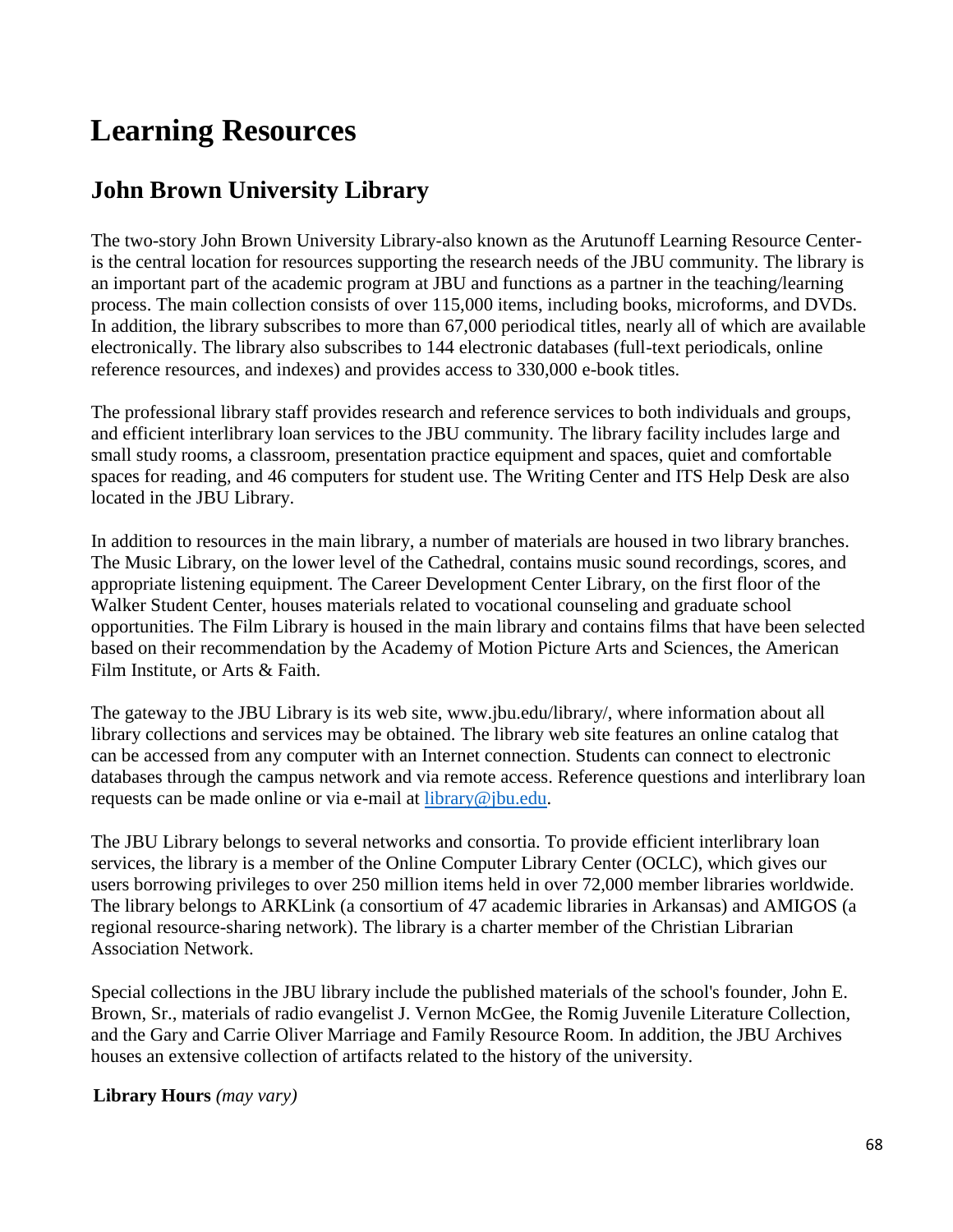| Monday - Thursday | 7:30am - Midnight     |
|-------------------|-----------------------|
| Friday            | $7:30$ am - $5:00$ pm |
| Saturday          | $11:00am - 6:00pm$    |
| Sunday            | $3:00$ pm - Midnight  |

#### **Library Contacts**

| Circulation                         | 479.524.7202    |
|-------------------------------------|-----------------|
| Research Assistance 479.524.7153    |                 |
| Interlibrary Loan                   | 479.524.7276    |
| Instructional Services 479.524.7355 |                 |
| Email                               | library@jbu.edu |

**LIBRARY WEB SITE** http://www.jbu.edu/library/

**LIBRARY CARD** Use your JBU student ID card. You may also borrow materials from 27 academic libraries in Arkansas using a free ARKLink card. Contact Beckie Peden (x7202 or bpeden@jbu.edu) for details.

**FIND ARTICLES** A wide variety of academic journal databases, ebook collections, and other materials are available online through the library web site. Go to www.jbu.edu/library, click on "Online Resources" and then select a resource to search from the relevant subject area. If off-campus, when prompted enter your JBU **username** and **password**.

Online resources include:

- *ABI/INFORM Complete* (full-text business journals)
- *Accounting & Tax Periodicals* (accounting and tax journals)
- *Business Source Elite* (full-text business journals)
- *eBooks on EBSCOhost* (scholarly e-books)
- *Gale Academic OneFile* (full-text journals in all disciplines)
- *Hoover's Company Records* (information about companies worldwide)
- *IBISWorld* (market research and analysis of U.S. industries)
- *LexisNexis Academic* (business, news, and legal information)
- *MarketResearch.com* (data and analysis of industries, markets, and products)
- *ProQuest Central* (full-text journals in all disciplines)
- *ProQuest Psychology Journals* (full-text psychology journals)
- *PsycINFO* (comprehensive behavioral science and mental health literature index)
- *WorldCat* (worldwide book catalog)

**FIND BOOKS** - Use the online catalog located at the library homepage: www.jbu.edu/library.

**CHECKOUT PERIOD** - 21 days for books. Renewal period is 21 days. May be renewed twice if there is no hold on the book; renewable by phone or email: library@jbu.edu. A student may have up to 20 books checked out at any time. **Document delivery:** We can email articles or mail books to you from our library; you are responsible for return postage on books.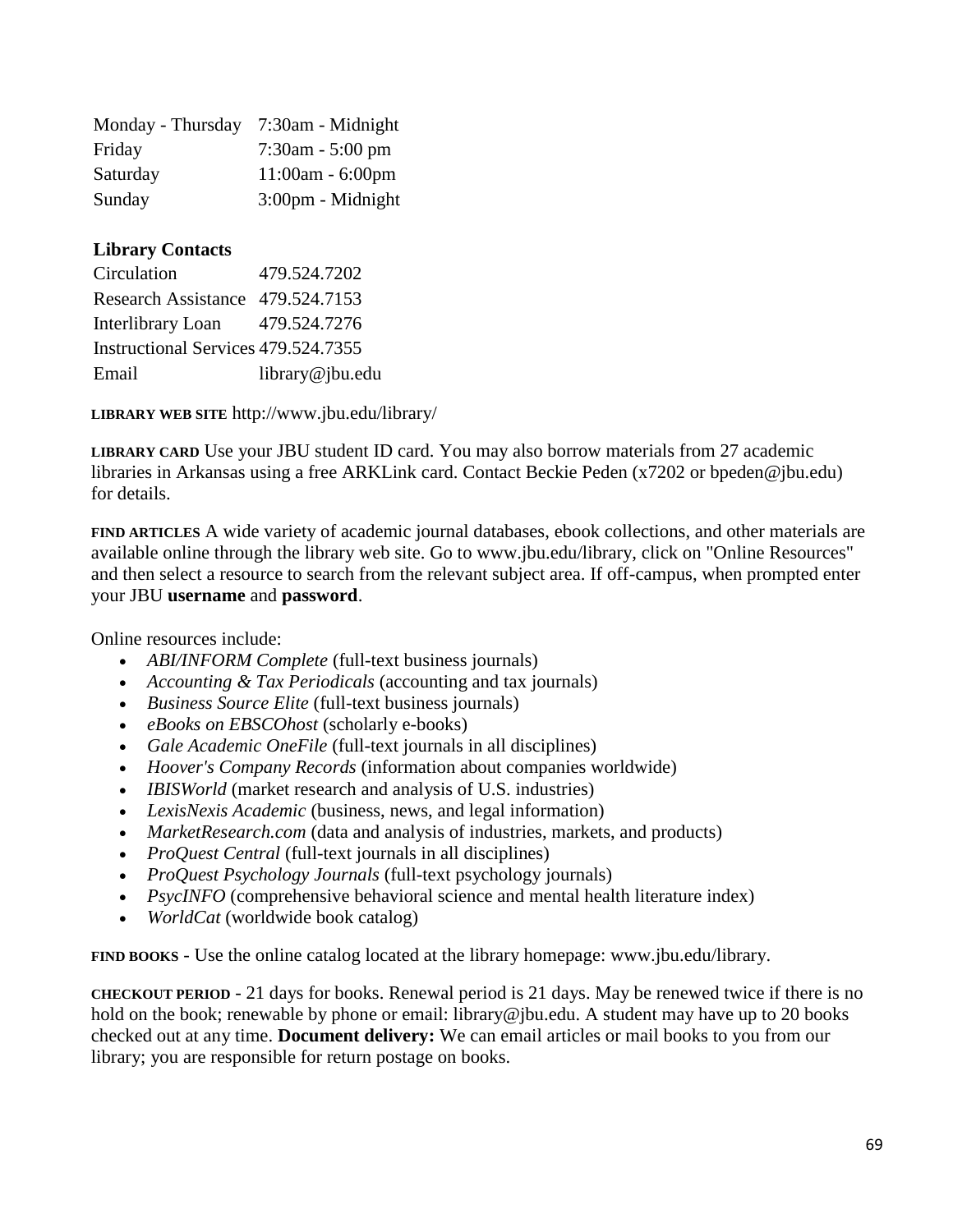**INTERLIBRARY LOANS** - Items not available through the library may be obtained from other libraries through our interlibrary loan service. Request items not available in the library in person or by mail, phone, or email (jposey@jbu.edu) or use the ILLiad form on the library web site (login required). Most books arrive within 1 - 2 weeks and articles within days. Articles will typically be delivered to you electronically. Books can be mailed to you; you are responsible for return postage.

**RESEARCH QUESTIONS** - Research and other library questions may be asked at the library reference desk, phoned in (x7153), emailed (library@jbu.edu) or texted: 479-310-JBU1 (5281).

**STYLE GUIDES** - Go to "Research Help" at the library home page; select "Cite Your Sources."

**WRITING CENTER** - Located in the library or online consultation services available through Writing Center site located on EagleNet. Contact jhimes@jbu.edu regarding hours and services.

**FINES/FEES** - \$.25 per day per overdue item. You will be billed for replacement of missing item(s), plus \$10 processing fee per item.

# **Information Technology Services**

John Brown University has many technology resources available for students. All campus buildings and remote sites are interconnected with a network infrastructure that allows for authorized access from classrooms, laboratories, offices, residence halls, and remote locations. Wireless networking also extends accessibility in most residential and study areas throughout the university.

On the Siloam Springs campus, there are computer labs in each academic building for student use. The Library has general purpose, collaborative computing resources available days and evenings throughout the week. Both black and white and color printing is available for a small fee.

JBU Online Undergraduate students have access to additional computing resources at the Rogers Center and the Little Rock Center. Computers with Internet access and laser printing are available for student use in common study areas. Wireless Internet access is also available.

The Media Lab, located in the Learning Resource Center (LRC), offers assistance in specialized printing, provides art and project supplies for purchase, and manages the rental of audio/visual technology used for academics and small events.

The Help Desk, also located in the LRC, is available for assistance with any questions or issues related to technology use on campus, with extended hours throughout the week and weekend.

Students who bring a computer to any of the campuses may connect to the campus network using their provided username and password. Once connected, students can access the Internet, EagleNet, the Library, JBU email, and personal network storage.

Policies regarding the privacy of electronic information and appropriate computer use at John Brown University may be referenced in the Information Technology Services *Acceptable Use Policy*. This, and additional information about technology services, may be found through the web via the EagleNet portal or by contacting the ITS Help Desk at 479-524-7256, or email help@jbu.edu.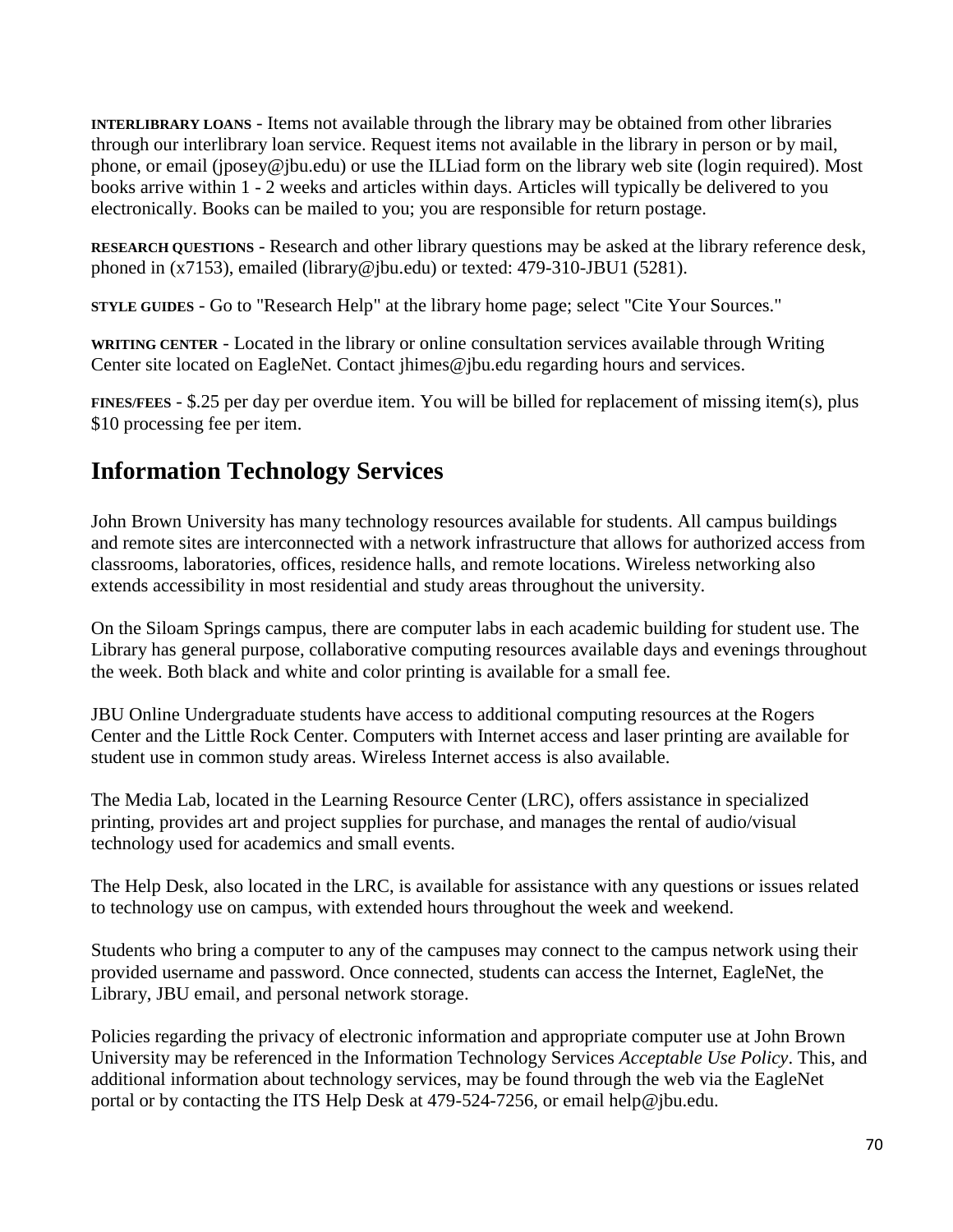# **Important Notice Regarding the Privacy of Electronic Information**

John Brown University cannot and does not make any guarantee, explicit or implied, regarding the privacy of electronic mail or information saved in network folders. Electronic communication is vulnerable to interception, misdirection, or rerouting. Therefore, highly confidential materials should be delivered or stored in another manner.

Note also that occasionally a representative of the university may see all or part of an electronic message sent by you or addressed to you. University personnel may also view files saved in network folders. Information contained in electronic messages or network directory files may be used against you in disciplinary proceedings.

# **Policies for appropriate computer use at JBU:**

Disciplinary action will be taken whenever anyone is found to be in violation of this code. Violations of civil or criminal law will be referred to Campus Security.

- You should use only those computer accounts which have been authorized for your use.
- You must always identify computing work with your own name or other approved ID. Do not attempt to modify files or otherwise work on the JBU Network without logging in.
- You are responsible for any activity conducted with your computer accounts. Do not tell anyone else your password or "log on" to a computer for someone else using your account.
- If you have access to privileged or sensitive information, you may not disclose that information for any purpose other than official University business.
- You must not attempt to access, copy, or destroy programs or files that belong to other users or to the University without prior authorization.
- Unauthorized or fraudulent use of the University's computing resources is a serious violation of University regulations and may be against the law.
- You may not use JBU computer systems to make or store illegal copies of copyrighted digital materials, including computer programs, pictures, clipart and other images, movies and videos, textual information, articles, reports, and music. If you are running KaZaa, Morpheus, iMesh, Grokster, Limewire, Bearshare, WinMX or any other similar programs and storing the files you download on JBU computers, you are probably in violation of this policy.
- Programs acquired elsewhere must not be used on JBU computers. Only Information Technology Services (ITS) may place software onto the network or onto lab computers.
- Do not store shareware, freeware, uninstalled plugins, or other downloaded software on lab hard drives or in personal network folders. Such files will be deleted regularly from lab computers and network folders.
- Your use of software owned by John Brown University must abide by the copyright and license agreements. It is your responsibility to become familiar with the copyright/ licensing agreements before using a product. It is illegal to copy most software products.
- Theft of hardware, software, supplies or other properties will be reported to the University's Security Office as a crime
- Out of consideration for others, you should also observe the following guidelines:
	- o Do not forward chain letters.
	- o Do not send email messages to everyone on the JBU address list
	- o Please keep your network home folder cleared out of un-needed files.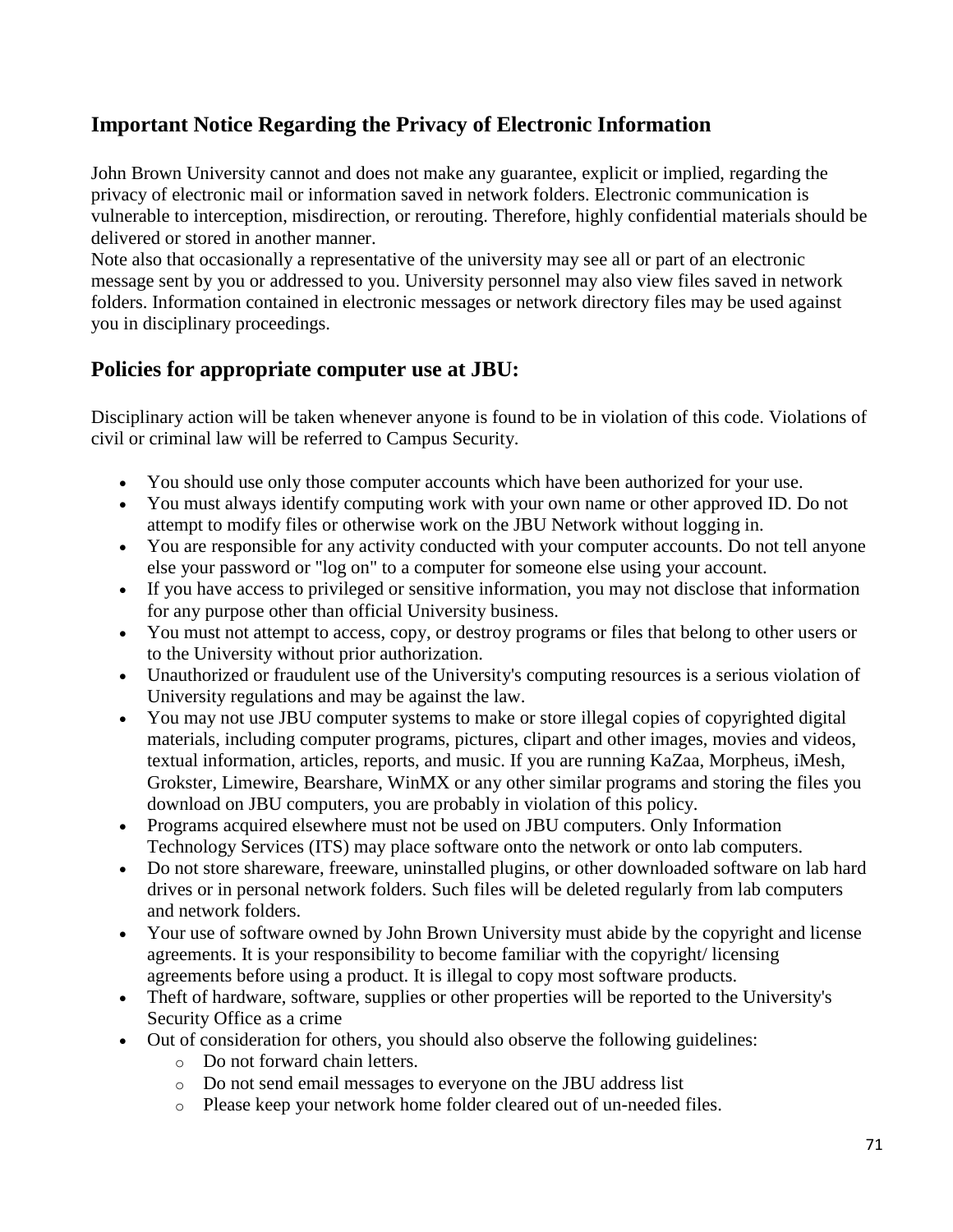- o Please delete un-needed messages from your email mailbox.
- o Do not play games on lab computers.
- o Please observe the two-hour maximum use policy in labs during peak times.
- o Please observe any usage guidelines posted in labs.
- Do not connect a wireless access point or any other wireless equipment to the JBU Network without consulting with ITS.
- Do not attempt to modify system facilities in any way. Intentional compromise of system integrity by virus or other means may result in disciplinary action.
- Do not attempt to disable or bypass network security systems. This includes the use of various "Tunneling" protocols and remote proxy web sites ("Anonymisers") to hide the true nature of what you are doing.
- Sending harassing, threatening, or sexually explicit messages will result in disciplinary action.
- Internet users must abide by JBU's behavioral code while online, including but not limited to not using accounts to engage in gambling activities, obtaining pornographic or other objectionable material, or conducting for-profit business.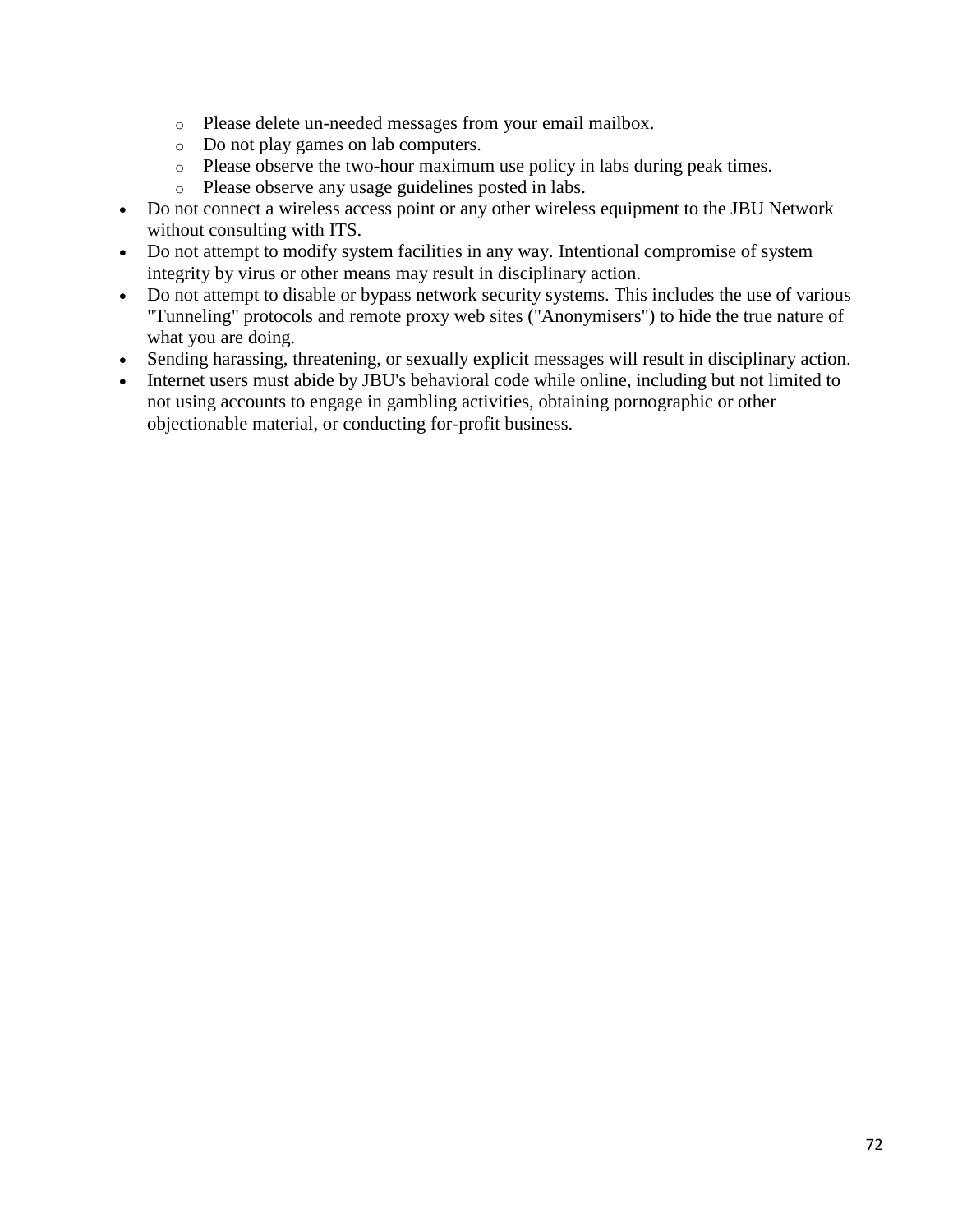# **Student Support Services**

# **Services for Students with Disabilities**

It is the goal of John Brown University that all enrolled students be given equal opportunity to succeed in their quest for a higher education that is based upon our "Christ Over All" philosophy and that integrates the educational principles of "Head, Heart, and Hand." In accordance with the Rehabilitation Act of 1973, the Americans with Disabilities Act of 1990, and the ADAA, John Brown University is committed to providing reasonable accommodations to students who are disabled. The Director of Student Support Services works with students and instructors to arrange appropriate assistance in learning and physical access. Students having documented disabilities are encouraged to contact the director at (479) 524-7401, email jheathcote@jbu.edu, or to stop by the Office of Disability Services located in the Learning Resource Center (LRC), Room 150.

# **Student Development Office**

## **Office of Christian Formation**

The Office of Christian Formation (OCF) exists to lead the JBU community to become more like Christ through discipleship, corporate worship, and outreach. Within OCF are two primary divisions related to JBU students: Chapel and Student Ministries. For information, call (479) 524-7213.

## **Chaplain**

The JBU Online Undergraduate Program Chaplain serves JBU's adult learner population through pastoral presence and prayer. The Chaplain writes a monthly devotion and receives and prays for any prayer requests given on behalf of the students. In these and a variety of other ways, the Chaplain supports the mission of John Brown University, fostering the spiritual growth, giving emotional support and assistance when needed.

## **Counseling Services**

**(JBU) Subsidized Counseling for JBU Online Undergraduate Students:** Students who are currently enrolled full-time in online undergraduate classes are eligible to receive JBU-subsidized counseling services at counseling practices that have agreements with JBU in place. Counseling is for the purpose of helping the students work through personal concerns that might otherwise make continuing their education more of a challenge. For information, email Missy Swyers at MSwyers@jbu.edu.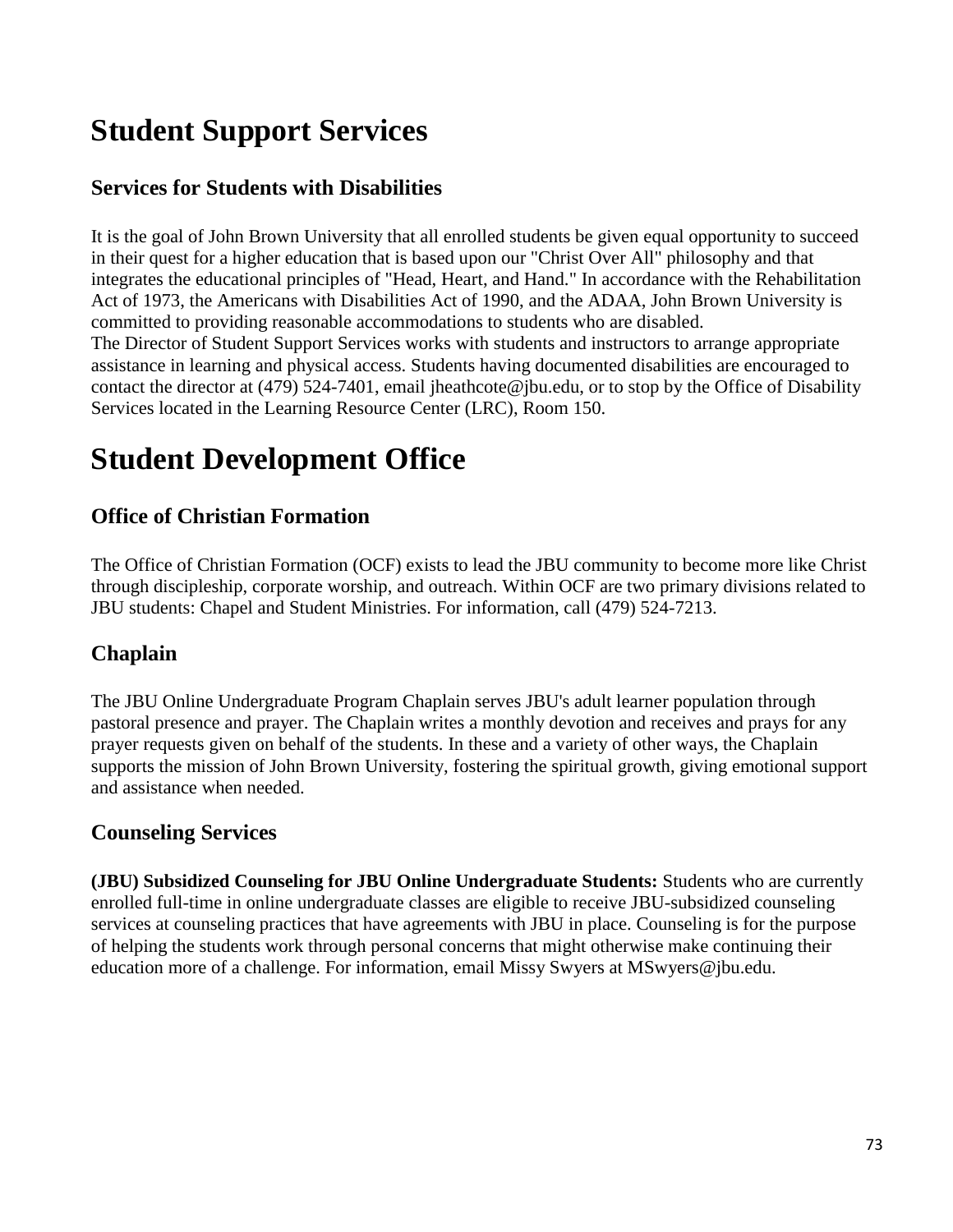# **Directory of Services & Personnel**

| <b>Siloam Springs Offices &amp; Personnel</b>                            |                                        | Toll Free (866) 856-8503 |
|--------------------------------------------------------------------------|----------------------------------------|--------------------------|
| Dean of the JBU Online Undergraduate Program -<br>Dr. Stacey Duke        | sduke@jbu.edu                          |                          |
| Dean, Soderquist College of Business -<br>Dr. Ryan Ladner                | rladner@jbu.edu                        |                          |
| Dean, College of Education & Human Services -<br>Dr. Richard Ellis       | rellis@jbu.edu                         |                          |
| Department Head, Online Undergraduate Psychology -<br>Dr. Richard Froman | rfroman@jbu.edu                        |                          |
| Department Head, Online Un4dergraduate Nursing -<br>Mrs. Kristin McCloud | kmccloud@jbu.edu                       |                          |
| Department Head, Online Undergraduate Liberal Arts -<br>Dr. Robert Moore | rmoore@jbu.edu                         |                          |
| <b>Rogers Center</b>                                                     |                                        | Toll Free (866) 753-4478 |
| <b>Little Rock Center</b>                                                |                                        | Toll Free (866) 753-4259 |
| <b>Bookstore</b>                                                         |                                        |                          |
| Manager - Jeff Bowles                                                    | jbowles@jbu.edu                        | $(479)$ 524-7195         |
| <b>Financial Aid Office</b>                                              | gpace@jbu.edu                          |                          |
| Financial Aid Specialist - Gina Pace                                     |                                        | $(479) 524 - 7102$       |
| <b>Student Accounts Services</b>                                         | StudentAccounts@jbu.edu (479) 525-7398 |                          |
| <b>Career Development Center</b>                                         |                                        |                          |
| Director - Raynisha Robinson                                             | rrobinson@jbu.edu                      |                          |
| <b>Computer Center and Helpdesk</b>                                      | help@jbu.edu                           | $(479)$ 524-7256         |
| <b>Library Circulation Desk</b>                                          |                                        |                          |
| Director - Brent Swearingen                                              | bswearingen@jbu.edu                    | $(479) 524 - 7191$       |
| Instructional & Liaison Services Librarian -<br><b>Rachel Maxson</b>     | rmaxson@jbu.edu                        | $(479)$ 524-7355         |
| <b>Registrar's Office</b>                                                |                                        |                          |
| Dean of Academic Services and Registrar -<br>Dr. Becky Weimer            | bweimer@jbu.edu                        | $(479)$ 524-7493         |
| <b>Associate Registrar - Tiffany Lopez</b>                               | tlopez@jbu.edu                         | $(479)$ 524-7389         |
| VA Certification/Deferral Requests/Grade Reports -<br>Julie McGarrah     | jmcgarrah@jbu.edu                      | $(479)$ 524-7103         |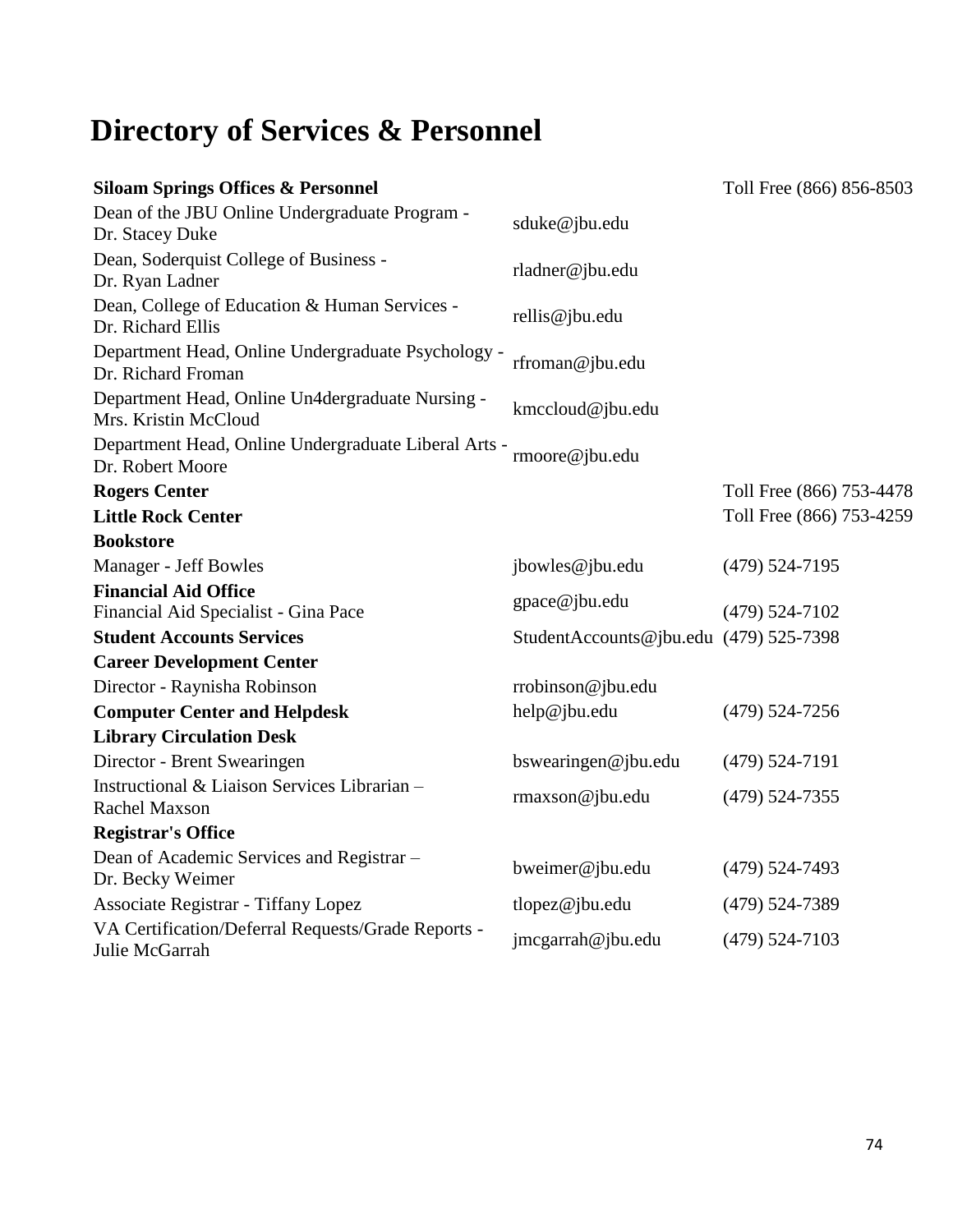# **Board of Trustees 2019-2020**

#### **Officers:**

Mrs. Susan Barrett Chairman of the Board Rogers, AR

Mr. Mark C. Simmons Vice Chairman of the Board Siloam Springs, AR

Mrs. Lee R. Sale '68 Secretary of the Board Dallas, TX

#### **Members:**

Mrs. Holly Robason Beitel '91 Broken Arrow, OK

Mr. Marc Boatwright Charlotte, NC

Mr. John (Ethan) Brown '95 Broken Arrow, OK

Mr. James (Jim) Congdon Topeka, KS

Mr. Rollin L. Ford Rogers, AR

Dr. Stephen R. Genheimer (Steve) '76 Mustang, OK

Dr. Wayne Hardy Tulsa, OK

Mr. Lawson Hembree, IV Fort Smith, AR

Mr. Keith E. Holmberg '77 Travelers Rest, SC

Ms. Emily Hornok '08 Oxford, MS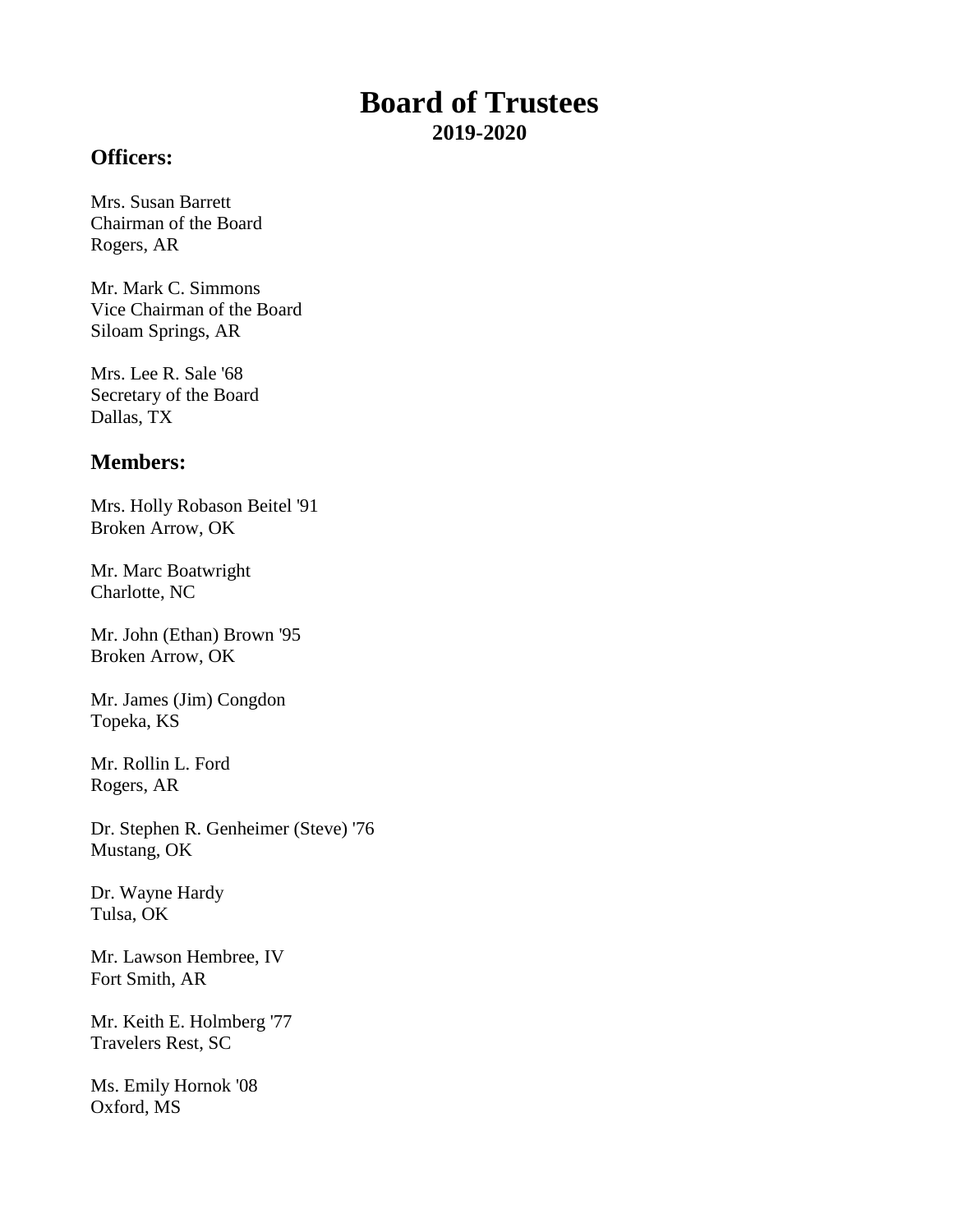Mr. Michael R. Kairis (Mike) '86 Yorba Linda, CA

Mr. Michael S. King '81 Hesston, KS

Mr. Alan L. Lee '90 Oakton, VA

Mr. David H. LeVan (Dave) '87 Bentonville, AR

Mr. Alfonso Mendez '88 San Isidro, Heredia Costa Rica

Mr. Noah Mitchell '05 and '07 Columbus, OH

Mr. William C. Naramore, Sr. (Bill) '70 Dallas, TX

Mr. Doug Neufeld Inman, KS

Mr. Phillip O. Porter Siloam Springs, AR

Mr. W. Mike Ross Yukon, OK

Mrs. April Ryan Tulsa, OK

Mrs. Ruth H. Smith Little Rock, AR

Mr. Marvin G. Spees '80 Topeka, KS

Mr. John P. Spenst '04 Little Rock, AR

Mr. Wendell Stratton Stuttgart, AR

Mrs. Diane N. Willits '78 Siloam Springs, AR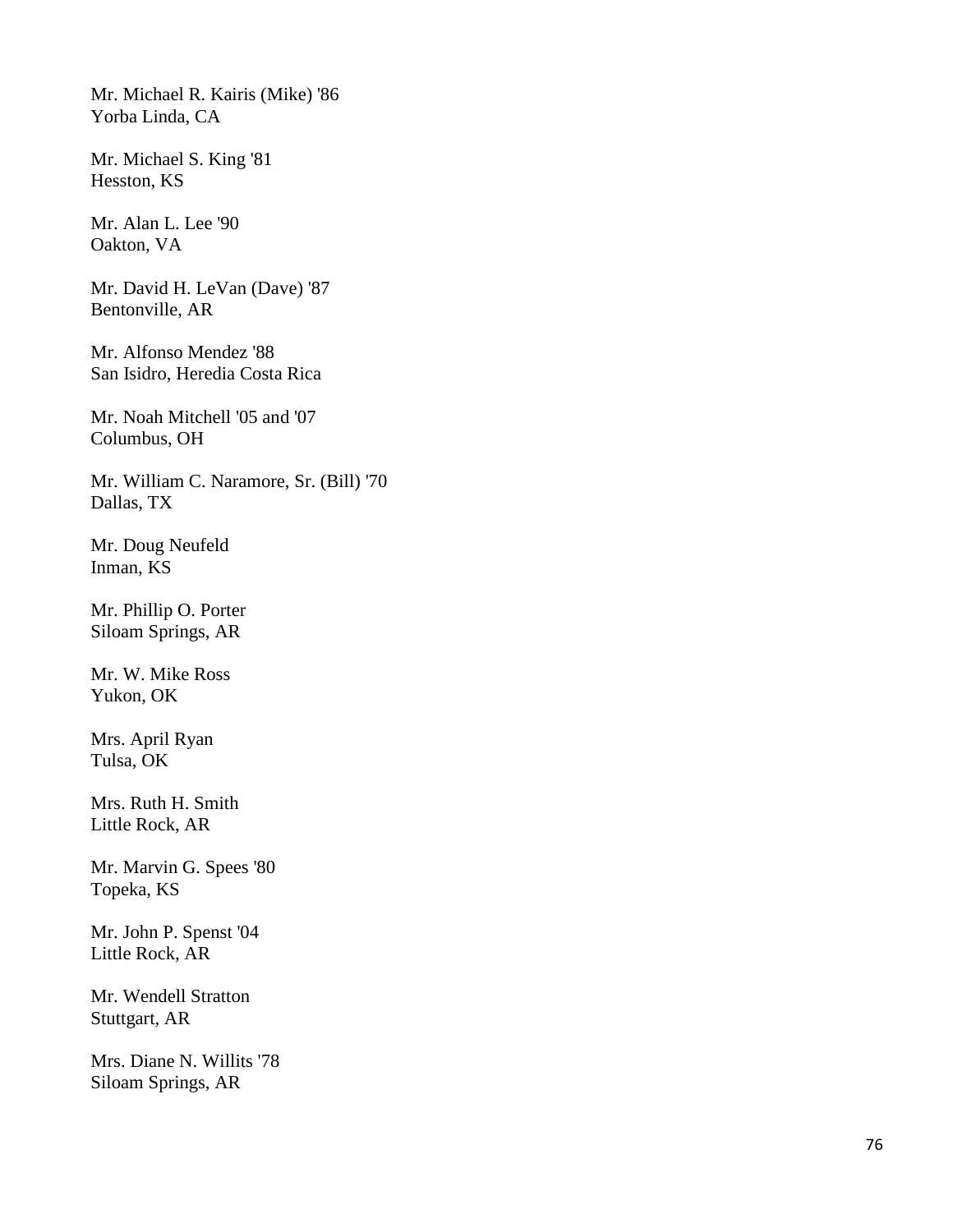# **Faculty & Administration**

S. KYLE AGEE, Assistant Professor of Visual Arts, 2015. M.F.A., B.S., John Brown University

DAVID R. ANDRUS, Professor of Visual Arts, 1983. M.F.A., Syracuse University B.S., John Brown University

AMINTA S. ARRINGTON, Assistant Professor of Intercultural Studies, 2014. Ph.D., Biola University M.A., Johns Hopkins University B.A., Wheaton College

CARY L. BALZER, Professor of Biblical Studies, 1998. Ph.D., University of Manchester M.Div., Asbury Theological Seminary B.A., Seattle Pacific University

TRACY A. BALZER, Assistant Professor of Christian Formation, 1998. M.A., John Brown University B.A., Seattle Pacific University

JANE E. BEERS, Associate Professor of Biology, 2005. M.Ed., Northwestern State University B.A., Taylor University

STEPHEN T. BEERS, Vice President for Student Development; Associate Professor of Higher Education, 1998. Ed.D., Ball State University M.S., Wright State University B.A., Taylor University

DANIEL R. BENNETT, Associate Professor of Political Science, 2016. Ph.D., Southern Illinois University B.A., George Fox University

BRENTON D. BENWARE, Head Men's Soccer Coach; Instructor of Kinesiology, 2017. M.A., Liberty University B.S., Oklahoma Wesleyan University

JASON A. BESCHTA, Head Men's Basketball Coach; Instructor of Kinesiology, 2014. M.S. Baylor University B.S., Bryan College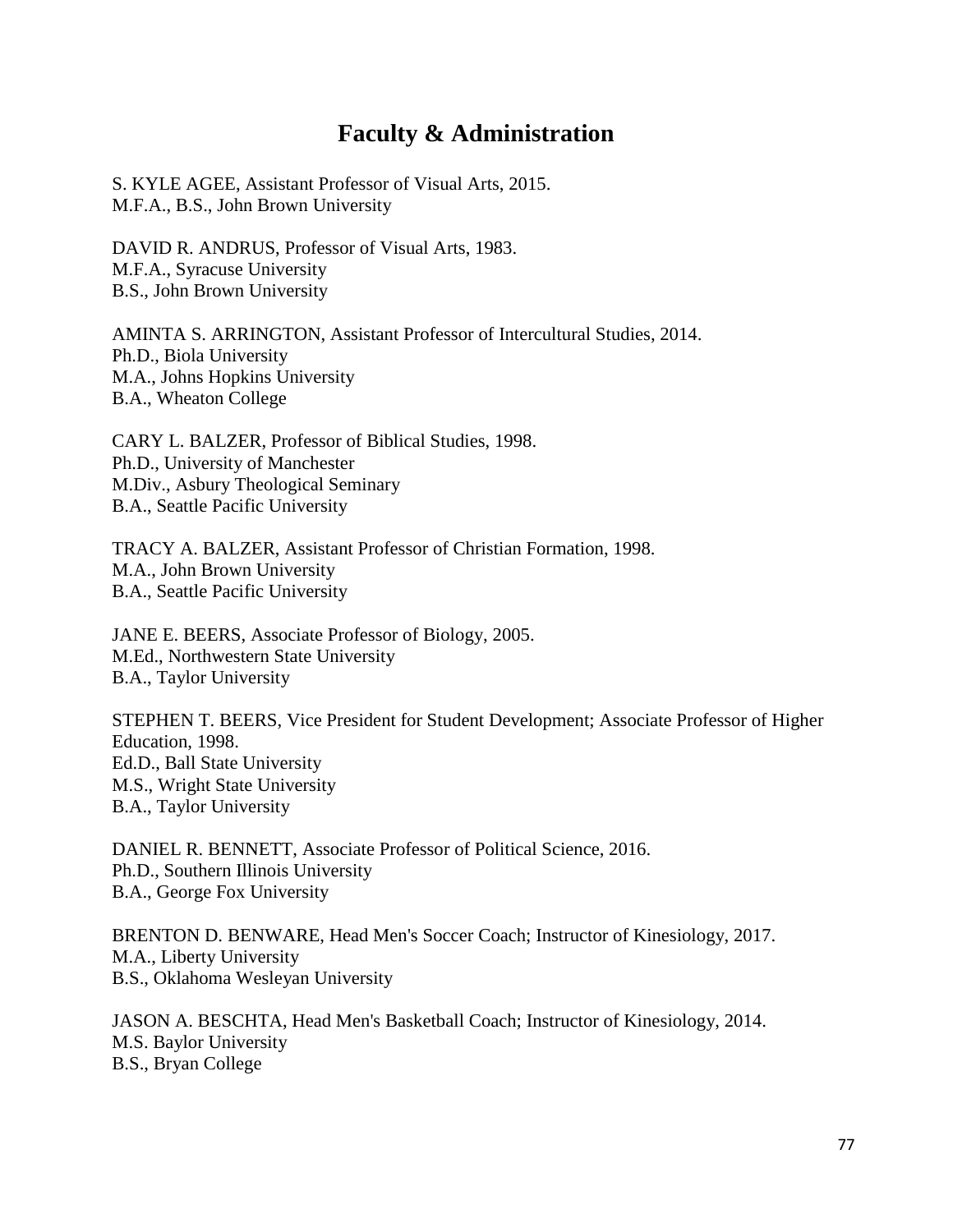JAMES R. BLANKENSHIP, Associate Professor of Biblical Studies, 2002. Ph.D., University of Pennsylvania J.D., Vanderbilt University School of Law M.A., Gordon Conwell Theological Seminary B.A., Indiana University

FRANK BLUME, Professor of Mathematics, 1995. Ph.D., University of North Carolina B.A.C.H., M.S., Technical University of Berlin

H. TODD BOWDEN, Associate Professor of Kinesiology, 1997. M.S., B.A., University of Arkansas A.T.C., National Athletic Trainers Association

ANDRE' G. BROQUARD, Dean of Students; Director of Residence Life; Assistant Professor of Higher Education, 2002. Ed.D., University of Arkansas M.A., Regent University B.A., Taylor University

JAMES E. BRUCE, Associate Professor of Philosophy, 2008. Ph.D., M.A., Baylor University M.A., B.A., New College, University of Oxford A.B., Dartmouth College

MAXIE B. BURCH, Professor of Biblical Studies, 2011. Ph.D., Baylor University M.Div., Southwestern Baptist Theological Seminary B.A., The Citadel

JAMES P. CALDWELL, Professor of Construction Management, 1985. Registered Land Surveyor, Arkansas Certified Professional Constructor M.S., Purdue University B.S., John Brown University

KENNETH D. CARVER, Head Women's Volleyball Coach; Instructor of Kinesiology, 2017. B.A., Malone University

LOU Y. CHA, Assistant Professor of Christian Ministry and Formation, 2016. Ph.D., Southern Baptist Theological Seminary M.Div., Bethel Seminary B.S.N., Alverno College B.A., Lakeland College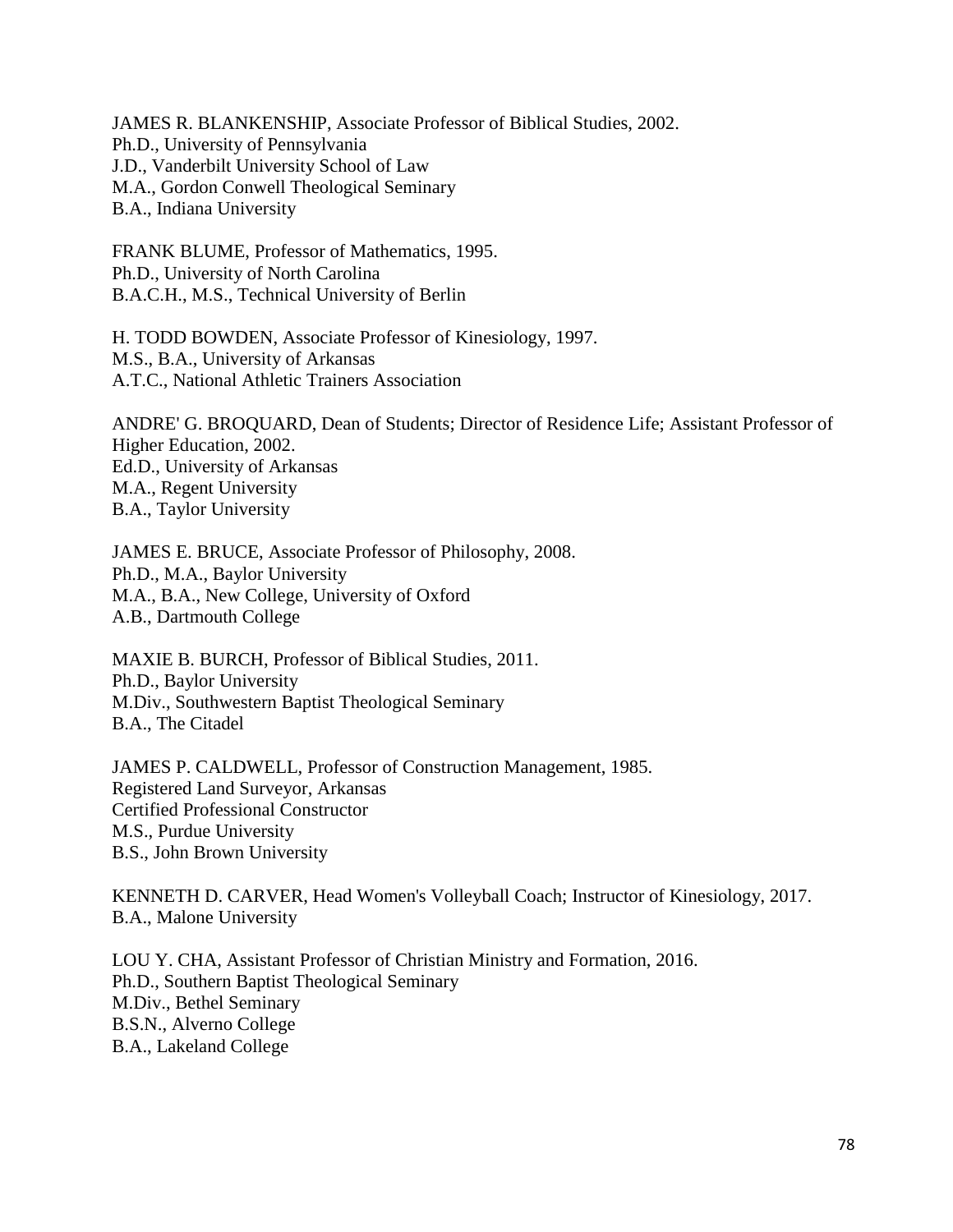CHAD J. CLARK, Assistant Professor of Music, 2018 M.M.E., Arizona State University B.A., Georg Fox University

NICHOLAS A. CORNETT, Associate Professor of Counseling, 2012. Ph.D., University of North Texas M.S., B.S. John Brown University

DON W. CRANDALL, Vice President for Enrollment Management; Assistant Professor of Organizational Leadership, 1985. M.S., B.A., Aurora University

CURTIS J. CUNNINGHAM, Assistant Professor of Teacher Education, 2015. Ph.D., University of Arkansas M.Ed., Drury University B.S., Southwest Baptist University

ROBYN D. DAUGHERTY, Director of Athletics; Instructor of Interdisciplinary Studies, 1999. M.A., B.S., John Brown University

CONNOR J. DAVIS, Assistant Professor of Music Theory, 2019. Ph.D., Louisiana State University M.A., Eastern Illinois University M.Mus., Michigan State University B.Mus., University of Arkansas

KIRK W. DEMARAIS, Instructor of Visual Arts, 2018. B.S., John Brown University

TIMOTHY J. DINGER, Executive Director, JBU Community Counseling Clinics; Assistant Professor of Counseling, 2001. Ed.D., B.A., Texas Tech University M.A., Dallas Seminary

LIESL M. DROMI, Assistant Professor of Music, 2014. M.M., Belmont University B.A., John Brown University

STACEY L. DUKE, Dean, Graduate & Online Undergraduate Programs; Assistant Professor of Business, 2016. D.S.L., Regent University M.B.A., Bryan College B.A., Southeastern Louisiana University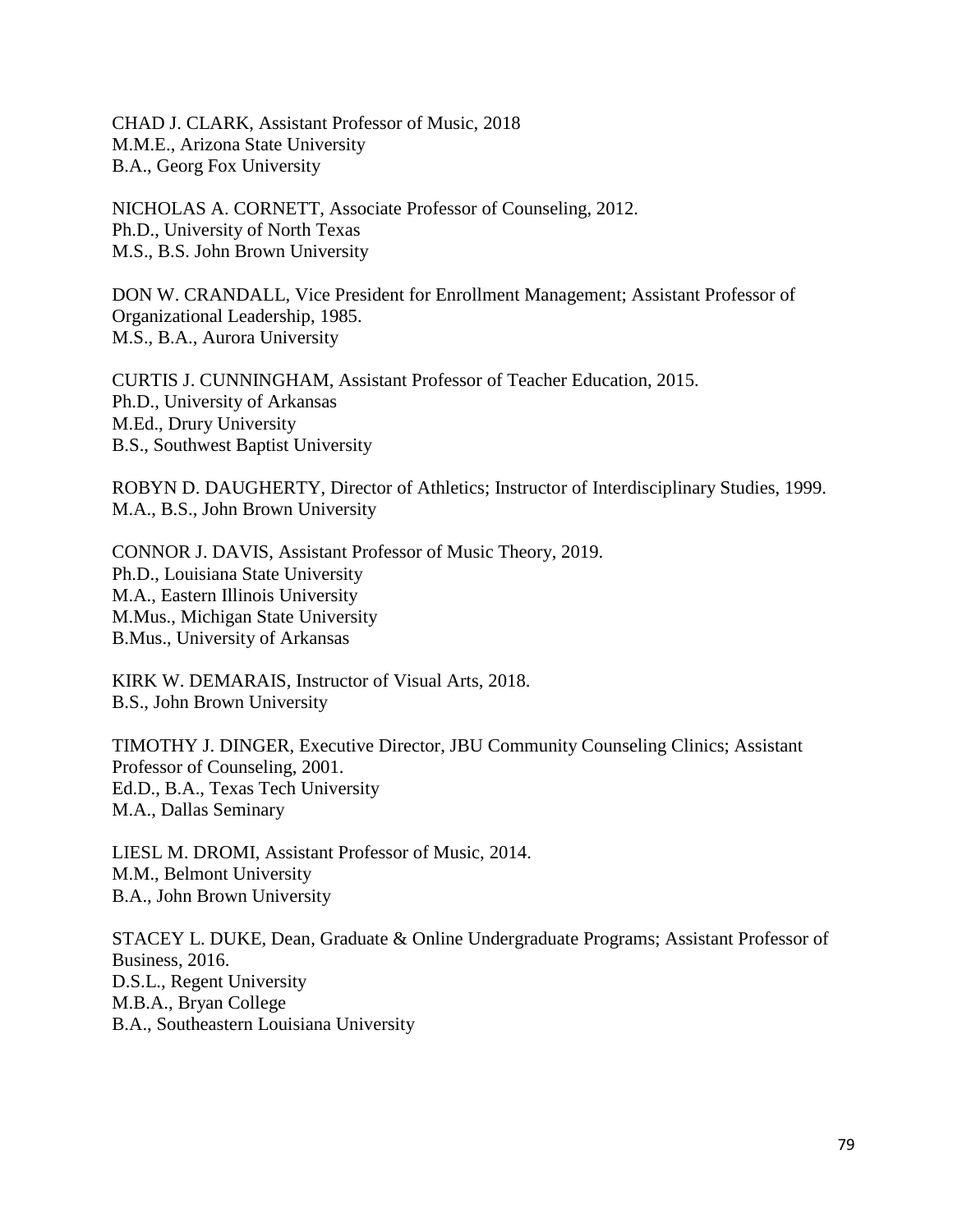JENNIFER R. EDWARDS, Associate Professor of Worship Arts, 2009. M.A., Denver Seminary B.S., John Brown University

JILL F. ELLENBARGER, Assistant Professor of Chemistry, 2016. Ph.D., Texas A&M University B.S., Union University

J. RICHARD ELLIS, Dean, College of Education and Human Services; Professor of Higher Education, 1993. Ph.D., University of Michigan M.Div., Biola University B.R.Ed., William Tyndale College

EDWARD E. ERICSON III, Vice President for Academic Affairs and Dean of the Faculty; Professor of History, 1994. Ph.D., M.A., Indiana University B.A., Calvin College

VON P. ESHNAUR, Instructor of Kinesiology, 2002. M.A., Concordia University B.S.E., University of Arkansas

EVA M. FAST, Assistant Professor of Business, 2011. M.B.A., B.S., John Brown University

RICHARD K. FAUST, Associate Professor of Construction Management, 2009. M.E.T., M.S., Pittsburg State University B.S., Minnesota State University

MICHAEL FRANCIS, Assistant Professor of Biblical Studies, 2016. Ph.D., University of Notre Dame M.Div., Westminster Theological Seminary M.Phil., M.A., B.A., University of Cambridge

RICHARD L. FROMAN, Professor of Psychology, 1994. Ph.D., University of Wyoming M.A., B.A., California State University, Sacramento

C. JOEL FUNK, Associate Professor of Biology, 2009. Ph.D., M.S., Kansas State University B.A., Tabor College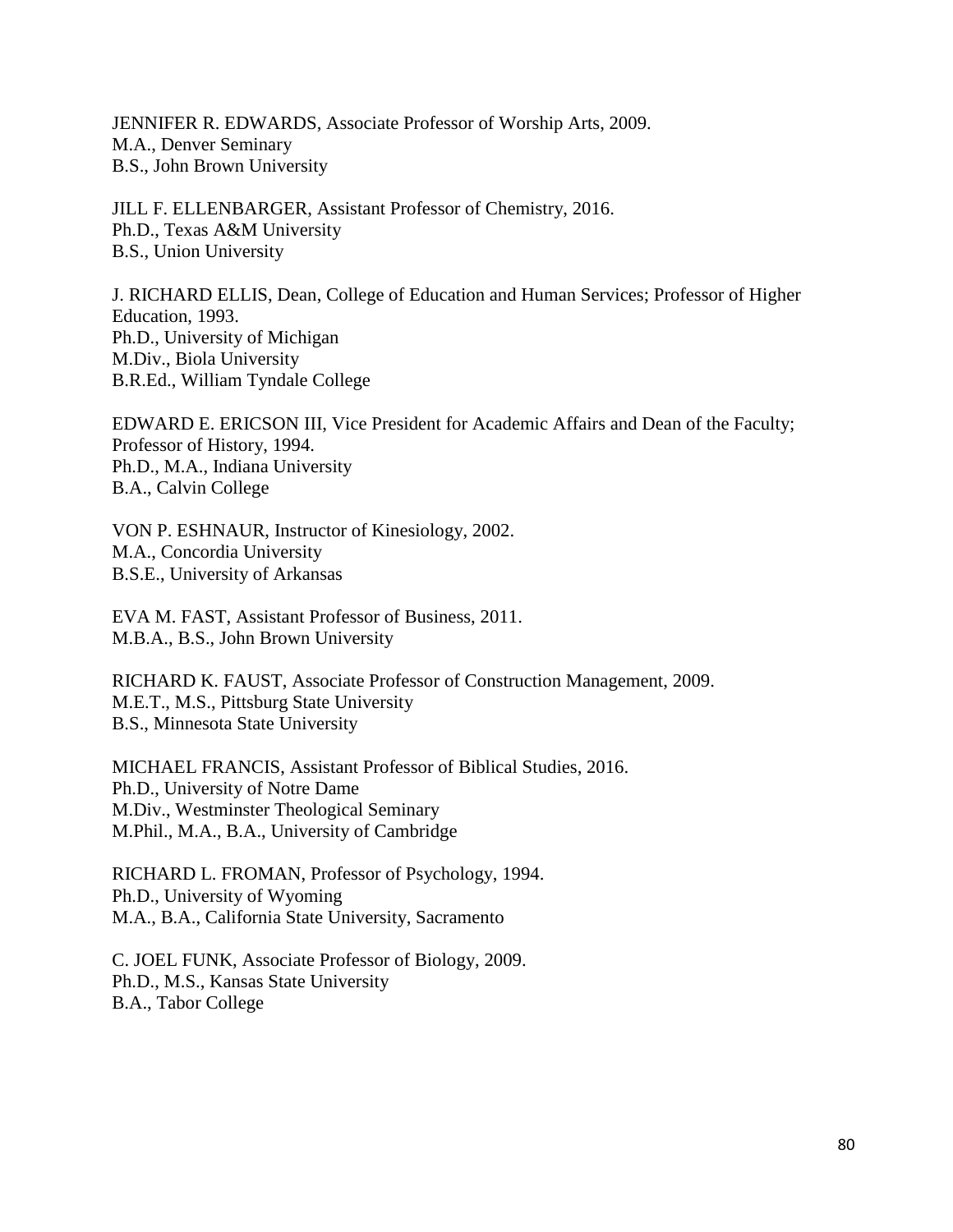J. BRADLEY GAMBILL, Associate Professor of English, 2005. Ph.D., Oklahoma State University M.F.A., University of Iowa M.A., New Mexico State University

JANET L. GARDNER, Assistant Professor of Nursing Education, 2017. M.S.N., B.S.N., University of Arkansas

J. BRAD GATLIN, Associate Professor of Business, 2016. D.B.A., Anderson University M.B.A., B.S., Bryan College

TIMOTHY P. GILMOUR, Associate Professor of Engineering, 2012. Ph.D., Pennsylvania State University B.S., Cedarville University

TODD M. GOEHNER, Associate Professor of Visual Arts, 2005. M.F.A., University of Idaho B.A., John Brown University

DARREN T. GOULD, Instructor of Broadcasting, 2009. M.A., B.A., Wheaton College

BRIAN T. GREUEL, Professor of Biology, 1997. Ph.D., Washington University M.S., Ohio State University B.S., Wheaton College

DEREK A. GWINN, Assistant Professor of Family Studies, 2012. Ph.D., M.A., University of Minnesota, St. Paul B.S., B.A., University of Kentucky, Lexington

KIMBERLY B. HADLEY, Vice President for Finance and Administration; Assistant Professor of Business, 2004. D.B.A., Anderson University M.B.A., B.S.B.A., University of Arkansas

KENNETH D. HAHN, Professor of Physics, 2014. Ph.D., M.S., B.S., Texas A&M University M.A.B.S., Dallas Theological Seminary

CASEY J. HALL, Instructor of Counseling, 2019. M.S., John Brown University B.S., University of Arkansas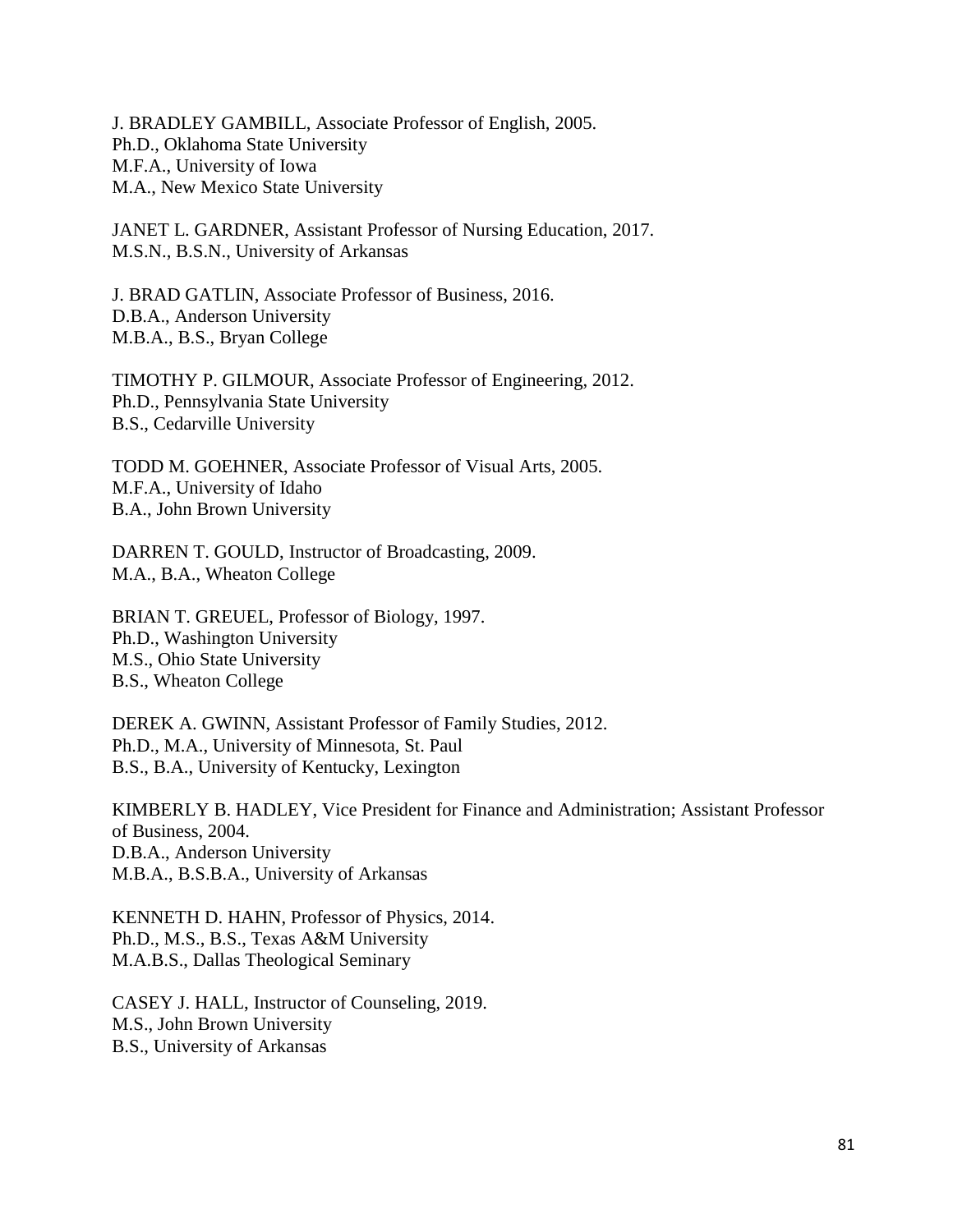MELISSA E. HALL, Associate Professor of Family and Human Services, 2011. Ph.D., University of Arkansas M.Ed., University of Oklahoma B.S., Southwestern Assemblies of God University SAMUEL J. HEINRICH, Associate Professor of Business, 2014. D.B.A., George Fox University M.B.A., University of Colorado B.S., John Brown University

STEVEN E. HELMS, Director of Cybersecurity Program; Assistant Professor of Cybersecurity, 2017. M.S., Liberty University B.B.A., Texas A&M University

BRIAN C. HERNDON, Associate Professor of Teacher Education, 2018. Ph.D., Ed.S., B.A., University of Missouri M.A., University of Colorado

SHERYL L. HILL, Associate Professor of Nursing Education, 2016. D.N.P., M.S., University of Minnesota B.S.N., Boise State University

AMANDA E. HIMES, Associate Professor of English, 2006. Ph.D., Texas A&M University M.A., Baylor University B.A., East Texas Baptist University

JONATHAN B. HIMES, Professor of English, 2003. Ph.D., M.A., Texas A&M University B.A., Harding University

A. KATHY HOGAN, Instructor of Adult Education, 1998. M.Ed., B.S., University of Arkansas

S. NEAL HOLLAND, Professor of Visual Arts, 1998. M.F.A., National University M.A., Southwestern Baptist Theological Seminary B.A., Ouachita Baptist University

CHRISTOPHER E. HULL, Associate Professor of Counseling, 2017. Ph.D., Regent University M.A., Reformed Theological Seminary B.A., Dordt College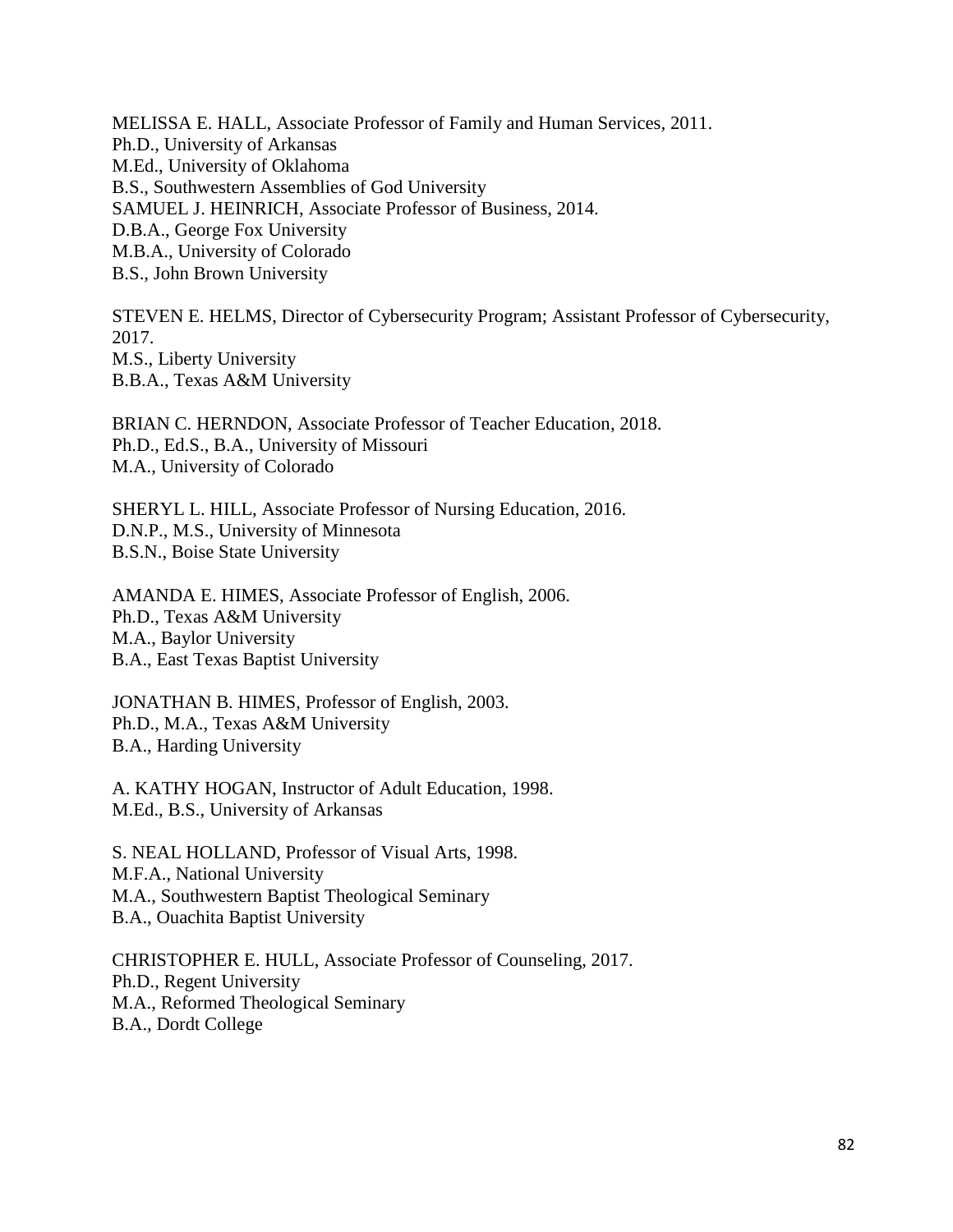IVAN D. IGLESIAS, Associate Professor of Spanish, 2009. Ph.D., M.A., University of Arkansas B.A., Universidad del Atlantico, Columbia

KYLE J. IRELAND, Director of Student Support Services, Assistant Professor of Academic Services, 2015. Ed.D., Liberty University M.A., B.A., Olivet Nazarene University

KIRK A. JACKSON, Associate Professor of Accounting, 2018. D.B.A., Anderson University M.B.A., University of Oklahoma B.S., Southern Nazarene University

PRESTON L. JONES, Professor of History, 2003. Ph.D., University of Ottawa M.A., Sonoma State University B.A., California State University

PATRICIA A. KIRK, Professor of English; Writer in Residence, 1998. M.F.A., University of Arkansas Third year Certificate in Mandarin Chinese, University of Hong Kong M.A., Tulane University B.A., University of California

TIMOTHY R. KISNER, Assistant Men's Basketball Coach, Instructor of Kinesiology, 2018. M.S., Ohio University B.S., Central Michigan University

JAMES L. KRALL, Vice President for University Advancement; Assistant Professor of Organizational Leadership, 1996. Ed.D., University of Tennessee M.A., Ball State University B.A., Taylor University

RYAN A. LADNER, Dean, Soderquist College of Business; Associate Professor of Marketing, 2015. D.B.A., George Fox University M.A., Liberty University M.B.A., Mississippi College B.S.B.A., University of Southern Mississippi

CHARLES C. LAMPTON, Professor of Counseling, 2001. Ph.D., M.A., Texas Tech University B.A., University of Arkansas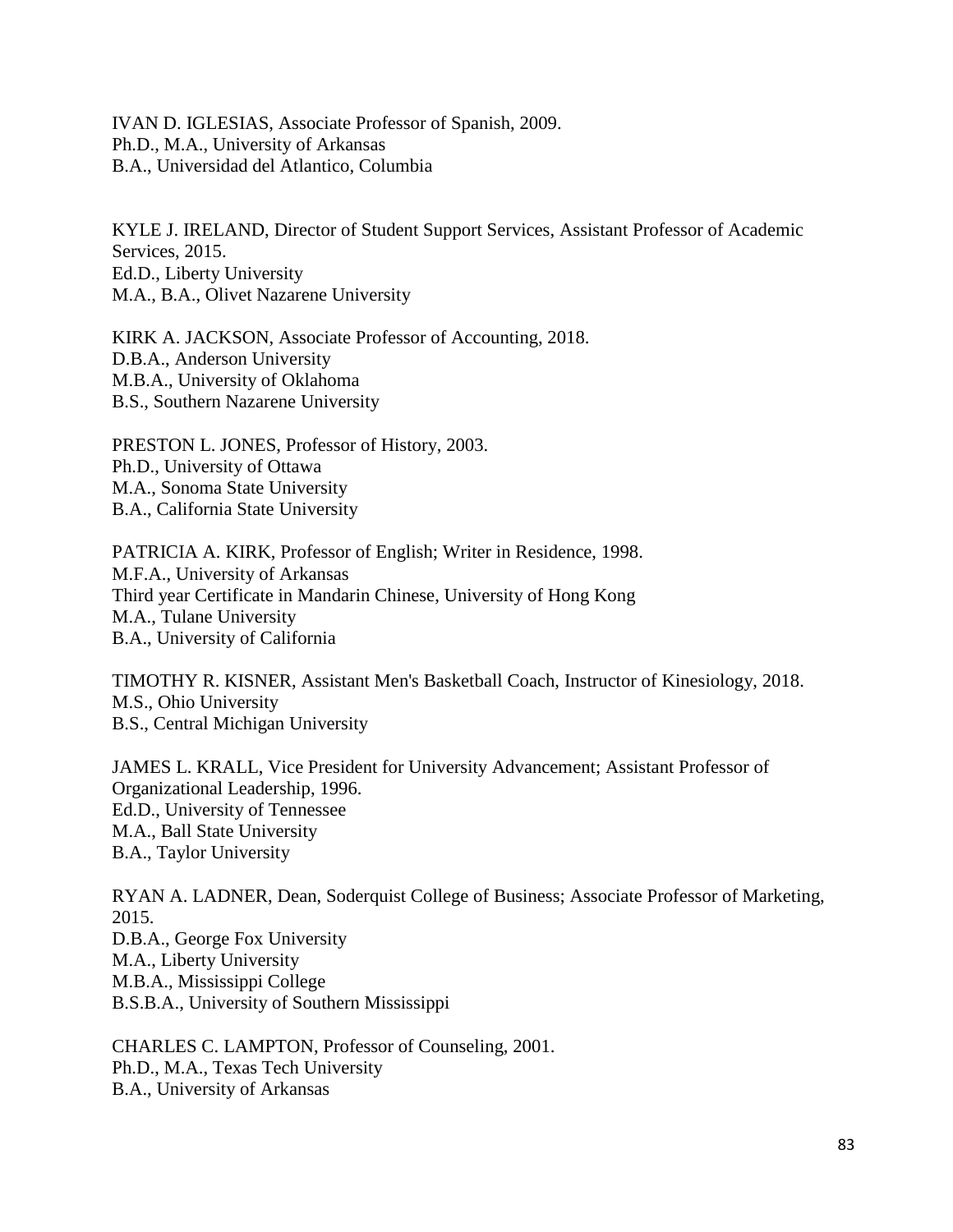JASON M. LANKER, Associate Professor of Youth Ministries, 2007. Ph.D., M.A., Biola University B.A., The Master's College

JOHN B. LEE, Assistant Professor of Engineering, 2018. Ph.D., University of Arkansas B.S.M.E., Oklahoma Christian University

JOHN D. LENSCHOW, Director, Irish Studies Program; Instructor of Biblical Studies, 2006- 2008, 2017. M.Th., M.Div., Gordon-Conwell Theological Seminary B.A., Oral Roberts University

KEVIN H. MACFARLAN, Professor of Mechanical Engineering, 1993. Ph.D., University of Arkansas M.S., B.S., Virginia Polytechnic Institute and State University

BOB C. MARTIN, Professor of Visual Arts, 2008. M.F.A., University of Arkansas B.A., Northeastern State University

CONSTANCE D. MATCHELL, Professor of Teacher Education, 2015 Ed.D., Harding University M.Ed., University of Arkansas B.S.E., John Brown University

RACHEL E. MAXSON, Instructor of Librarianship, 2015. M.L.I.S., San Jose State University M.Div., Yale University B.A., Wheaton College

M. KRISTIN McCLOUD, Assistant Professor of Nursing Education, 2017. M.S.N., University of Arkansas B.S.N., Arkansas Tech University

DENISHA K. McCOLLUM, Associate Professor of Business, 2007. M.Ed., North Central University M.S.L.E., John Brown University B.A., University of Arkansas

MELISSA L. MICHAEL, Assistant Professor of Math Education, 2014. M.S., B.S., University of Arkansas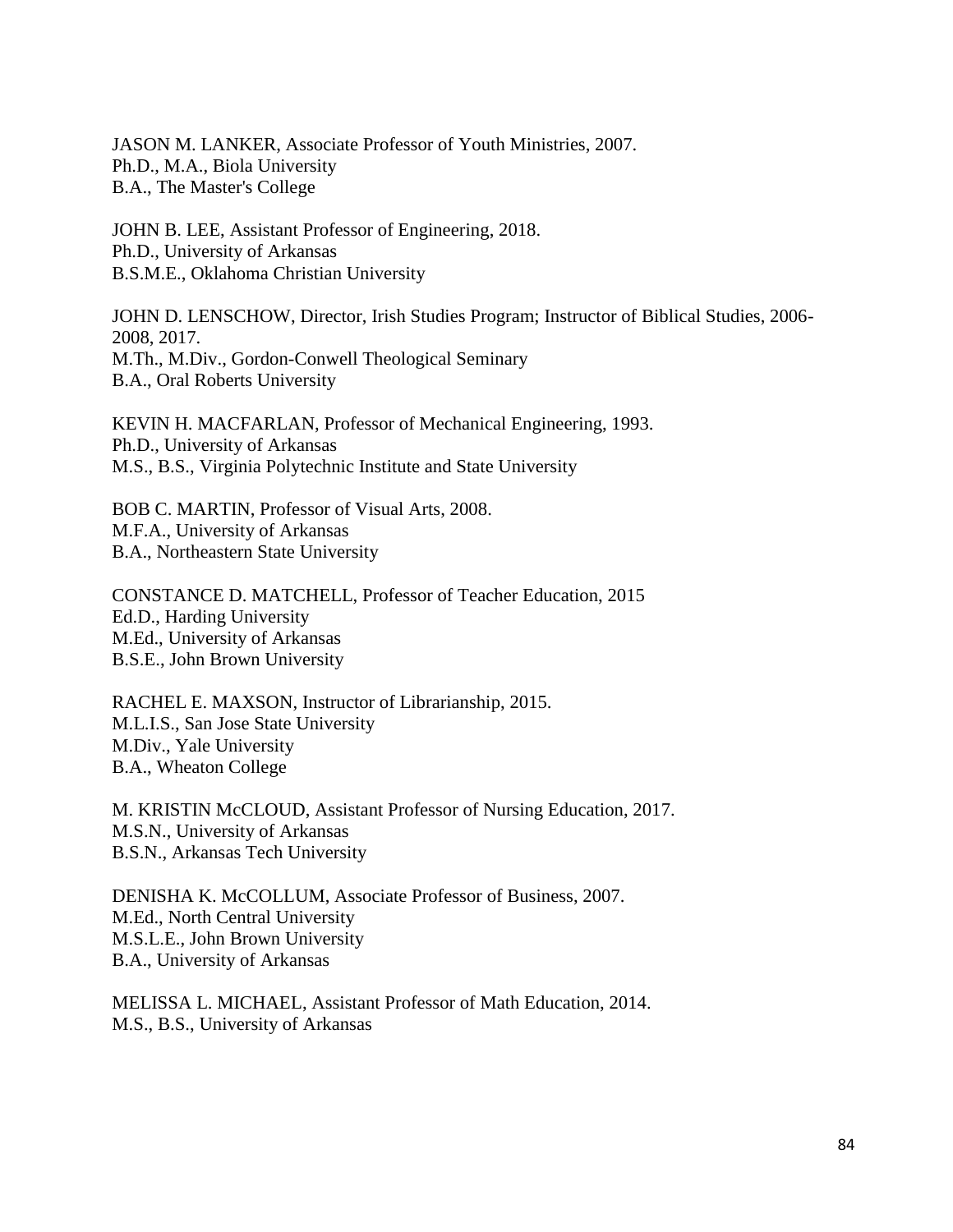DEBORAH M. MILLER, Assistant Professor of Communication, 2019. M.S.L.E., John Brown University M.S., B.S., Arkansas State University

ROBERT H. MOORE, Associate Professor of History, 2007. Ph.D., Emory University M.A., B.A., University of Arkansas KIMBERLY S. MURIE, Assistant Professor of Teacher Education, 2015. Ph.D., M.A., B.S., University of Arkansas

SUSAN Q. NEWTON, Associate Professor of Chemistry, 2005. Ph.D., University of Arkansas B.S., John Brown University

ROBERT B. NORWOOD, Associate Vice President for Academic Administration; Dean of Undergraduate Studies; Director of Assessment; Professor of Electrical Engineering, 1998. Ph.D., M.S., B.S., Stanford University

ELLEN M. ODELL, Director of the Nursing Program; Associate Professor of Nursing Education, 2014. D.N.P., Case Western Reserve University M.S.N., George Mason University B.S.N., University of Missouri-St. Louis A.D.N., McLennan Community College

BENJAMIN OKAI, Assistant Professor of Counseling, 2019**.** Ph.D., Regent University M.S., B.Min., Harding University B.A., University of Ghana

GARY J. OLIVER, Executive Director of The Center for Healthy Relationships; Professor of Psychology and Practical Theology, 1998. Ph.D., M.A., University of Nebraska Th.M., Fuller Theological Seminary M.Div., Talbot Theological Seminary B.A., Biola University

CHARLES C. PASTOOR, Professor of English, 2001. Ph.D., M.A., Baylor University B.A., Calvin College KATHLEEN M. PAULSEN, Head Women's Soccer Coach; Instructor of Kinesiology, 2013. M.S., B.A., University of Arkansas

BONNIE R. PHILLIPS, Assistant Professor of Counseling, 2015. Ph.D., University of Louisiana M.S., B.A., Harding University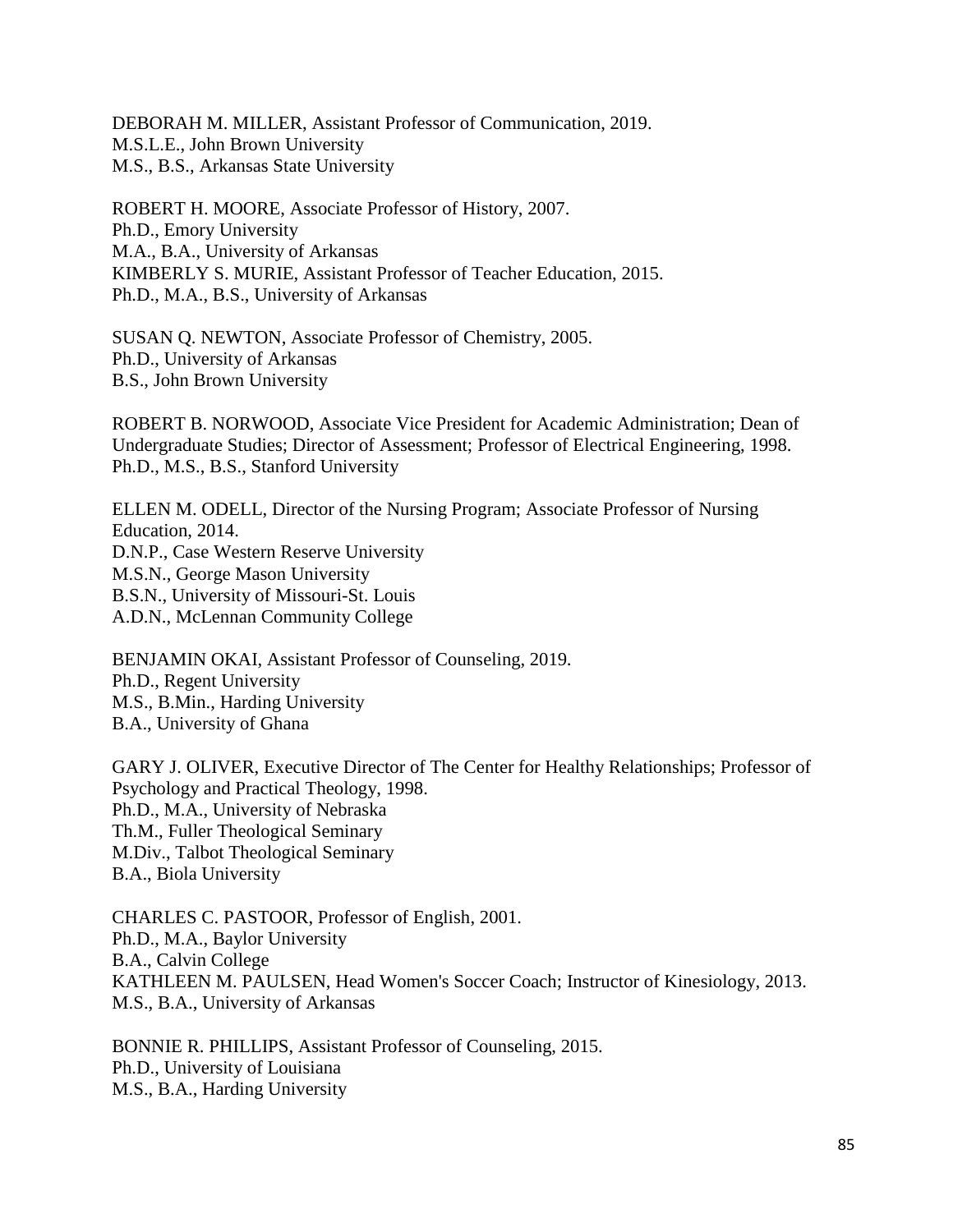TRACI T. PIERCE, Assistant Professor of Marketing, 2018. D.B.A., George Fox University M.B.A., B.A., Harding University

PETER F. POHLE, Professor of Visual Arts, 2001-2005, 2006. M.F.A., Syracuse University B.A. Equivalent, Berlin

CHARLES W. POLLARD, President; Associate Professor of English, 2004. Ph.D., University of Virginia M.A., Oxford University J.D., Harvard Law School B.A., Wheaton College

TRISHA D. POSEY, Director of the Honors Scholars Program; Professor of History, 2007. Ph.D., University of Maryland M.Phil., University of Kent at Canterbury B.A., Grand Canyon University

GEOFFREY T. REDDICK, Assistant Professor of Family & Human Services, 2018. Ph.D Saint Louis University M.S., John Brown University B.A., University of Arkansas

GERALD L. REIMER, Associate Professor of Accounting, 2017. M.B.A., Washburn University B.S., John Brown University

DEANA L. REINHARDT, Assistant Professor of Nursing Education, 2018. M.S.N., B.S.N., Regis University A.S.N., Northwest Arkansas Community College

GREGORY S. ROBINSON, Associate Professor of Outdoor Leadership Ministries, 2014. Ph.D., The Union Institute & University M.S., B.A., John Brown University

JUAN CARLOS RODRIGUEZ, Instructor of Mechanical Engineering, 2016. M.S.L.E., B.S.E., John Brown University M.S.M.E., University of Tulsa

CHARLES A. ROMIG, Professor of Counseling, 2008. Ph.D., Purdue University M.A., Trinity Evangelical Divinity School B.S., University of Illinois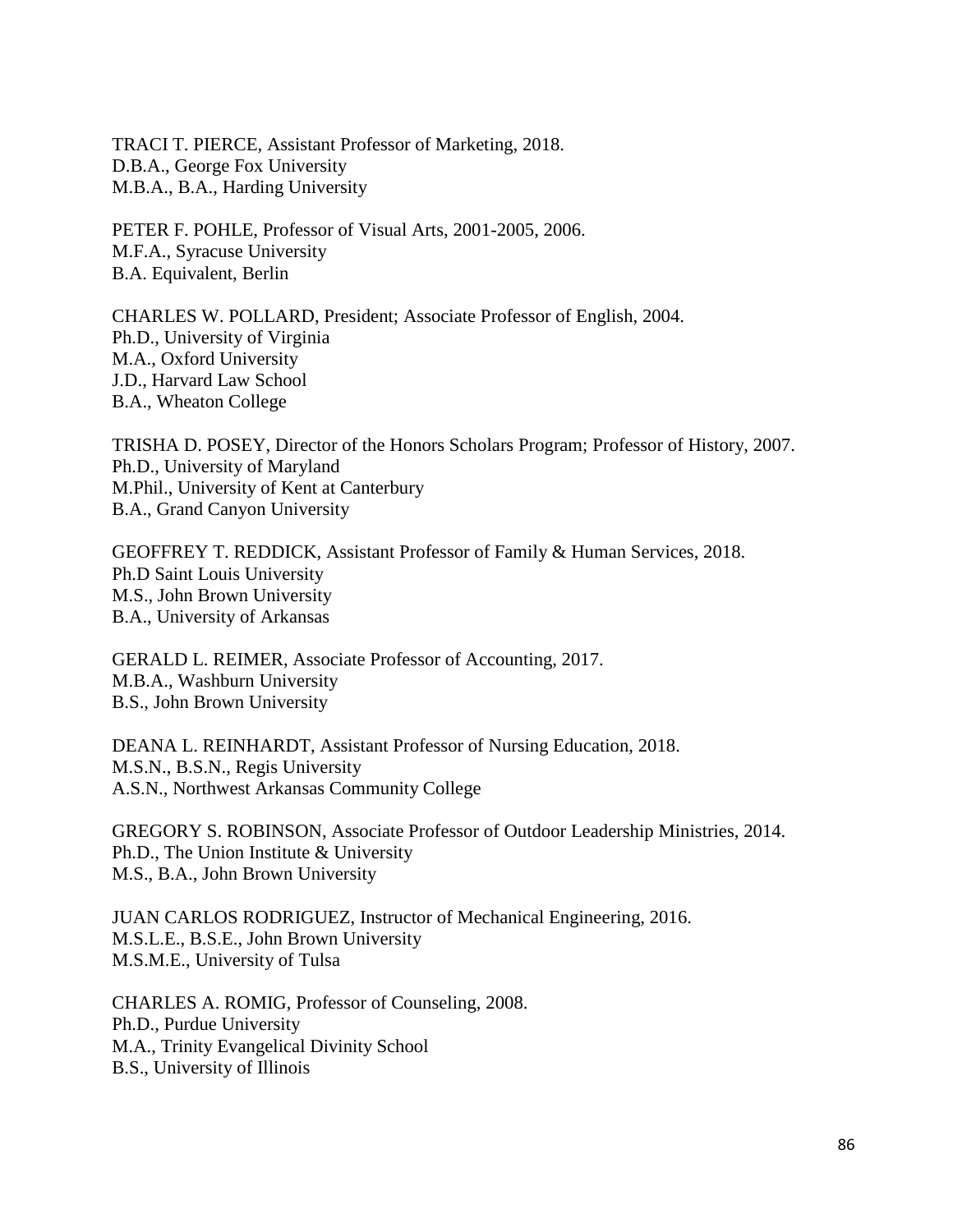REBECCA J. ROTHFUSS, Director of the Leader Scholars Institute; Associate Professor of Business, 1994. Ph.D., Dallas Baptist University M.S., Oklahoma State University B.A., Bartlesville Wesleyan D. MICHELLE SATTERLEE, Assistant Professor of Psychology, 2017. D. Psych., M.A., George Fox University M.A., B.A., MidAmerica Nazarene University

ERIN L. SHAW, Assistant Professor of Visual Arts, 2018. M.F.A., University of Oklahoma B.F.A., Baylor University

KEVIN E. SIMPSON, Professor of Psychology, 2012. Ph.D., University of Denver M.S., University of North Texas B.S., John Brown University

MARQUITA S. SMITH, Associate Professor of Journalism, 2010. Ed.D., University of Arkansas M.A., University of Maryland B.S., University of Tennessee

STEVEN P. SNEDIKER, Associate Professor of Visual Arts, Cinema, 2009. M.F.A., National University B.S., John Brown University JEFFREY D. SODERQUIST, Head Women's Basketball Coach; Instructor of Kinesiology, 1998. B.S., John Brown University

TED JUNSEOK SONG, Associate Professor of Engineering, 2012. Ph.D., M.S., The University of Texas at Austin B.S., Hanyang University, Seoul, Korea

WILLIAM A. STEVENSON, III, Director of International Programs; Assistant Professor of Intercultural Studies, 1988. M.A., B.S., John Brown University

JACOB H. STRATMAN, Professor of English, 2007. Ph.D., Marquette University M.A., Missouri State University B.A., William Jewell College

BRENT C. SWEARINGEN, Director of the Library; Instructional Services Librarian; Associate Professor of Librarianship, 2006. M.S., University of Illinois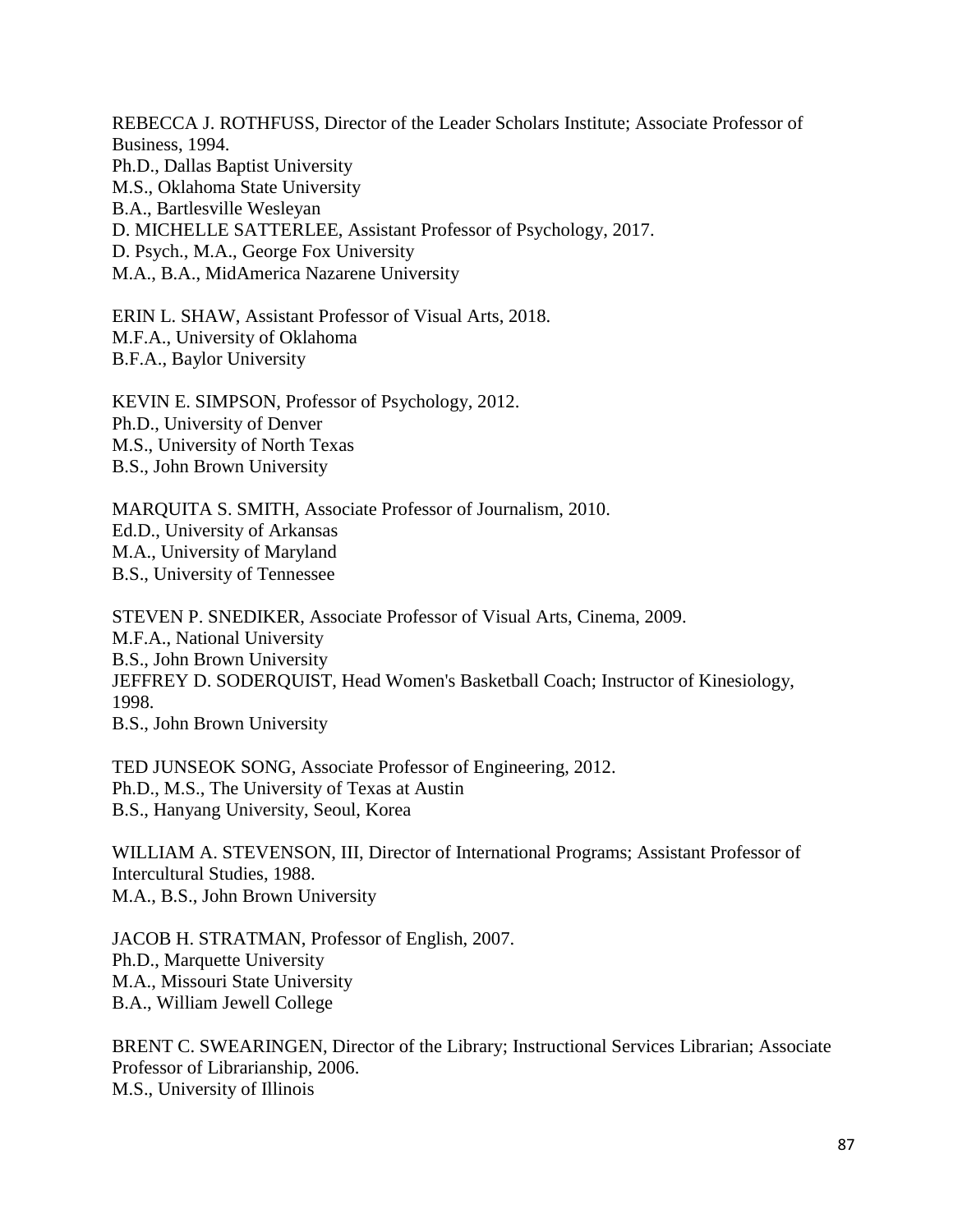M.Ed., DePaul University B.A., University of Arkansas

CARLA B. SWEARINGEN, Dean of Faculty Development; Professor of Chemistry, 2005. Ph.D., Loyola University B.A., Hendrix College

MARK A. TERRILL, Associate Professor of Construction Management, 2010. M.S., University of Texas M.A., M. Min., Tennessee Temple University B.S., New Mexico Institute of Mining & Technology

T. KAI TOGAMI, Professor of International Business, 2015. M.S., Illinois State University B.S., Wheaton College

GREGORY A. VARNER, Associate Professor of Mathematics, 2012. Ph.D., University of Missouri M.S., University of Arkansas B.A., Hendrix College

DAVID H. VILA, Professor of Religion and Philosophy, 1999. Ph.D., St. Louis University M.Div., M.A., Covenant Theological Seminary B.A., Covenant College

SHANON L. VUGLAR, Assistant Professor of Engineering, 2018. Ph.D., M.S., B.E., B.T., University of New South Wales

TIMOTHY S. WAKEFIELD, Professor of Biology, 2000. Ph.D., Auburn University M.A., University of Missouri B.S., Union University

RANDALL E. WALDRON, Professor of Economics and International Business, 2012. Ph.D., Vanderbilt University B.A., Northwestern University

JOE F. WALENCIAK, Dean, Business Development and Partnerships; Distinguished Professor of Business, 1982. Ph.D., M.B.A., University of Arkansas B.S., John Brown University

JOSIAH S. WALLACE, Associate Professor of Speech and Theatre, 2018. M.F.A., Baylor University B.A., Seattle Pacific University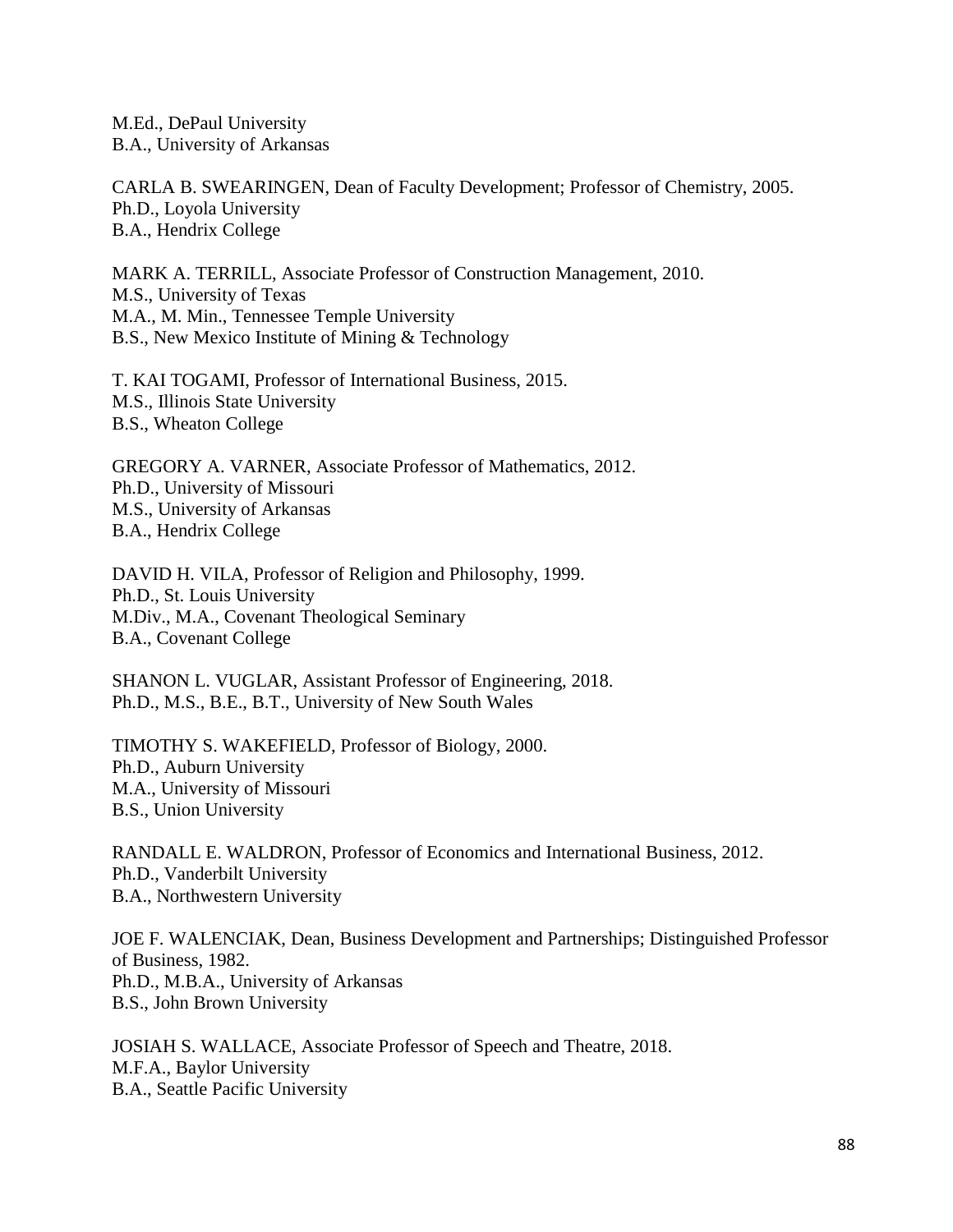ANGIE QIAN WANG, Assistant Professor of Biology, 2017. Ph.D., Texas A&M University M.S., B.E., Lanzhou University of Technology, China

REBECCA J. WEIMER, Dean of Academic Services and Registrar; Assistant Professor of Higher Education, 2000. Ed.D., M.S., University of Arkansas B.S., Ball State University

PAUL H. WHITLEY, Associate Professor of Music, 2011. Mus., Northwestern University M.M., New England Conservatory B.M., Wheaton College

JESSICA H. WILSON, Associate Professor of Creative Writing, 2013. Ph.D., Baylor University M.E., University of Dallas B.A., Pepperdine University

JUDY K. WINSLETT, Assistant Professor of School Counseling, 2016. Ed.D., Ed.S., Harding University M.S., John Brown University B.A., Northeastern State University

*Effective July 1, 2019*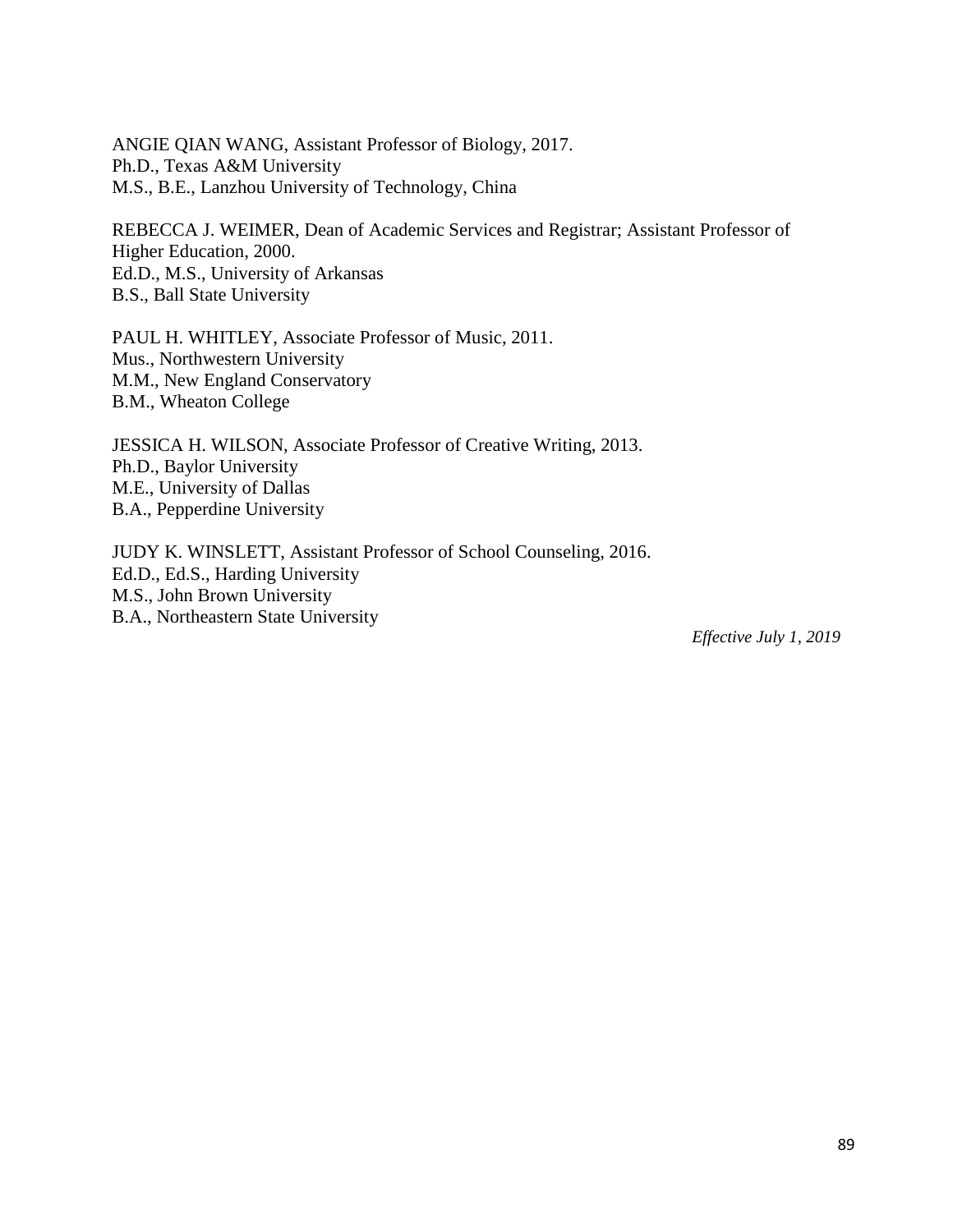#### **Faculty Emeriti**

- IDA M. ADOLPHSON, Ed.D., Psychology, 1959 1968, 1973 1989
- JOEL R. ARMSTRONG, M.F.A., Visual Arts, 2003 2017
- JACK AUGUSTINE, Ed.D., Health Promotion and Human Performance, 1985 1997
- DONALD P. BALLA, M.S., J.D., Accounting, 1985 2014
- LeVON BALZER, Ph.D., Administration, 1994 2004
- LINDA L. BECKMAN, D.Mus.A., Music, 1996 2011
- LARRY N. BLAND, Ph.D., Engineering, 2002 2018
- ANDREW C. BOWLING, Ph.D., Biblical Studies, 1969 1999
- LISA BRANDOM, Ed.D., English, 1984 2006
- HARRIET J. BRICKER, M. Ed., Education, 2008 2013
- DAVID E. BRISBEN, Ph.D., Christian Ministries, 1992 2019
- WILLIAM H. BURNSIDE, Ph.D., History, 1969 1990
- G. ROBERT BURNS, Ed.D., Health and Sport, 1975 2006
- DOYLE M. BUTTS, Ph.D., Economics, 1971 2012
- JOHN V. CARMACK, Ph.D., Marriage and Family Therapy, 1998 2017
- ROBBIE F. CASTLEMAN, D.Min., Biblical Studies, 2001-2016
- DAVID A.CATER, Ph.D., Psychology, 1993 2012
- KENT DAVIS, Ph.D., Construction Management, 1969 1975, 1977 2004
- MICHAEL T. FLYNN, M.A., Broadcasting, 1977 1999
- MEL R. FRATZKE, P.E.D., Administration, 1997 2001
- KENNETH W. FRENCH, Ph.D., Mechanical Engineering, 1971 2009
- GARY M. GUINN, Ph.D., English, 1977 2012
- ROBERT R. GUSTAVSON, Ph.D., Kinesiology, Head Soccer Coach, 1980 2009
- MARY E. HABERMAS, M.L.S., Library, 1994 2015
- JOHN C. HILL, M.A., Adult Education and Administration, 1978 2012
- DAVID E. JOHNSON, Ph.D., Psychology, 1980 2017
- MICHAEL D. KENNELLEY, Ph.D., Business, 2000 2015
- PAUL G. KIMBALL, M.B.A., Business, 1981 1999
- EDWARD C. KLOTZ III, D. Miss., Intercultural Studies, 1996 2014